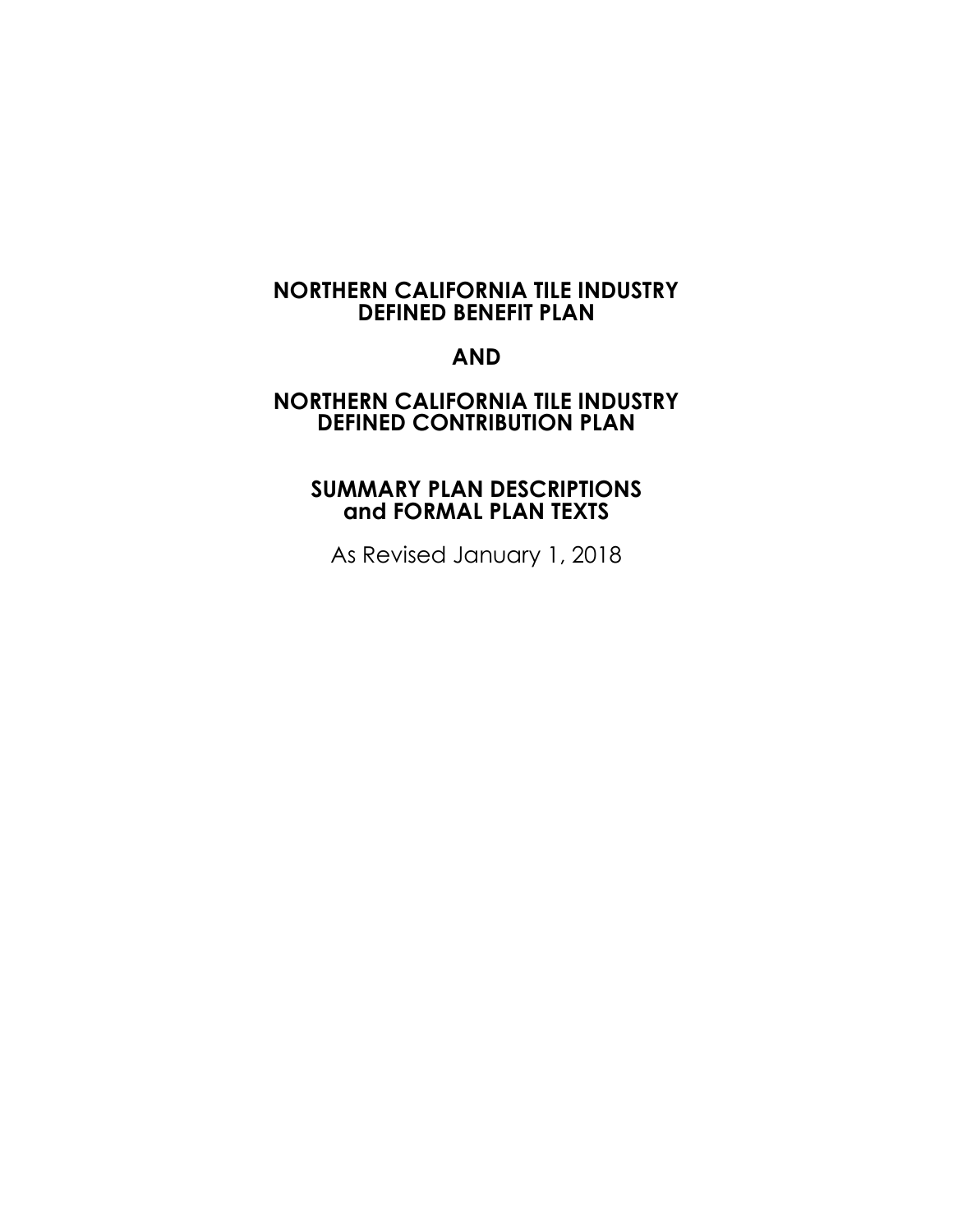# **TABLE OF CONTENTS**

Page

| IMPORTANT NOTICE ABOUT RIGHTS TO INTERPRET AND CHANGE THE PLANS7 |    |
|------------------------------------------------------------------|----|
|                                                                  |    |
|                                                                  |    |
|                                                                  |    |
|                                                                  |    |
|                                                                  |    |
|                                                                  |    |
|                                                                  |    |
| 3. RECIPROCAL AGREEMENTS WITH PENSION PLANS                      |    |
|                                                                  |    |
|                                                                  |    |
|                                                                  |    |
|                                                                  |    |
| 7. EFFECT OF NON-COVERED TILE INDUSTRY SERVICE 20                |    |
| 8. SUSPENSION OF BENEFITS UPON RETURN TO INDUSTRY SERVICE 21     |    |
|                                                                  |    |
|                                                                  |    |
|                                                                  |    |
|                                                                  |    |
|                                                                  |    |
|                                                                  |    |
|                                                                  |    |
|                                                                  |    |
|                                                                  |    |
|                                                                  |    |
|                                                                  |    |
|                                                                  |    |
| SUPPLEMENTARY AND ADMINISTRATIVE INFORMATION                     |    |
|                                                                  | 39 |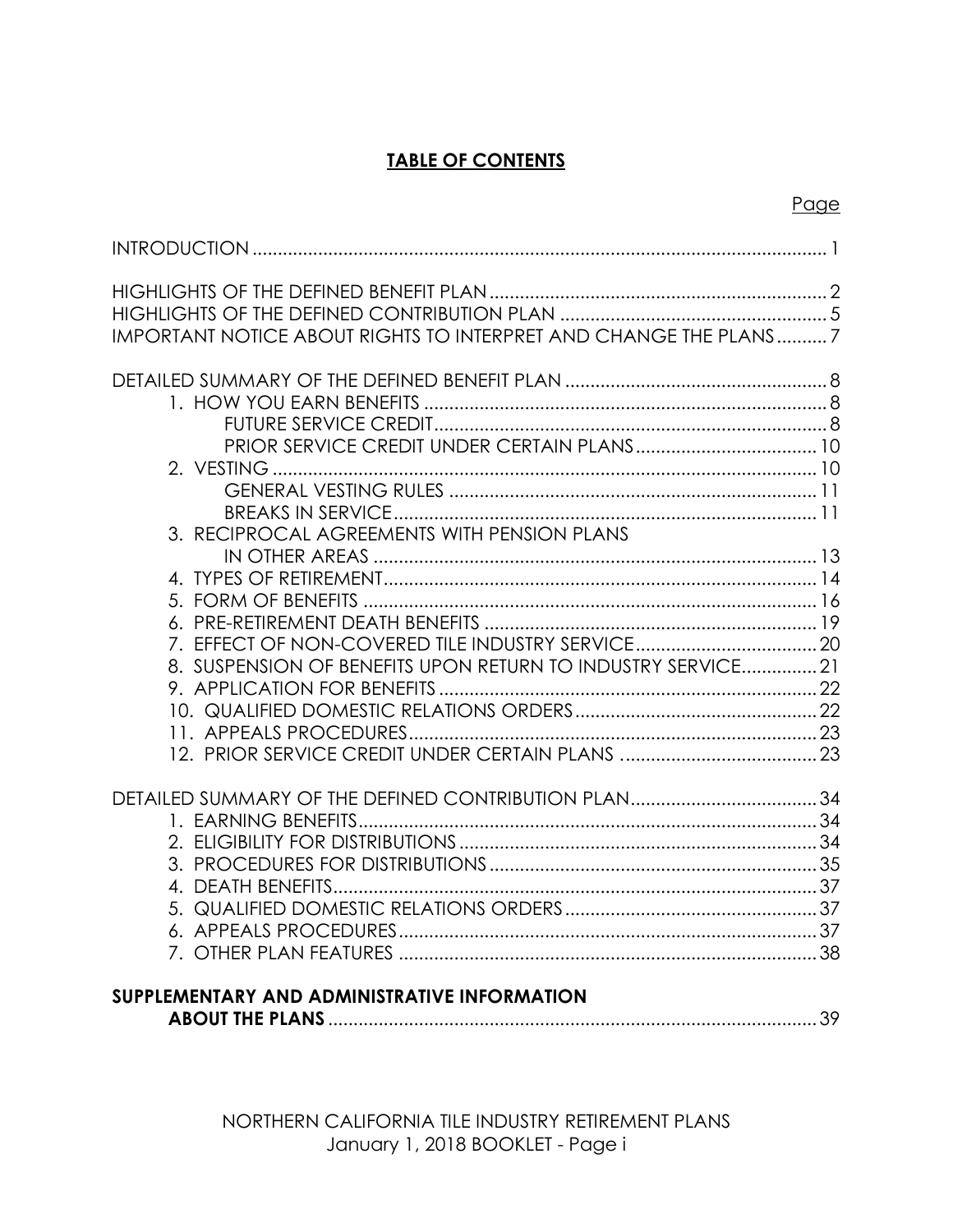| <b>APPENDIX A</b>                                     |  |
|-------------------------------------------------------|--|
|                                                       |  |
|                                                       |  |
|                                                       |  |
| 3. Benefit Credit Earned Under the BAC Local 29       |  |
|                                                       |  |
| ARTICLE VI. FORM AND MANNER OF PAYMENT OF BENEFITS 62 |  |
|                                                       |  |
|                                                       |  |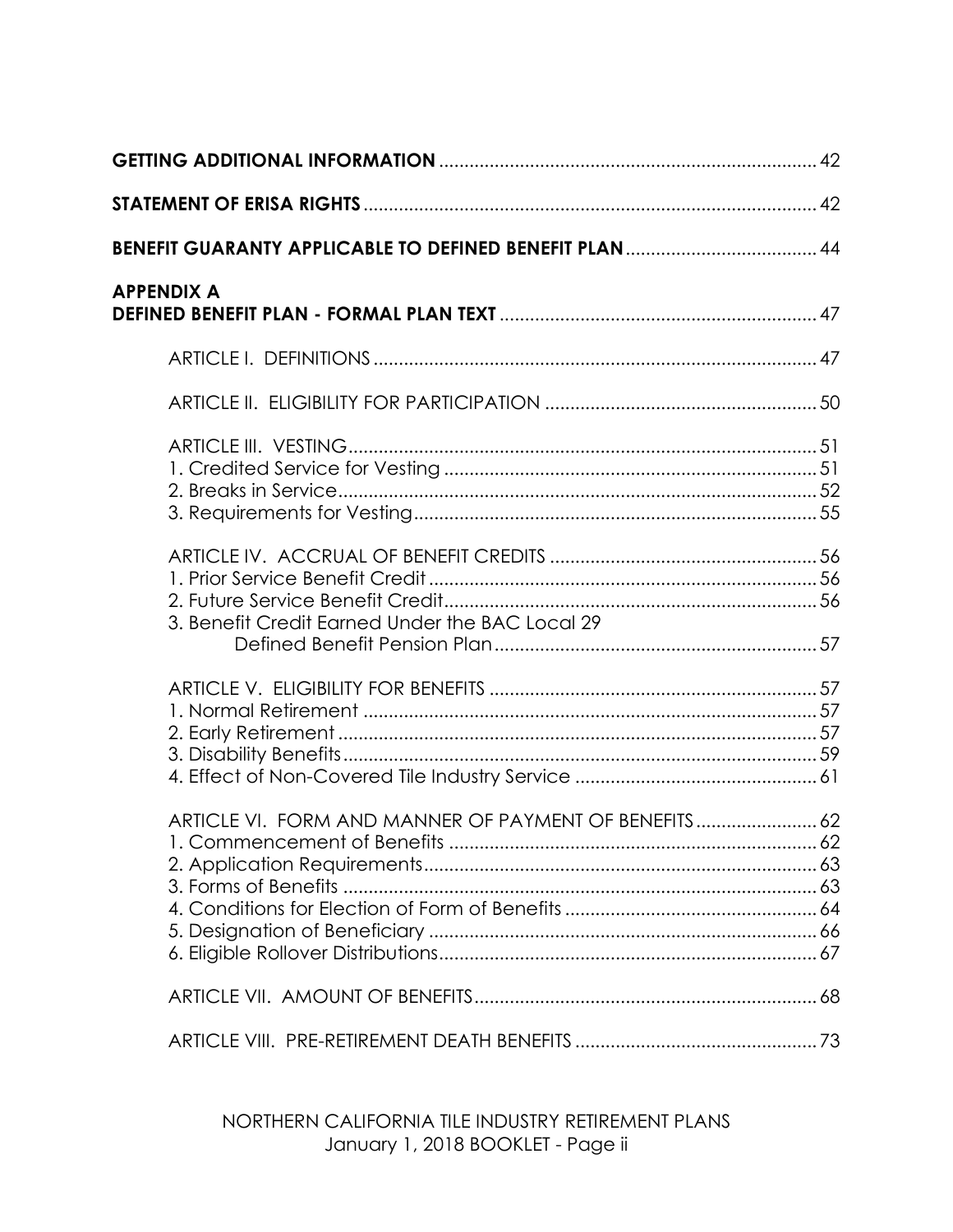| 2. Pre-Retirement Survivor Annuity for Domestic Partners 73        |  |
|--------------------------------------------------------------------|--|
|                                                                    |  |
|                                                                    |  |
|                                                                    |  |
|                                                                    |  |
|                                                                    |  |
|                                                                    |  |
|                                                                    |  |
| ARTICLE XI. RECIPROCITY AND PAYMENT OF PRO RATA RETIREMENT         |  |
|                                                                    |  |
|                                                                    |  |
|                                                                    |  |
|                                                                    |  |
|                                                                    |  |
|                                                                    |  |
|                                                                    |  |
|                                                                    |  |
| ARTICLE XIII. AMENDMENT AND TERMINATION OF THE PLAN  85            |  |
|                                                                    |  |
| 2. Pension on Termination, Merger or Consolidation of the Plan  86 |  |
|                                                                    |  |
| <b>APPENDIX B</b>                                                  |  |
|                                                                    |  |
|                                                                    |  |
|                                                                    |  |
|                                                                    |  |
|                                                                    |  |
|                                                                    |  |
| ARTICLE VI. QUALIFIED DOMESTIC RELATIONS ORDERS  101               |  |
|                                                                    |  |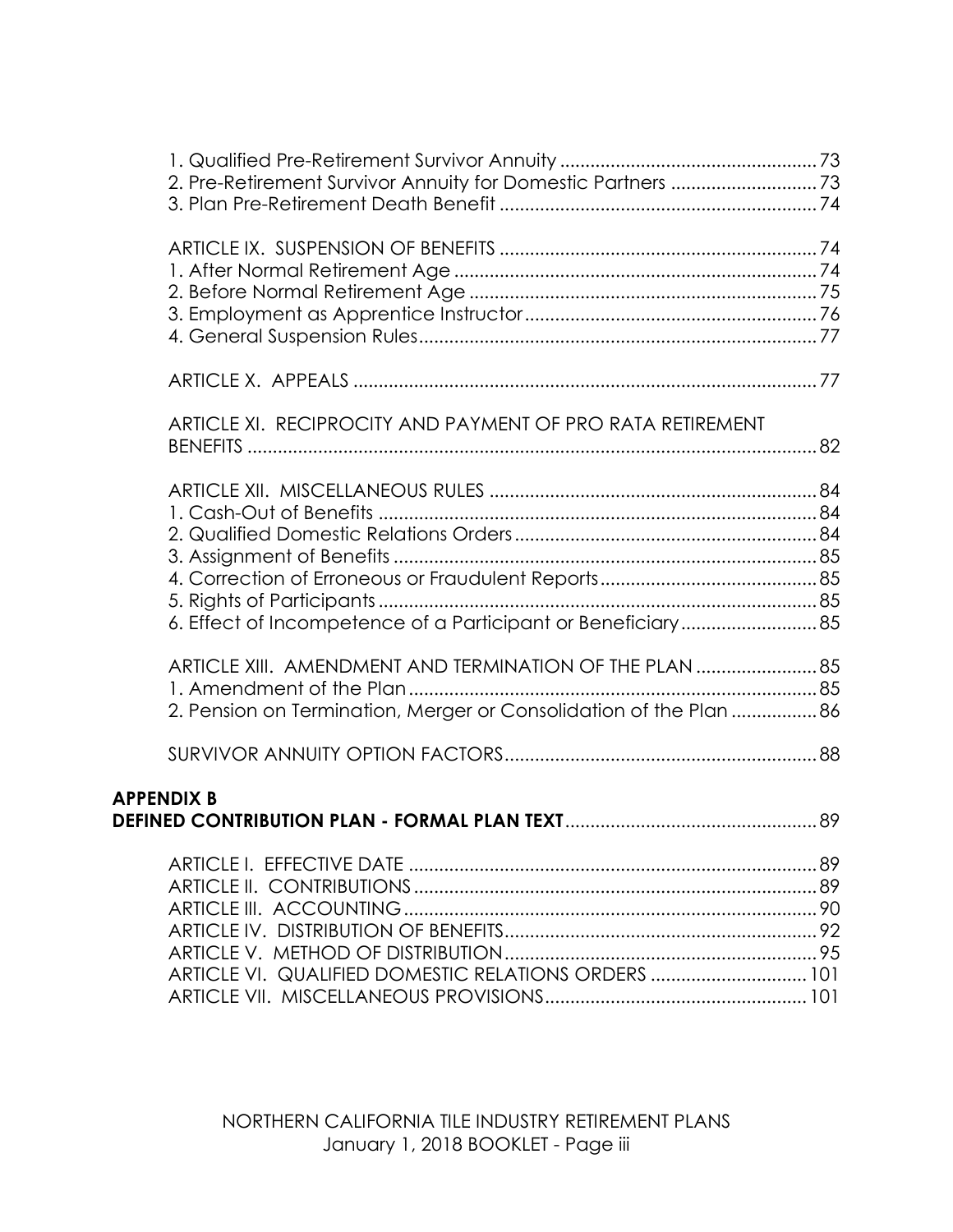### **NORTHERN CALIFORNIA TILE INDUSTRY RETIREMENT PLANS**

### **SUMMARY PLAN DESCRIPTIONS**

#### **INTRODUCTION**

This booklet has been prepared to provide you with up-to-date information about the Northern California Tile Industry Defined Benefit Plan and the Northern California Tile Industry Defined Contribution Plan. This booklet contains the rules in effect as of January 1, 2018. The Summary Plan Descriptions below are in non-technical language to help you to understand the provisions of the Plans. The Formal Plan Texts follow the Summary Plan Descriptions. No differences between the Summary Plan Descriptions and the Formal Plan Texts are intended, but in the event of any inconsistencies, the Formal Plan Texts are controlling.

The address of the Board of Trustees and the Plan Administration Office is:

Northern California Tile Industry Retirement Plans c/o BeneSys Administrators 7180 Koll Center Parkway, Suite 200 Pleasanton, CA 94566 Telephone: (925) 208-9999 Website: www.ourbenefitoffice.com/bac3tile/Benefits

All rights to retirement benefits from these Plans are based on hours of work as a bargaining unit member for union signatory employers. This kind of work is called "covered employment" or "credited service." The employers who have Collective Bargaining Agreements with B.A.C. Local 3 report hours of Covered Employment to the Plans and pay required hourly contributions. Your rights to retirement benefits are governed by the rules of the Plans which are described in this Summary Plan Description.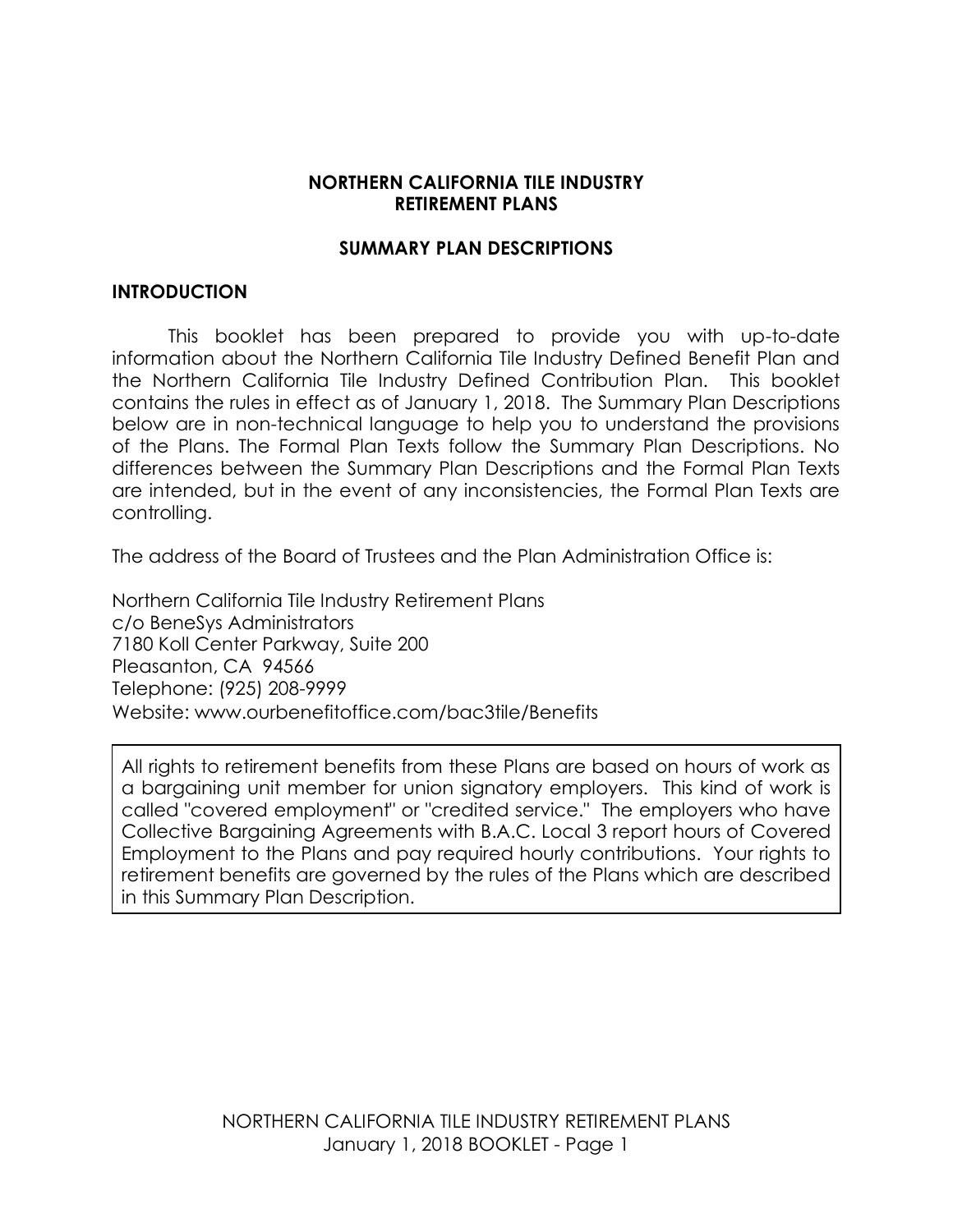## **HIGHLIGHTS OF THE DEFINED BENEFIT PLAN**

The Defined Benefit Plan is a traditional pension plan which is designed to provide you with monthly income during your retirement years. There are no loans and no hardship withdrawals. Retirement benefits paid by this Plan are monthly benefit amounts paid for your lifetime, and, if applicable, your surviving annuitant's lifetime, starting at your normal or early retirement age.

### New features:

○ A change for the method of setting Benefit Credit amounts was adopted. For 2017 only, the amount for 1.0 year of Benefit Credit will be \$57.00. Going forward, starting January 1, 2018, the amount for each 1.0 year of Benefit Credit will be set at \$43.00 for each 1.0 year of Benefit Credit, subject to increases based on the funding percentage of the Plan for the prior Plan Year using the market value of assets.

○ The "Rule of 85" unreduced Early Retirement has been added for retirement dates during the period from April 1, 2016 to March 1, 2019.

A brief summary of the basic rules of the Defined Benefit Plan follows. Please see the Detailed Summary and Formal Plan Text for more information.

1. Vesting Credits: 0.1 year of Vesting Credit for 300 hours of Covered Employment in a Plan Year, plus 0.1 year for each additional 100 hours, up to 1.0 Year for 1000 or more hours, with no credit for less than 300 hours.

2. Benefit Credits (beginning with the 2018 Plan Year): \$43 per month for 1.0 year of Benefit Credit for performance of 1200 hours of Covered Employment in a Plan Year, based on 0.1 year for a minimum of 300 hours and 0.1 year for each 100 hours thereafter, with no maximum. This basic benefit amount is subject to increase based on the Plan's market value funding percentage as of the end of the prior Plan Year. For 2017 only, the amount for 1.0 year of Benefit Credit will be \$57.00.

3. Vesting: You are vested with 5 years of Vesting Credit, if you worked at least 300 hours of Covered Employment in 1999 or any subsequent year, or if you worked at least 300 hours of Covered Employment in 1998 and at least one hour in 1999. Generally, during Plan Years from 1979 through 1998, 10 years of Vesting Credit were required to vest.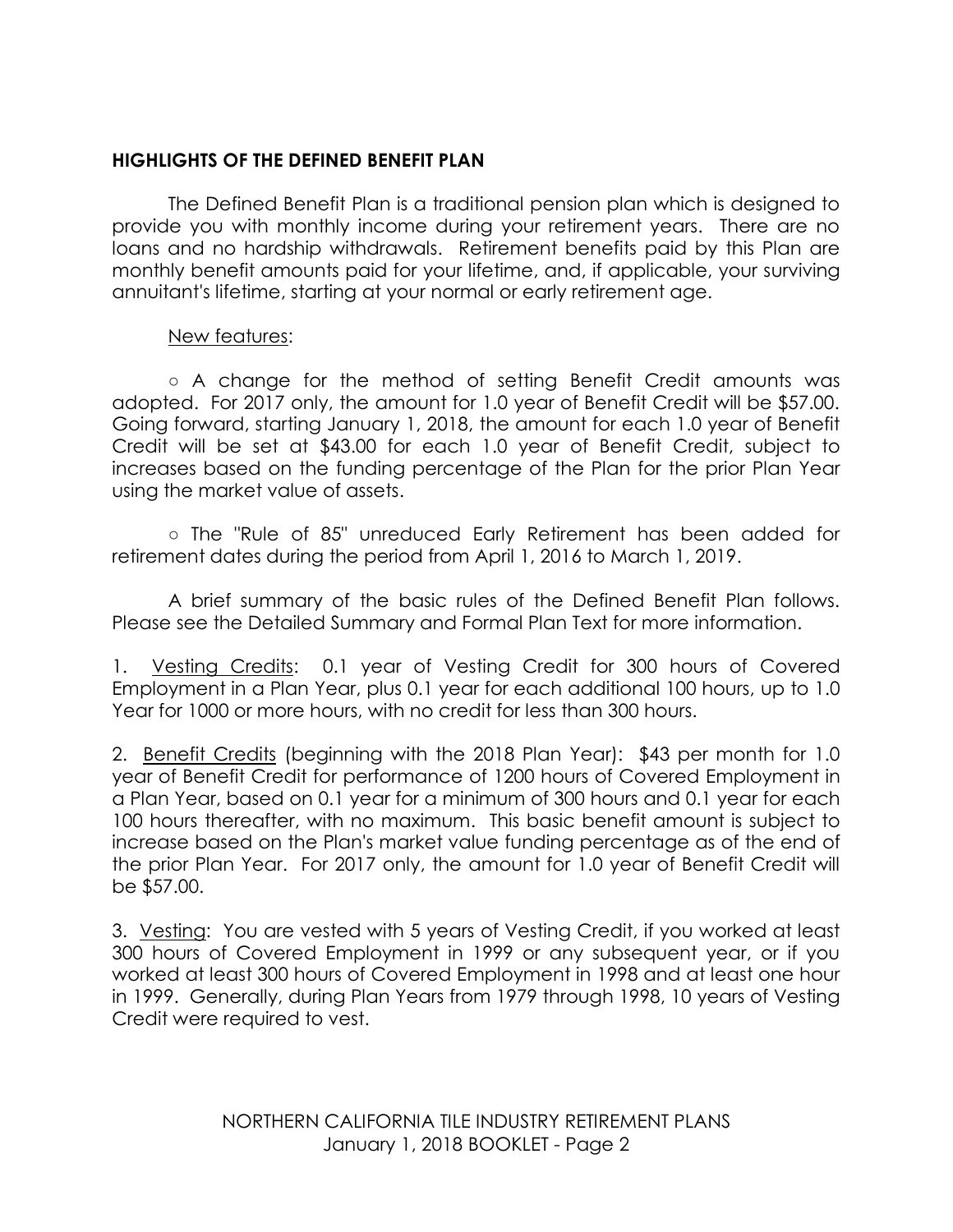### 4. Breaks in Service:

Temporary: any Plan Year in which a participant fails to perform 300 hours of Covered Employment.

Permanent: a series of consecutive one-year breaks in service equal to the greater of five years, or the number of years of Vesting Credit earned before the break began. However, there are several exemptions, including disability, working in certain types of public employment, and some military service.

5. Eligibility for Benefits: All types of retirement require termination of all employment in the Tile Industry. You become eligible to retire when:

Normal Retirement (unreduced): you reach age 62 with a vested right to benefits; or you reach age 65 and the fifth anniversary of your first hour of Covered Employment, without a break in service; or you reach age 70½ with a vested right to benefits, even if still working.

Early Retirement (reduced): you reach age 55 with 10 years of Vesting Credits.

Early Retirement (unreduced): you reach age 60 with 10 years of Vesting Credits.

Early Retirement (Rule of 85) (unreduced): you reach age 55; and the sum of your age and your years of Vesting Credit is at least 85; and you earned at least 3 years of Vesting Credit in the 5 years preceding your retirement; and your retirement date is between April 1, 2016 and March 1, 2019.

Disability Retirement (unreduced): you are permanently and totally disabled as evidenced by a Social Security Disability benefits award or a Supplemental Security Income benefits award; and you have 10 years of Vesting Credit; and either 300 hours of Covered Employment in the year of your disability or the prior year, or 300 hours in the12-month period or the 13 to 24-month period before the disability date specified in your Social Security Disability benefits award or Supplemental Security Income benefits award.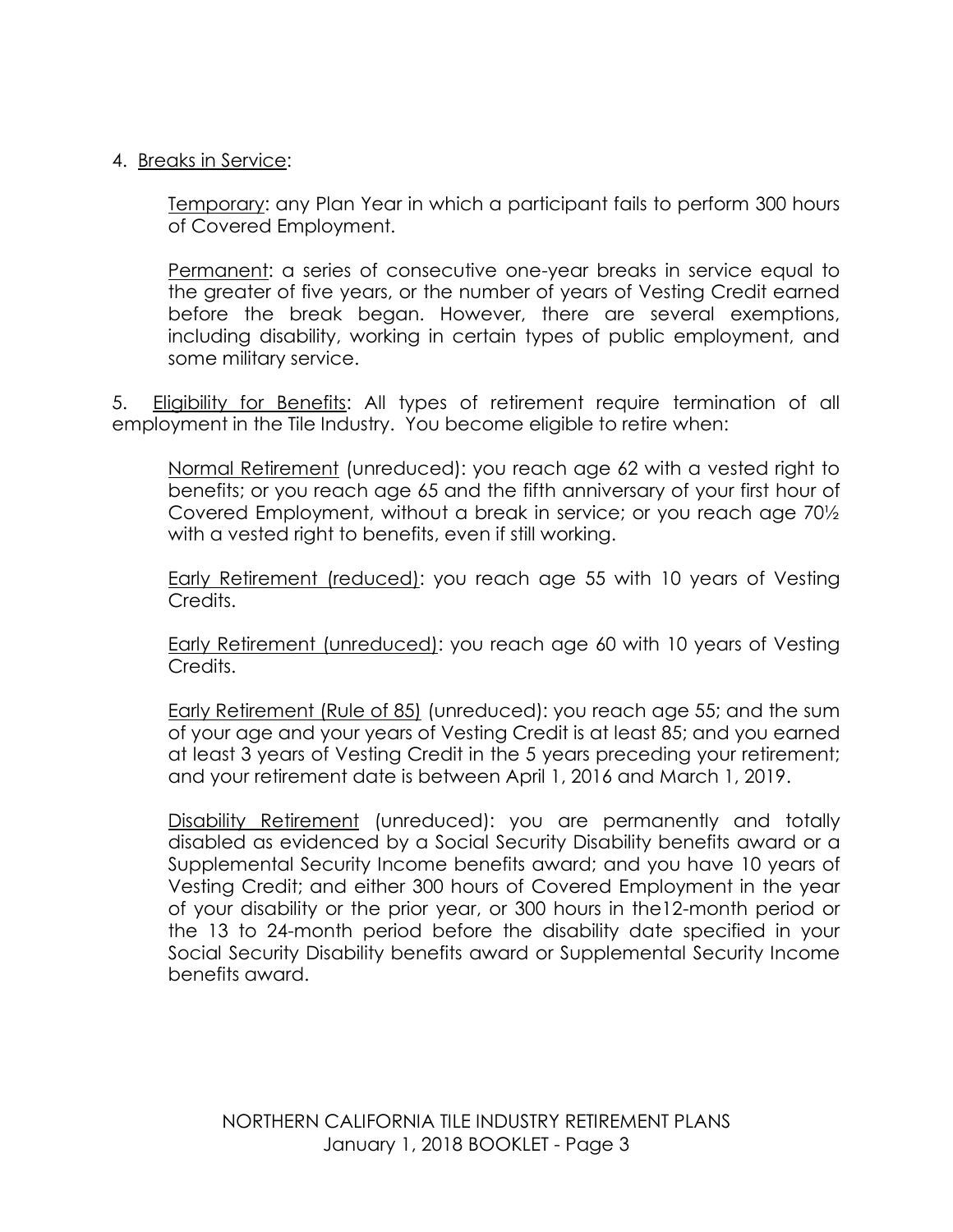## 6. Forms of benefit:

| Normal Form:    | Married participants: 50% Joint and Survivor Annuity for<br>your spouse.<br>Unmarried participants: Single Life Annuity with 60<br>month guarantee.             |
|-----------------|-----------------------------------------------------------------------------------------------------------------------------------------------------------------|
| Optional Forms: | 75% and 100% Joint and Survivor Annuity for your<br>spouse;<br>50%, 75% and 100% Contingent<br>Beneficiary Annuity for your Domestic Partner or<br>beneficiary; |
|                 | 50% Joint and Survivor Annuity with<br>Pop-Up Option for your spouse or Domestic Partner.                                                                       |

### 7. Pre-Retirement Death Benefits:

Vested participants: actuarially reduced monthly benefits for the life of your surviving spouse or Domestic Partner, or 60 monthly payments of your Normal Retirement Benefit for your surviving spouse or Domestic Partner, of if none, for your children;

Non-vested participants: lump sum benefit of \$1,000 per year of Vesting Credit, up to \$5,000, for your surviving spouse or Domestic Partner, or if none, for your children.

8. Appeals: If you disagree with a determination of the Board of Trustees or any of its authorized agents, you may file an appeal within 60 days of receiving the determination, or your objection to that determination will be deemed waived.

### Limitations:

**○** Any civil action that you decide to file which arises from a denial of benefits must be filed within one year from the date that the Board of Trustees notifies you that your appeal has been denied.

○ You have no right to file or participate in a class, collective, or representative action relating to the Plan. Any dispute, claim or controversy may only be initiated or maintained and decided on an individual basis.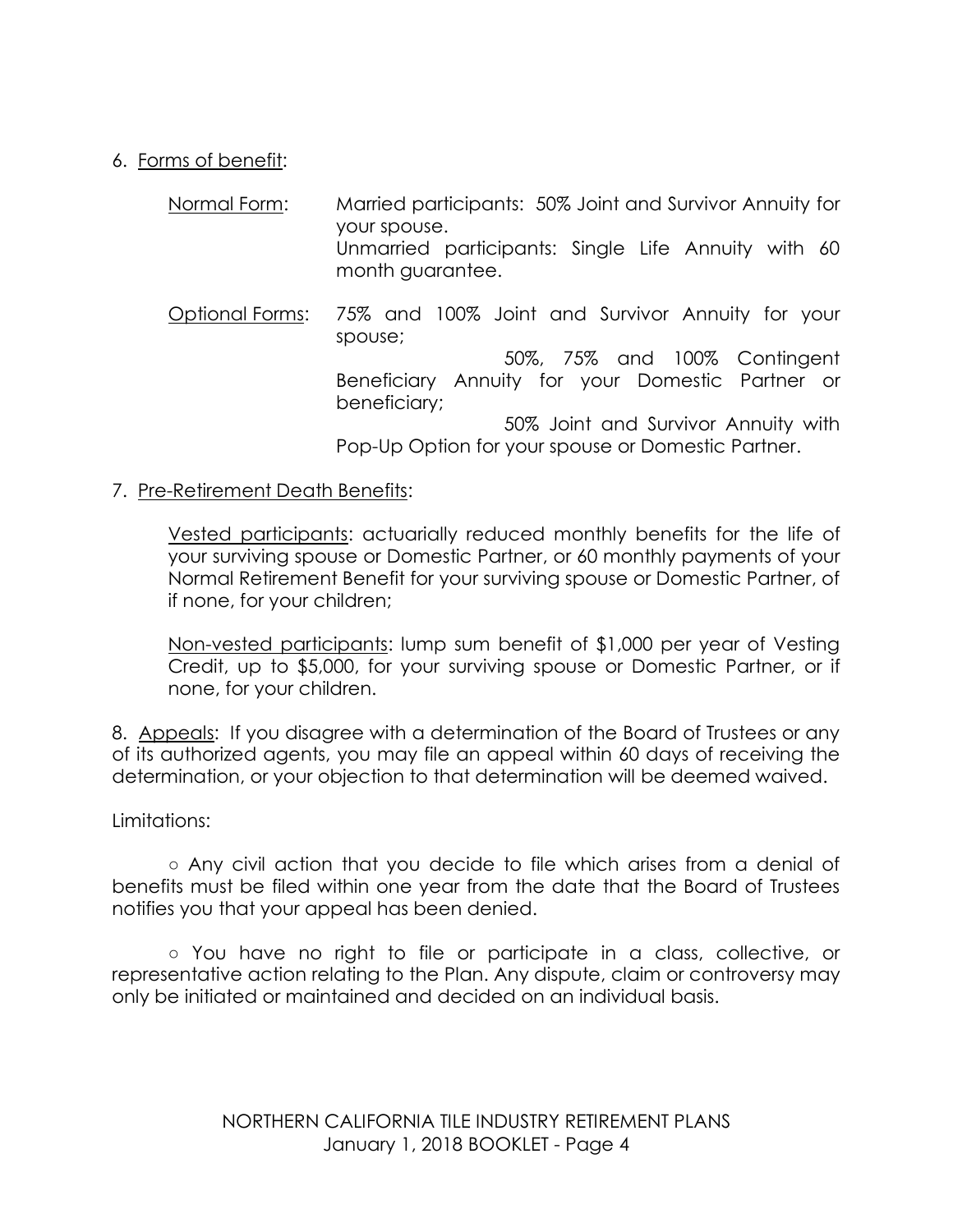## **HIGHLIGHTS OF THE DEFINED CONTRIBUTION PLAN**

The Defined Contribution Plan is an account type plan. Your account is 100% vested at all times. Plan accounts are funded by employer contributions. No Employee contributions are permitted. Your account is credited with the contributions made on your behalf, plus or minus a share of the income, profits, losses and expenses of the Plan. The Plan's assets are valued, and your account is adjusted, at the end of each calendar quarter. Each account is charged a flat fee of \$6.25 per quarter to pay for administrative expenses.

1. Vesting: Your account is 100% vested at all times.

2. Breaks in Service: Your account under the Defined Contribution Plan is not subject to loss because of a break in service.

3. Eligibility for Distributions: You will be eligible to receive a distribution of your account:

1) when you retire under the Northern California Tile Industry Defined Benefit Plan;

2) if you become totally and permanently disabled, as evidenced by an award of Social Security Disability benefits or Supplemental Security Income benefits due to disability;

3) on the latest of a) your age 65; or b) the tenth anniversary of your first participation in the Plan; or c) your separation from Industry Service;

4) on April 1 of the year following your age 70½, even if you are still employed in the Industry; or

5) on April 1 of the calendar year following three Plan Years in which you have not performed any work in Tile Industry Service (additional taxes apply if under age 59½).

The Plan also permits a partial distribution of your account, if you prove you have a financial hardship which you are unable to meet from other sources. See section 2 of the Detailed Summary of the Defined Contribution Plan below for more details.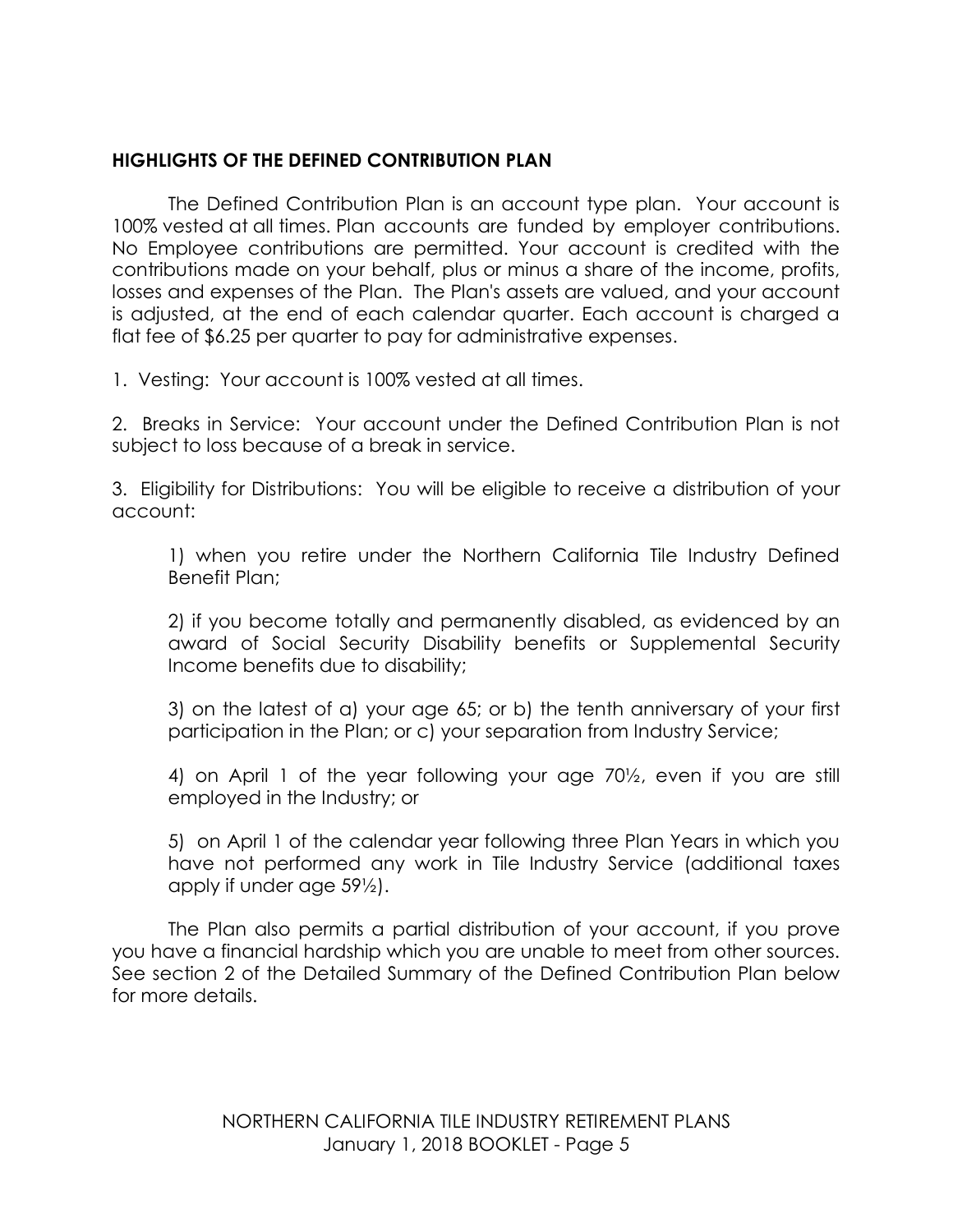4. Forms of Distribution: You may receive a distribution from the Defined Contribution Plan in the following forms:

1) a lump sum;

2) installments over the lesser of: a) 15 years; or b) your life expectancy, or the life expectancy of you and your designated beneficiary;

3) a single life annuity for your life;

4) a 50% or 75% joint and survivor annuity, with your spouse as your beneficiary;

5) a 50% or 75% contingent annuity, with your Domestic Partner as your beneficiary; or

6) a 50% contingent annuity, with a person other than your spouse or Domestic Partner.

If you are married, your form of benefit will be a 50% joint and survivor annuity with your spouse as your beneficiary, unless your spouse consents to your choice of another form of benefit, or another beneficiary, in writing and witnessed by a Plan representative or Notary Public.

5. Death Benefits: If you die before receiving your entire account, it will be distributed to your beneficiary or beneficiaries, so be sure to fill out a Plan beneficiary designation form. If you are married, you may designate a person other than your spouse only with your spouse's written consent.

6. Appeals: If you disagree with a determination of the Board of Trustees or any of its authorized agents, you may file an appeal within 60 days of receiving the determination, or your objection to that determination will be deemed waived.

Limitations:

**○** Any civil action that you decide to file which arises from a denial of benefits must be filed within one year from the date that the Board of Trustees notifies you that your appeal has been denied.

○ You have no right to file or participate in a class, collective, or representative action arising out of or relating to any dispute, claim or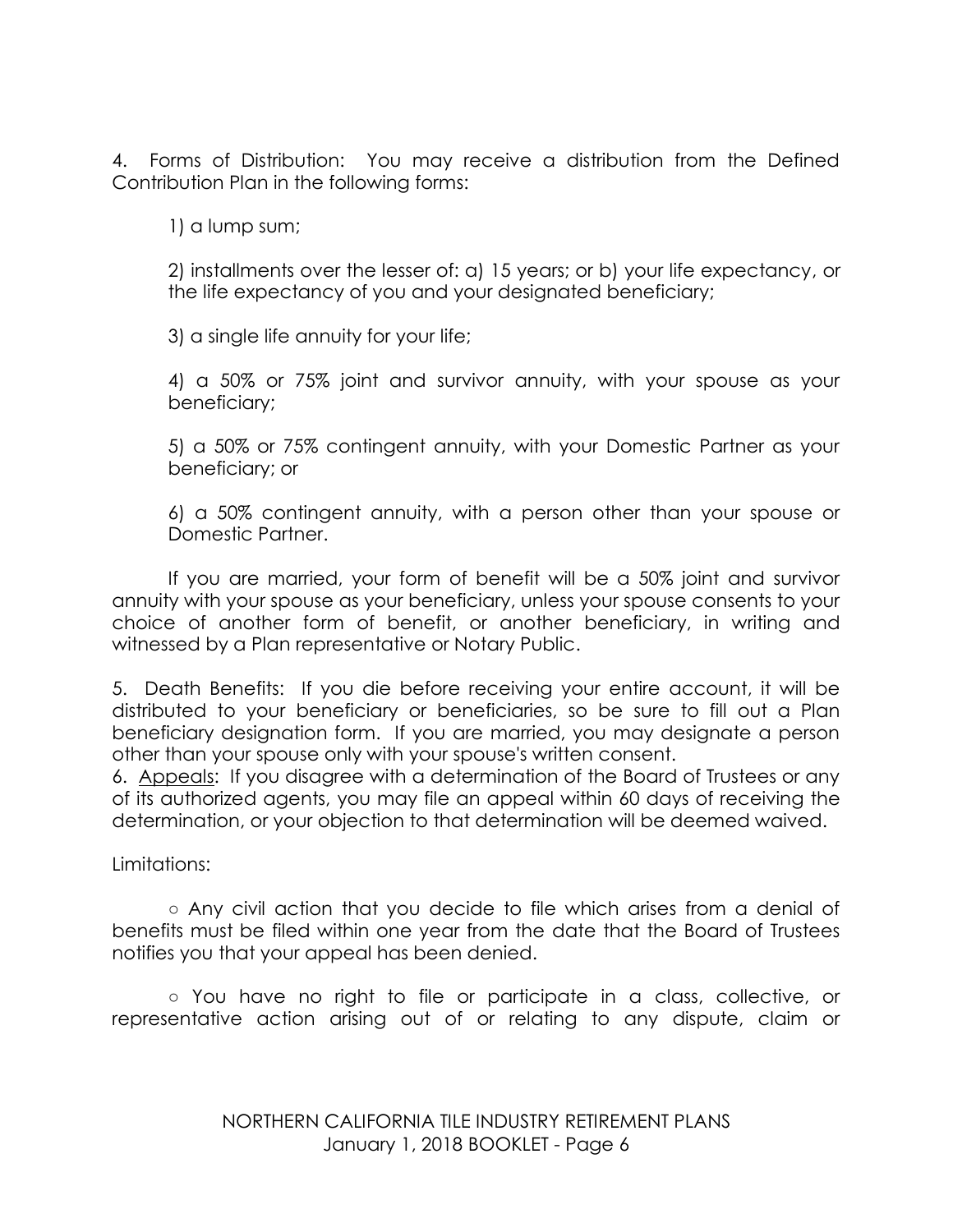controversy relating to the Plan. Any dispute, claim or controversy may only be initiated or maintained and decided on an individual basis.

## **IMPORTANT NOTICE**

Only BeneSys Administrators is authorized to provide information about the Plans. Any statements by any other individual, whether a trustee, union officer, employer or representative of any of the above, are unauthorized and may not be relied upon by any person.

The Board of Trustees has reserved the right to amend or terminate the Plans, and the collective bargaining parties have the power to take actions which would affect the continuity of the Plans, although no such amendments may reduce your legally protected accrued benefits.

In the event that the Defined Benefit Plan is partially or fully terminated, the rights of all affected Employees would become vested to the extent funded, and the Defined Benefit Plan would continue to distribute benefits as long as it was able to do so. If at any time the Defined Benefit Plan becomes unable to pay accrued benefits, benefits would be insured by the Pension Benefit Guarantee Corporation (subject to certain limitations described in the Supplementary Information section).

Benefits from the Defined Contribution Plan are not insured by the Pension Benefit Guarantee Corporation, because it is an individual account plan.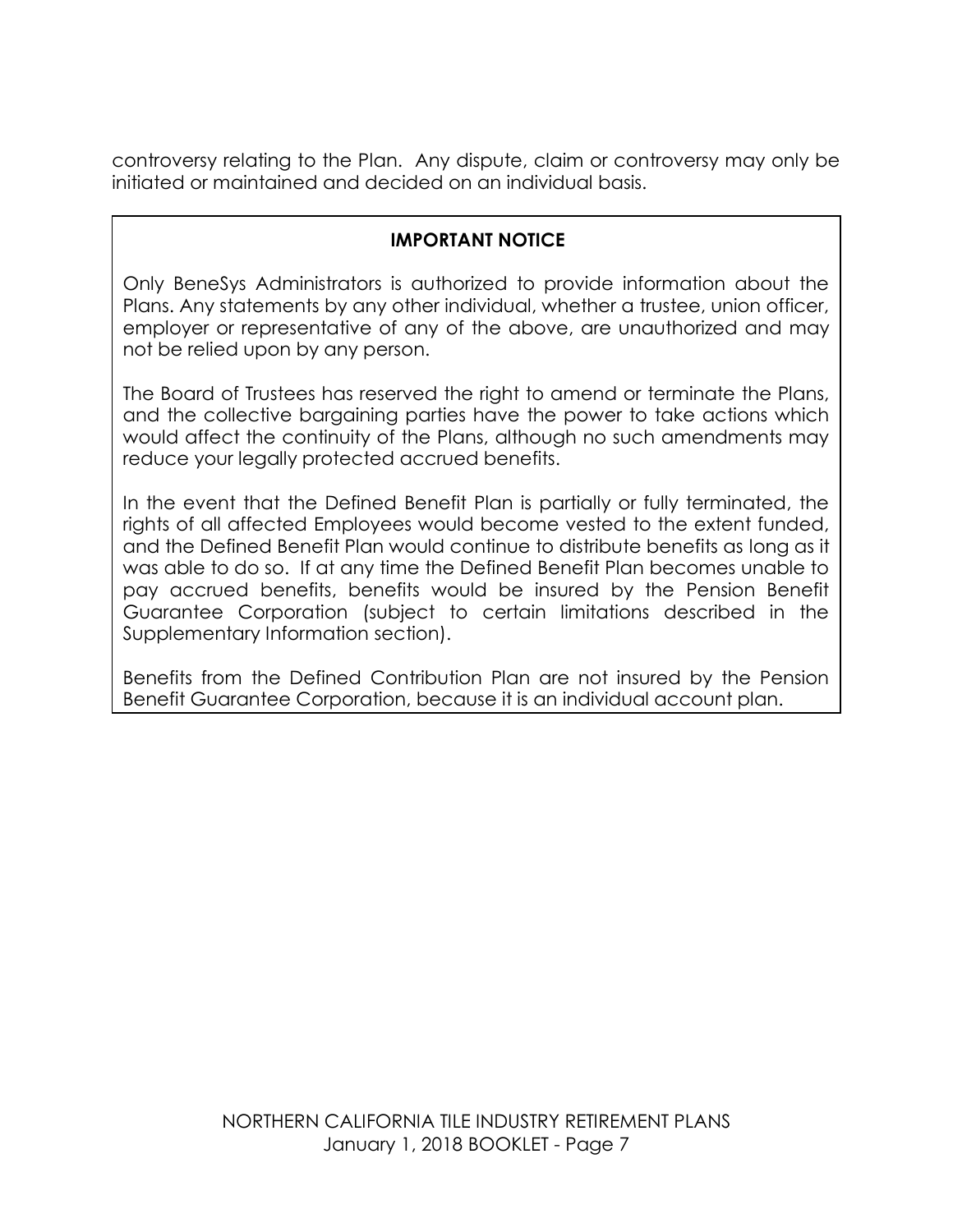# **DETAILED SUMMARY OF THE DEFINED BENEFIT PLAN**

The Plan Year is January 1 - December 31.

## **1. HOW YOU EARN BENEFITS**

Your right to benefits under the Defined Benefit Plan depends upon how many years of Credited Service you have earned under this Plan and the Prior Plans by performing Covered Employment for employers who have a Collective Bargaining Agreement with B.A.C. Local 3, and other participating employers. There are two types of Credited Service: Future Service and Prior Service.

## **FUTURE SERVICE CREDIT**

Years of Future Service Credit are of two types: Benefit Credit and Vesting Credit.

## **1) Benefit Credit**

You earn 0.1 year of Future Service Benefit Credit for the first 300 hours of Covered Employment in a Plan Year, plus 0.1 year for each additional 100 hours of Covered Employment. One full Benefit Credit is earned for 1,200 hours. No Benefit Credit is earned if you have fewer than 300 hours. There is no limit to the number of years of Benefit Credit you may earn in a Plan Year.

Since the effective date of this Plan, January 1, 1992, each Benefit Credit that you earn has been valued as shown in the tables below. The amounts below are for a single life annuity paid at your Normal Retirement Age. If you retire early, or choose a different form of benefit, your benefit will be reduced as explained in sections 4 and 5 below.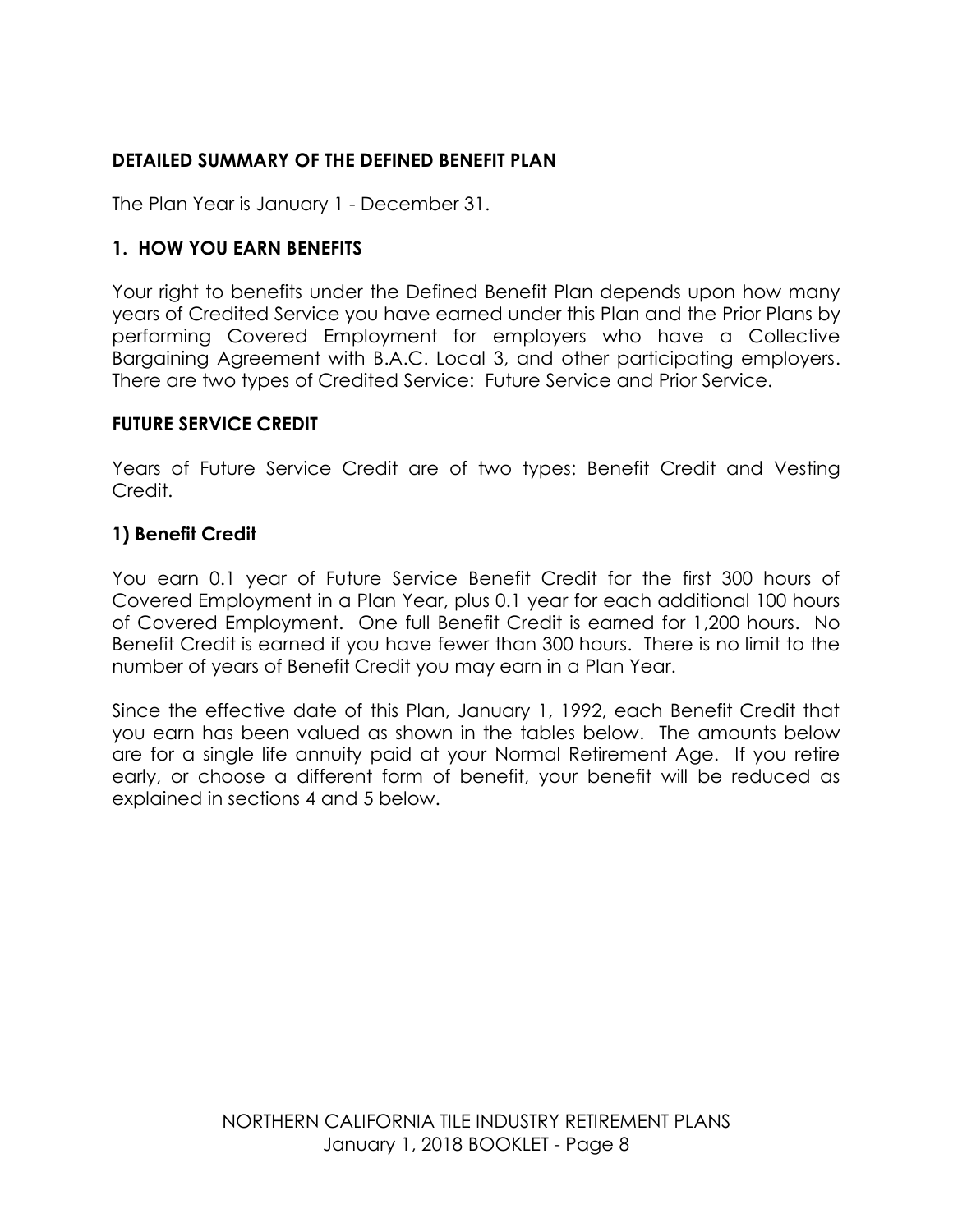| <b>Plan Years</b>           | Amount for each full year of Benefit Credit                                                                                                                                 |  |
|-----------------------------|-----------------------------------------------------------------------------------------------------------------------------------------------------------------------------|--|
| 1/1/1992 through 12/31/2002 | \$40 per month at your Normal Retirement Age                                                                                                                                |  |
| 1/1/2003 through 12/31/2016 | \$43 per month at your Normal Retirement Age                                                                                                                                |  |
| 1/1/2017 through 12/31/2017 | \$57 per month at your Normal Retirement Age                                                                                                                                |  |
| $1/1/2018$ and thereafter   | \$43 per month at your Normal Retirement Age,<br>subject to increase determined after the end of<br>each affected Plan Year, based on the rules<br>shown in the table below |  |

If the Plan's funding level, as certified by the Plan actuary, based on the market value of Plan assets on the last day of the previous Plan Year, is equal to the following percentages, then the amount for each affected year of Benefit Credit will be:

| <b>Plan Funding Level Percentage</b>             | Amount for each full year of Benefit Credit  |
|--------------------------------------------------|----------------------------------------------|
| 105% or less                                     | \$43 per month at your Normal Retirement Age |
| More than 105% but less than or<br>equal to 115% | \$57 per month at your Normal Retirement Age |
| More than 115% but less than 130%                | \$71 per month at your Normal Retirement Age |
| 130% or greater                                  | \$85 per month at your Normal Retirement Age |

The Board of Trustees has, in the past, approved several retroactive increases to the basic benefit for Employees who performed qualifying service in various Plan Years. See Article VII of the Defined Benefit Plan Formal Plan Text for a complete list of increases and qualification requirements.

# **2) Vesting Credit**

You earn 0.1 year of Vesting Credit for the first 300 hours of Covered Employment in a Plan Year, plus 0.1 year for each additional 100 hours of Covered Employment, up to a maximum of 1.0 year for 1,000 hours. You receive no credit for less than 300 hours in a Plan Year.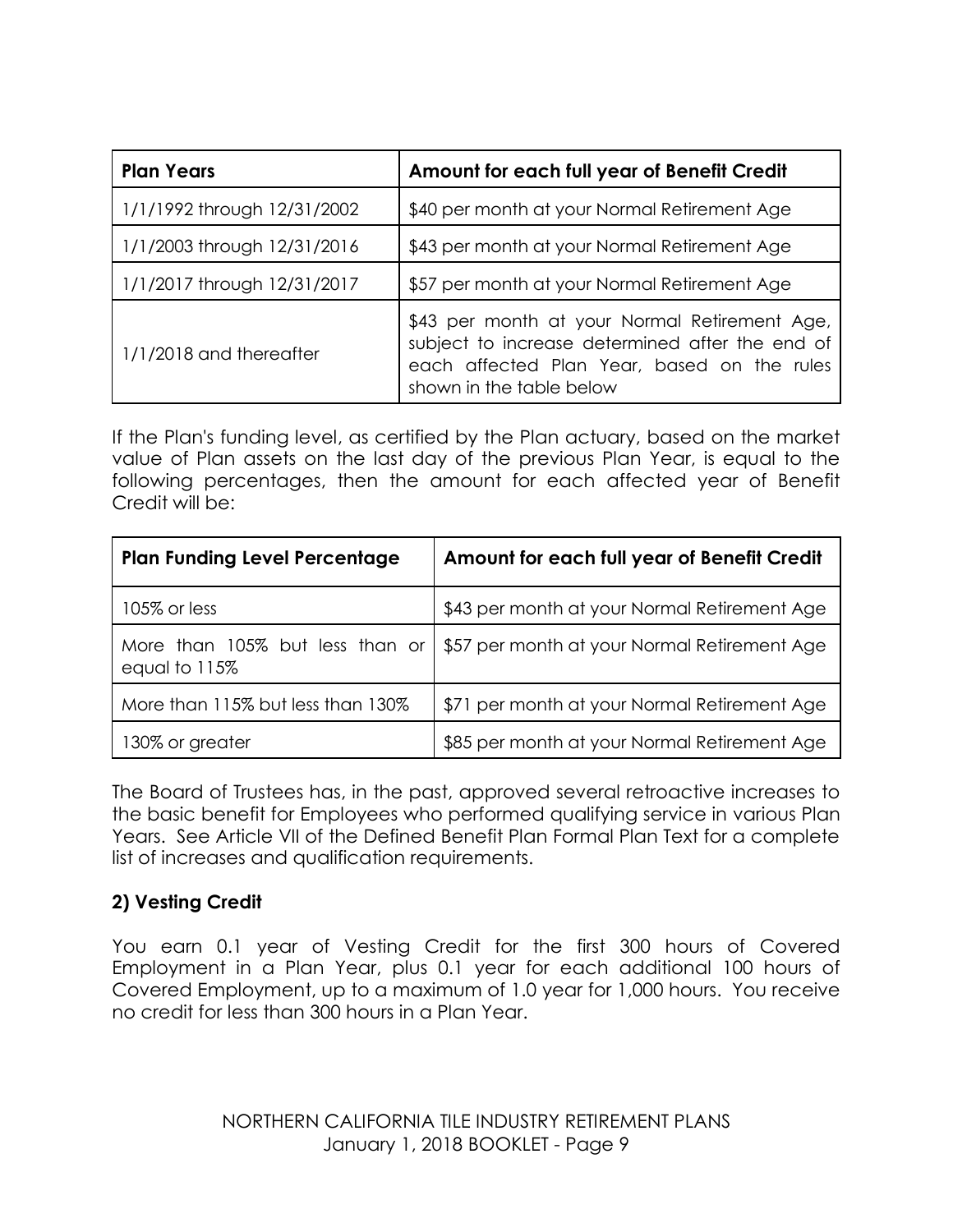**Limit on Vesting Credit.** You may earn a maximum of 1.0 year of Vesting Credit during a Plan Year, whereas there is no limit on the amount of Benefit Credit you may earn in a Plan Year. Therefore, your number of Vesting Credits may be different from your number of Benefit Credits. You earn no Vesting or Benefit Credit for a Plan Year with fewer than 300 hours of Covered Employment.

# **PRIOR SERVICE CREDIT UNDER CERTAIN PLANS**

If you performed Covered Employment under the following pension plans, you will receive Prior Service Credits under this Plan equal to the Benefit Credits you earned under those Plans:

- 1. Northern California Tile Industry Pension Plan (i.e., the plan formerly covering Tile Layers), which merged with the Tile Finishers Plan below to form this Plan on January 1, 1992;
- 2. BAC Local 19 Tile Finishers Pension Plan (also known as the Tile Finishers Local No. 7 Pension Plan), which merged with the Tile Layers Plan above to form this Plan on January 1, 1992;
- 3. Terrazzo Finishers Precast Industry Pension Plan, which transferred assets and liabilities to this Plan for Terrazzo participants, only, effective January 1, 1992;
- 4. BAC Local 29 Pension Plan, which merged with and transferred assets and liabilities to this Plan effective March 1, 2004;
- 5. Tile Setters and Finishers of Northern California Pension Plan, which transferred assets and liabilities with regard to certain employees of Capitol City Tile and Marble, effective May 6, 2011; or
- 6. a predecessor plan of any of these Plans.

Prior Service Credits fall into two types: Future Service Credits, for which contributions were made to the Plan by your employer while you were working in Covered Employment, and Past Service Credits, for which no contributions were made. If you retire on or after the effective date of this Plan, January 1, 1992, see Section 12 below for a summary of the rates which apply to the Prior Service Credit you earned under these Prior Plans.

# **2. VESTING**

"Vesting" means earning the required amount of credit so that your interest in the Defined Benefit Plan cannot be taken away from you. Until you are vested, you may lose your right to benefits under the Defined Benefit Plan if you do not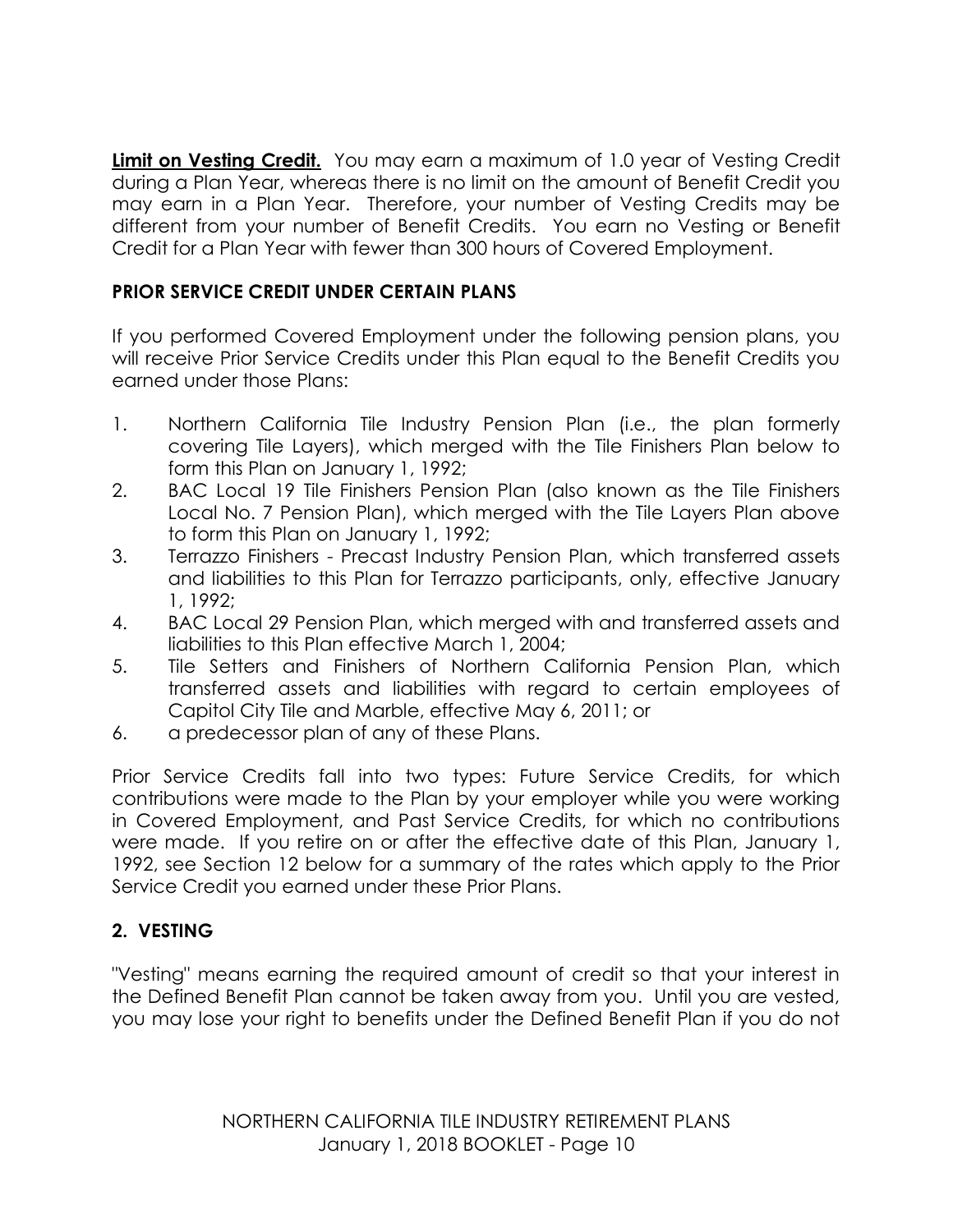perform enough Covered Employment. After you are vested, you will not lose any of your Benefit Credits then in effect or any Benefit Credits you earn later.

### **GENERAL VESTING RULES**

Your right to benefits under the Defined Benefit Plan becomes vested if and when you meet any of the following requirements:

1. You earn five (5) years of Vesting Credit, without a break in service, regardless of your age, and satisfy one of the following tests:

- a. You performed at least 300 hours of Covered Employment in 1998 and one hour in 1999; or
- b. You performed at least 300 hours of Covered Employment in 1999 or any Plan Year after that.

2. You earn ten (10) years of Vesting Credit, without a break in service, regardless of your age; or

3. You complete five years of Vesting Credit, for employment not covered under a Collective Bargaining Agreement but for which contributions are required to this Plan, such as employment as a full-time paid officer of the union; or

4. You reach age 65 and the fifth (5th) anniversary of your first hour of Covered Employment under the Defined Benefit Plan without a permanent break in service as defined in the Formal Plan Text, and without a temporary break in service in effect.

### **BREAKS IN SERVICE**

If you are not vested, and you do not have at least 300 hours of Covered Employment in a Plan Year, you will suffer a one-year temporary break in service.

Your temporary break in service will become permanent if your consecutive one-year breaks in service equal the greater of:

1. Five years; or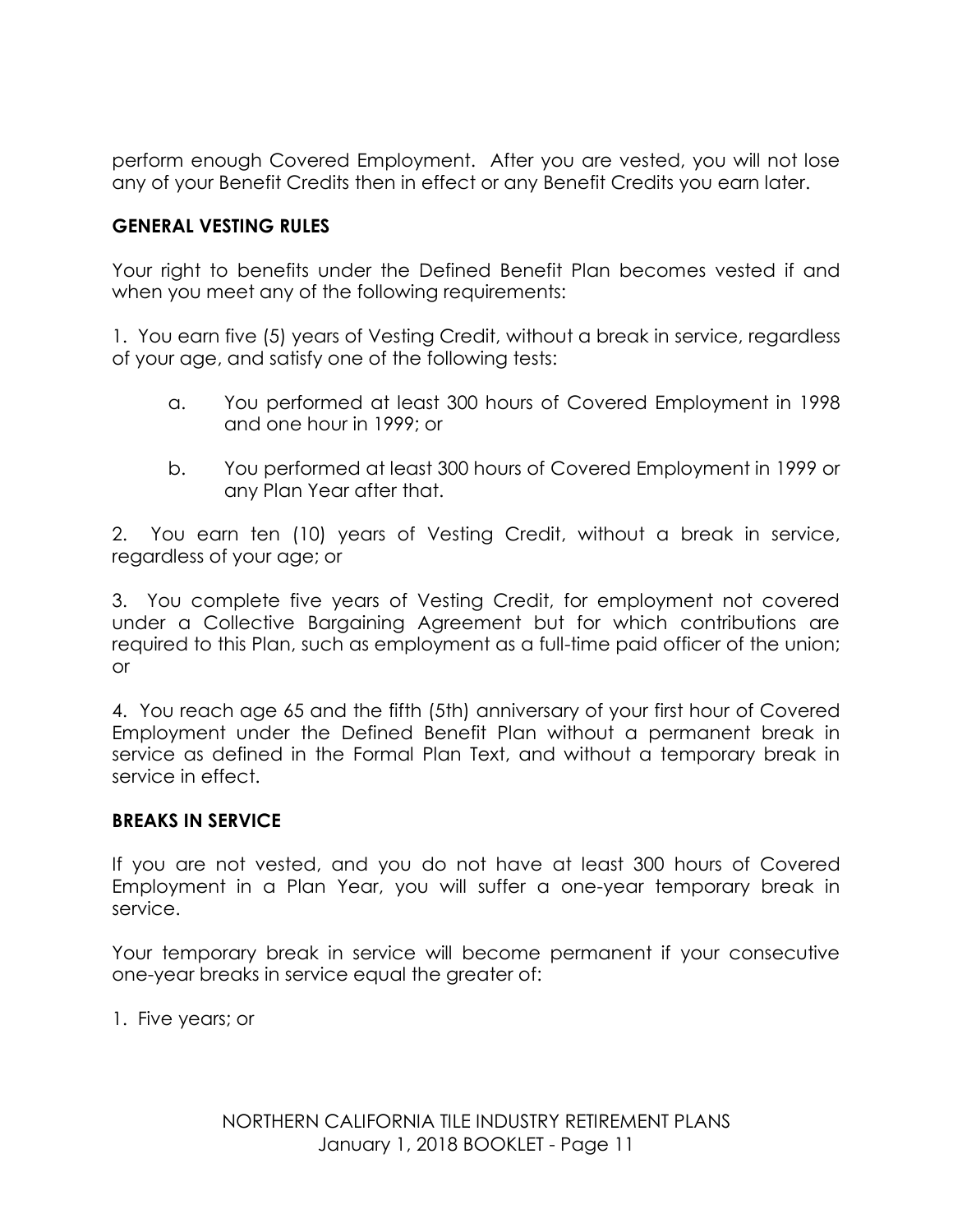2. The number of years of Vesting Credit you had earned before your consecutive breaks in service began.

# **Effect of a Break in Service**

If you have a one-year temporary break in service, you become classified as inactive. You may not benefit from certain rules which apply to active Employees. For example, if you are on a temporary one-year break in service, you are not eligible to become vested when you reach age 65 and the fifth anniversary of your first participation in the Plan. However, if you perform another 300 hours of Covered Employment in a Plan Year before your break in service becomes permanent, you become eligible for all rules which apply to active Employees, including that vesting rule.

If you have a permanent break in service, you lose all credits which you earned before the permanent break in service began. Once you lose credits because of a permanent break in service, those credits remain lost even if you return to Covered Employment and become eligible for a pension based on a later period of service. If, after a permanent break in service, there is a change to the vesting rules, the changed vesting rules will not affect your permanent break in service, and your lost credits will not be reinstated.

## **Exceptions to the Break in Service Rules**

A Plan Year in which you failed to be credited with at least 300 hours will not be counted against you toward a break in service if any of the following apply to you:

1. You are continuously incapacitated by sickness or accident from working in the trade in each month of the Plan Year; or

2. You are in full-time military service, and return to Covered Employment within 120 days of either your release from military service, or your recovery from a service-related disability; or

3. You are employed in an industry-related capacity by a public agency, and you return to Covered Employment within two years of the termination of such work; or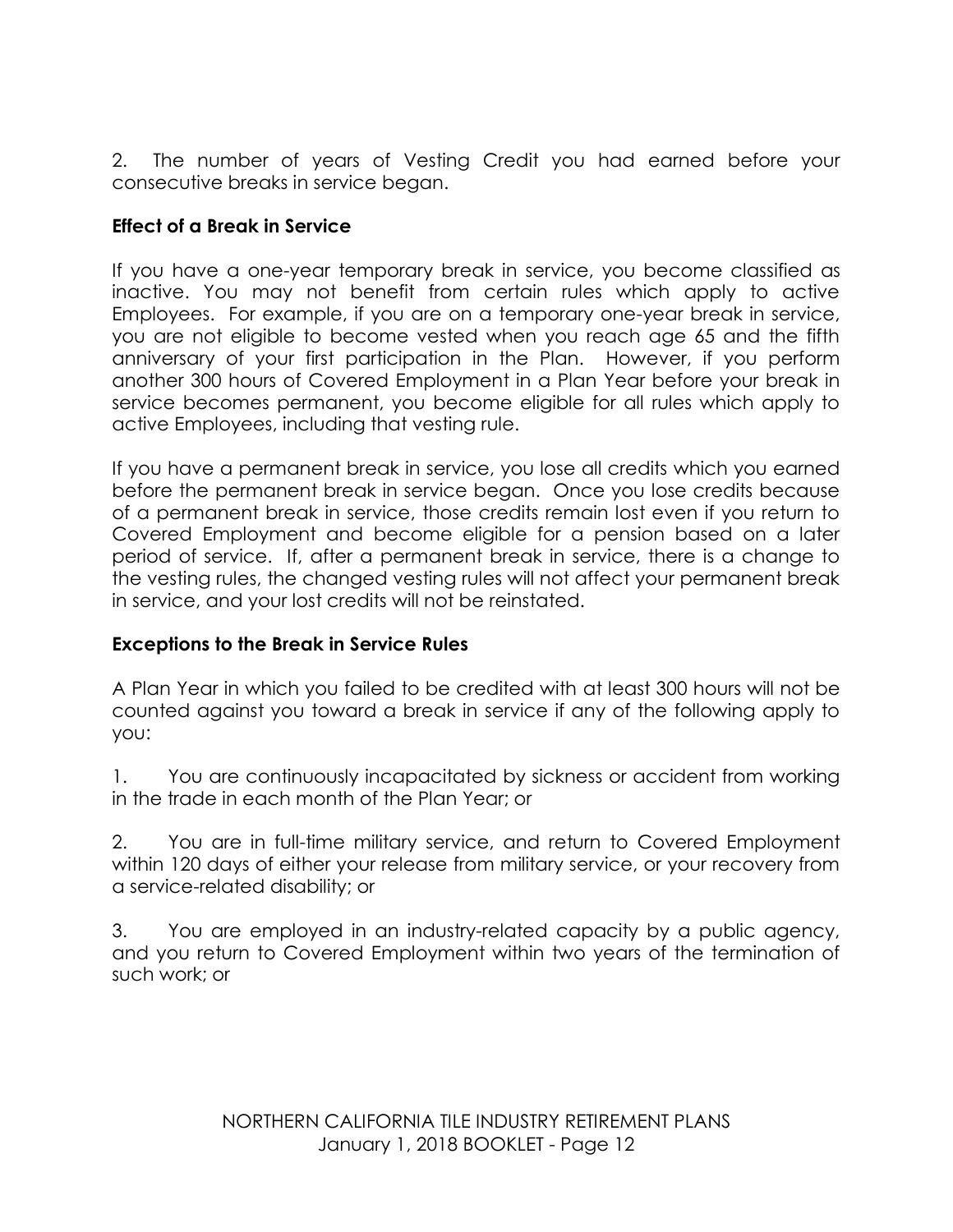4. Your failure to be credited with the required 300 hour minimum is due to pregnancy, the birth or adoption of a child, or the need to care for the child during the period of time immediately following the birth or adoption; or

5. You were a signatory employer, who previously worked in Covered Employment during which you earned at least five total years of Vesting Credit, and met separate requirements applicable to signatory employers. See Article III, Section 2.f. of the Formal Plan Text in Appendix A.

6. If you were a participant in the BAC Local No. 29 Defined Benefit Pension Plan and performed between 225 and 299 Hours of Employment under this Plan between April 1, 2004 and December 31, 2004, you shall be deemed to have worked 300 hours of Employment for Vesting for purposes of determining breaks in service.

# **3. RECIPROCAL AGREEMENTS WITH PENSION PLANS IN OTHER AREAS**

This Defined Benefit Plan maintains written "reciprocity" agreements from time to time with affiliated pension plans in other geographic areas. These reciprocity agreements are of two types, "money reciprocity" and "vesting reciprocity."

# **Money Reciprocity**

Under a money reciprocity agreement, an Employee who is working in a geographical jurisdiction outside of the coverage of this Defined Benefit Plan may elect to have employer contributions remitted back to this Plan. If an Employee has contributions remitted back to this Plan, the Employee will typically receive Vesting Credit based on the number of hours worked in the other area, and Benefit Credit based on the contribution rate and amount of money received by this Plan. An Employee who has contributions remitted from this Plan to another Plan receives credit only under the other Plan.

## **Vesting "Pro Rata" Reciprocity**

Under a vesting or "pro rata" reciprocity agreement, no money is passed back to the home pension plan when an Employee works in another plan's geographical area. Instead, the credited service in each area is aggregated by each plan in order to determine vesting under the terms of each respective plan. If an Employee becomes vested under these rules, each plan will pay benefits based on the years of Benefit Credit earned in that plan's area only.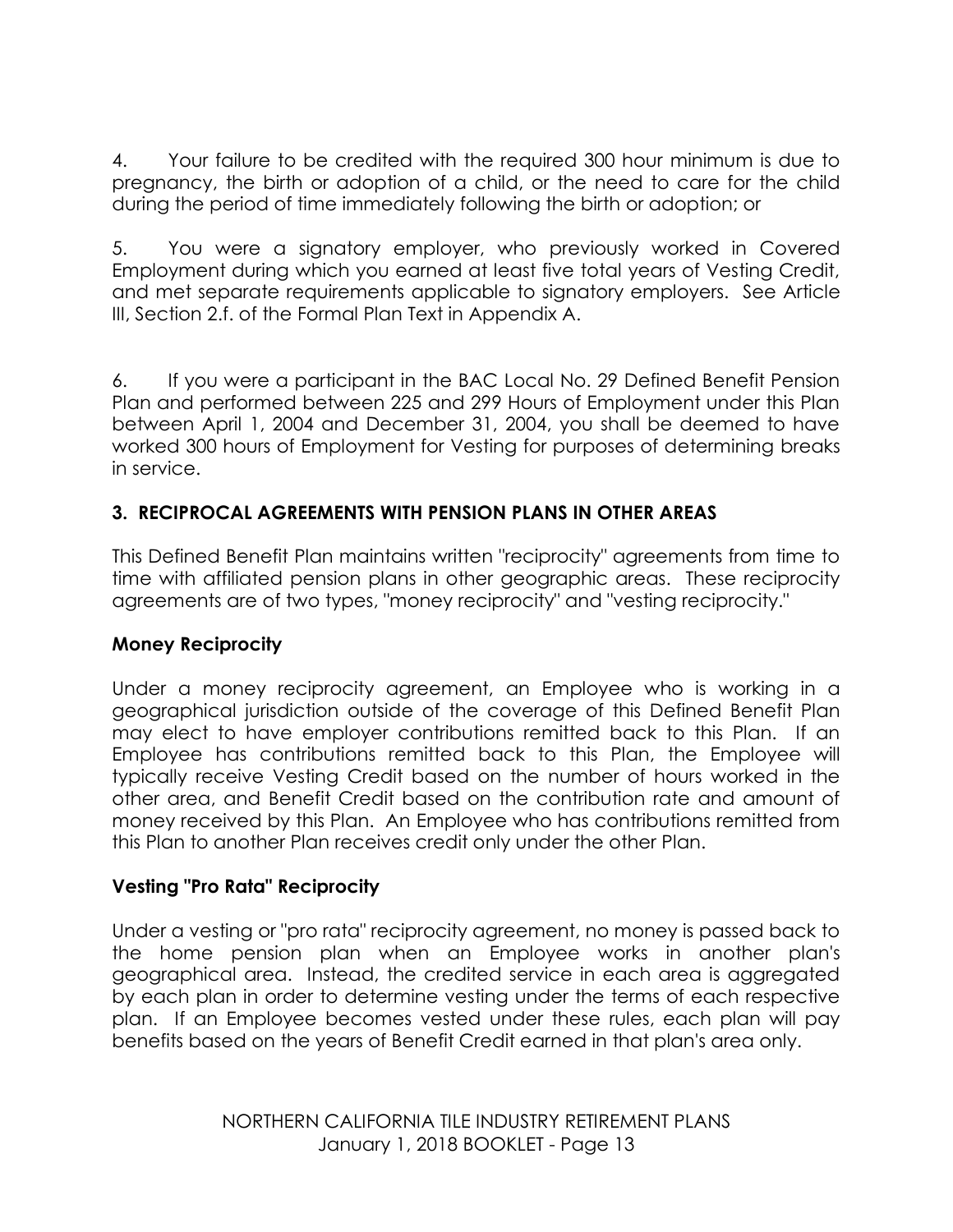Any Employee who believes he or she has a pension claim based on a reciprocity agreement and has questions about this matter should contact the Plan Administration Office for applicable details.

## **4. TYPES OF RETIREMENT**

Once you have become vested, you may retire upon qualifying for Normal, Reduced Early, Unreduced Early or Disability Retirement. Your rights may be affected by non-covered service.

### **Normal Retirement**

You may retire on Normal Retirement with no reduction for age at the following times:

1. When you reach age 62 with a vested right to benefits under the Defined Benefit Plan.

2. When you reach age 65 and the fifth anniversary of your first hour of Covered Employment without a permanent break in service, or a temporary break then in effect.

3. When you reach age 70½ with a vested right to benefits under the Defined Benefit Plan, even if still employed.

### **Early Retirement - Reduced**

You may retire early with a reduction for age when you reach age 55 with at least ten years of Vesting Credits. If you elect early retirement, your benefits are reduced by 5/12 of 1% for each month that your age at retirement is less than 62 (unless you qualify for an unreduced early retirement). This reduction is made because of the longer period of time your monthly benefit will be paid.

## **Early Retirement - Unreduced**

On or after December 31, 1999, you may retire early with no reduction for age at age 60 or later if you have at least ten years of Vesting Credit.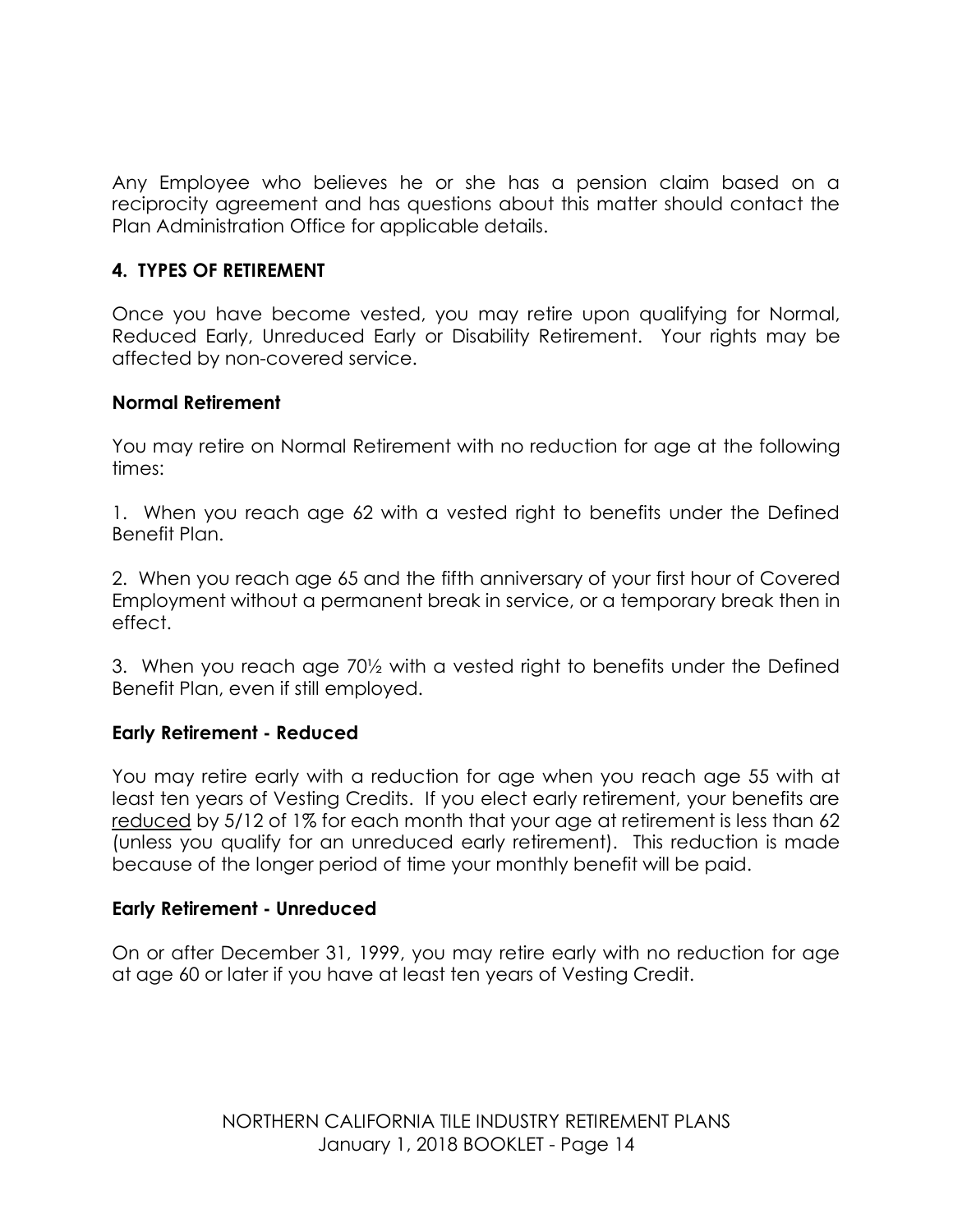For retirement dates from April 1, 2016 through March 1, 2019, you may retire early with no reduction for age under the Rule of 85 Early Retirement, if you meet the following requirements:

1. you are at least age 55;

2. the sum of your age at retirement and your years of Vesting Credit equals at least 85; and

3. you meet one of the following activity tests:

a. you earned at least three years of Vesting Credit (that is, 1000 covered hours in each of three Plan Years) in the five years preceding your retirement, or

b. you were disabled under Plan rules for disability retirement (see below) and had earned at least three years of Vesting Credit (that is, 1000 covered hours in each of three Plan Years) in the five years preceding the year you became disabled; or

c. effective for retirements on or after September 1, 2011, you did not earn enough Credited Service to qualify under a. or b. above during calendar years 2009, 2010 and 2011, but you were available for dispatch, on the out-ofwork list and actively seeking employment through the Union's hiring hall (or you can otherwise demonstrate that you were available for dispatch) during all periods of unemployment in the 24 months immediately preceding your retirement.

### **Disability Retirement**

You may retire on Disability Retirement when you become totally and permanently disabled as evidenced by an award of Social Security Disability benefits or Supplemental Security Income benefits due to disability, if you have at least ten years of Vesting Credit, and you worked either:

1) 300 hours in the year you become disabled or in the previous year, or

2) 300 hours in the 12-month period or the 13- to 24-month period before the disability date specified in the Social Security Disability benefits award or the Supplemental Security Income benefits award.

If you qualify for Disability Retirement, your benefits are not reduced for age. However, when you reach age 62, you and your spouse must submit a Plan form electing or rejecting the "Qualified Joint and Survivor Annuity," which is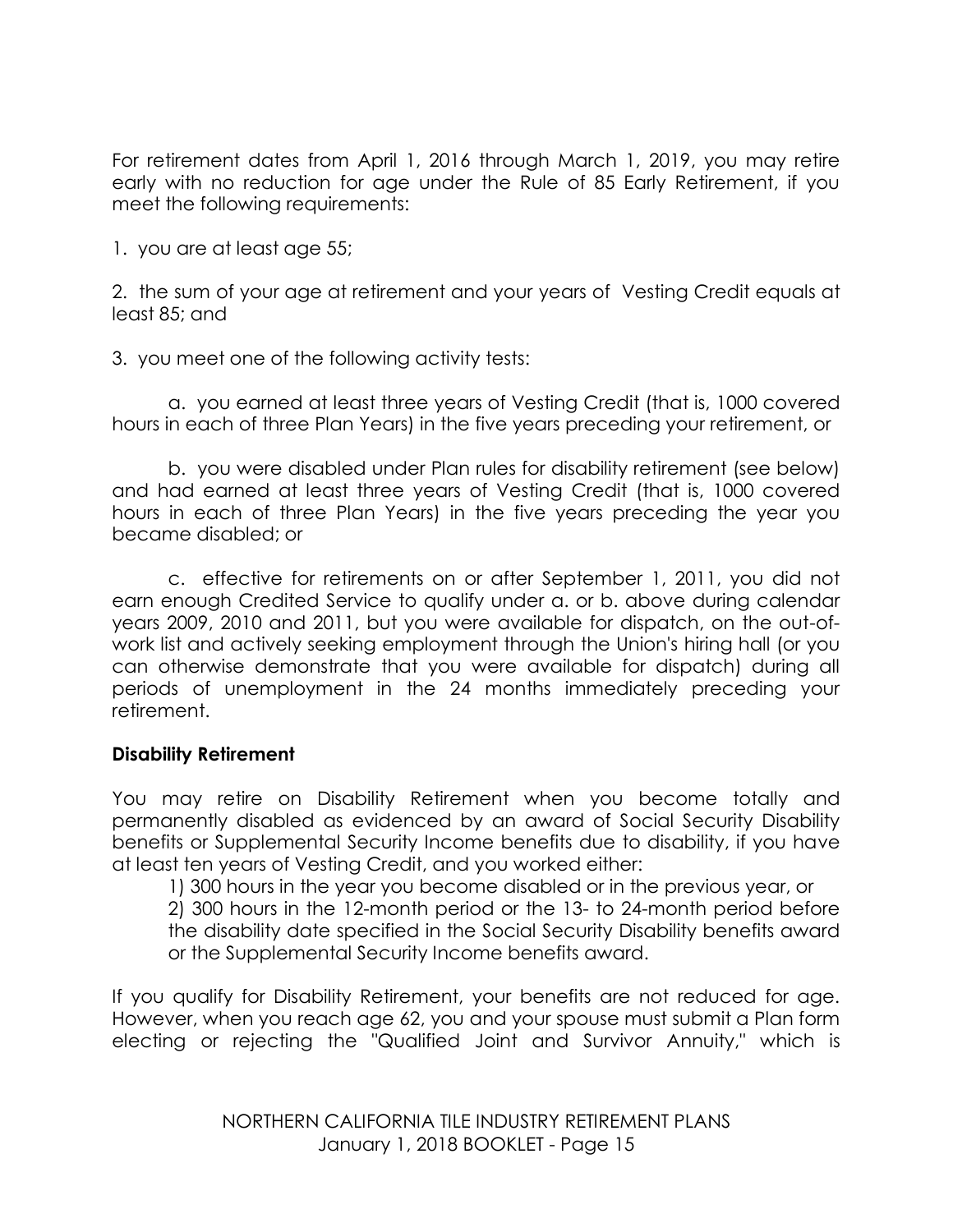explained below. If you elect that form of benefit, or another form which has a different survivor annuity, your benefits will be reduced accordingly. You may also make that election any time before age 62 but after age 55, in which case the reduction for early retirement also applies.

## **Commencement at Required Distribution Date**

If you are separated from service or own at least 5% of a contributing employer, your pension must begin no later than April 1 of the year following the year in which you reach age 70½.

# **5. FORM OF BENEFITS**

All retirement benefits under the Defined Benefit Plan are distributed as monthly benefit payments. Your benefits may be paid for your life alone, or for your life plus the life of your spouse, Domestic Partner, or a designated beneficiary. If you are unmarried at retirement, you may elect a single life annuity or a contingent annuitant benefit. If you are married at retirement, your benefit will be a 50% Joint and Survivor Annuity, unless your spouse consents to your election of a different form of benefit in writing and witnessed by a Plan representative or Notary Public. **Study the following options carefully, because once your first payment has been received by you, you may not change your election.**

# **Single Life Annuity**

A Single Life Annuity is a monthly benefit for your life alone, with a 60-month guarantee. In other words, if you die before you have received 60 months of benefit payments, your beneficiary will receive the remaining payments of the 60 guaranteed monthly payments. This benefit is the Plan's Normal Retirement Benefit. All other forms of benefit are reduced to be the actuarial equivalent of this benefit. That means, generally speaking, that benefit amounts will be reduced because they will be paid over two lifetimes instead of one. The amount of the reduction is based on standard life expectancy tables. The Plan's table of reduction factors can be found at the end of the Formal Plan Text in Appendix A.

# **50% Joint and Survivor Annuity ("Qualified Joint and Survivor Annuity")**

A 50% Joint and Survivor Annuity has two parts. The first part is a monthly benefit for your life, slightly less than your Normal Retirement Benefit. The second part is a monthly benefit paid to your surviving spouse, in an amount equal to 50% of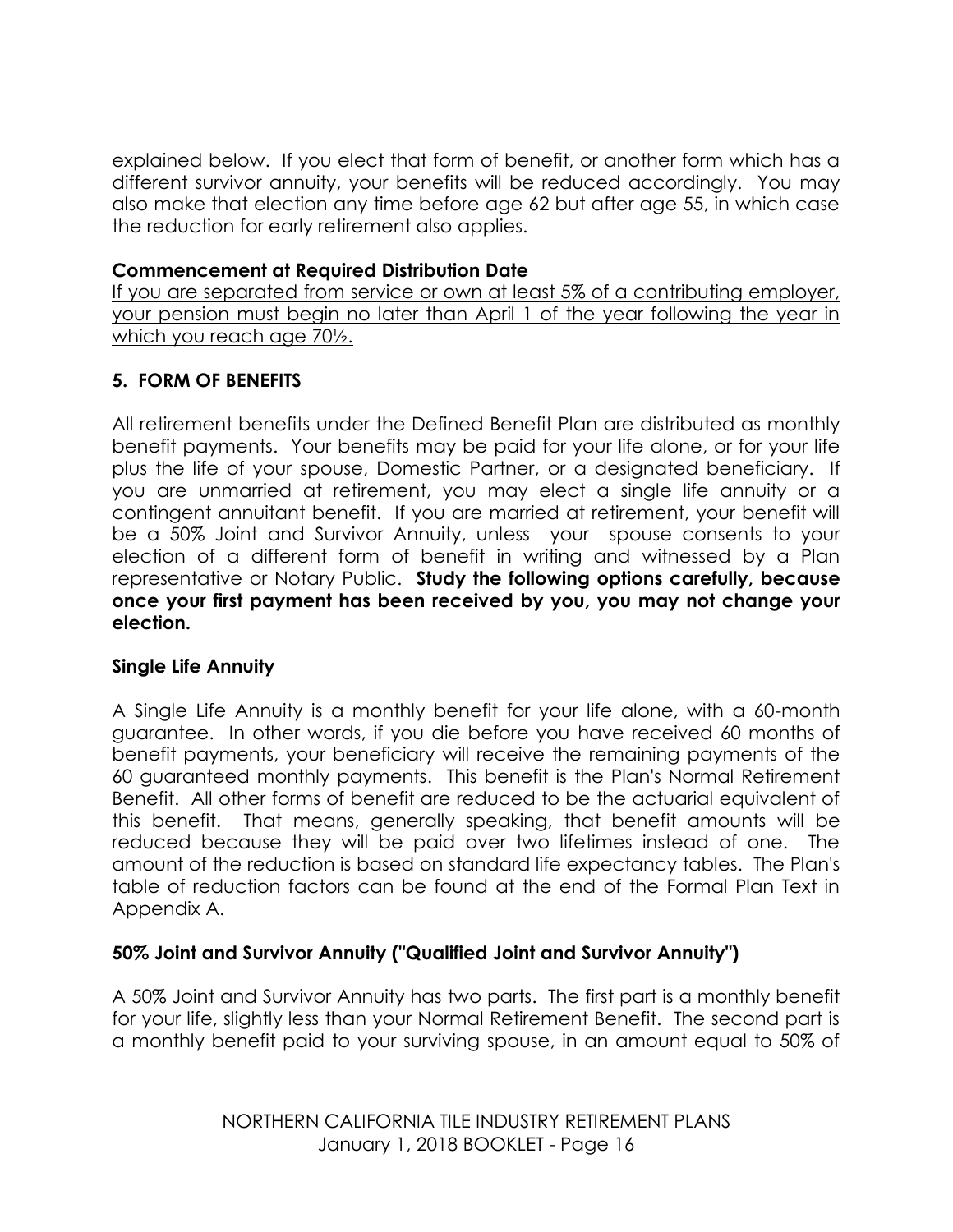the benefits paid while you were alive. The amount of your benefit is calculated so that the combined benefits payable to you both during your joint lives are the actuarial equivalent of a single benefit payable to you during your lifetime alone. The actual amount depends on your age and your spouse's age at retirement.

This form of benefit will apply automatically if you are married, unless your spouse consents to your choice of another form of benefit, or, if applicable, your designation of another beneficiary, in writing and witnessed by a Plan representative or Notary Public. If you have been married for less than a year on the date of your retirement, and you die before you have been married to your spouse for twelve months, the benefit payable on your behalf will be the Single Life Annuity, with the 60-month guarantee to run from the date of your retirement.

## **Optional Forms of Benefits**

If you are married, you may elect an optional form of benefit only with your spouse's written consent. In each of these options, the monthly benefit payable to you during your lifetime will be reduced so that the combined benefits payable to you and your spouse or designated beneficiary will be the actuarial equivalent of a single annuity payable to you during your lifetime alone.

75% Joint and Survivor Annuity ("Qualified Optional Survivor Annuity") for Your Spouse: You may designate your spouse, with his or her written consent, to receive a monthly survivor benefit equal to 75% of the benefits payable to you. The benefit you receive under this option during your lifetime is reduced from the amount you would have received under the 50% option.

Optional 100% Joint and Survivor Annuity for Your Spouse: You may designate your spouse, with his or her written consent, to receive a monthly survivor benefit equal to 100% of the benefits payable to you. The benefit you receive under this option during your lifetime is reduced from the amount you would have received under the 50% option.

Contingent Annuitant Benefits for Your Beneficiary or Domestic Partner: If you are married, you may designate someone other than your spouse to receive a 50%, 75%, or 100% survivor annuity, but only if your spouse consents in writing on a form provided by the Plan. If you have a Domestic Partner, you may designate your Domestic Partner to receive a 50% 75% or 100% survivor annuity. If you are unmarried, you may designate anyone to receive a 50%, 75% or 100% survivor annuity. The amount of benefits under these options are reduced by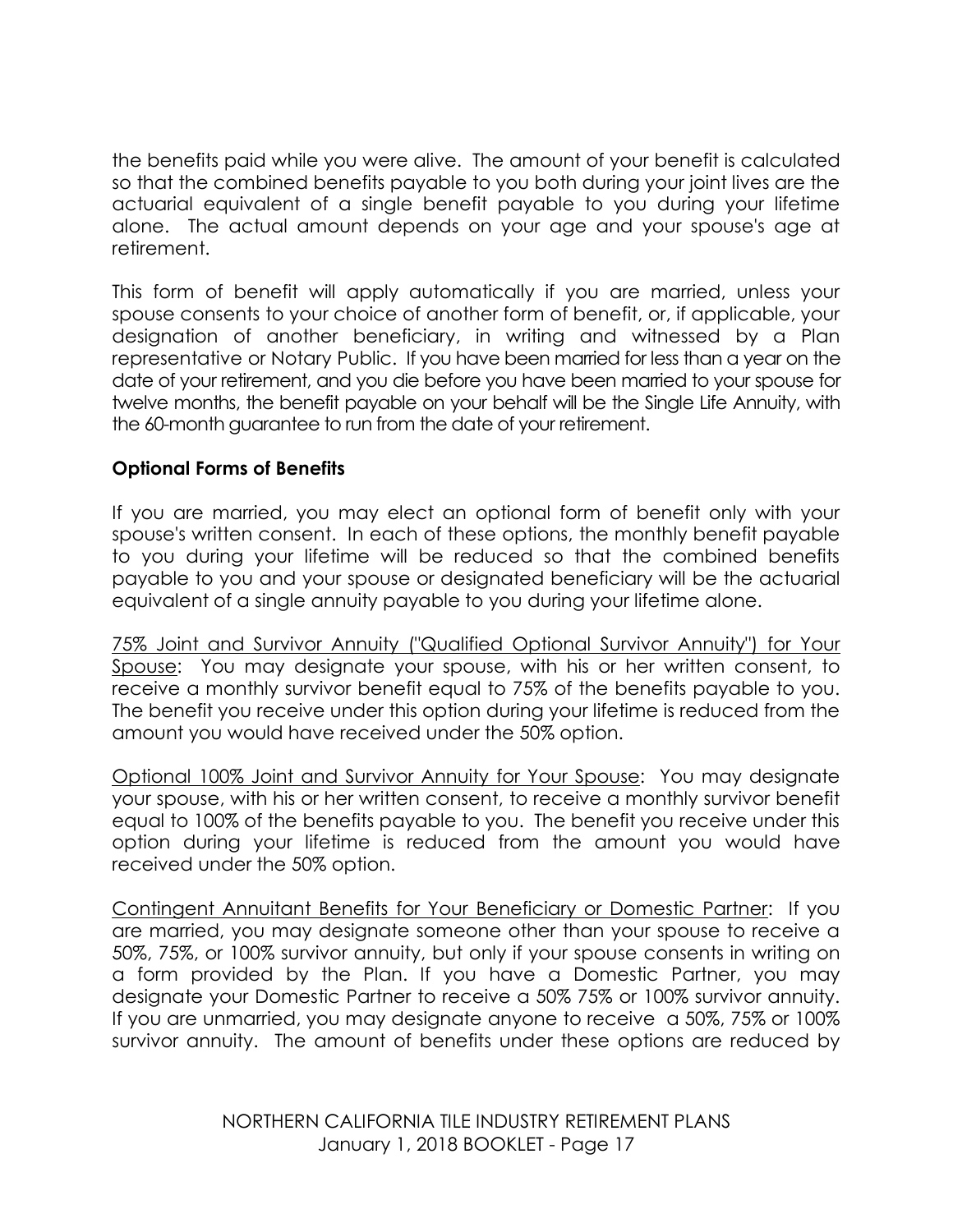the same amounts as the Joint and Survivor Options, based on your age and the age of your beneficiary at retirement.

Pop-Up Option for 50% Survivor Annuity With a Spouse or Domestic Partner: If you select this option, your basic form of benefit will be a 50% Survivor Annuity for your spouse or Domestic Partner, with a slight additional reduction. However, if your spouse or Domestic Partner dies before you, your monthly benefits will "popup" to what they would have been if you had originally elected the Single Life Annuity. If you do not elect this option, your benefit amount will not change if your spouse or Domestic Partner dies before you.

### **How Your Monthly Benefits are Calculated for the Different Forms of Benefit**

If you elect a Single Life Annuity, your monthly benefit will be your Normal Retirement Benefit, with no reduction for your form of benefit. If you elect a survivor annuity, your monthly benefit is reduced by the reduction factor which applies to your form of benefit and the difference between your age and your spouse's or beneficiary's age. The table of reduction factors can be found at the end of the Defined Benefit Plan Formal Plan Text in Appendix A.

For example, if you retire at age 62, and your spouse is age 62 as well, and your Normal Retirement Benefit is \$2,000 a month, the table below shows what you would receive under the 50% Joint and Survivor Annuity and the Pop-Up Option:

| With a Normal Retirement<br>Benefit of \$2,000:         | 50% J&S Annuity<br>(without Pop-Up) | 50% J&S Annuity<br>with Pop-Up |
|---------------------------------------------------------|-------------------------------------|--------------------------------|
| <b>Benefit Paid During Joint Lives</b>                  | \$1,760                             | \$1,720                        |
| <b>Benefit Paid to Spouse</b><br>if Employee Dies First | \$880                               | \$860                          |
| <b>Benefit Paid to Employee</b><br>if Spouse Dies First | \$1,760                             | \$2,000                        |

### **Election of Options, Withholding, and Rollovers**

You make your election of form of benefit at your retirement, in writing, on Plan forms. If you are married, and your spouse consents to waiving the 50% Joint and Survivor Annuity, you and your spouse may elect the Single Life Annuity, the 50% Joint and Survivor Annuity with Pop-Up Option, the 75% or 100% Joint and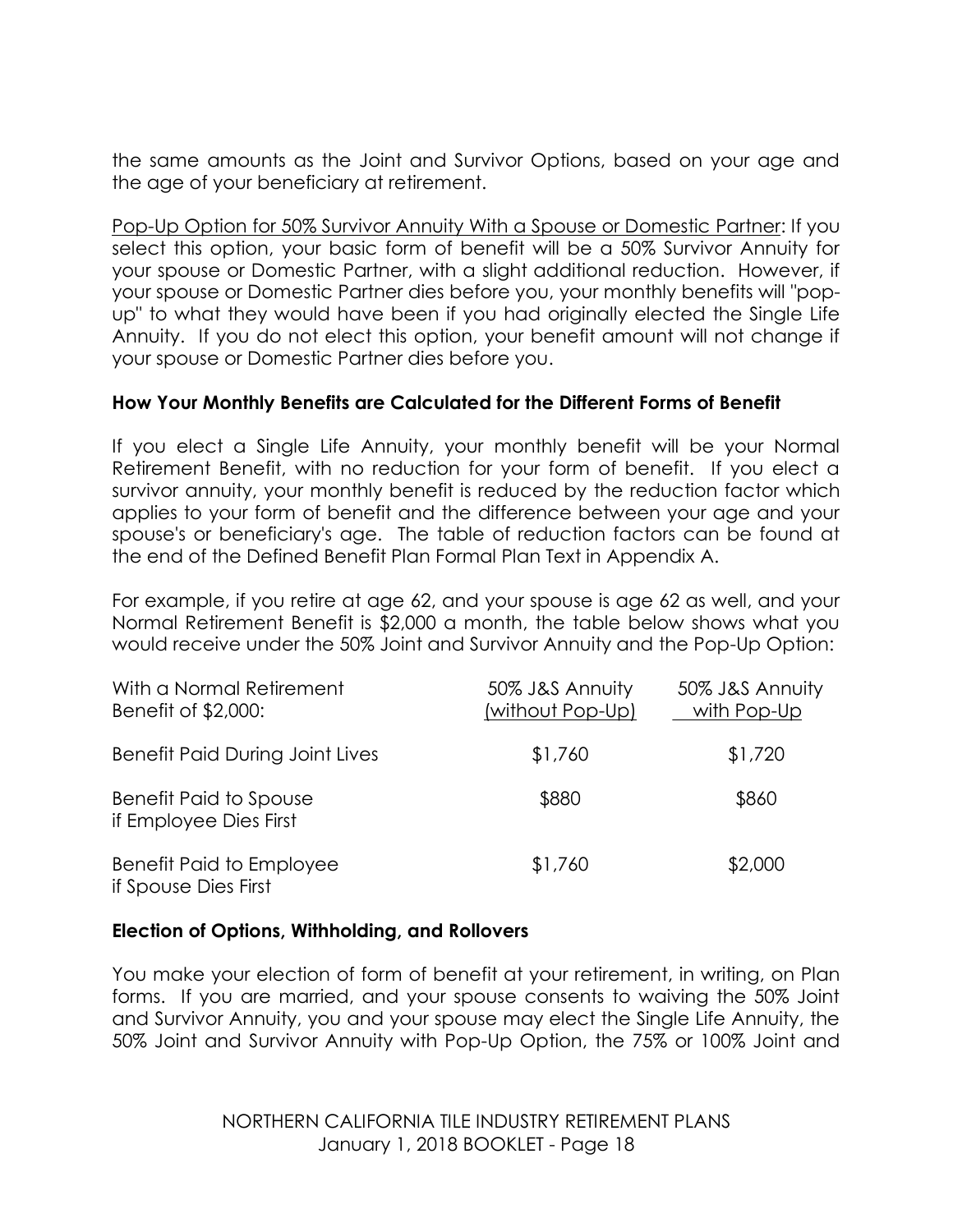Survivor Annuity, or a Contingent Beneficiary Option, and designate a beneficiary where applicable. Either you or your spouse may waive or reinstate the 50% Joint and Survivor Annuity any number of times, until you receive your first payment. **Once your first payment is received, you may not change your form of benefit or your beneficiary**. The only exception to this rule is that retirees who have elected the Single Life Annuity may name a new beneficiary for the 60-month guarantee, subject to spousal consent, if applicable. If you have elected any other form of benefit with a survivor annuity, and your beneficiary dies first, no survivor benefit is paid.

In general, retirement benefits from the Defined Benefit Plan are subject to withholding as ordinary income, and may not be rolled over into another qualified pension plan or IRA.

# **6. PRE-RETIREMENT DEATH BENEFITS**

If you die before retirement, your spouse, Domestic Partner, or your children may be eligible for one of the pre-retirement death benefits provided by the Defined Benefit Plan:

## **Qualified Pre-Retirement Survivor Annuity For Your Spouse**

If you have a vested interest in the Plan and you die before your retirement, and you have been married for at least one year when you die, your spouse is entitled to a 50% Survivor Annuity, similar to the Annuity he or she would have received if you had lived to retire. This benefit commences, on application of your spouse, at any time when you would have been eligible to retire, subject to an early retirement reduction, if applicable. Your spouse may waive this benefit and choose the Plan Pre-Retirement Death Benefit for vested participants described below.

Pre-Retirement Survivor Annuity For Your Domestic Partner

If you are vested and die before retirement, and you have a Domestic Partner, your Domestic Partner is entitled to a 50% Contingent Annuitant Benefit. This benefit commences, on application of your Domestic Partner, at any time after you would have turned age 55, subject to an early retirement reduction, if applicable. Your Domestic Partner may waive this benefit and choose the Plan Pre-Retirement Death Benefit for vested participants described below.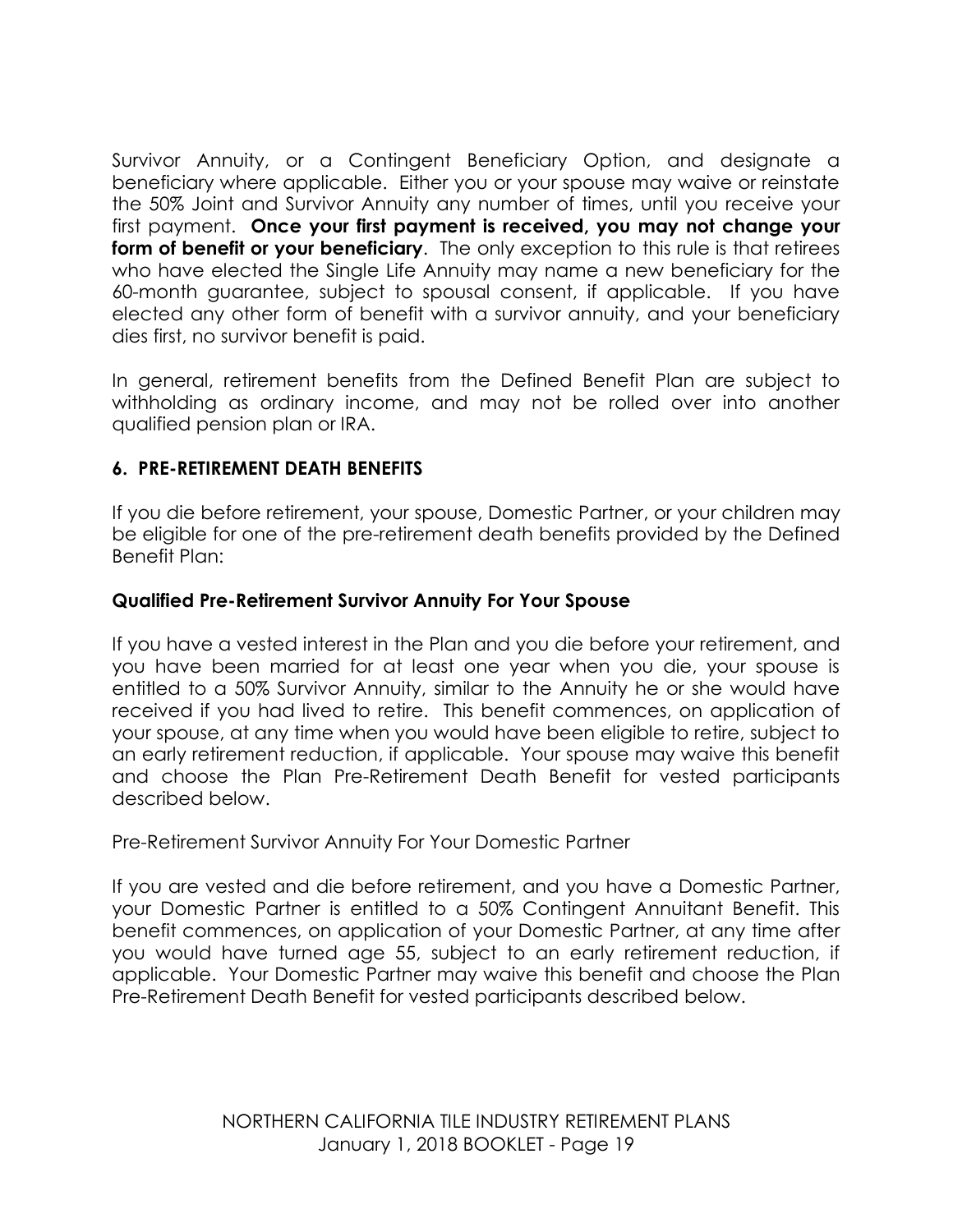## **Plan Pre-Retirement Death Benefits**

Vested Participants. If you die before retirement, and you have a vested interest in the Plan, your surviving spouse or Domestic Partner may elect to receive 60 months of your Normal Retirement Benefit instead of the Qualified Pre-Retirement Survivor Annuity. If you do not have a surviving spouse or Domestic Partner, then the Plan will pay 60 months of benefits to your child(ren).

Non-Vested Participants. If you die before retirement, and you are not vested, but you performed 300 hours of Covered Employment in either the year of your death, or the prior year, the Plan will pay a lump sum of \$1,000 for each thenvalid year of Vesting Credit, up to a maximum of \$5,000. This benefit is payable to your surviving spouse or Domestic Partner, or if none, to your child(ren).

Both Plan Pre-Retirement Death Benefits are eligible to be rolled over into another qualified Plan or IRA. Any eligible rollover distribution which is not rolled over is subject to mandatory federal withholding taxes of 20%.

# **7. EFFECT OF NON-COVERED TILE INDUSTRY SERVICE**

Notwithstanding the Plan rules described above, effective June 16, 1999, certain rights under the Defined Benefit Plan will be limited if you perform Non-Covered Tile Industry Service. For purposes of this rule, Non-Covered Tile Industry Service means any work in the Tile Industry in Northern California or Northern Nevada, either for, or as, a non-signatory employer. The complete definition appears in Defined Benefit Plan Formal Plan Text, Article I, Section 17. If you perform such employment, there are three consequences:

a. Your Early Retirement eligibility date will be delayed by six months for each quarter in which you performed one hour or more of Non-Covered Tile Industry Service;

b. You will not be eligible for Disability Retirement Benefits; and

c. If you die before retirement, the Plan will pay a Qualified Pre-Retirement Survivor Annuity to your surviving spouse or Domestic Partner, if any, but will not pay the Plan Pre-Retirement Death Benefit.

However, if you thereafter perform additional Covered Employment, the delay period for early retirement under subsection a. above will be reduced by six months for every year of Vesting Credit which you earn. In addition, you will be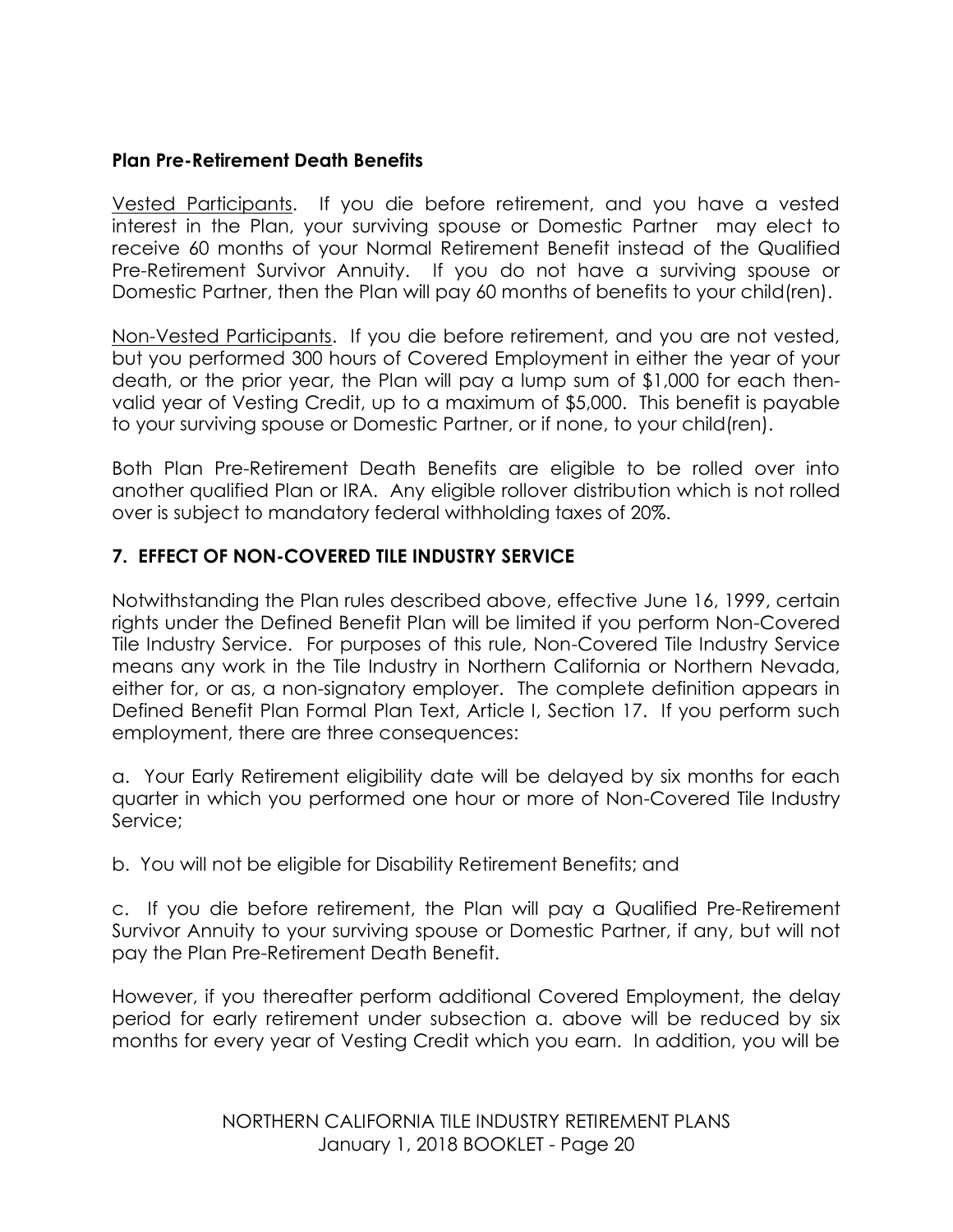eligible again for Disability Retirement, and your beneficiary will be eligible again for the Plan Pre-Retirement Death Benefit, if you earn 5 additional years of Vesting Credit.

# **8. SUSPENSION OF BENEFITS UPON RETURN TO INDUSTRY SERVICE**

You are not permitted to work in the Tile Industry, with limited exceptions, while you receive benefits from the Defined Benefit Plan. This rule does not apply to: 1) persons who work as teachers in an apprenticeship program of the Union; 2) an Employee who begins receiving benefits after age 70½ and is still working; or 3) a 5% owner of a contributing employer after April 1 of the year following the year in which he or she attains age 70½. Consider the following rules carefully when you plan your retirement, because your right to a pension may be adversely affected if you work in the Tile Industry after retirement.

# **After Age 62**

After age 62, your pension benefits will be suspended during any calendar month you return to Industry Service for forty (40) hours or more in the Tile Industry anywhere in California. Industry Service includes employment in any capacity in the Tile Industry, whether by or in association with a union contractor or nonunion contractor or as a self-employed person. If you intend to return to Industry Service, you should immediately notify the Plan Administration Office in writing. If you do not, it will be presumed that you worked forty hours in any month in which you are found working, and if employed on a construction site, that you were employed forty hours for every month your employer worked on the site. If you are age 62, and you do not know whether you will work in the Tile Industry again, you should apply for your pension so that you will receive benefits for every month in which you do not work in the Industry.

# **Before Age 62**

Before age 62, if you perform any Industry Service, except as provided above, your pension benefits will be suspended and will not be resumed until you reach age 62 and are retired from the industry. Your benefits will then be recalculated to give you your full normal retirement benefits or actuarial equivalent. You will not lose the right to take early retirement under this rule if you return to work when either: 1) the Business Manager of the Union has certified to the Board of Trustees that there is a shortage of qualified Employees in a classification covered under collective bargaining agreements of the Union; or 2) you are a disability retiree who returns, or attempts to return, to active employment after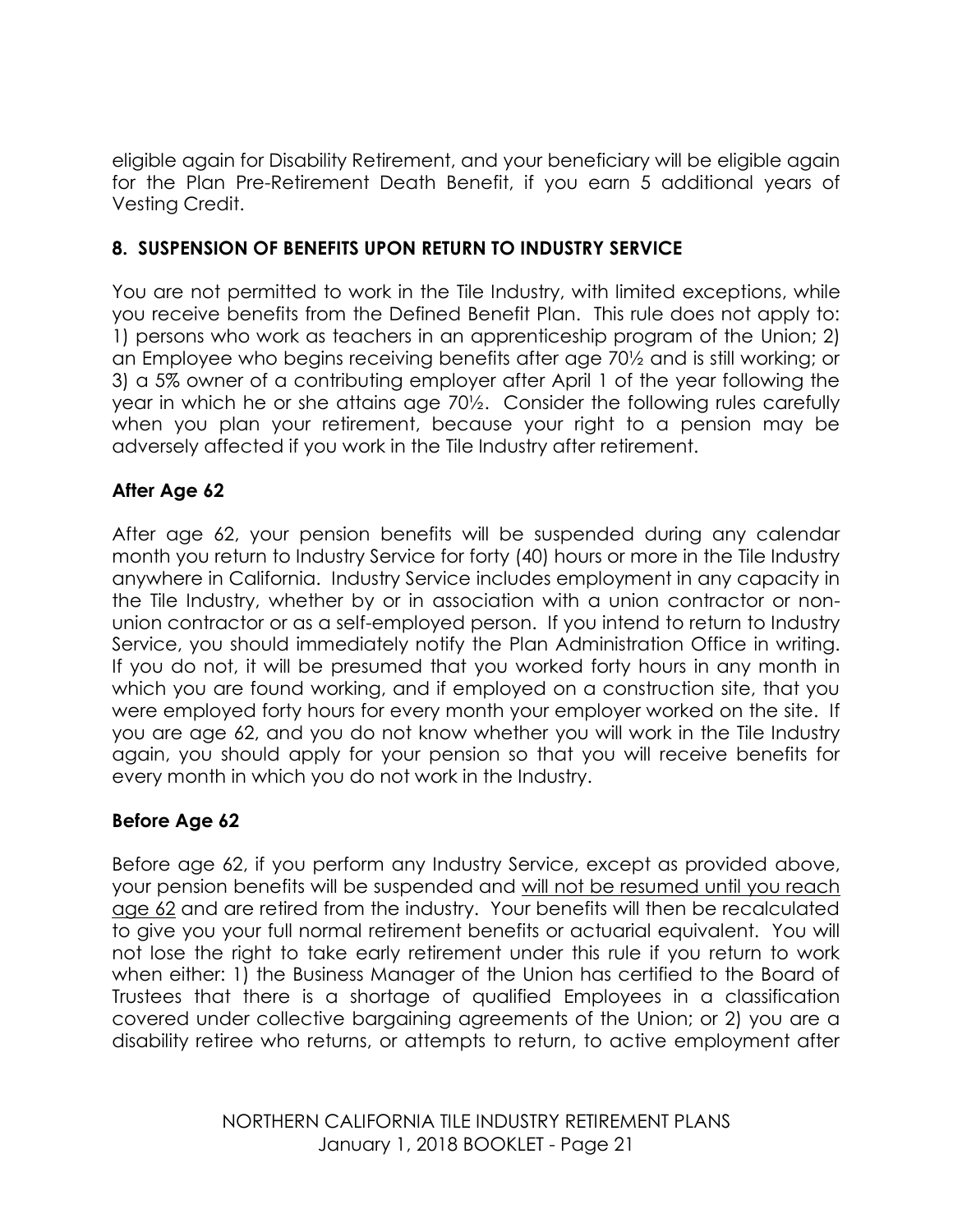recovery from disability as part of a rehabilitation program or due to a temporary recovery.

## **Offset of Future Benefits for Overpayments**

If you received any benefit payments in any month in which your benefits should have been suspended, the overpayments will be deducted from future payments. However, no benefit payment will be reduced by more than 25% from the full payment normally due.

# **9. APPLICATION FOR BENEFITS**

Before payment of your retirement benefits may begin, you must complete an application for retirement and submit it to the Plan Administration Office. Forms may be obtained from the Union or from the Plan Administration Office[new website?].

In general, benefit payments begin on the first day of the month following the month in which you ceased your employment in the trade. Benefit payments for unreduced early retirements are paid retroactively to the first day of the first month in which you qualify for such benefits.

In the case of Disability Retirement, your benefits are payable retroactively to the disability date specified in your Social Security Disability benefits award or Supplemental Security Income benefits award. Benefits will continue so long as you are disabled, until you reach your Normal Retirement Age, at which time another application is required.

## **10. QUALIFIED DOMESTIC RELATIONS ORDERS**

In general, your benefits are payable only to you on retirement. However, there are two principal exceptions:

a) the IRS may levy your benefit payments for unpaid taxes, if they are in pay status; and

b) if you are divorced, your former spouse may obtain a "Qualified Domestic Relations Order" ("QDRO"), which orders the Plan to pay all or a portion of your benefits to your former spouse. A QDRO may also be obtained for unpaid spousal or child support.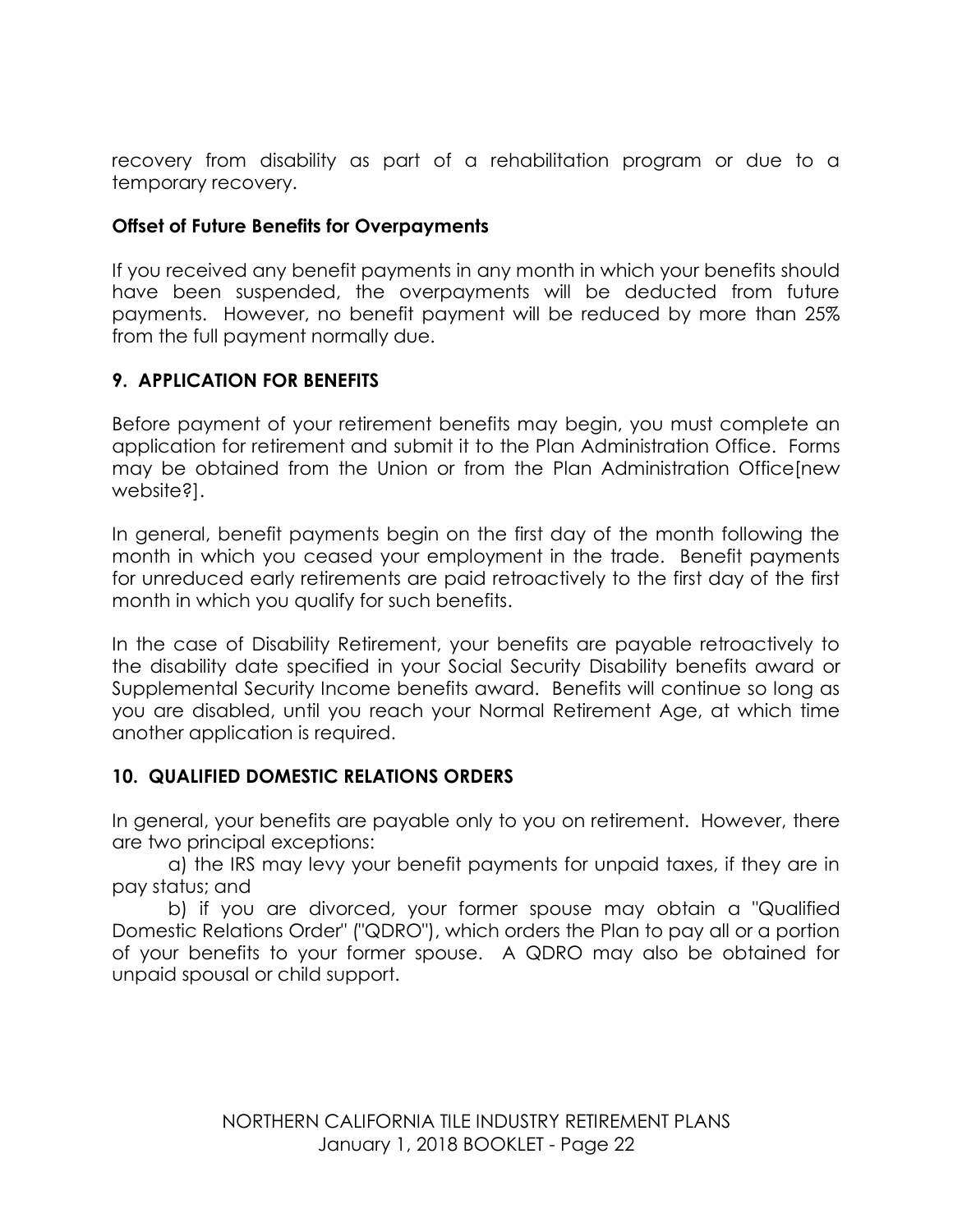The Plan must comply with a QDRO which meets the requirements of federal law for such Orders. A copy of the Defined Benefit Plan's procedures for determining the qualified status of a domestic relations order is available from the Plan Administration Office at no cost.

# **11. APPEALS PROCEDURES**

If you or any beneficiary of yours disagrees with any act, omission, decision, or ruling by the Plan Administration Office or any authorized representative of the Plan concerning your rights under the Defined Benefit Plan, you may obtain a review of that act, omission, decision or ruling by submitting a notice of appeal in writing to the Plan Administration Office, setting forth in detail the reasons for your appeal. Such notice of appeal must be given not more than sixty (60) days from the time you first knew, or by the exercise of reasonable care, should have known, of the circumstances giving rise to your appeal. Upon receipt of your notice, the Plan Administration Office will place the matter on the agenda of the next Board of Trustees meeting thereafter. You will be notified in writing of the date of the meeting and may submit any written evidence that you believe supports your claim.

You should follow these procedures to the letter, because if you do not do so, you may be barred from pursuing any other remedy that would otherwise be available to you. See Article X of the Defined Benefit Plan Formal Plan Text for the detailed appeals procedures.

## Limitations:

**○** Any civil action that you decide to file which arises from a denial of benefits must be filed within one year from the date that the Board of Trustees notifies you that your appeal has been denied.

○ You have no right to file a class, collective, or representative action arising out of or relating to any dispute, claim or controversy relating to the Plan. Any dispute, claim or controversy may only be initiated or maintained and decided on an individual basis.

See Appendix A for the complete formal text of the Defined Benefit Plan.

# **12. PRIOR SERVICE CREDIT UNDER CERTAIN PLANS**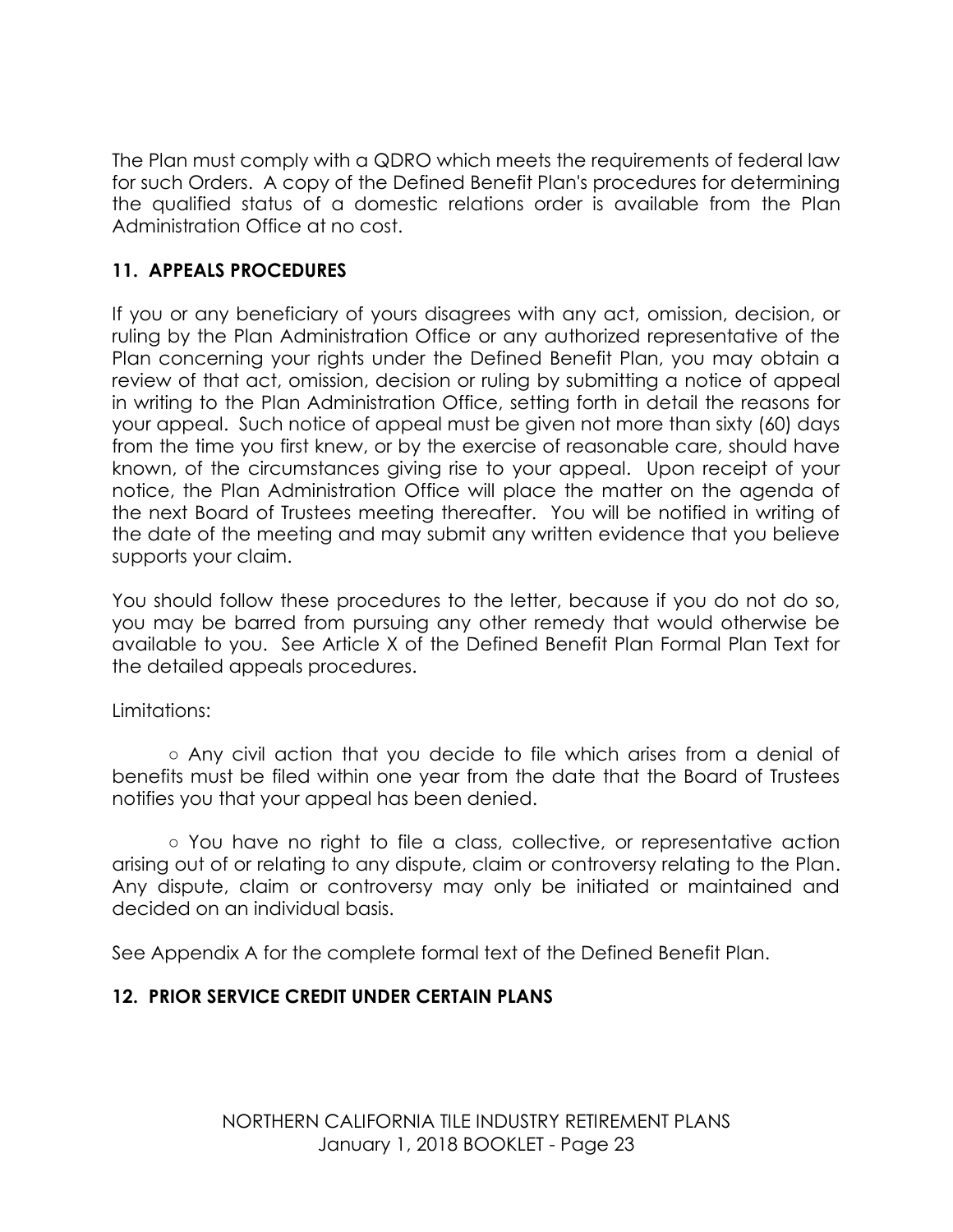This section only applies to you if you had covered employment under these prior plans: the prior Northern California Tile Industry Pension Plan, the BAC Local 19 Tile Finishers Pension Plan (formerly the Tile Finishers Local No. 7 Pension Plan), the Terrazzo Finishers-Precast Industry Pension Plan, the BAC Local 29 Pension Plan, or the Tile Setters and Finishers of Northern California Pension Plan.

To earn the maximum amounts stated below, an Employee must have been active in the Prior Plan on certain qualifying dates. Different accrual rates apply to other Employees. The complete rules for accrual of benefits under the Prior Plans are stated in each plan. The maximum amounts may also not apply if your benefits would exceed the amount permitted under the Internal Revenue Code.

Under some Prior Plans, in some Plan Years, it was possible to earn more than one year of credit for benefit purposes. Your pension statement will reflect any extra credit you may have earned. The actual amount of benefits will be less than the amounts stated below if you retire early, or if you elect a form of benefit with a survivor annuity.

## A. THE PRIOR NORTHERN CALIFORNIA TILE INDUSTRY PENSION PLAN

### Vesting

Under the prior Northern California Tile Industry Pension Plan, your right to benefits became vested if and when you met any of the following requirements: a. ten (10) years of total vesting service;

b. on or after May 1, 1989, five (5) years of total vesting service for an Individual Employer in employment not covered under a collective bargaining agreement.

Prior to April 1, 1976, pre-ERISA vesting rules applied.

### Vesting Service

Vesting Service was based on hours of employment beginning April 1, 1987, as follows:

| 1000 or more Hours  | 1.0 year   |
|---------------------|------------|
| 900 - 999 Hours     | 0.7 year   |
| 800 - 899 Hours     | 0.6 year   |
| 700 - 799 Hours     | $0.5$ year |
| 600 - 699 Hours     | 0.4 year   |
| 500 - 599 Hours     | $0.3$ year |
| 400 - 499 Hours     | 0.2 year   |
| 300 - 399 Hours     | 0.1 year   |
| Less than 300 Hours | None       |
|                     |            |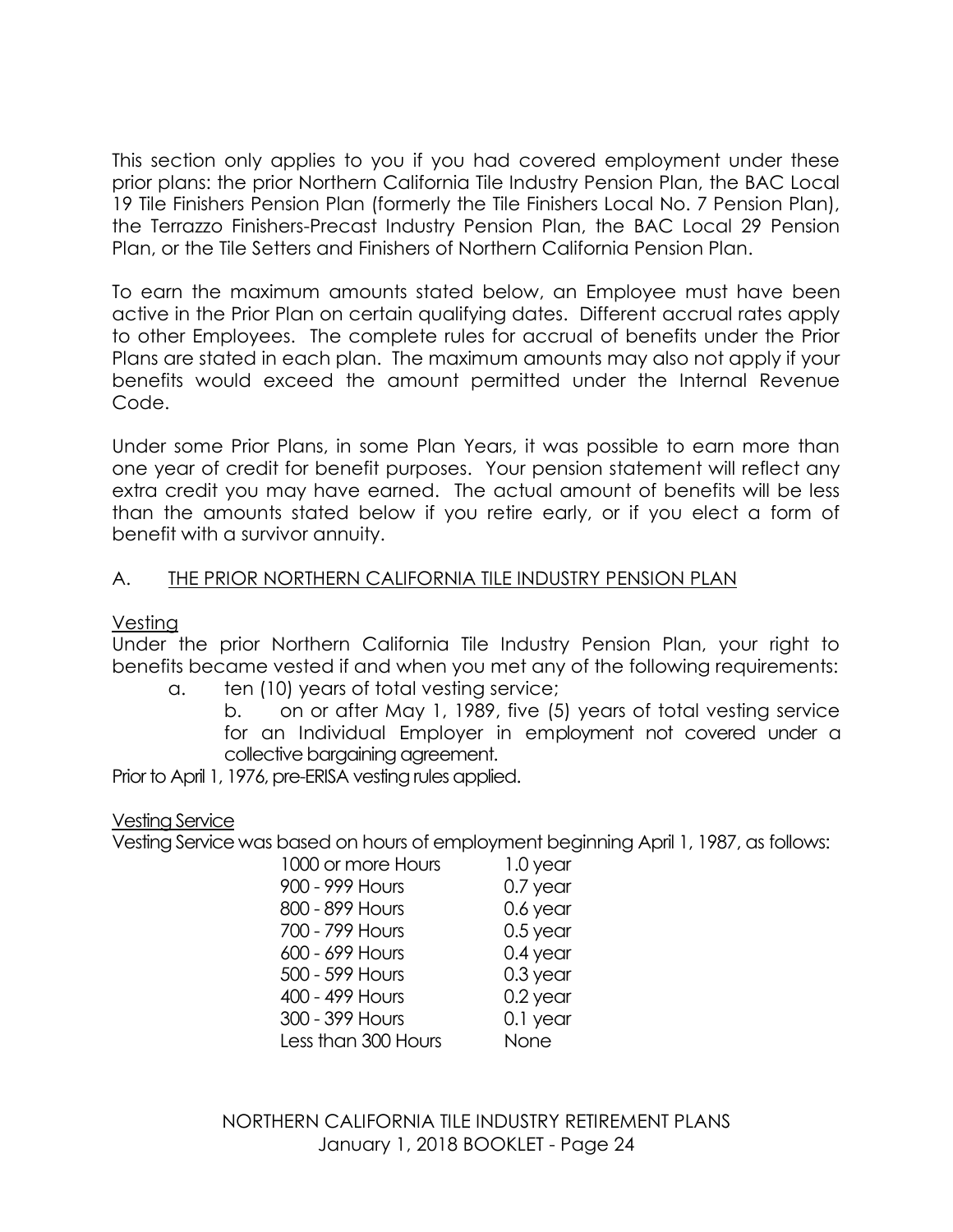For Plan Years April 1, 1976 through March 31, 1987, Vesting Service was based on hours of employment and your age when the hours were worked, as follows:

Before Age 60:

|               | 1000 or more Hours  | 1.0 year   |
|---------------|---------------------|------------|
|               | 950 - 999 Hours     | $0.5$ year |
|               | 780 - 949 Hours     | $0.4$ year |
|               | 610 - 779 Hours     | $0.3$ year |
|               | 440 - 609 Hours     | $0.2$ year |
|               | 270 - 439 Hours     | 0.1 year   |
|               | Less than 270 Hours | None       |
| After Age 60: |                     |            |
|               | 1000 or more Hours  | 1.0 year   |
|               | 960 - 999 Hours     | $0.8$ year |
|               | 840 - 959 Hours     | 0.7 year   |
|               | 720 - 839 Hours     | 0.6 year   |
|               | 600 - 719 Hours     | $0.5$ year |
|               | 480 - 599 Hours     | $0.4$ year |
|               | 360 - 479 Hours     | $0.3$ year |
|               | 240 - 359 Hours     | 0.2 year   |
|               | 120 - 239 Hours     | 0.1 year   |
|               | Less than 120 Hours | None       |

#### Benefit Service

Under the prior Northern California Tile Industry Pension Plan, Benefit Service was based on hours of employment beginning April 1, 1987, as follows:

| 1700 or more      | 1.5 year   |
|-------------------|------------|
| 1600 - 1699 Hours | 1.4 year   |
| 1500 - 1599 Hours | 1.3 year   |
| 1400 - 1499 Hours | 1.2 year   |
| 1300 - 1399 Hours | 1.1 year   |
| 1200 - 1299 Hours | 1.0 year   |
| 1100-1199 Hours   | 0.9 year   |
| 1000-1099 Hours   | 0.8 year   |
| 900 - 999 Hours   | 0.7 year   |
| 800 - 899 Hours   | 0.6 year   |
| 700 - 799 Hours   | $0.5$ year |
| 600 - 699 Hours   | $0.4$ year |
| 500 - 599 Hours   | $0.3$ year |
| 400 - 499 Hours   | 0.2 year   |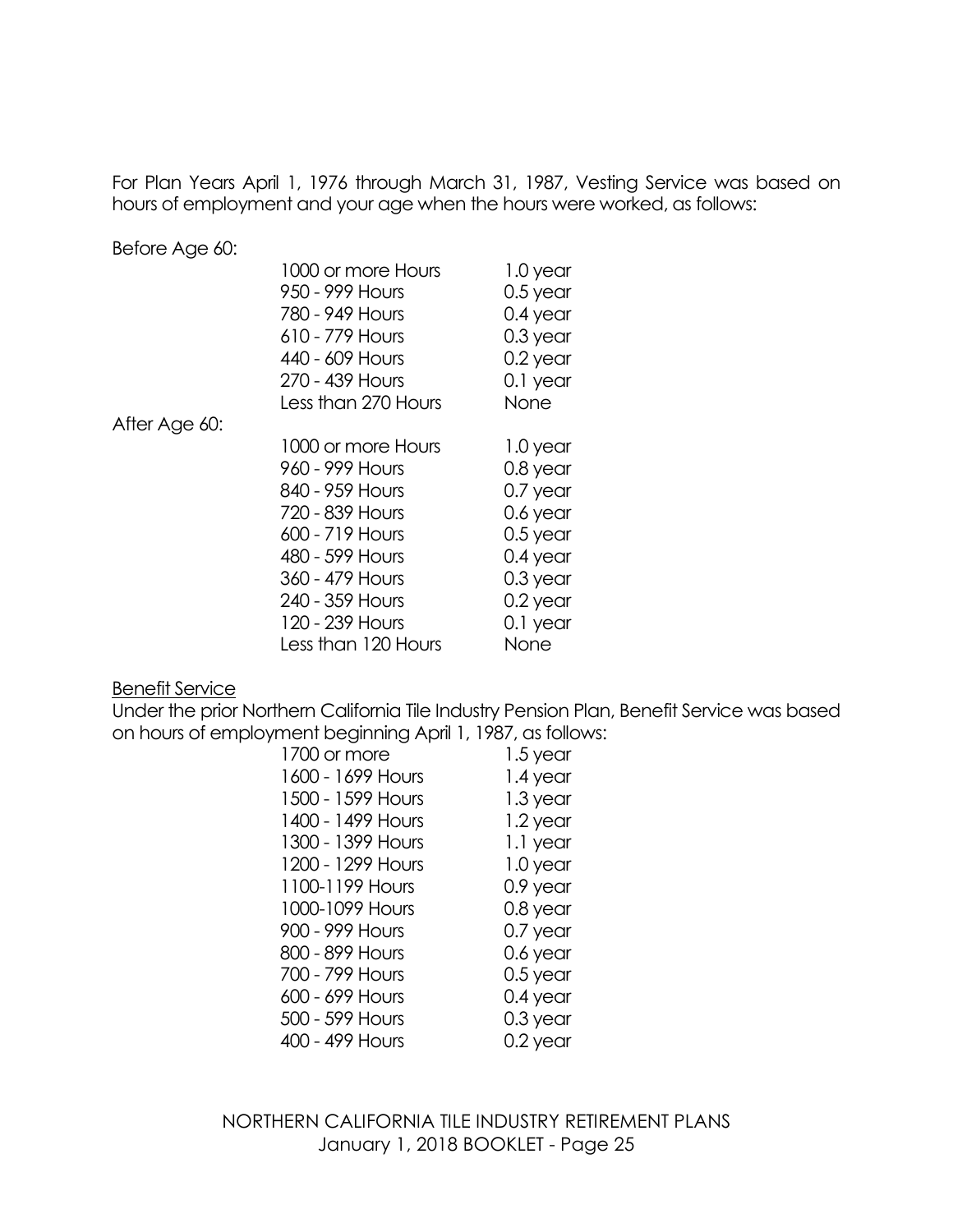| 300 - 399 Hours     | 0.1 year |
|---------------------|----------|
| Less than 300 Hours | None     |

For Plan Years April 1, 1976 through March 31, 1987, Benefit Service was based on hours of employment and your age when the hours were worked, as follows:

Before Age 60:

| 1800 or more Hours  | 1.0 year   |
|---------------------|------------|
| 1600 - 1799 Hours   | 0.9 year   |
| 1400 - 1599 Hours   | 0.8 year   |
| 1200 - 1399 Hours   | 0.7 year   |
| 1000 - 1199 Hours   | $0.6$ year |
| 950 - 999 Hours     | $0.5$ year |
| 780 - 949 Hours     | $0.4$ year |
| 610 - 779 Hours     | $0.3$ year |
| 440 - 609 Hours     | $0.2$ year |
| 270 - 439 Hours     | 0.1 year   |
| Less than 270 Hours | None       |

After Age 60:

| 1200 or more Hours  | 1.0 year   |
|---------------------|------------|
| 1080 - 1199 Hours   | 0.9 year   |
| 960 - 1079 Hours    | 0.8 year   |
| 840 - 959 Hours     | $0.7$ year |
| 720 - 839 Hours     | $0.6$ year |
| 600 - 719 Hours     | $0.5$ year |
| 480 - 599 Hours     | $0.4$ year |
| 360 - 479 Hours     | $0.3$ year |
| 240 - 359 Hours     | $0.2$ year |
| 120 - 239 Hours     | $0.1$ year |
| Less than 120 Hours | None       |

### Benefit Accrual

For covered employment under the prior Northern California Tile Industry Pension Plan, you will receive the following amount of Prior Service Credit:

- a. a maximum of \$38.50 for each year of Future Service Benefit Credit earned from April 1, 1986 through December 31, 1991; plus
- b. \$31.00 for each year from April 1, 1975 through March 31, 1986; plus
- c. \$17.50 for each year prior to April 1, 1975; plus
- d. \$9.00 for each year of Past Service Benefit Credit.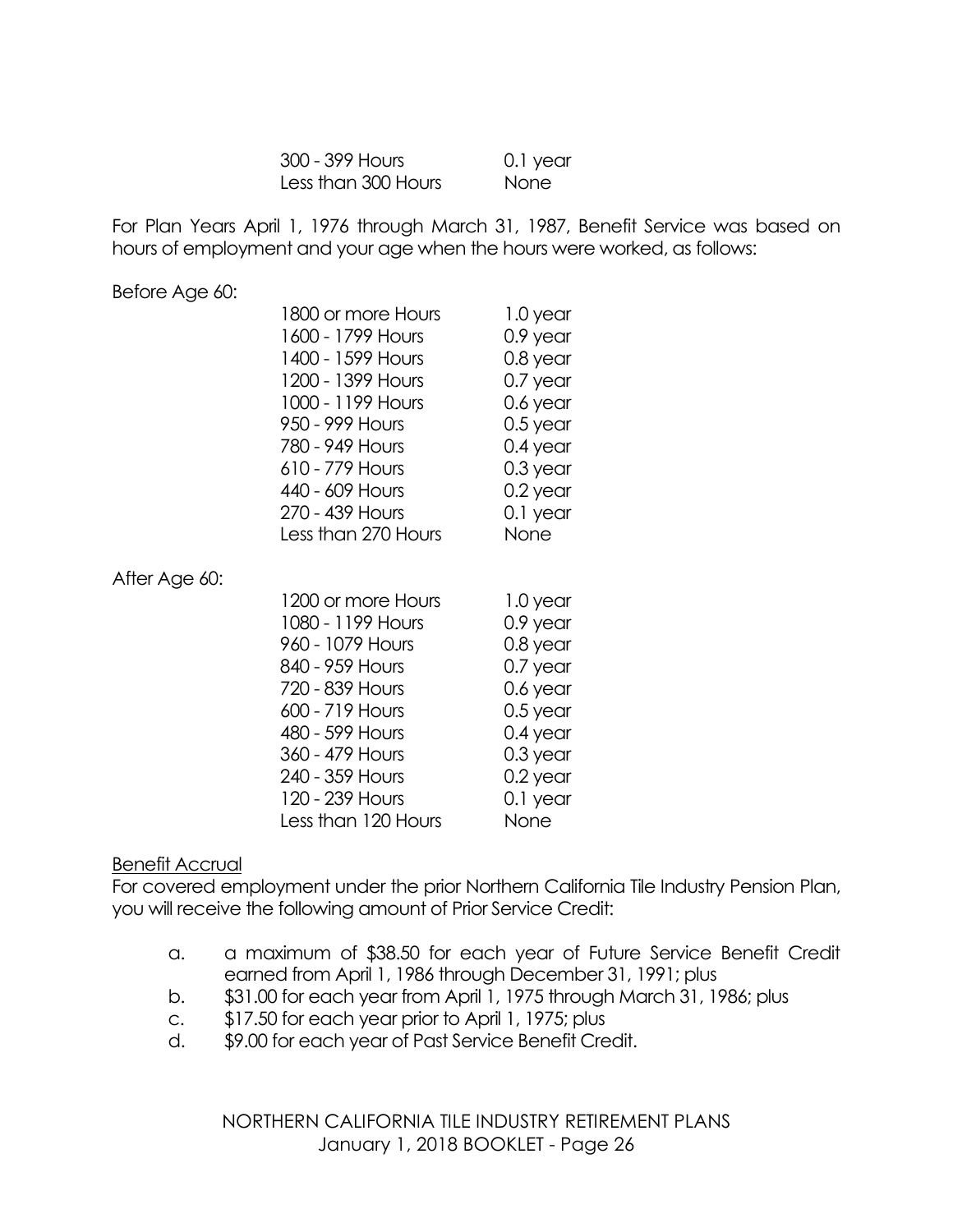The above Prior Service Credits under the Northern California Tile Industry Pension Plan are increased if you worked in covered employment for 300 or more hours during the following April 1 through March 31 time periods:

1986-1987 The \$31.00 and \$17.50 figures are increased to \$35.00 and \$20.00.

1987-1988 The \$35.00 and \$20.00 figures are increased to \$38.50.

1990-1991 All Credits earned through March 31, 1991 are increased by 5%.

### B. BAC LOCAL 19 TILE FINISHERS PENSION PLAN (FORMERLY TILE FINISHERS LOCAL NO. 7 PENSION PLAN)

## Vesting

Under the BAC Local 19 Tile Finishers Pension Plan, your right to benefits became vested if and when you met any of the following requirements:

- a. fifteen (15) or more years of credited benefit service;
- b. on or after December 31, 1968, twelve (12) years of credited benefit service, or ten (10) years of credited benefit service and you have reached age 55;
- c. on or after January 1, 1976, ten (10) years of credited vesting service;
- d. on or after January 1, 1989, five (5) years of vesting credit for employment not covered under a collective bargaining agreement for which contributions were required to this Plan;
- e. on or after January 1, 1990, attainment of age 65 and the fifth anniversary of your first employment under the Plan without a break in service.

# Vesting Credit

Vesting Credit was based on Hours of Employment beginning January 1, 1976, as follows:

| 1000 or more Hours  | 1.0 year   |
|---------------------|------------|
| 900 - 999 Hours     | $0.7$ year |
| 800 - 899 Hours     | $0.6$ year |
| 700 - 799 Hours     | $0.5$ year |
| 600 - 699 Hours     | $0.4$ year |
| 500 - 599 Hours     | $0.3$ year |
| 400 - 499 Hours     | $0.2$ year |
| 300 - 399 Hours     | 0.1 year   |
| Less than 300 Hours | None       |

## Benefit Credit

Under the prior BAC Local 19 Tile Finishers Pension Plan, Benefit Credit on or after January 1, 1967 was based on Hours for Which Contributions Are Made, as follows: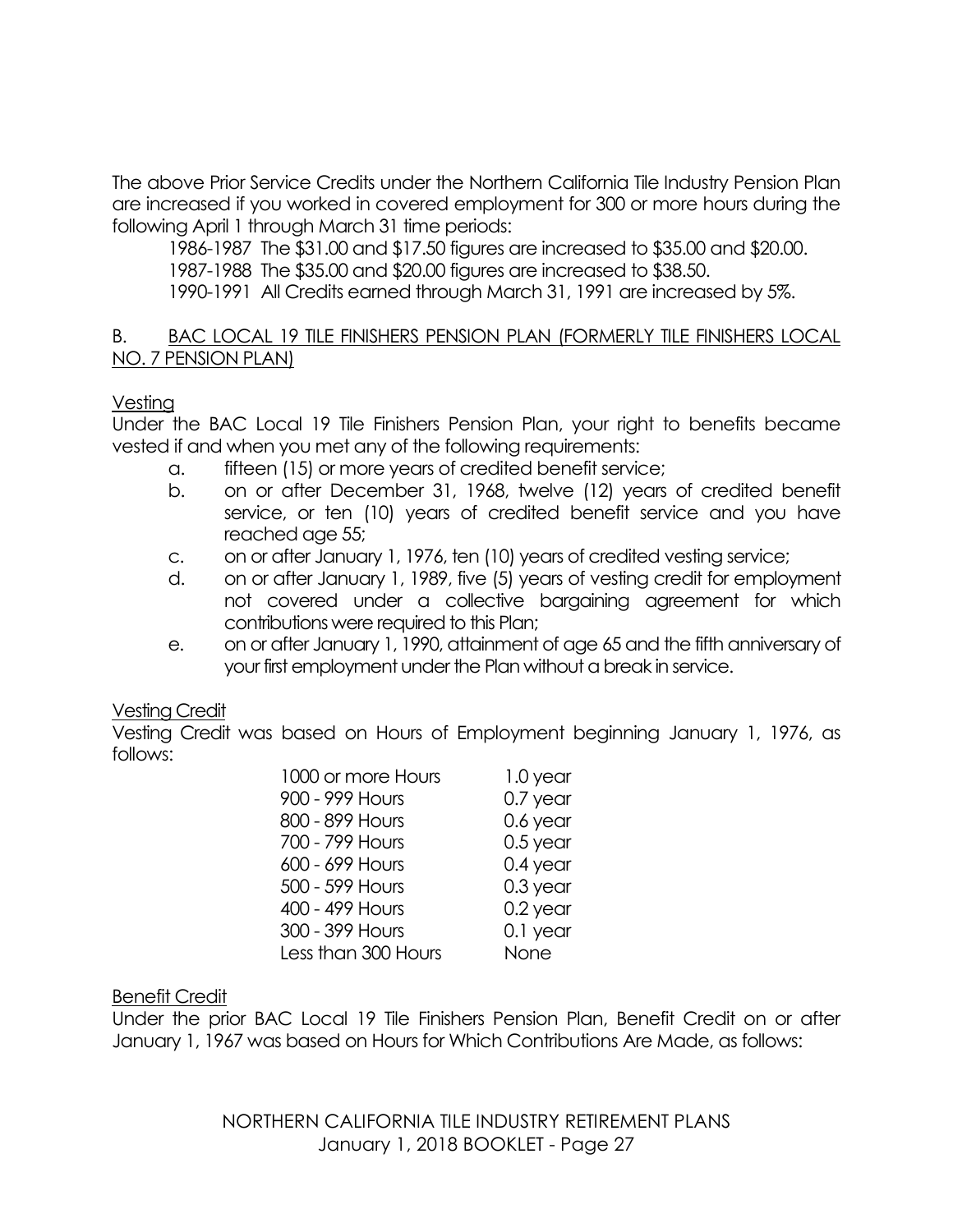| 1800 or more        | 1.5 year   |
|---------------------|------------|
| 1600 - 1799 Hours   | 1.4 year   |
| 1500 - 1599 Hours   | 1.3 year   |
| 1400 - 1499 Hours   | 1.2 year   |
| 1300 - 1399 Hours   | 1.1 year   |
| 1200 - 1299 Hours   | 1.0 year   |
| 1100-1199 Hours     | 0.9 year   |
| 1000-1099 Hours     | 0.8 year   |
| 900 - 999 Hours     | $0.7$ year |
| 800 - 899 Hours     | 0.6 year   |
| 700 - 799 Hours     | $0.5$ year |
| 600 - 699 Hours     | 0.4 year   |
| 500 - 599 Hours     | $0.3$ year |
| 400 - 499 Hours     | 0.2 year   |
| 300 - 399 Hours     | 0.1 year   |
| Less than 300 Hours | None       |
|                     |            |

## Benefit Accrual

For covered employment under the prior BAC Local 19 Tile Finishers Pension Plan, you will receive the following amount of Prior Service Credit:

- a. a maximum of \$38.50 for each year of Future Service Benefit Credit, and
- b. a maximum of \$7.70 for each year of Past Service Benefit Credit.

## C. TERRAZZO FINISHERS - PRECAST INDUSTRY PENSION PLAN

### Vesting

Under the Terrazzo Finishers - Precast Industry Pension Plan, your right to benefits became vested if and when you met any of the following requirements:

- a. ten (10) or more years of Service;
- b. the fifth anniversary of the date you became a participant in the Plan and attainment of age 65.

Prior to January 1, 1976, pre-ERISA vesting rules applied.

### Service

Credit for Service was based on hours of employment beginning January 1, 1976, as follows:

| 1000 or more Hours | 1.0 year    |
|--------------------|-------------|
| 900 - 999 Hours    | $9/12$ year |
| 800 - 899 Hours    | $8/12$ year |
| 700 - 799 Hours    | $7/12$ year |
| 600 - 699 Hours    | $6/12$ year |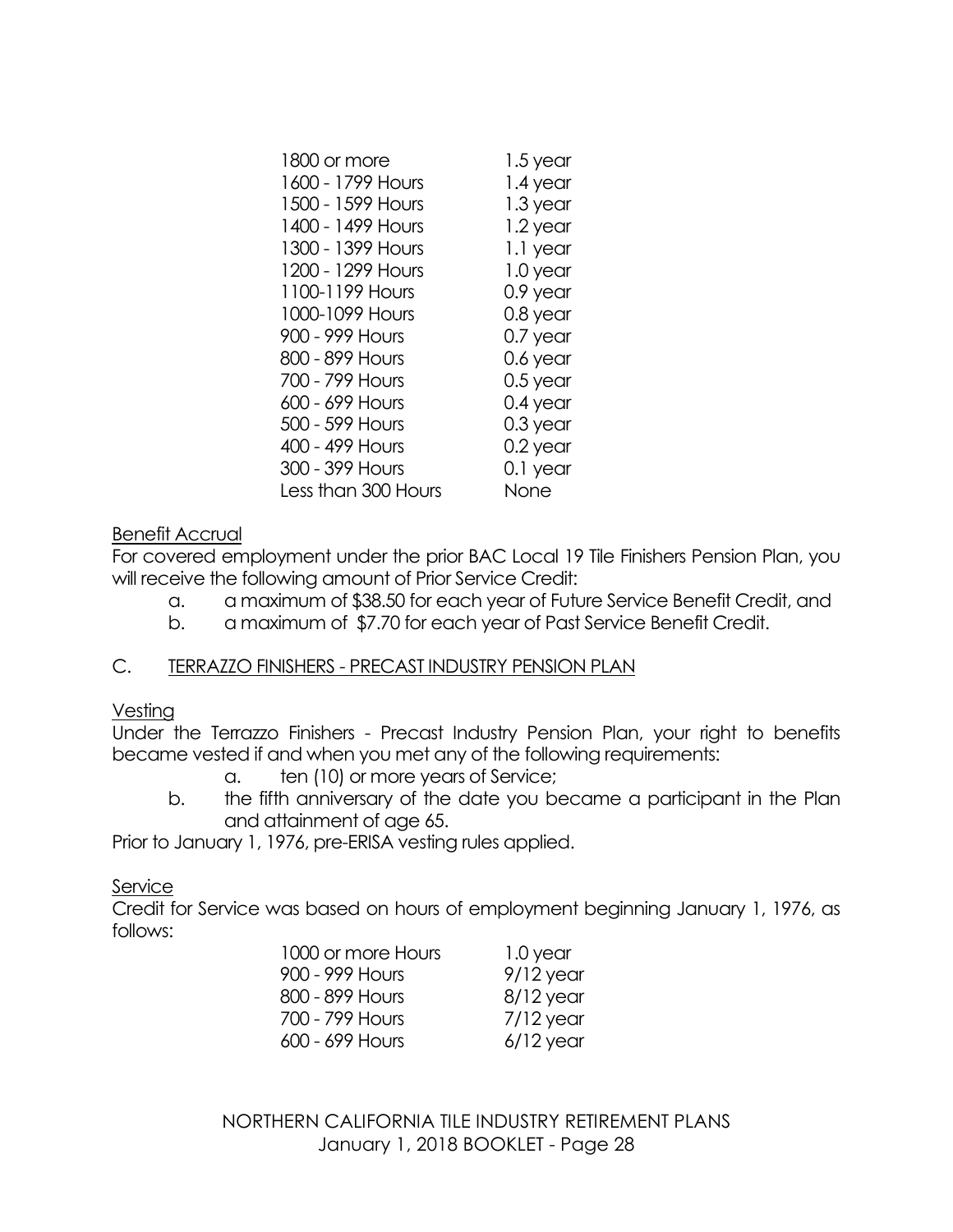| 500 - 599 Hours     | $5/12$ year |
|---------------------|-------------|
| 400 - 499 Hours     | $4/12$ year |
| 300 - 399 Hours     | $3/12$ year |
| Less than 300 Hours | None        |

## Credited Future Service

Credited Future Service for benefit purposes was based on hours of employment on or after January 1, 1979, as follows:

| 1200 or more Hours  | 1.0 year     |
|---------------------|--------------|
| 1100 - 1199 Hours   | $11/12$ year |
| 1000 - 1099 Hours   | $10/12$ year |
| 900 - 999 Hours     | $9/12$ year  |
| 800 - 899 Hours     | $8/12$ year  |
| 700 - 799 Hours     | $7/12$ year  |
| 600 - 699 Hours     | $6/12$ year  |
| 500 - 599 Hours     | $5/12$ year  |
| 400 - 499 Hours     | $4/12$ year  |
| 300 - 399 Hours     | $3/12$ year  |
| Less than 300 Hours | None         |

# Benefit Accrual

For covered employment under the Terrazzo Finishers - Precast Industry Pension Plan, you will receive \$35.00 for each year of Credited Future Service earned from January 1, 1984 through December 31, 1991, and \$17.30 for each year of Credited Past Service or Credited Future Service earned through December 31, 1983, plus additional amounts for each year of Credited Future Service for qualifying employees.

# D. BAC LOCAL 29 PENSION PLAN.

# Vesting

Under the BAC Local 29 Pension Plan, your right to benefits became vested if and when you met any of the following requirements:

- a. ten (10) or more years of vesting credit;
- b. effective April 1, 1997, five (5) years of vesting credit for employees who are credited with the minimum 300 hours of service in the Plan Year ended March 31, 1997, and have at least one hour of service in the following Plan Year, or employees who are credited with the minimum 300 hours in any Plan Year after April 1, 1997.

c. accrual of five years of vesting credit for covered employment not covered under a Collective Bargaining Agreement.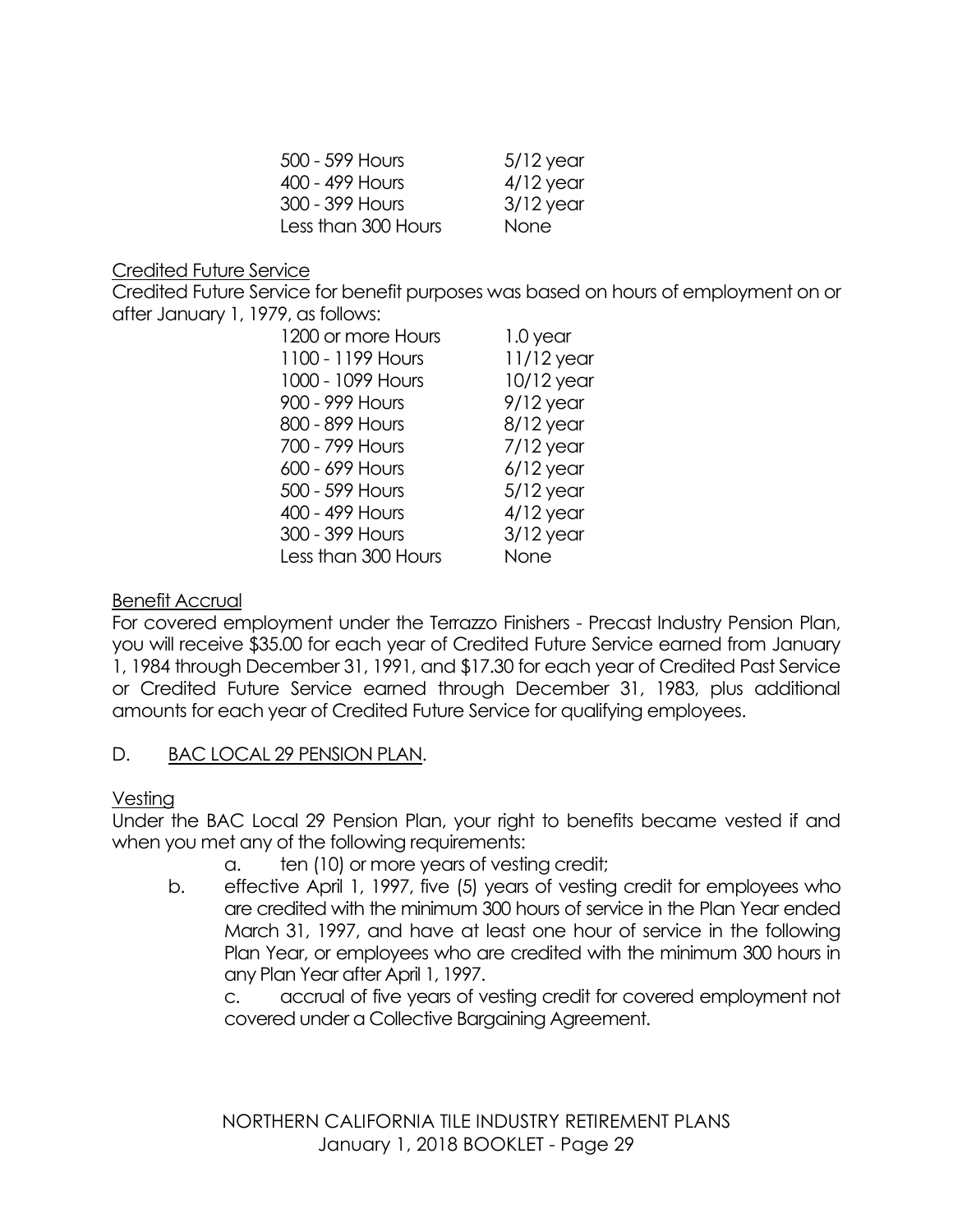### Vesting Credit

Vesting Credit included credits given under the Predecessor Plan prior to January 1, 1991, under the terms of that Plan, plus service during Plan Years beginning January 1, 1991, as follows:

| 1000 or more Hours  | 1.0 year   |
|---------------------|------------|
| 900 - 999 Hours     | 0.7 year   |
| 800 - 899 Hours     | 0.6 year   |
| 700 - 799 Hours     | $0.5$ year |
| 600 - 699 Hours     | $0.4$ year |
| 500 - 599 Hours     | $0.3$ year |
| 400 - 499 Hours     | $0.2$ year |
| 300 - 399 Hours     | 0.1 year   |
| Less than 300 Hours | None       |

### Benefit Credit

Under the BAC Local 29 Pension Plan, Benefit Credit on or after January 1, 1991 was given for hours worked for which payments were required to be made, as follows:

| 1700 or more        | 1.5 year   |
|---------------------|------------|
| 1600 - 1699 Hours   | 1.4 year   |
| 1500 - 1599 Hours   | 1.3 year   |
| 1400 - 1499 Hours   | 1.2 year   |
| 1300 - 1399 Hours   | 1.1 year   |
| 1200 - 1299 Hours   | 1.0 year   |
| 1100-1199 Hours     | 0.9 year   |
| 1000-1099 Hours     | 0.8 year   |
| 900 - 999 Hours     | 0.7 year   |
| 800 - 899 Hours     | 0.6 year   |
| 700 - 799 Hours     | 0.5 year   |
| 600 - 699 Hours     | $0.4$ year |
| 500 - 599 Hours     | $0.3$ year |
| 400 - 499 Hours     | 0.2 year   |
| 300 - 399 Hours     | 0.1 year   |
| Less than 300 Hours | None       |

## Benefit Accrual

For covered employment under the BAC Local 29 Pension Plan, you will receive the sum of:

> a. any vested benefit amounts earned under a Predecessor Plan, plus additional amounts for each year of Benefit Credit for qualifying employees;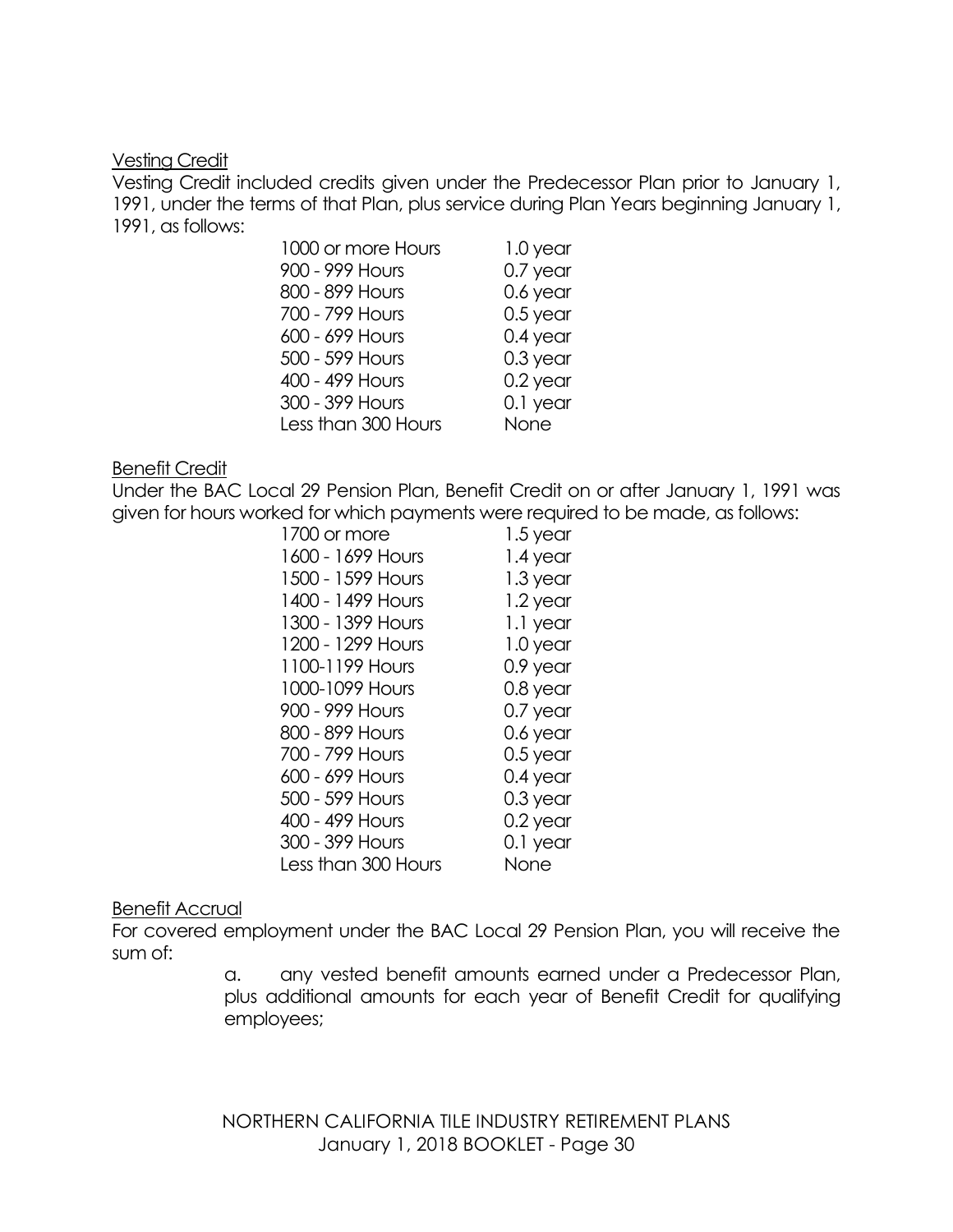b. \$38.50 for each year of Future Benefit Service earned on or after January 1, 1991;

c. a one-time Benefit Credit of \$77.00 for vested participants for the Plan Year from April 1, 1993 to March 31, 1994, and for the Plan Year from April 1, 1994 to March 31, 1995;

d. a 20% increase applied to all benefits earned before March 31, 1995 for active participants who worked at least 300 hours in the Plan Year from April 1, 1994 to March 31, 1995.

## E. TILE SETTERS AND FINISHERS OF NORTHERN CALIFORNIA PENSION PLAN.

Vesting

Under the Tile Setters and Finishers of Northern California Pension Plan, your right to benefits became vested if and when you met any of the following requirements:

- a. five (5) or more years of Vesting Service;
- b. attainment of age 65 and the fifth anniversary of your first employment under the Plan without a break in service.

Prior to 1976, pre-ERISA vesting rules applied.

### Vesting Service

Vesting Service was based on Hours of Service beginning on or after August 1, 2000, as follows:

| 1000 or more Hours  | 1.0 year   |
|---------------------|------------|
| 900 - 999 Hours     | $0.7$ year |
| 800 - 899 Hours     | 0.6 year   |
| 700 - 799 Hours     | $0.5$ year |
| 600 - 699 Hours     | $0.4$ year |
| 500 - 599 Hours     | $0.3$ year |
| 400 - 499 Hours     | $0.2$ year |
| 300 - 399 Hours     | 0.1 year   |
| Less than 300 Hours | None       |

Participants who worked at least 100 but no more than 399 Hours between April 1, 2000 and July 31, 2000 received 0.1 years of Vesting Service.

Benefit Credit

Under the Tile Setters and Finishers of Northern California Pension Plan, Benefit Credit was based on Hours of Service beginning on or after August 1, 2000 and ending July 31, 2004, as follows:

| 1600 or more      | 0.1 year additional for each 1 |
|-------------------|--------------------------------|
| 1500 - 1599 Hours | 1.3 year                       |

 $00$  Hours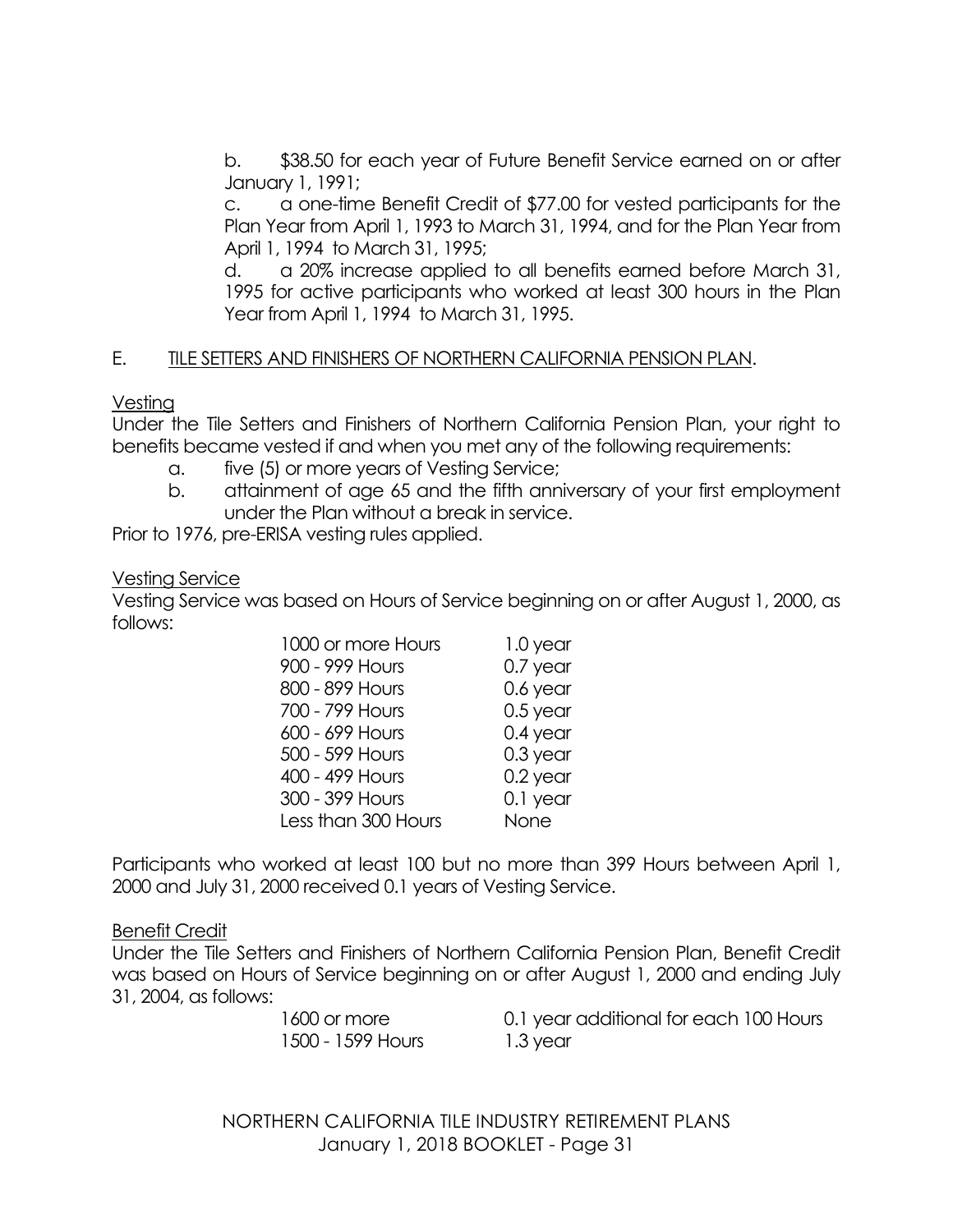| 1400 - 1499 Hours   | 1.2 year   |
|---------------------|------------|
| 1300 - 1399 Hours   | 1.1 year   |
| 1200 - 1299 Hours   | 1.0 year   |
| 1100-1199 Hours     | 0.9 year   |
| 1000-1099 Hours     | 0.8 year   |
| 900 - 999 Hours     | $0.7$ year |
| 800 - 899 Hours     | 0.6 year   |
| 700 - 799 Hours     | 0.5 year   |
| 600 - 699 Hours     | $0.4$ year |
| 500 - 599 Hours     | $0.3$ year |
| 400 - 499 Hours     | $0.2$ year |
| 300 - 399 Hours     | 0.1 year   |
| Less than 300 Hours | None       |

### Benefit Accrual

For covered employment under the Tile Setters and Finishers of Northern California Pension Plan which was transferred, you will receive the sum of:

a. \$38.50 for each year of Benefit Credit before August 1, 2004;

b. 3% of contributions in excess of 300 made on your behalf in each Plan Year worked on or after August 1, 2004 and before August 1, 2006;

c. 3% of contributions made on your behalf in each Plan Year worked on or after August 1, 2006 and before August 1, 2007;

d. 3% of credited contributions made on your behalf for each regular non-overtime hour of service worked on or after August 1, 2007 and before January 1, 2008;

e. 2.5% of contributions made on your behalf in each Plan Year worked on or after August 1, 2008 and before August 1, 2009;

1% of contributions made on your behalf in each Plan Year worked on or after August 1, 2009.

## F. BREAKS IN SERVICE - ALL PRIOR PLANS

If you were not vested, you suffered a break in service when you failed to earn the minimum number of hours required to earn 0.1 year of credit in a Plan Year. If you failed to earn the required minimum in five (5) consecutive Plan Years or the number of consecutive Plan Years equal to your previously accumulated years of vesting service, whichever was greater, you lost all of your non-vested credits.

Exceptions to the break in service rule applied if the break was due to disability, military service, employment by a public agency in an industry related capacity, non-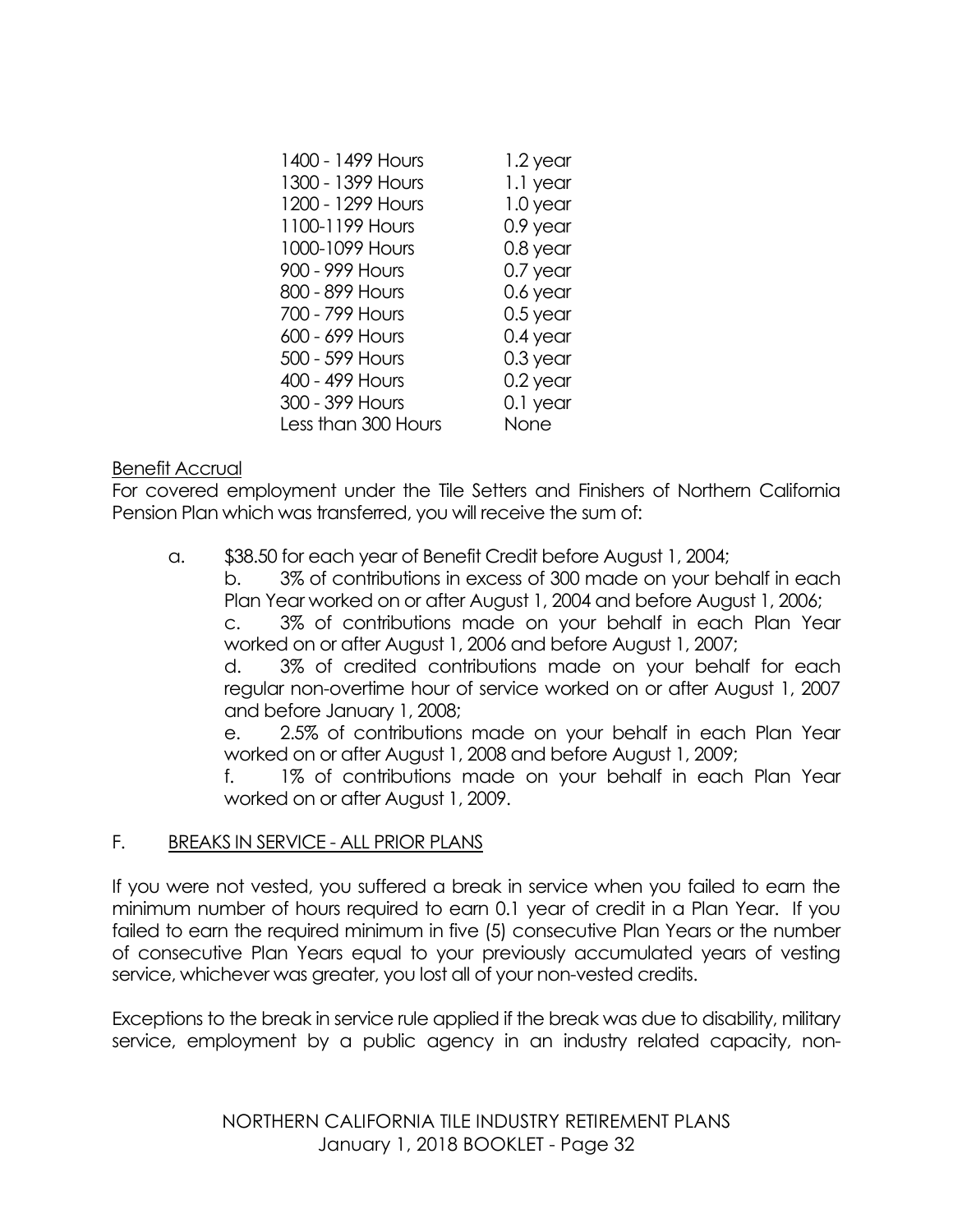covered employment by a participating employer which was continuous with covered employment, pregnancy, birth or adoption of a child, or the necessity of caring for the child in the period immediately following birth or adoption.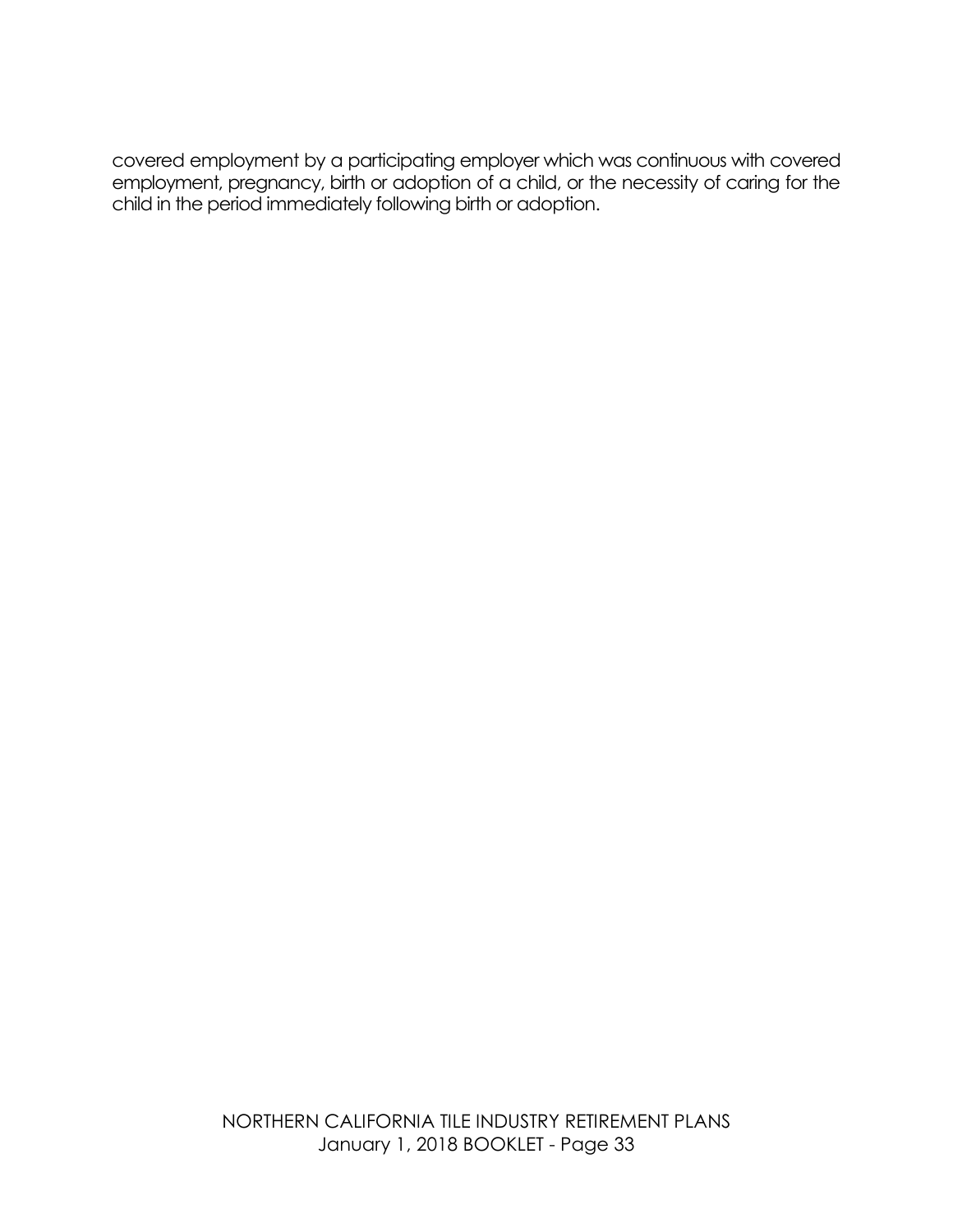# **DETAILED SUMMARY OF THE DEFINED CONTRIBUTION PLAN**

# 1. **EARNING BENEFITS**.

All Employees who work in a position for which an employer is required to contribute to the Defined Contribution Plan are eligible to be participants in this Plan and have a Plan account. Plan accounts are funded entirely by employer contributions. No Employee contributions are required or permitted. The amount of contributions made for each Employee is determined by the Collective Bargaining Agreement which covers the Employee.

Each participant's account is credited with the contributions made on his or her behalf, plus or minus a share of the income, profits, losses and expenses of the Plan. The Plan's assets are valued, and participants' accounts adjusted, at the end of each calendar quarter, and each account is charged a flat fee of \$6.25 per quarter. All accounts are 100% vested at all times, and are not subject to loss because of a break in service.

# 2. **ELIGIBILITY FOR DISTRIBUTIONS**.

You will be eligible for a distribution at the following times:

1) your retirement under the Northern California Tile Industry Defined Benefit Plan;

2) if you become totally and permanently disabled, as evidenced by an award of Social Security Disability benefits or Supplemental Security Income benefits due to disability;

3) the latest of: a) your attainment of age 65; b) the tenth anniversary of your first participation in the Plan; or c) your separation from Industry Service;

4) on April 1 of the calendar year following the attainment of your age 70½, even if you are still employed in the Industry; or

5) on April 1 of the calendar year following three Plan Years in which you have not performed any work in Tile Industry Service.

You may qualify for a partial distribution of your account, if you have a financial hardship which you are unable to meet from other sources. A hardship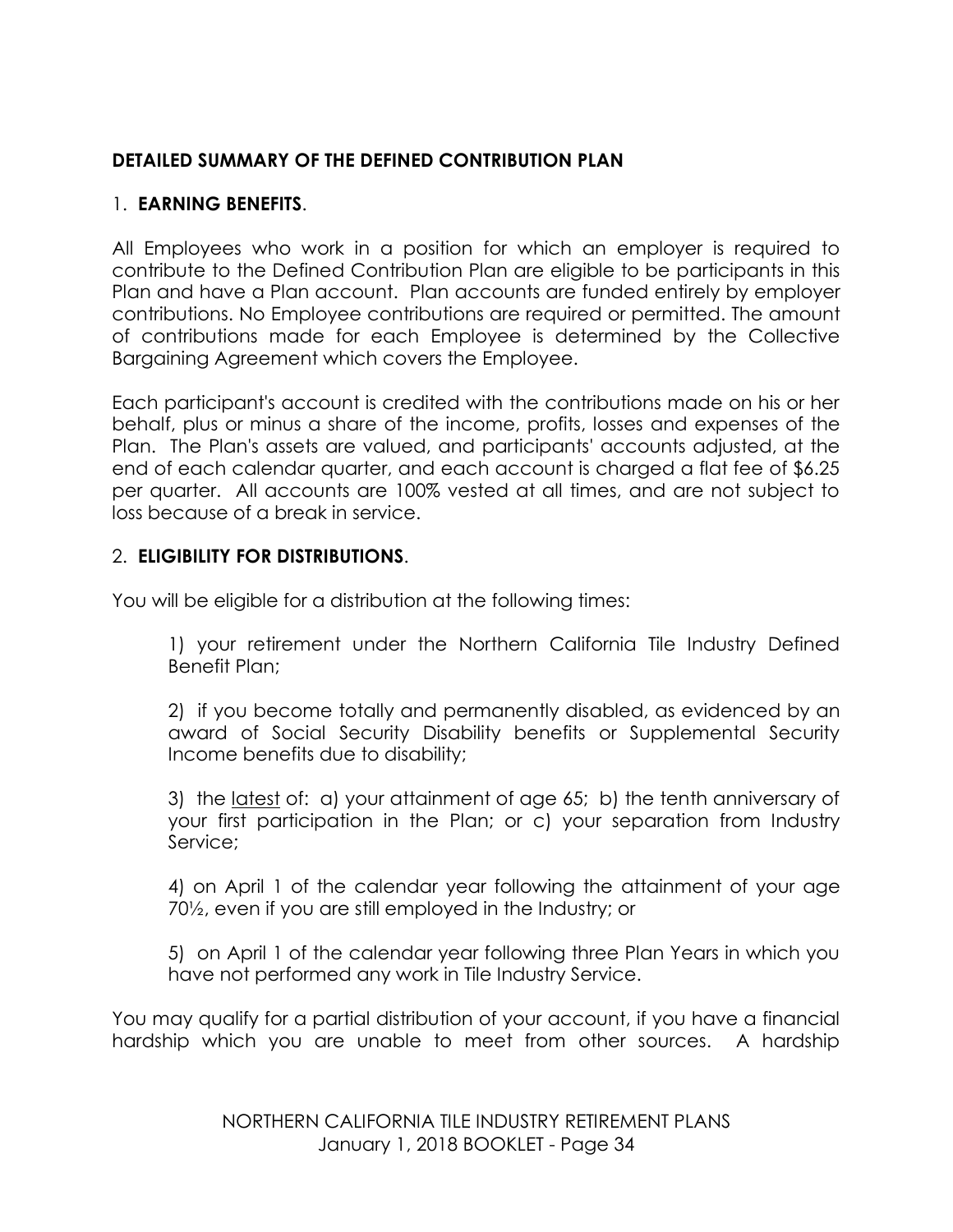distribution may not exceed the amount of your immediate financial need. The maximum amount of any hardship distribution is limited to no more than 60% of the funds which have been in your account for at least two years, or \$10,000 net per distribution, whichever is less. You must provide written proof of your financial need, and you may not take more than one hardship distribution per calendar year if you are under the age of 59½ when you apply. If you are 59½ or older, you may apply for a second hardship application, subject to an administrative fee.

# 3. **PROCEDURES FOR DISTRIBUTIONS**.

In order to receive a distribution from the Defined Contribution Plan, you must submit an application form, which is available from the Union or the Plan Administration Office[new website]. You may elect to receive your distribution in the following forms:

1) lump sum(s);

2) installments over the lesser of: a) 15 years; or b) the life expectancy(s) of the participant, and or the participant and the designated beneficiary;

3) a single life annuity for the life of the participant;

4) a 50% joint and survivor annuity, with your spouse as your beneficiary;

5) a 75% joint and survivor annuity, with your spouse as your beneficiary; or

6) a 50% or 75% contingent annuity, with your Domestic Partner as your beneficiary; or

7) a 50% contingent annuity, with a person other than your spouse or Domestic Partner as your beneficiary.

If you are married, your form of benefit will be a 50% joint and survivor annuity with your spouse as your beneficiary, unless your spouse consents to your choice of another form of benefit, or another beneficiary, in writing and witnessed by a Plan representative or Notary Public.

In general, lump sum distributions and short-term installment benefits are eligible to be rolled over into another qualified Plan or IRA. However, hardship distributions may not be rolled over. Any eligible rollover distribution from the

> NORTHERN CALIFORNIA TILE INDUSTRY RETIREMENT PLANS January 1, 2018 BOOKLET - Page 35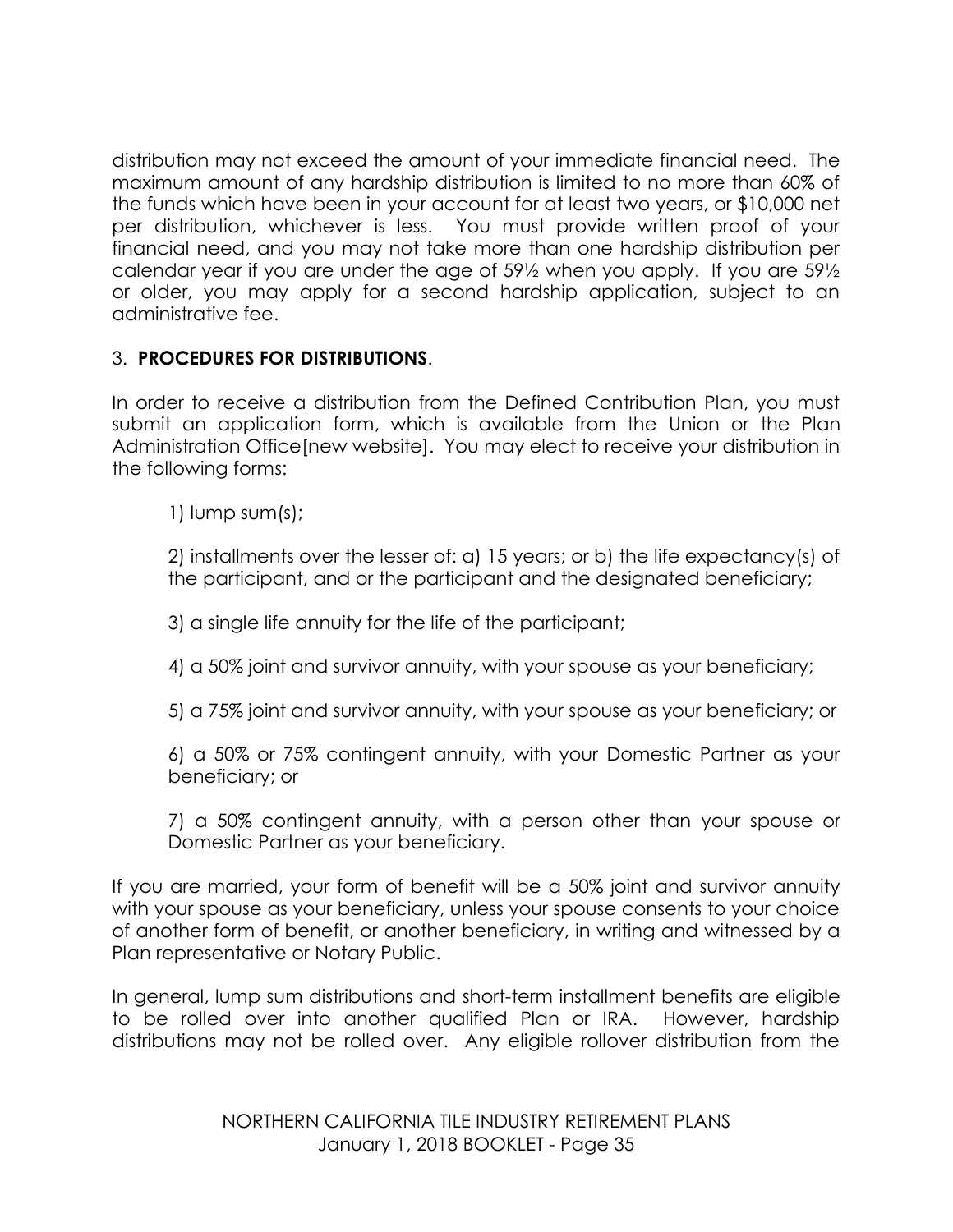Plan which is not rolled over is subject to mandatory 20% withholding for federal taxes.

Please note the following rules about distributions:

1) You are not limited to a single form of distribution. When you are first eligible for benefits, among the options available are a partial lump sum, or a combination of partial lump sum and installments. Later, you may elect additional lump sums and/or change your installments, so long as your benefits will be distributed within the time required by law. However, there is a \$50 charge per election if you make more than one election each year, counting each partial lump sum and each change of installments as an election.

2) If you receive a total distribution of your account, the account will be valued at the end of the calendar quarter in which you apply.

3) Special rules apply to persons who were participants in the BAC Local 12 Defined Contribution Plan, with respect to their balances in that Plan immediately before the merger with this Plan on January 1, 1998. For example, each former BAC Local 12 plan participant will be eligible for a distribution of his or her BAC Local 12 plan balance upon separation from Tile Industry service.

4) Special rules apply to persons who were participants in the BAC Local 29 Defined Contribution Pension Plan. Non-vested participants in the BAC Local No. 29 Defined Contribution Pension Plan on March 31, 2004, who had not incurred a permanent break in service on or before March 31, 2004 under that Plan, are 100% vested under this Plan as of April 1, 2004. Employees with a non-forfeited account in the BAC Local No. 29 Defined Contribution Pension Plan on March 31, 2004 are entitled to apply for distribution of the account balance in that Plan at age 62 and separation from service, or when eligible for a distribution under this Plan.

5) The Trustees reserve the discretion to distribute your account without application or consent, if you are eligible for a distribution and your account balance is less than \$1,000. The Trustees also reserve the discretion to declare your account forfeited, if you are eligible for a distribution and cannot be located after two years, for accounts less than \$500, or after five years for larger accounts.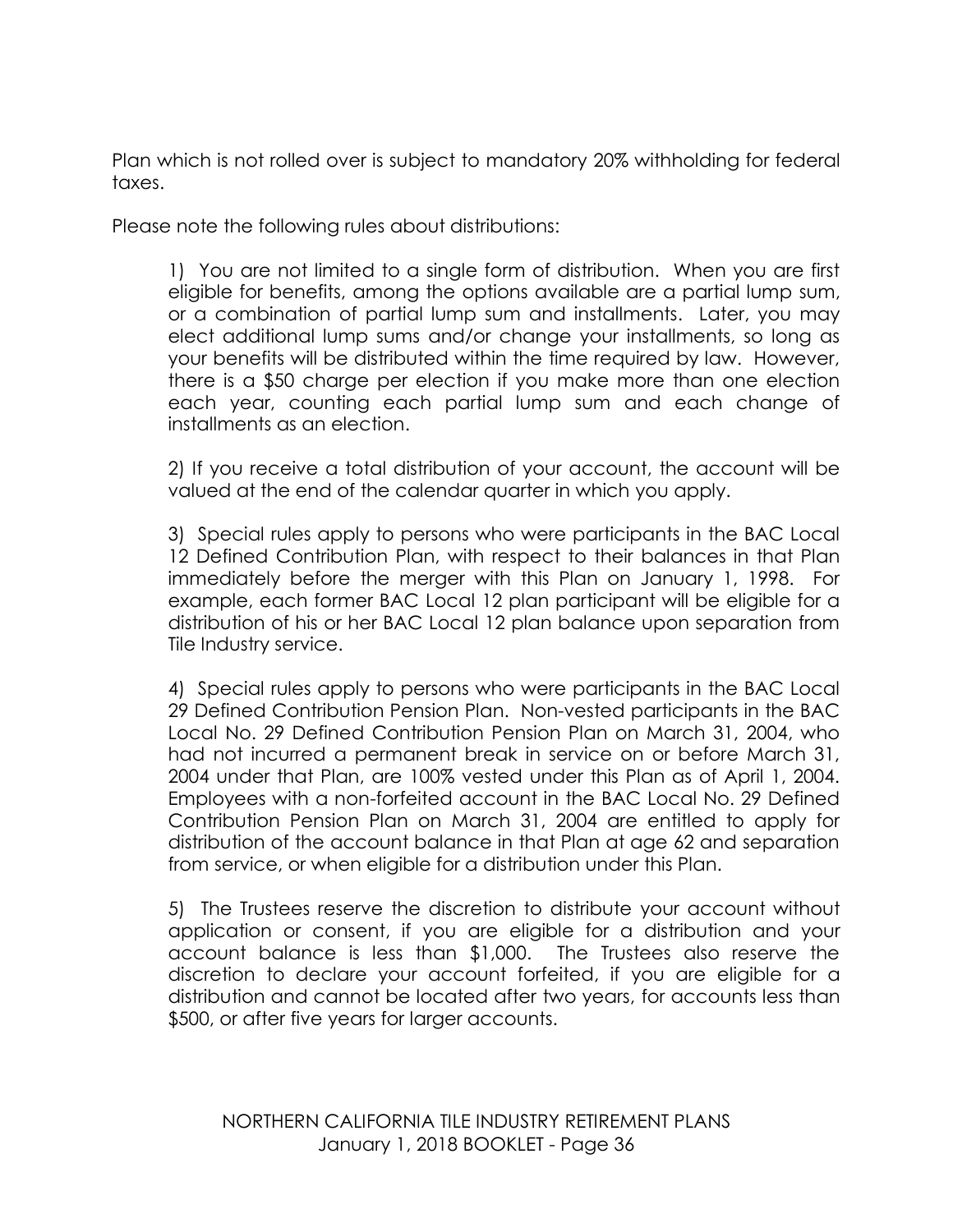# 4. **DEATH BENEFITS**.

If you die before receiving your entire account, it will be distributed to your beneficiary or beneficiaries. You may designate a beneficiary at any time, but if you are married, you may designate a person other than your spouse only with your spouse's written consent. If you designate a beneficiary and later get married, that designation is revoked at the time of your marriage. If you designate your spouse as beneficiary, that designation is revoked if you get divorced. If you designate your Domestic Partner, that designation is revoked if you dissolve your partnership. If you die without a valid designation on file, your beneficiary will be the person(s) determined by Article V, Section 2(c) of the Defined Contribution Plan Formal Plan Text. Pre-retirement death benefits are payable in a lump sum or a single life annuity, and post-retirement death benefits are payable in those forms or by the continuation, to a surviving spouse, of the installments the Employee was receiving.

# 5. **QUALIFIED DOMESTIC RELATIONS ORDERS**.

In general, your account is payable only to you on retirement. However, there are two principal exceptions:

a) the IRS may levy your account for unpaid taxes; and

b) if you are divorced, your former spouse may be granted a "Qualified Domestic Relations Order" ("QDRO"), which orders the Plan to pay all or a portion of your account to your former spouse. A QDRO may also be obtained for unpaid spousal or child support.

The Plan must comply with a QDRO which meets the requirements of federal law for such Orders. A copy of the Defined Contribution Plan's procedures for determining the qualified status of a domestic relations order is available from the Plan Administration Office at no cost.

### 6. **APPEALS PROCEDURES**.

If a participant or beneficiary disagrees with a determination of the Plan Administration Office or any other agent of the Board, concerning his or her rights under the Defined Contribution Plan, he or she may appeal that determination to the Board of Trustees **within sixty days**, or else his or her objection to the determination is deemed waived. To appeal an adverse determination, a participant or beneficiary must submit a written statement, along with any documents he or she wants the Board of Trustees to consider. Further information about the Board's appeal procedures is available on request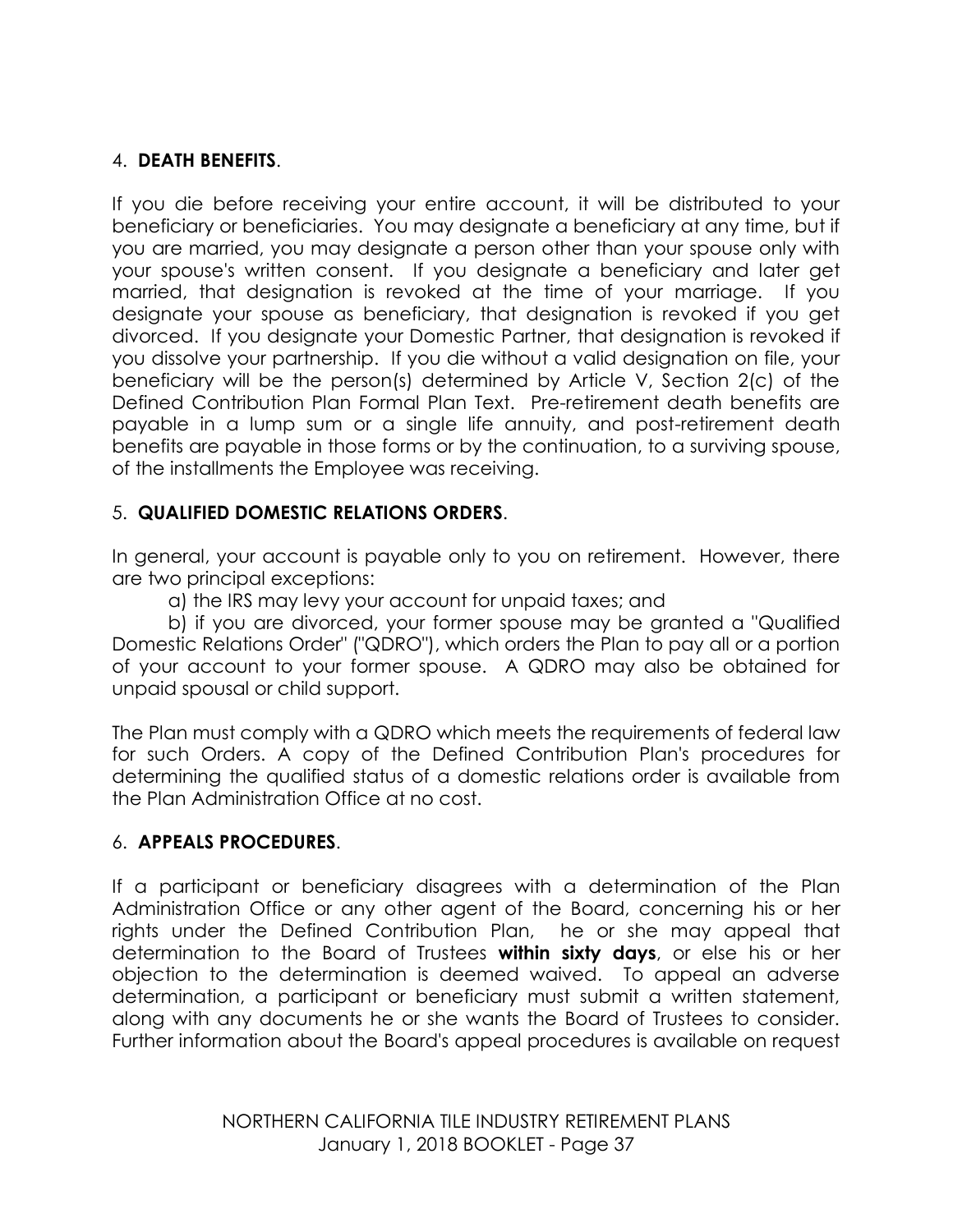from the Plan Administration Office. The Board has full discretion in deciding all appeals and the decision of the Board on all appeals is final and binding on all parties.

#### **Limitations:**

**○** Any civil action that you decide to file which arises from a denial of benefits must be filed within one year from the date that the Board of Trustees notifies you that your appeal has been denied.

○ You have no right to file or participate in a class, collective, or representative action arising out of or relating to any dispute, claim or controversy relating to the Plan. Any dispute, claim or controversy may only be initiated or maintained and decided on an individual basis.

### 7. **OTHER PLAN FEATURES**.

Benefits from the Defined Contribution Plan are not insured by the Pension Benefit Guarantee Corporation because it is an individual account plan. .The Plan's investment program is directed by the Board of Trustees, with the assistance of a professional institutional investment consultant. The collective bargaining parties and the Board of Trustees intend that this Plan will continue in effect indefinitely. However, the Board of Trustees has the power to amend the Plan, and the collective bargaining parties have the power to increase, decrease or terminate contributions to the Plan any time they so agree. If contributions are terminated: 1) no further benefits will accrue, except earnings on then-existing accounts; and 2) unless otherwise limited by the bargaining parties, the Board of Trustees has the discretion to continue the Plan in operation, or to terminate it and to distribute the accounts to the covered Employees.

See Appendix B for the complete formal text of the Defined Contribution Plan.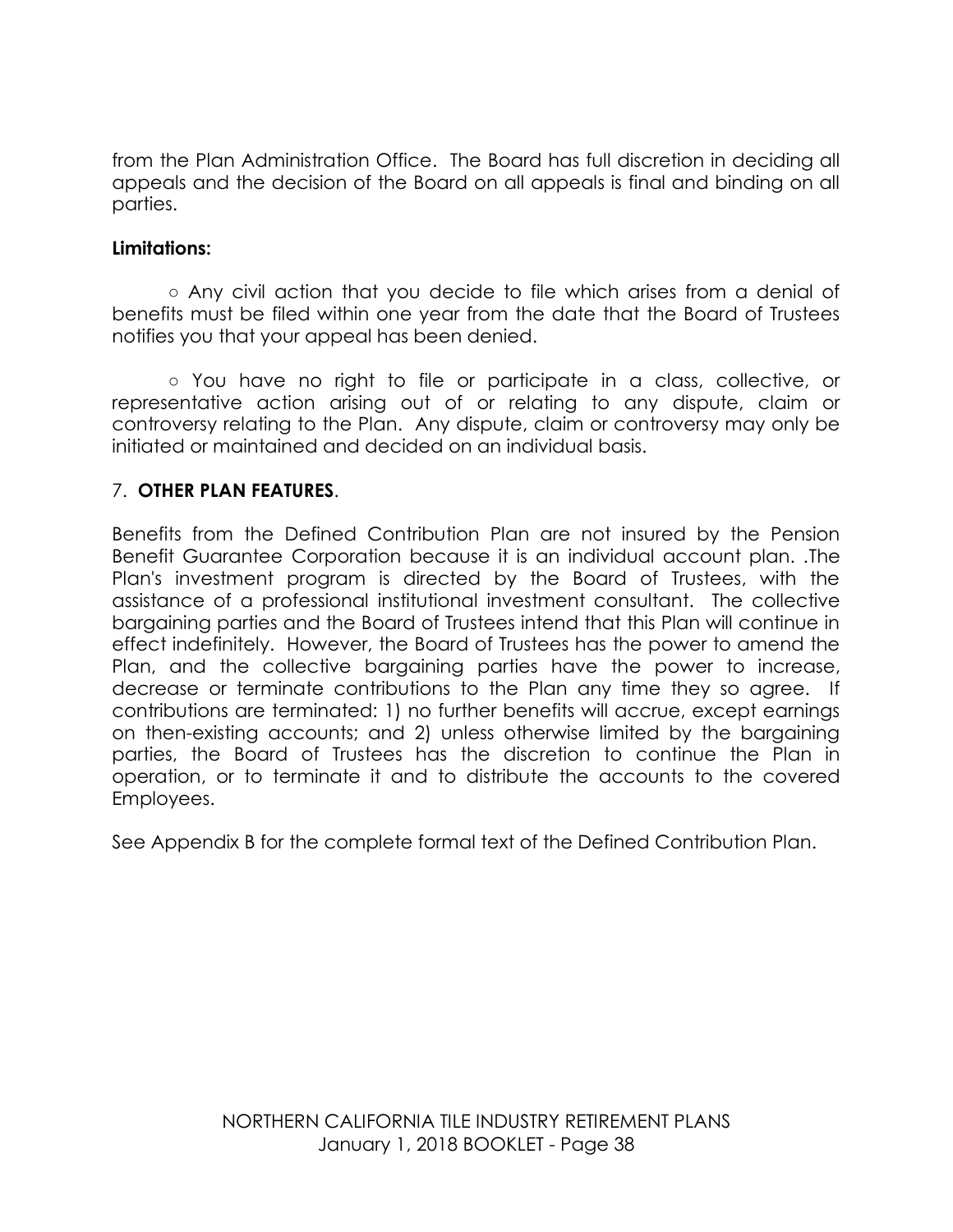### **SUPPLEMENTARY AND ADMINISTRATIVE INFORMATION ABOUT THE PLANS**

The Defined Benefit Plan is known as Northern California Tile Industry Defined Benefit Plan. It was formerly known as BAC Local 19 Defined Benefit Plan, and is the successor in interest in full to the prior Northern California Tile Industry Pension Plan, the BAC Local 19 Tile Finishers Pension Plan, the BAC Local 29 Pension Plan, and in part to the Terrazzo Finishers-Precast Industry Pension Plan with respect to Terrazzo participants only, and in part to the Tile Setters and Finishers of Northern California Pension Plan with respect to employees of Capitol City Tile and Marble. The Plan is a defined benefit plan, which is covered by the plan termination insurance provisions of the Employee Retirement Income Security Act of 1974. The Plan provides Normal Retirement, Early Retirement, Disability Retirement, and spouses' pension benefits, and certain contingent death benefits.

The Defined Contribution Plan is known as the Northern California Tile Industry Defined Contribution Plan, and is supplementary to the Defined Benefit Plan. It is the continuation of the BAC Local 19 Defined Contribution Plan and its prior plans, and the successor to the BAC Local 12 Defined Contribution Plan and the BAC Local 29 Defined Contribution Pension Plan. All account balances and assets of the predecessor plans have been transferred to this Plan. The Plan is a profit-sharing plan.

Both Plans are sponsored and administered by the Board of Trustees of the Northern California Tile Industry Pension Trust Fund, pursuant to powers conferred upon the Board in the Northern California Tile Industry Pension Trust Fund Trust Agreement.

The federal Employer Identification Number of the Trust Fund is 94-6129121. The Defined Benefit Plan is Plan No. 001 and the Defined Contribution Plan is Plan No. 002. The Plan Year for both Plans is the calendar year.

The Board of Trustees consists of Trustees representing Employees and trustees representing employers. The names and addresses of the persons who currently constitute the Board of Trustees are as follows: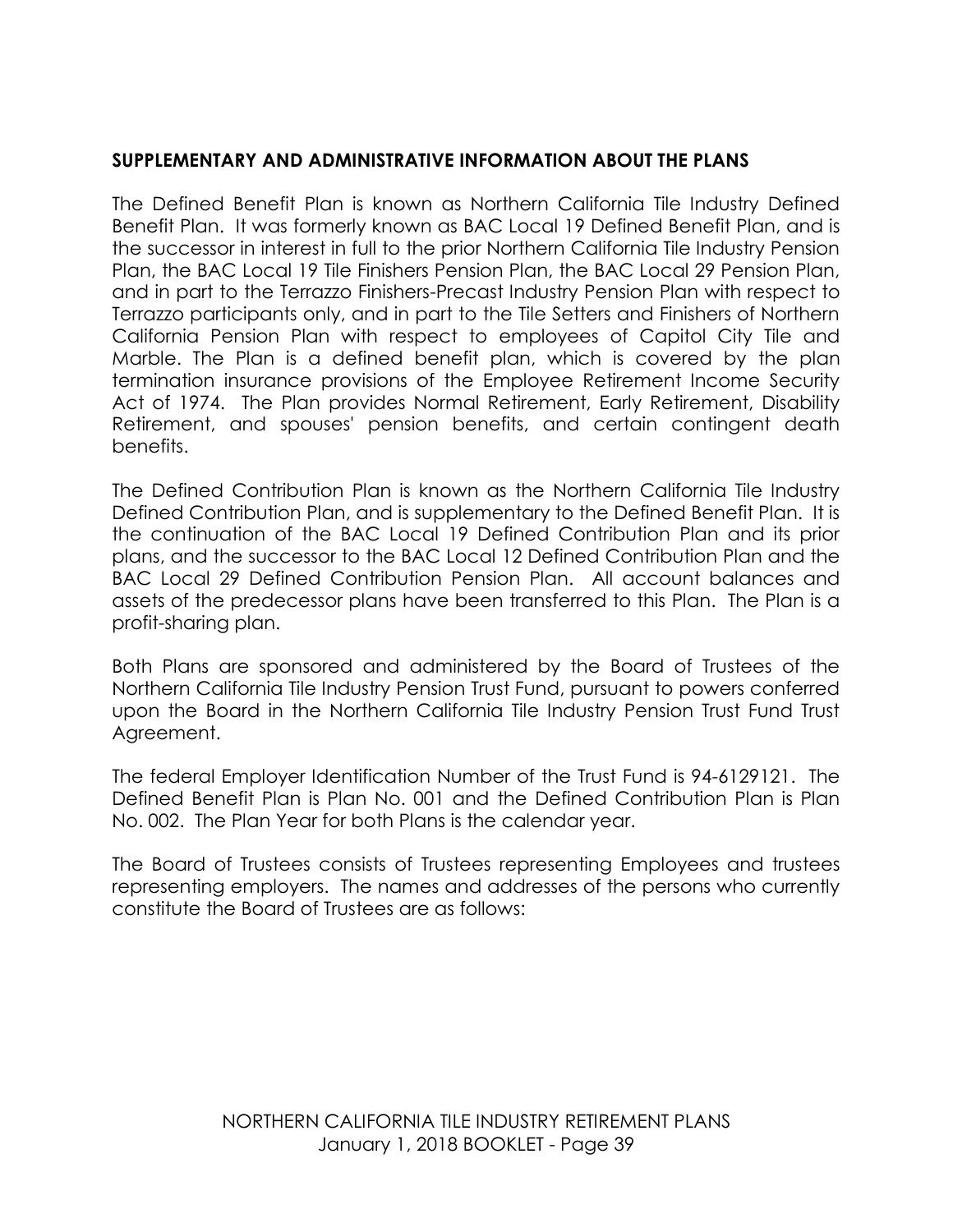#### Employee Trustees

Mr. Darin Compton B.A.C. Local No. 3 10806 Bigge Street San Leandro, CA 94577

Mr. Dorsey Hellums B.A.C. Local No. 3 10806 Bigge Street San Leandro, CA 94577

Mr. Dave Jackson B.A.C. Local No. 3 10806 Bigge Street San Leandro, CA 94577

Richard Romanski, Esq. 1405 Crestwood Court San Mateo, CA 94403

Mr. Steve Vogel B.A.C. Local No. 3 10806 Bigge Street San Leandro, CA 94577

#### Employer Trustees

Mr. Rich Della Maggiore Della Maggiore Tile, Inc. 87 N. 30th Street San Jose, CA 95116

Richard N. Hill, Esq. Littler, Mendelson, P.C. 333 Bush Street, 34th Floor San Francisco, CA 94104

Mr. David Newman D & J Tile Company, Inc. 1045 Terminal Way San Carlos, CA 94070

Mr. Richard Papapietro De Anza Tile 87 North 30th Street San Jose, CA 95116

Mr. William W. Ward, III 898 Avalon Court Lafayette, CA 94549

The Administration Office of the Plans is: BeneSys Administrators 7180 Koll Center Parkway, Suite 200 Pleasanton, CA 94566 Telephone: (925) 208-9999 Website: www.ourbenefitoffice.com/bac3tile/Benefits

Correspondence to the Board of Trustees should be directed to the Plan Administration Office.

The agent for service of process is the Fund Legal Counsel, whose address and telephone number is: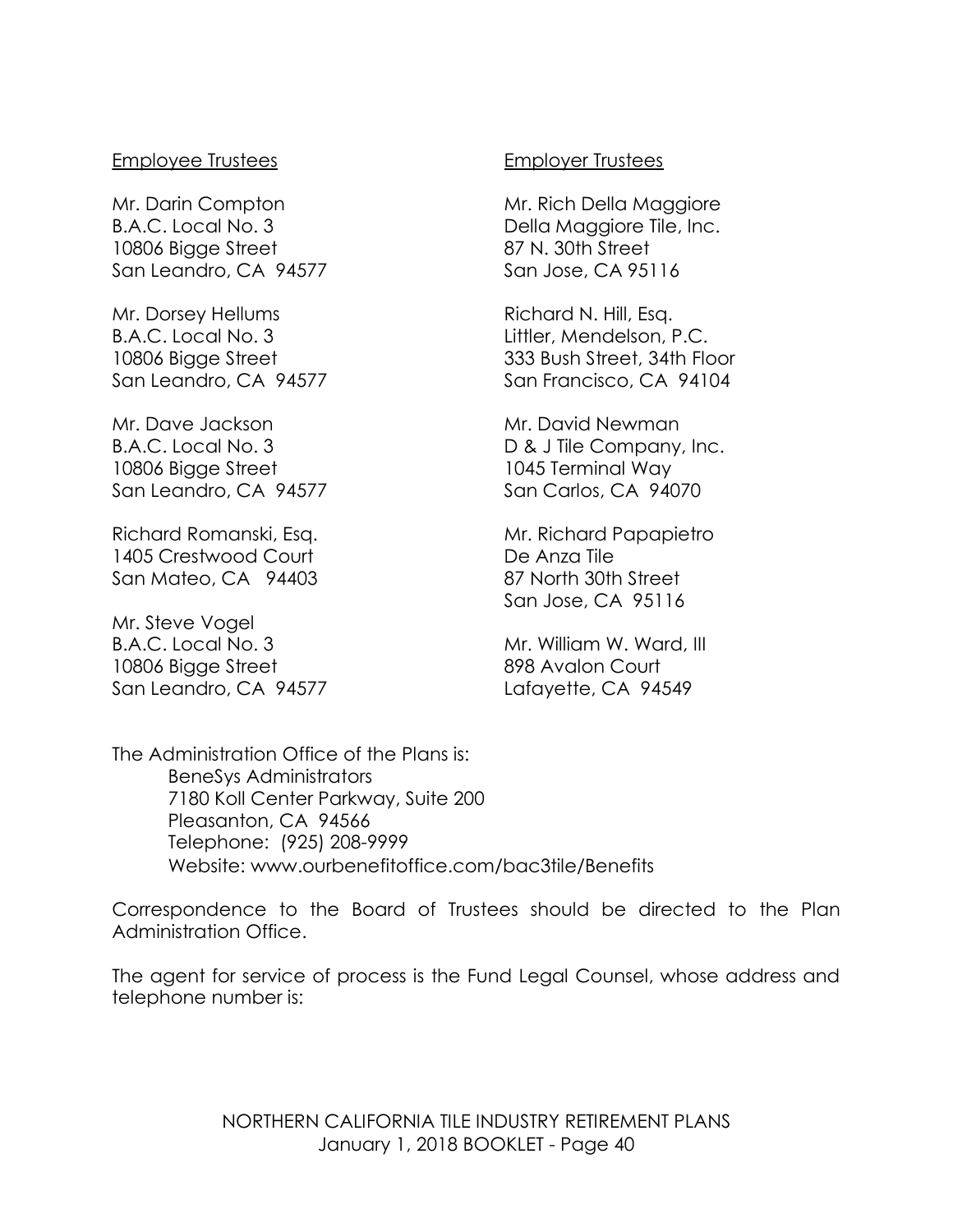Raphael Shannon Kraw, Esq. Kraw Law Group, APC 650 Ellis Street, Suite 200 Mountain View, CA 94043 Telephone: (650) 314-7800

Process may also be served on the Plan Administration Office, or on any Trustee.

The Plans are maintained under Collective Bargaining Agreements between Bricklayers and Allied Crafts Local No. 3, I.U. of B.A.C., and the Tile, Terrazzo, Marble and Restoration Contractors Association of Northern California, Inc., as well as a number of Individual Employers not affiliated with any particular association. A Plan participant may examine these Collective Bargaining Agreements at the Plan Administration Office or Local Union without charge. Copies of these Collective Bargaining Agreements may be obtained upon written request to the Plan Administration Office or to the Local Union. The charge for copying will be furnished upon request so that you may determine the cost of an Agreement before ordering it. Upon written request, a participant may also receive a complete list of employers and employee organizations maintaining the Plans, or information as to whether a particular employer is a sponsor of the Plans, and if so, the employer's address. A participant may also request to examine certain Plan documents at the Plan Administration Office or Local Union, or to request copies of the same, which may be subject to copying charges.

The Plans are funded entirely out of employer contributions, which are currently fixed by the Collective Bargaining Agreements at certain rates per hour for each hour worked by each of the Employees of the participating Individual Employers. No Employee contributions are required or permitted. The contribution rates are subject to negotiation by the parties and may change from time to time as they may agree. If the obligation of all participating employers to contribute to the Plans ceases permanently, the Plans shall be deemed terminated, and accrued benefits of all participants shall be nonforfeitable, to the extent funded. If this occurs, the Board of Trustees shall continue to administer the Plan in accordance with section 4041A of ERISA. In no event shall any assets of the Plans revert to any employer.

The investment programs of the Plans are directed by the Board of Trustees, with the assistance of a professional institutional investment consultant. The Defined Benefit Plan's investment program is currently carried out by Barrow Hanley, Mewhinney & Strauss; Boyd Watterson GSA Fund; Corbin ERISA Opportunity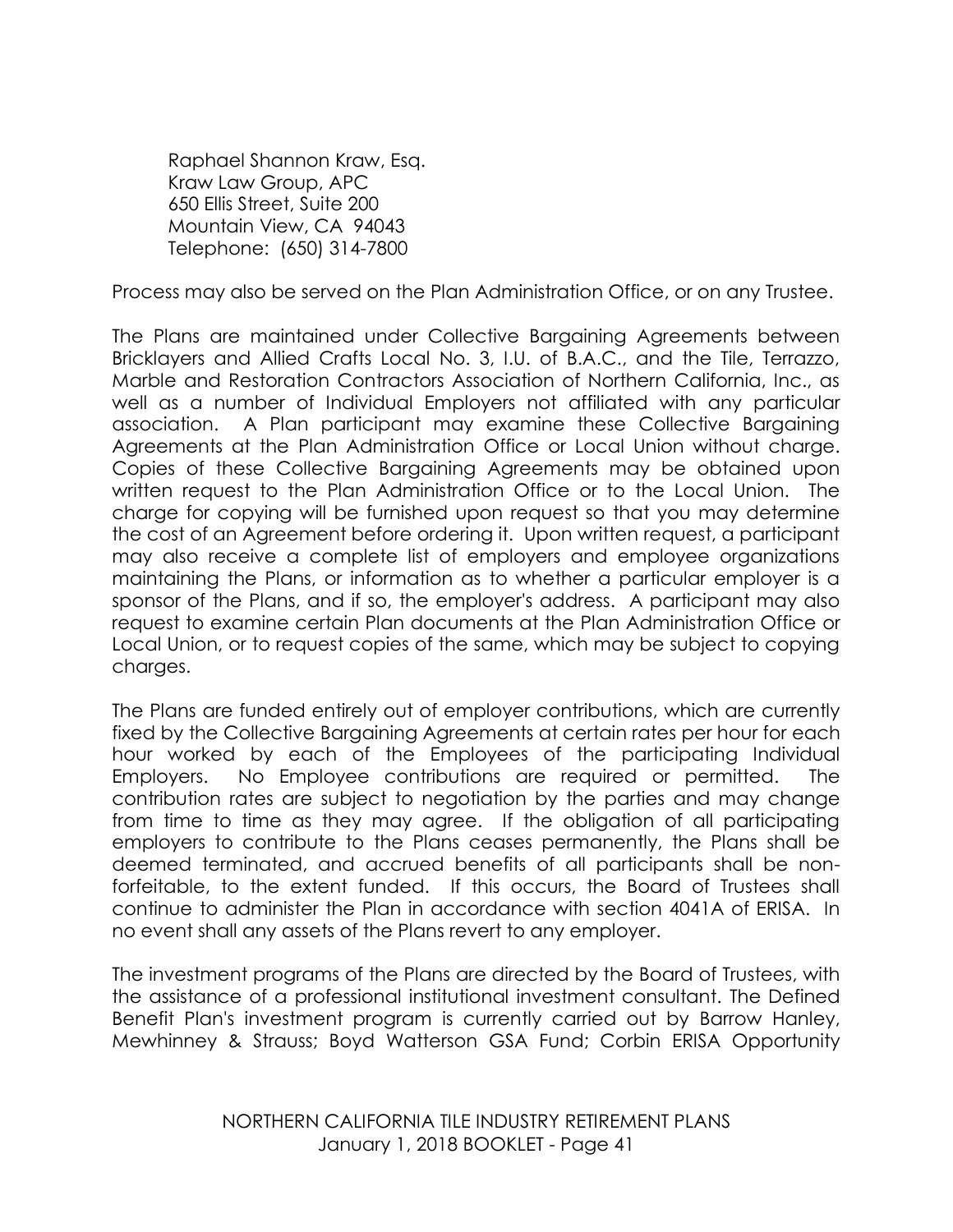Fund; Entrust Capital Diversified Fund; First Eagle Global Value Fund; Grosvenor Opportunistic Credit Funds; Jacobs & Company; Loomis Sayles Trust Company; C.S. McKee; New Tower Trust Company/Multi-Employer Property Trust; Segall Bryant & Hamill; and Intercontinental U.S. Real Estate Fund. For the Defined Contribution Plan, the current investment program is carried out by Corbin ERISA Opportunity Fund; Entrust Capital Diversified Fund; Jacobs & Company; Loomis Sayles Trust Company; New Tower Trust Company/Multi-Employer Property Trust; and Intercontinental U.S. Real Estate Fund.

# **GETTING ADDITIONAL INFORMATION**

If you have any questions regarding the Plans, you should address them in writing to the Plan Administration Office. Your questions will then be answered in writing by the Plan Administration Office or Legal Counsel. Any other interpretations of Plan provisions and statements regarding your rights and obligations, and those of your beneficiaries, are not authorized and are not binding upon the Plans. If you disagree with an adverse determination by the Plan Administration Office or Legal Counsel, you may appeal that determination to the Board of Trustees, as explained in the Summary Plan Descriptions and Formal Plan Texts. As a courtesy to participants and beneficiaries, the Plan Administration Office also may respond informally to oral questions. However, oral information and answers are not binding upon the Board of Trustees and cannot be relied on in any dispute concerning benefits.

Only the full Board of Trustees is authorized to interpret the Plans described in this booklet. No individual trustee, employer or union representative has authority to interpret the Plans on behalf of the Board. The Board has complete discretion to decide all questions about the Plans, including questions about eligibility for benefits and the amount of any benefit payable to any person, and its decisions on all matters within its discretion are final.

### **STATEMENT OF ERISA RIGHTS**

As a participant in the Northern California Tile Industry Defined Benefit Plan and the Northern California Tile Industry Defined Contribution Plan, you are entitled to certain rights and protections under the Employee Retirement Income Security Act of 1974 (ERISA). ERISA provides that all plan participants shall be entitled to:

Receive Information About Your Plan and Benefits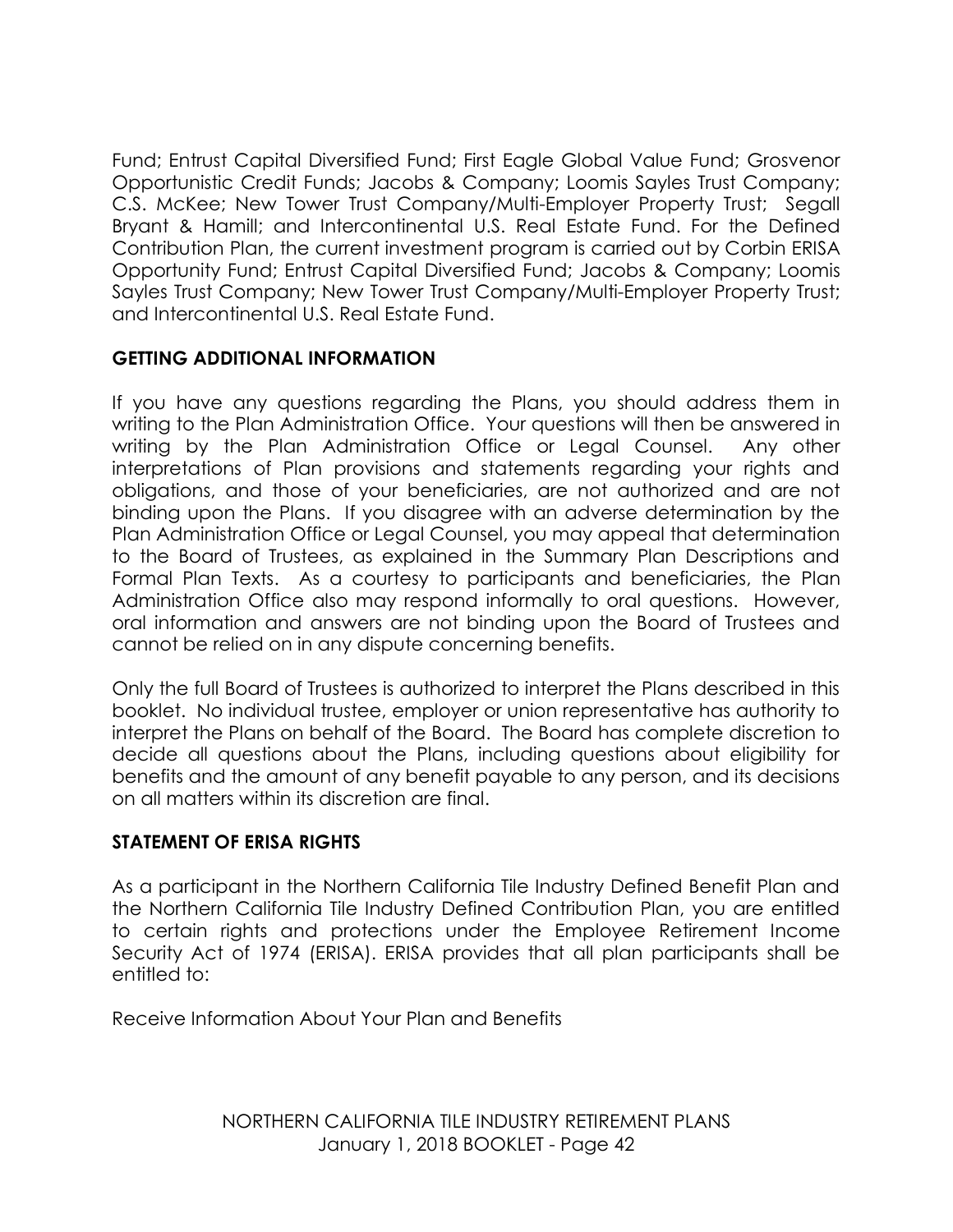(i) Examine, without charge, at the plan administrator's office and at other specified locations, such as worksites and union halls, all documents governing the plan, including insurance contracts and collective bargaining agreements, and a copy of the latest annual report (Form 5500 Series) filed by the plan with the U.S. Department of Labor and available at the Public Disclosure Room of the Employee Benefits Security Administration.

(ii) Obtain, upon written request to the plan administrator, copies of documents governing the operation of the plan, including insurance contracts and collective bargaining agreements, and copies of the latest annual report (Form 5500 Series) and updated summary plan description. The administrator may make a reasonable charge for the copies.

(iii) Receive a summary of the plan's annual financial report. The plan administrator is required by law to furnish each participant with a copy of this summary annual report.

(iv) Obtain a statement telling you whether you have a right to receive a pension at normal retirement age (age 62) and if so, what your benefits would be at normal retirement age if you stop working under the plan now. If you do not have a right to a pension, the statement will tell you how many more years you have to work to get a right to a pension. This statement must be requested in writing and is not required to be given more than once every twelve (12) months. The plan must provide the statement free of charge.

### Prudent Actions by Plan Fiduciaries

In addition to creating rights for plan participants ERISA imposes duties upon the people who are responsible for the operation of the employee benefit plan. The people who operate your plan, called "fiduciaries" of the plan, have a duty to do so prudently and in the interest of you and other plan participants and beneficiaries. No one, including your employer, your union, or any other person, may fire you or otherwise discriminate against you in any way to prevent you from obtaining a pension benefit or exercising your rights under ERISA.

#### Enforce Your Rights

If your claim for a pension benefit is denied or ignored, in whole or in part, you have a right to know why this was done, to obtain copies of documents relating to the decision without charge, and to appeal any denial, all within certain time schedules.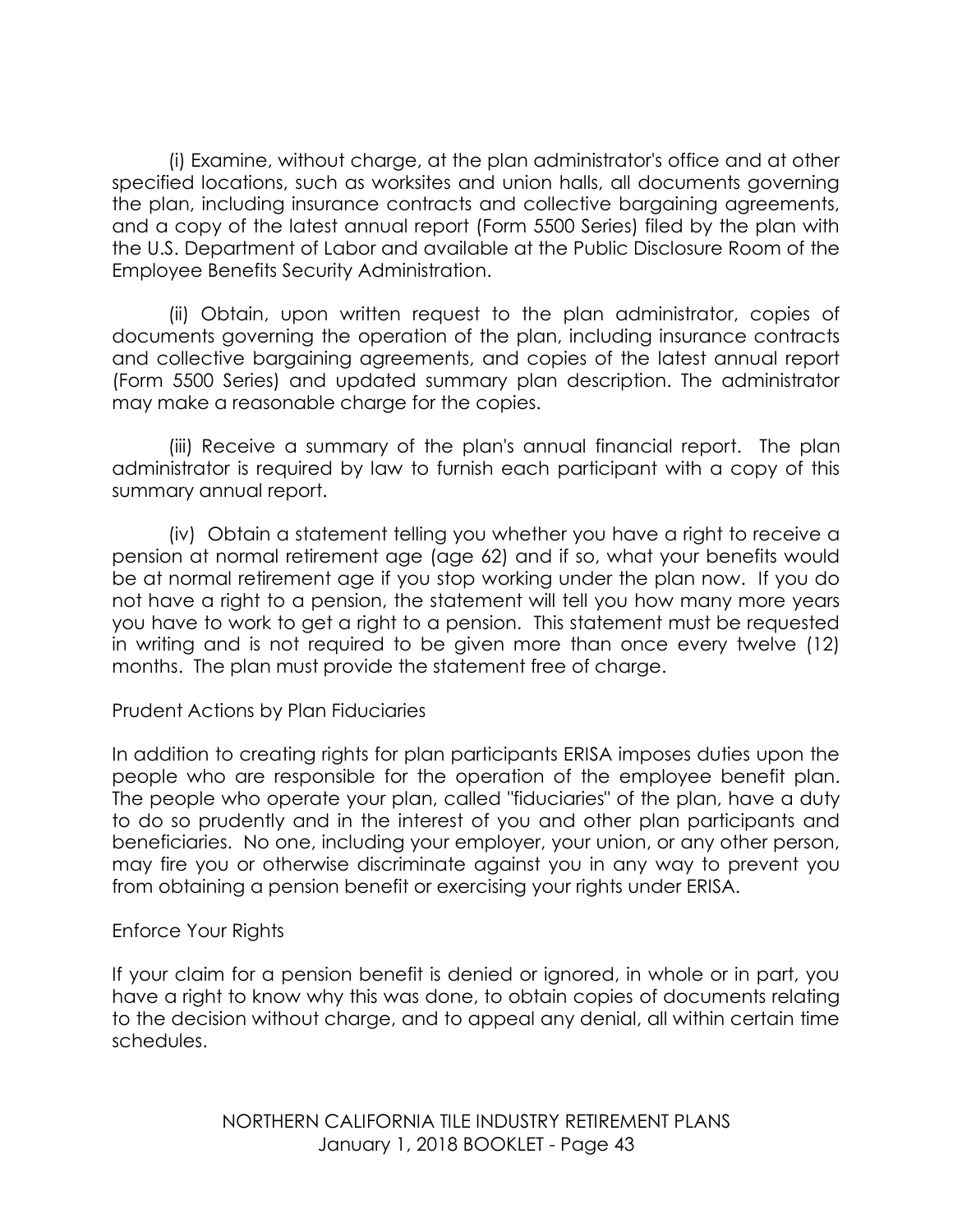Under ERISA, there are steps you can take to enforce the above rights. For instance, if you request a copy of plan documents or the latest annual report from the plan and do not receive them within 30 days, you may file suit in a Federal court. In such a case, the court may require the plan administrator to provide the materials and pay you up to \$ 110 a day until you receive the materials, unless the materials were not sent because of reasons beyond the control of the administrator. If you have a claim for benefits which is denied or ignored, in whole or in part, you may file suit in a state or Federal court; however, your right to sue may be limited by the court if you have failed to exhaust your plan appeal rights. In addition, if you disagree with the plan's decision or lack thereof concerning the qualified status of a domestic relations order or a medical child support order, you may file suit in Federal court. If it should happen that plan fiduciaries misuse the plan's money, or if you are discriminated against for asserting your rights, you may seek assistance from the U.S. Department of Labor, or you may file suit in a Federal court. The court will decide who should pay court costs and legal fees. If you are successful the court may order the person you have sued to pay these costs and fees. If you lose, the court may order you to pay these costs and fees, for example, if it finds your claim is frivolous. This Plan requires any civil action which arises from a denial of benefits to be filed within one year from the date that the Board of Trustees notifies you that your appeal has been denied.

### Assistance with Your Questions

If you have any questions about your plan, you should contact the plan administrator. If you have any questions about this statement or about your rights under ERISA, or if you need assistance in obtaining documents from the plan administrator, you should contact the nearest office of the Employee Benefits Security Administration, U.S. Department of Labor, listed in your telephone directory or the Division of Technical Assistance and Inquiries, Employee Benefits Security Administration, U.S. Department of Labor, 200 Constitution Avenue N.W., Washington, D.C. 20210. You may also obtain certain publications about your rights and responsibilities under ERISA by calling the publications hotline of the Employee Benefits Security Administration.

### **BENEFIT GUARANTY APPLICABLE TO THE DEFINED BENEFIT PLAN**

Defined Contribution Plan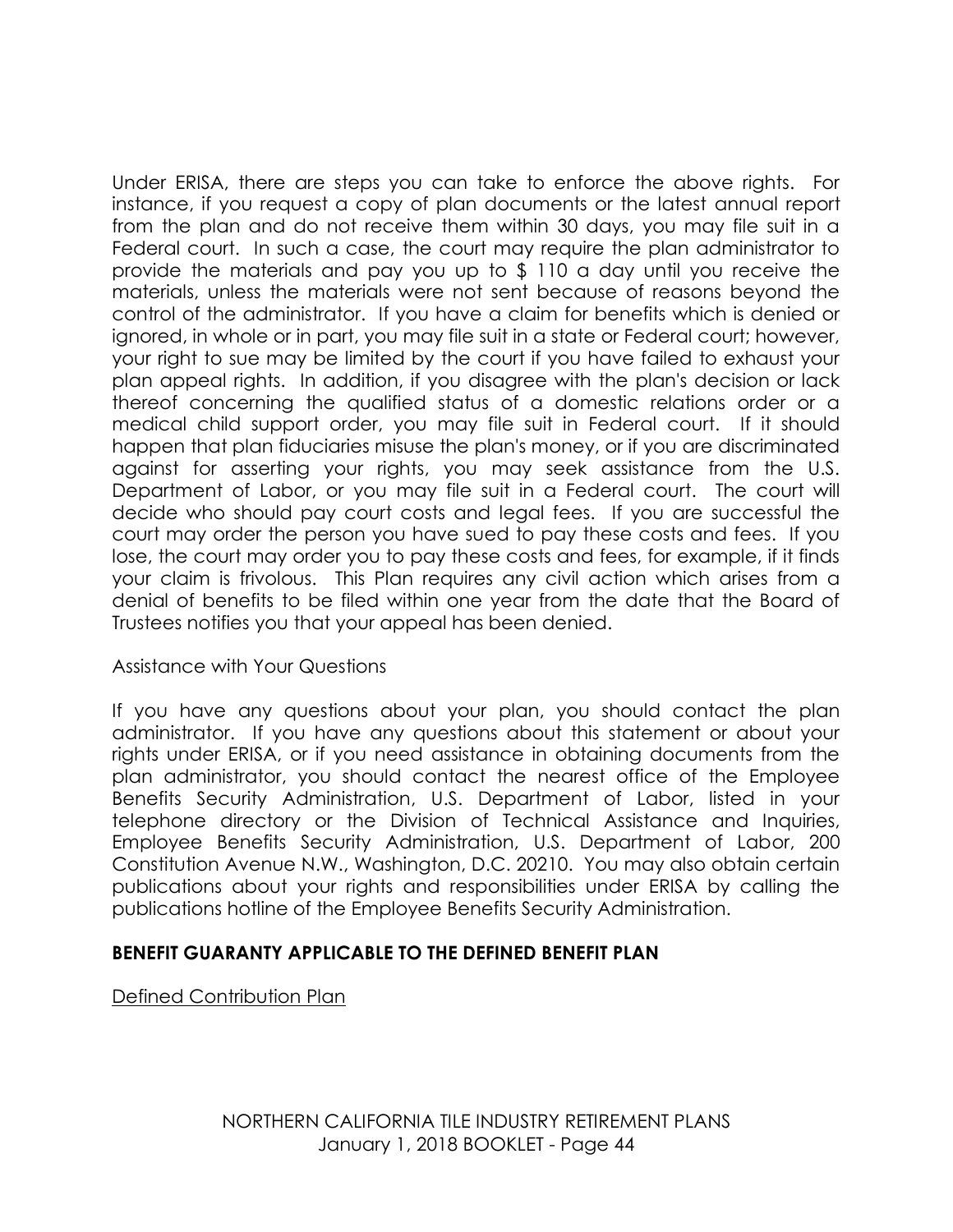Benefits under the Defined Contribution Plan are not insured by the Pension Benefit Guarantee Corporation because the Plan is an individual account plan.

#### Defined Benefit Plan

Your pension benefits under this multiemployer Defined Benefit Plan are insured by the Pension Benefit Guaranty Corporation (PBGC), a federal insurance agency. A multiemployer plan is a collectively bargained pension arrangement involving two or more unrelated employers, usually in a common industry.

Under the multiemployer plan program, the PBGC provides financial assistance through loans to plans that are insolvent. A multiemployer plan is considered insolvent if the plan is unable to pay benefits (at least equal to the PBGC's guaranteed benefit limit) when due.

The maximum benefit that the PBGC guarantees is set by law. Under the multiemployer plan program, the PBGC guarantee equals a participant's years of service multiplied by (1) 100% of the first \$11 of the monthly benefit accrual rate and (2) 75% of the next \$33. The PBGC's maximum guarantee limit is \$35.75 per month times a participant's years of service. For example, the maximum annual guarantee for a retiree with 30 years of service would be \$12,870.

The PBGC guarantee generally covers: (1) Normal and early retirement benefits; (2) disability benefits if you become disabled before the plan becomes insolvent; and (3) certain benefits for your survivors.

The PBGC guarantee generally does not cover: (1) Benefits greater than the maximum guaranteed amount set by law; (2) benefit increases and new benefits based on plan provisions that have been in place for fewer than 5 years at the earlier of: (i) The date the plan terminates or (ii) the time the plan becomes insolvent; (3) benefits that are not vested because you have not worked long enough; (4) benefits for which you have not met all of the requirements at the time the plan becomes insolvent; and (5) non-pension benefits, such as health insurance, life insurance, certain death benefits, vacation pay, and severance pay.

For more information about the PBGC and the benefits it guarantees, ask your plan administrator or contact the PBGC's Technical Assistance Division, 1200 K Street, N.W., Suite 930, Washington, D.C. 20005-4026 or call 202-326-4000 (not a toll-free number). TTY/TDD users may call the federal relay service toll-free at 1- 800-877-8339 and ask to be connected to 202-326-4000. Additional information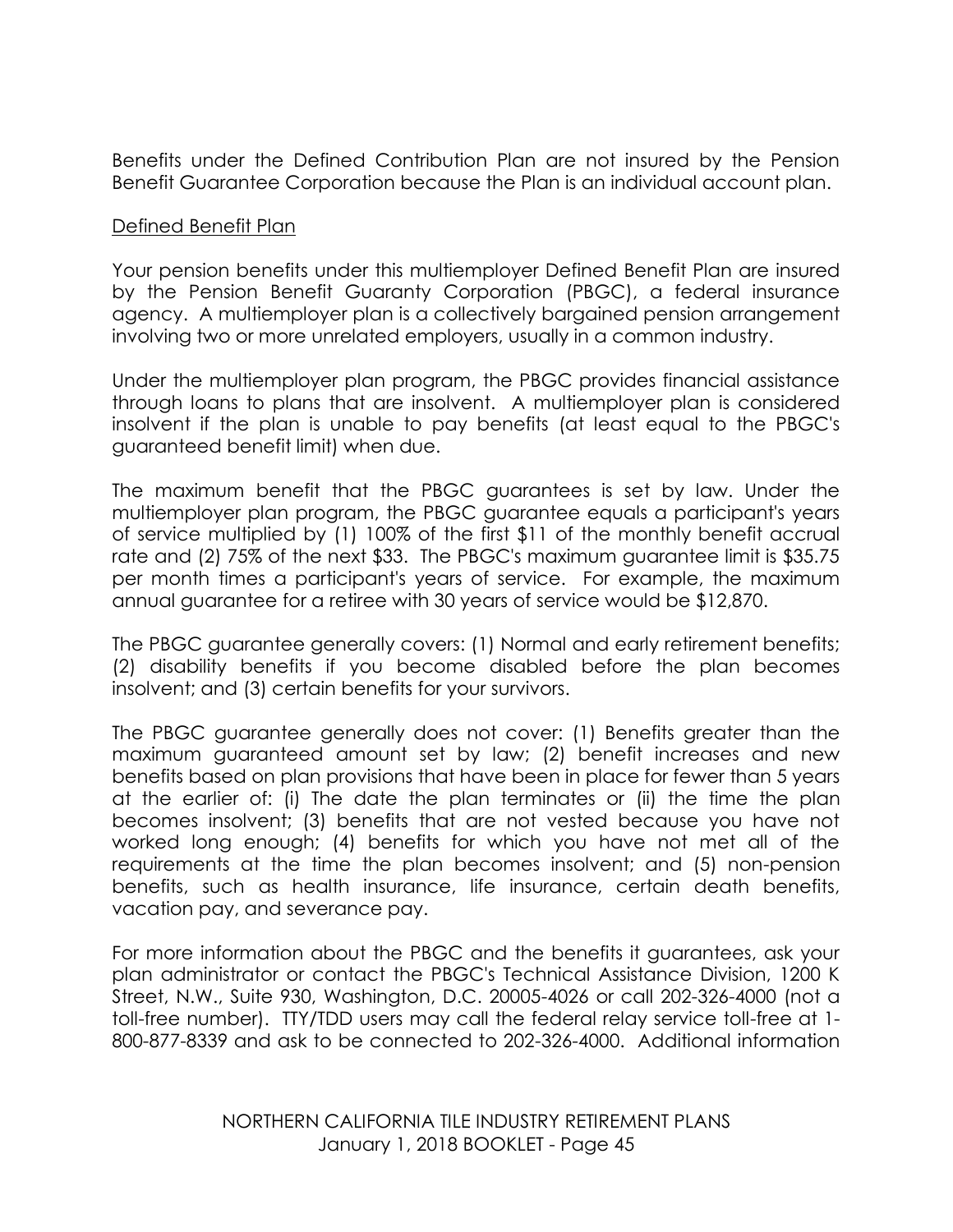about the PBGC's pension insurance program is available through the PBGC's website on the Internet at http://www.pbgc.gov.

> NORTHERN CALIFORNIA TILE INDUSTRY RETIREMENT PLANS January 1, 2018 BOOKLET - Page 46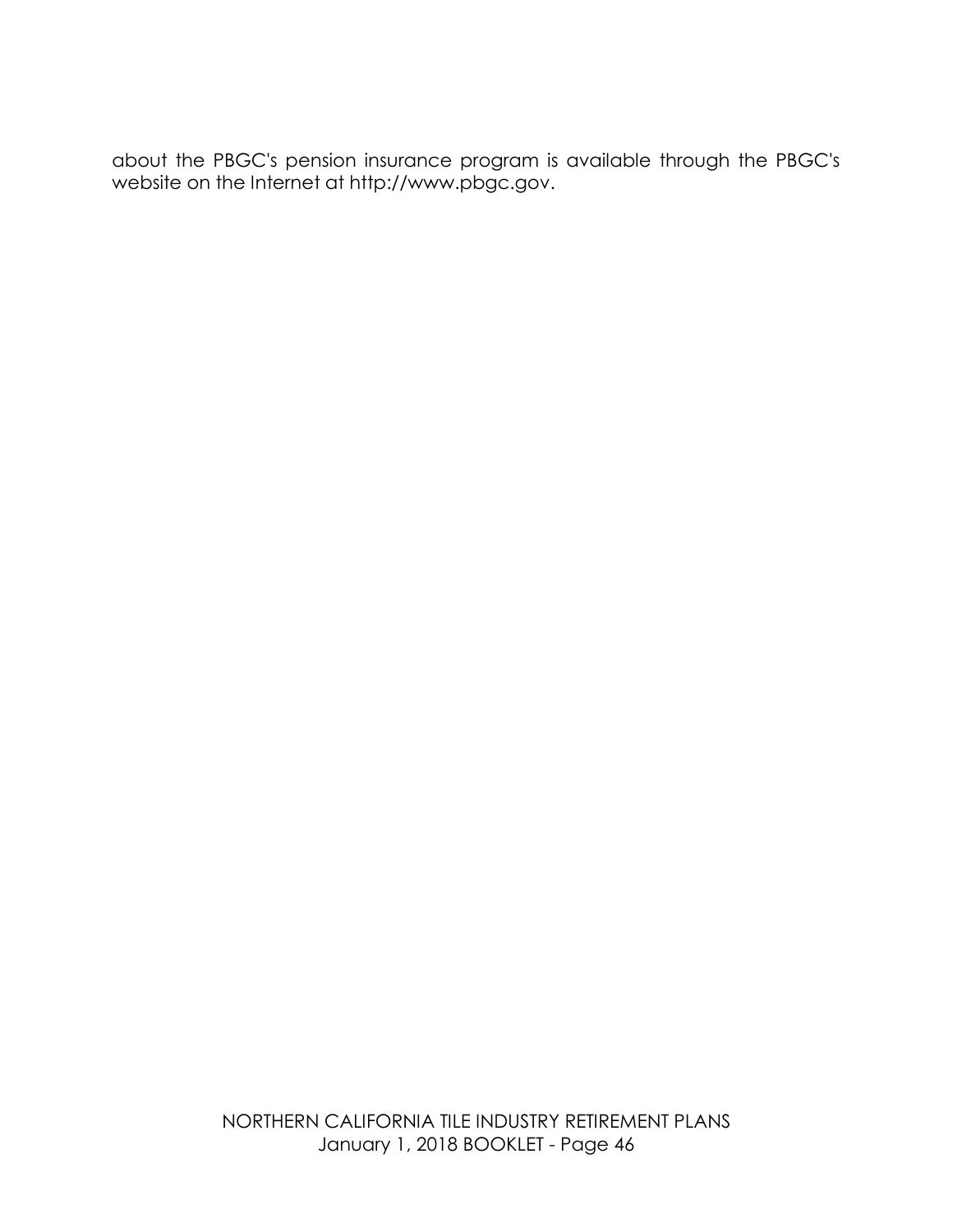# **APPENDIX A**

#### **NORTHERN CALIFORNIA TILE INDUSTRY DEFINED BENEFIT PLAN (As Revised April 1, 2015 + Amendments 1-5)**

### **ARTICLE I. DEFINITIONS**

1. **Terms Common to the Trust Agreement** - Unless otherwise defined herein, all terms have the same meaning as in the Northern California Tile Industry Pension Trust Fund Trust Agreement.

2. **Actuarial Equivalent**, unless otherwise specified for a particular benefit, means the benefit resulting from calculations made to produce an equivalent value, based upon the UP 1984 Mortality Table with interest at the rate of (6%) percent per annum, with a base factor of .88 for the 50% Joint and Survivor Option, adjusted up or down by ½ of 1% for each year the beneficiary is older or younger than the participant. Factors for other joint and survivor forms shall be adjusted in proportion to the base factor.

#### 3. **Annuity Commencement Date** means:

a. the first day of the first period for which an amount is payable as an annuity; or

b. the first day on which all events have occurred which entitle the participant to a benefit which is payable in a form other than an annuity;

c. the first day of the first period for which a benefit is payable by reason of disability, but only if the benefit is not an auxiliary benefit; or

d. for any post-retirement benefit earned during a return to work prior to Normal Retirement Age:

(1) if benefit payments are subject to suspension under Article IX, Section 2.a of these rules, the first day of the first Plan Year beginning on or after the later of (1) attainment of Normal Retirement Age or (2) termination of employment and notification of the Plan Administration Office;

(2) if benefit payments are exempt from suspension under Article IX, Section 2.a because of the application of Article IX, Section 2.d, the first day of the first

> NORTHERN CALIFORNIA TILE INDUSTRY RETIREMENT PLANS January 1, 2018 BOOKLET - Page 47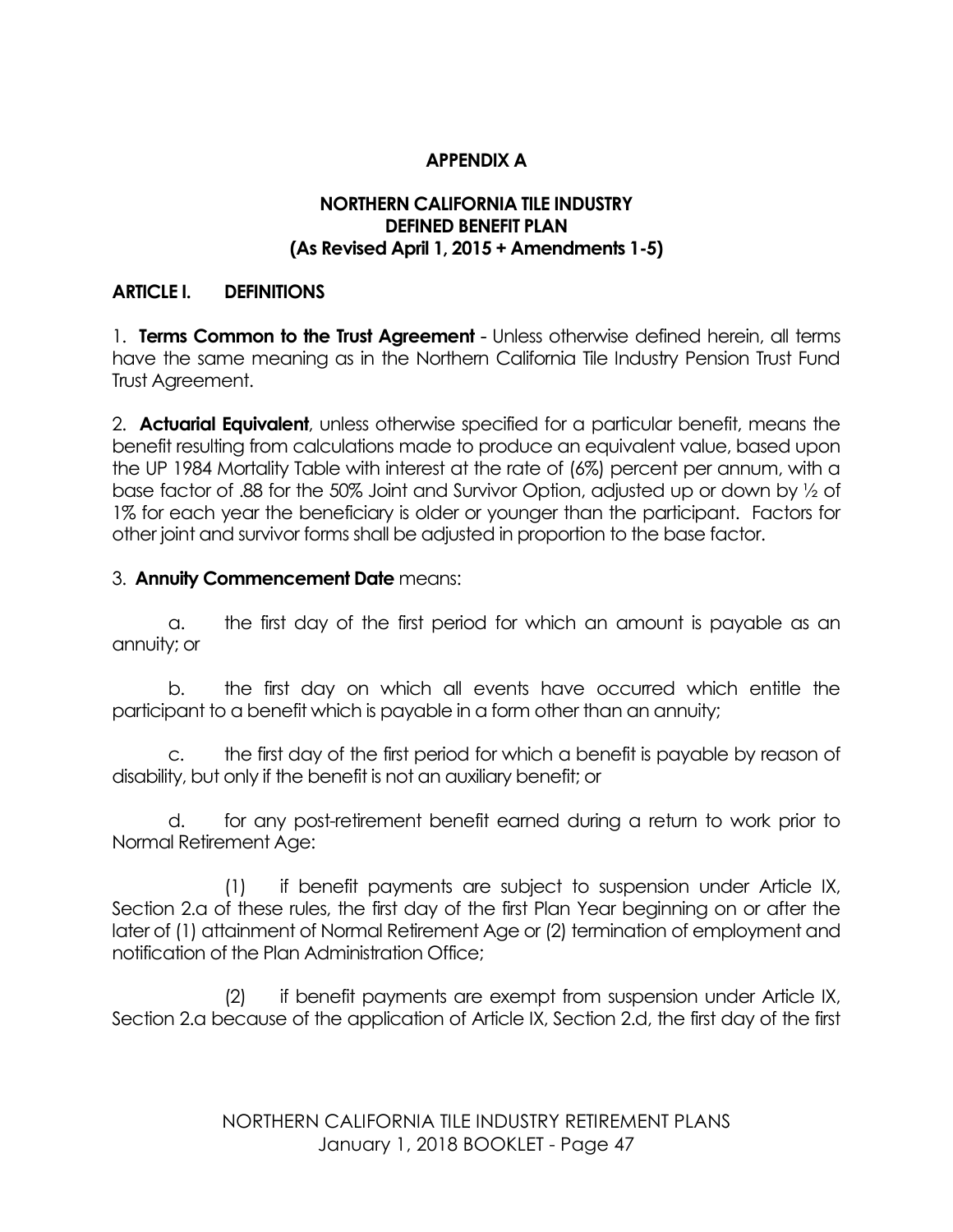Plan Year beginning on or after termination of employment and notification of the Plan Administration Office.

4. **Board of Trustees** or **Trustees** means the Board of Trustees of the Northern California Tile Industry Pension Trust Fund when acting as such.

5. **Collective Bargaining Agreement** means any written agreement entered into by the Union with any employer, as defined in the Labor Management Relations Act of 1947, as amended, 29 U.S.C. §§ 141 et seq., or with any association of employers, covering wages, rates of pay, hours of labor or other conditions of employment of Employees represented for the purposes of collective bargaining by the Union and which agreement provides for payment by an Individual Employer into this Plan.

6. **Compensation** for purposes of IRC Section 415 includes wages within the meaning of IRC Section 3401(a) plus amounts that would be included in wages but for an election under IRC Sections 125(a), 132(f)(4), 402(e)(3), 402(h)(1)(B), 402(k) or 457(b), pursuant to Treas. Reg. § 1.415(c)-2(d)(3).

7. **Contiguous Service** means noncovered employment for an Individual Employer maintaining the Plan, which immediately precedes or follows Covered Employment, without a quit, retirement or discharge between the covered and noncovered employment, as defined by Department of Labor Regulations § 2530.210.

8. **Covered Employment** means employment for an Individual Employer for which the Employer is obligated to contribute to this Plan by reason of a collective bargaining agreement, any other agreement, or the operation of law.

9. **Effective Date** of this Plan means January 1, 1992. The effective date of each Prior Plan, or any provision of a Prior Plan, shall be determined under the terms of the Prior Plans.

10. **Employee** means either of the following, except as provided in II.1.b and III.2.c:

a. Any employee or former employee of an Individual Employer whose work, or work classification, is covered by a Collective Bargaining Agreement; or

b. Any officer, employee, or representative of the Union or affiliated organization for whom the Union or affiliated organization has agreed to make contributions to this Plan, pursuant to a subscription agreement satisfactory to the Board of Trustees.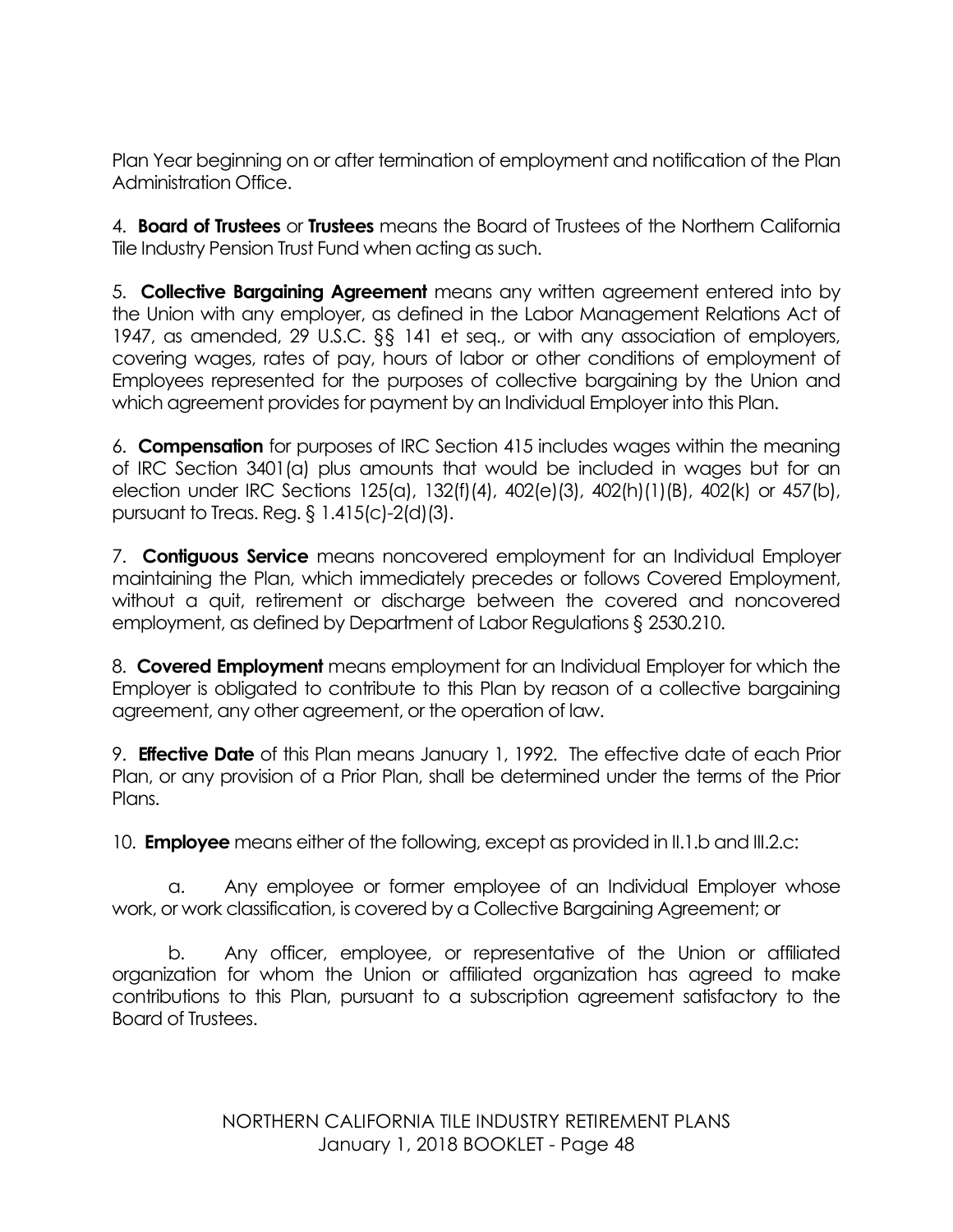11. **ERISA** means the Employee Retirement Income Security Act of 1974, as amended, and the regulations of the Department of Labor and the Department of the Treasury promulgated thereunder.

12. **Gender** - Any reference to a single gender shall be interpreted to apply to persons of either gender.

13. **Hour of Employment for Benefit Accrual** means each hour for which an Employee is paid or required to be paid by an Individual Employer under a Collective Bargaining Agreement, or by the Union or affiliated organization for employment for which the Union or affiliated organization has agreed to make contributions to this Plan; and hours worked for which back pay, irrespective of mitigation of damages, is awarded or agreed to by an Individual Employer, to the extent that such award or agreement is intended to compensate an Employee for periods during which the Employee would have been engaged in the performance of duties for the Individual Employer.

14. **Hour of Employment for Vesting** means each Hour of Employment for Benefit Accrual; each hour for which the Employee is entitled to be paid under a Collective Bargaining Agreement or under an agreement with the Union or affiliated organization to make contributions to this Plan, but, due to vacation, illness, incapacity (including disability), layoff, jury duty, or military leave of absence, no duties are performed, but no more than 501 hours of this type in any single Plan Year (other than for military service, for which there shall be no limit on the number of hours); and each hour of Contiguous Service; or any combination of the above, in accordance with Department of Labor Regulation § 2530.200b-2. Hour of Employment for Vesting shall also include hours of employment credited for vesting under the BAC Local 29 Defined Benefit Pension Plan worked prior to April 1, 2004.

15. **Individual Employer** means any person or entity, who or which is now, or hereafter may be, required by any Collective Bargaining Agreement or other agreement in writing to make payments into this Plan. Individual Employer also means the Union or an affiliated organization, to the extent that it has agreed to make contributions to this Plan on behalf of a full-time paid officer, employee or representative.

16. **Industry Service** and **Employment in the Tile Industry** means Industry Service [Section 203(a)(3)(B) Service] as that term is used in 29 CFR Section 2530.203-3(c)(2).

17. **Non-Covered Tile Industry Service** means work, in California and Nevada, of any type (whether or not it is within the craft jurisdiction of BAC Local 3), for an employer who, or which, is engaged in the type of work covered by the collective bargaining agreement with BAC Local 3 requiring contributions to the Tile Industry Pension Trust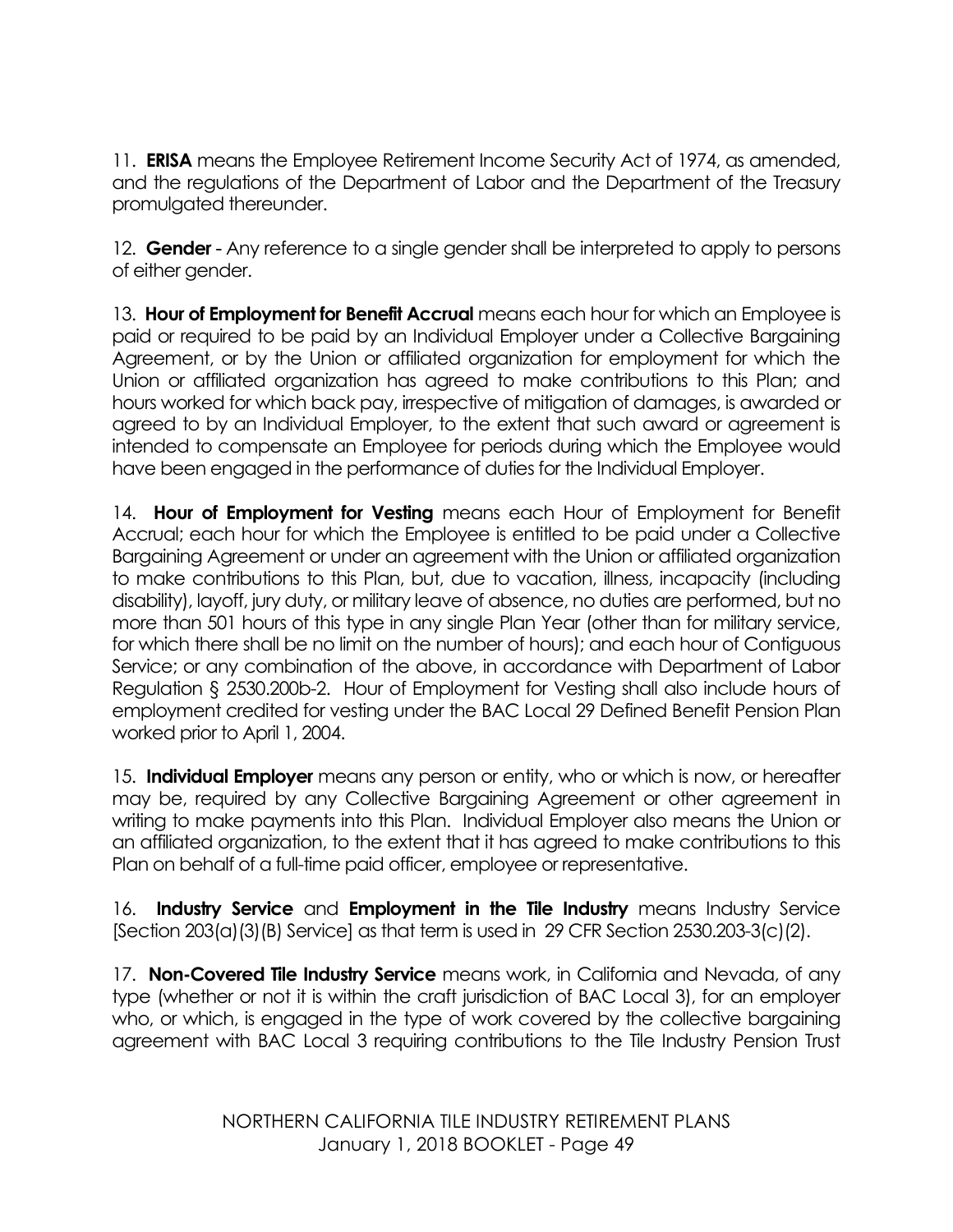Fund ("Collective Bargaining Agreement") where such work: (1) is performed within the geographic jurisdiction of BAC Local 3 for an employer who, or which, is not signatory to the Collective Bargaining Agreement; or (2) is performed outside of the geographic jurisdiction of BAC Local 3 for an employer who, or which, is not signatory to an agreement with the local union affiliated with the International Union of Bricklayers and Allied Craftworkers covering the geographic area in which that work is being performed; or (3) is performed as an employer, partner, or sole proprietor, or shareholder of a corporation who or which is not signatory to a collective bargaining agreement described in subparts (1) and (2) of this Section 17. Notwithstanding anything in this Section 17 to the contrary, employment by an employer during a period in which the Union is engaged in a strike shall not be deemed to be "Non-Covered Tile Industry Service" under this Plan if the employer is signatory to a collective bargaining agreement with BAC Local 3 requiring contributions to the Tile Industry Pension Trust Fund both immediately before and immediately following the period of the strike.

18. **Pension Plan** means this Plan, formerly known as the BAC Local 19 Defined Benefit Plan.

19. **Plan Year** means January 1 to December 31 of each calendar year.

20. **Prior Plan** means the Northern California Tile Industry Pension Plan and the BAC Local 19 Tile Finishers Pension Plan, (also known as the Tile Finishers Local No. 7 Pension Plan), which merged to form this Plan effective January 1, 1992; the Terrazzo Finishers - Precast Industry Pension Plan, with respect to assets and liabilities transferred on behalf of Terrazzo participants only, effective January 1, 1992; the BAC Local 29 Pension Plan, which merged with this Plan effective March 1, 2004; the Tile Setters and Finishers of Northern California, with respect to assets and liabilities transferred on behalf of employees of Capitol City Tile and Marble, effective May 6, 2011; or any plan which was itself a predecessor or prior plan of any of those Plans.

21. **Union** means the Bricklayers and Allied Crafts Local Union No. 3, I.U. of B.A.C., a labor organization as defined in the Labor Management Relations Act of 1947, as amended, 29 U. S.C. §§ 141 et seq.

# **ARTICLE II. ELIGIBILITY FOR PARTICIPATION**

1. a. Except as provided in subsection b., every Employee shall be eligible to accrue credits immediately upon the first day of any Plan Year in which he or she performs one hour of Covered Employment.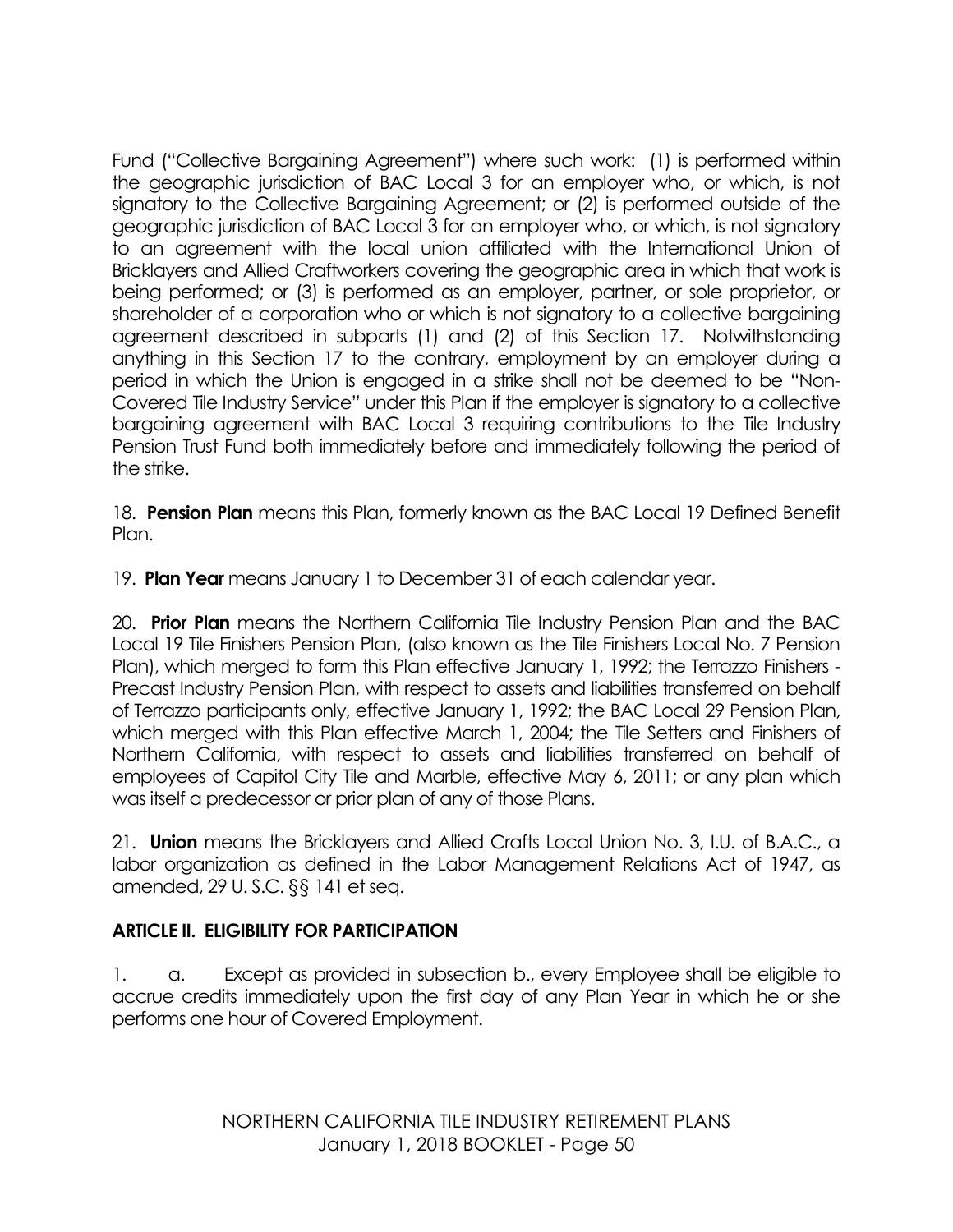b. An Employee who is a shareholder-employee of an incorporated Individual Employer shall be eligible to accrue only Contiguous Service vesting credit, unless the shareholder-employee satisfies all of the following conditions:

(1) the shareholder-employee performs some bargaining unit work;

(2) the shareholder-employee and the spouse of the shareholderemployee each own less than 50% of the total stock of the contributing employer;

(3) the contributing employer has at least one shareholder who is not participating in the pension plan and performs some management work;

(4) if the shareholder-employee's spouse is also a shareholder, and their combined shares equal or exceed 50% of total share ownership, the shareholderemployee has submitted a written statement signed by both spouses that the shares are held as separate property, and not as community property; AND

(5) the shareholder-employee has not actually been excluded from the statutory definition of employee in a proceeding of the National Labor Relations Board.

2. Every Employee or former Employee who was a participant in a Prior Plan shall be a participant in this Plan. This Plan shall pay all benefits accrued under the Prior Plans. The amount of benefits payable to each participant or beneficiary under a Prior Plan shall be determined by the terms of the applicable Plan as in effect on January 1, 1992, except as otherwise provided herein. The Trustees reserve the right to interpret the Prior Plans as if they were part of this Plan.

# **ARTICLE III. VESTING**

# 1. Credited Service for Vesting

a. Credited Service for an Employee for purposes of vesting shall include all of the following:

(1) all years of vesting credit recognized under a Prior Plan; and

(2) a year of Credited Service for performance of one thousand (1000) hours or more of Hours of Employment for Vesting in a calendar year after January 1, 1992, or portion thereof in accordance with the following table:

> NORTHERN CALIFORNIA TILE INDUSTRY RETIREMENT PLANS January 1, 2018 BOOKLET - Page 51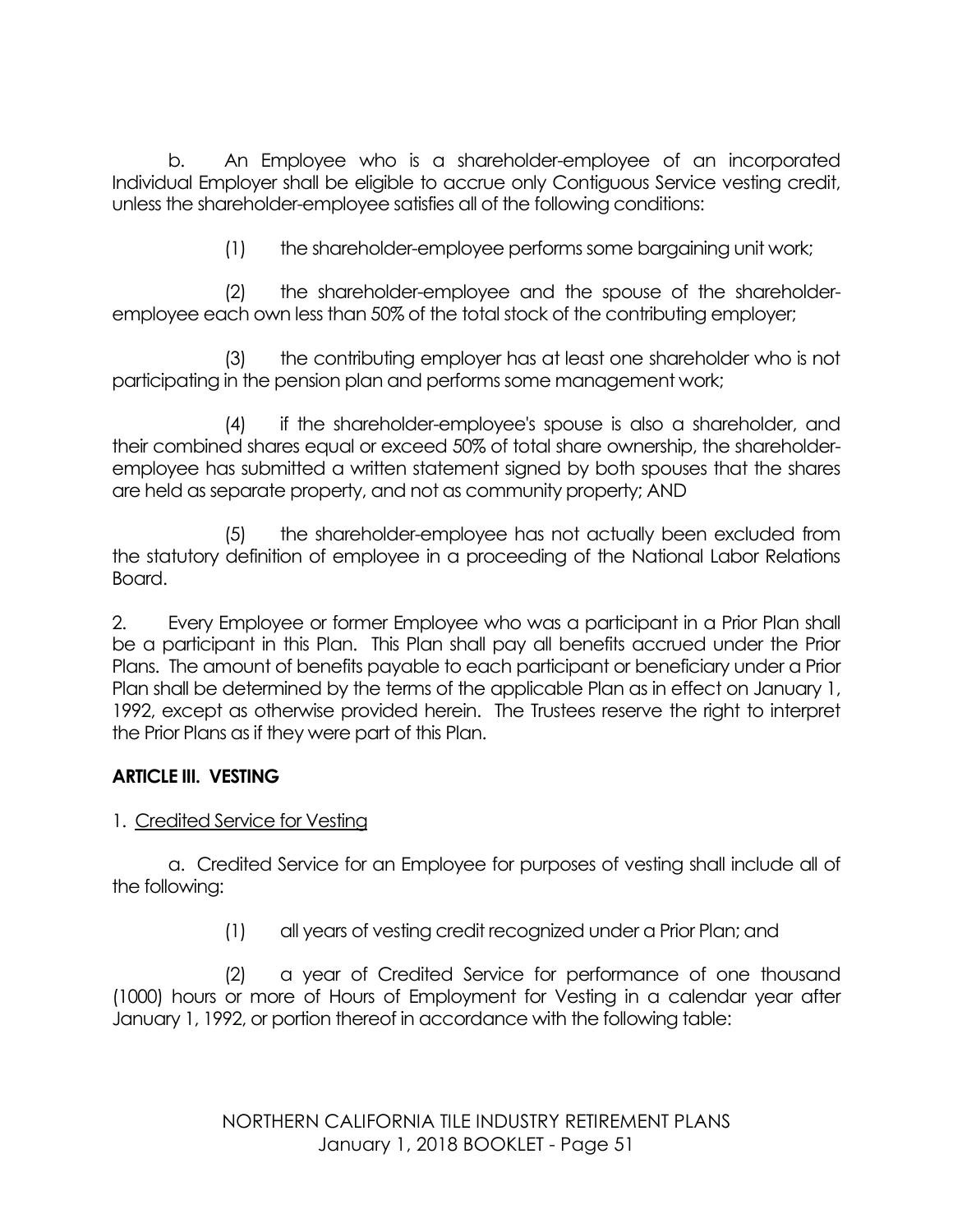| 1000 or more Hours  | 1.0 year   |
|---------------------|------------|
| 900 - 999 Hours     | $0.7$ year |
| 800 - 899 Hours     | 0.6 year   |
| 700 - 799 Hours     | $0.5$ year |
| 600 - 699 Hours     | $0.4$ year |
| 500 - 599 Hours     | $0.3$ year |
| 400 - 499 Hours     | $0.2$ year |
| 300 - 399 Hours     | 0.1 year   |
| Less than 300 Hours | None       |

b. If a participant in this Plan was a participant in the Northern California Tile Industry Pension Plan in the Plan Year ending December 31, 1991, and the participant did not earn a full year of Credited Service for Vesting in that Plan Year, the participant's Credited Service for Vesting for that Plan Year shall be credited on the basis of all hours of Covered Employment performed between April 1, 1991, and March 31, 1992.

c. The following rule applies to any participant in this Plan on April 1, 2004, who was a participant in the BAC Local No. 29 Defined Benefit Pension Plan on March 31, 2004. Notwithstanding any other provision of this Plan, if any such participant performs between 225 and 299 Hours of Employment under this Plan between April 1, 2004, and December 31, 2004, then he or she shall be given 0.1 year of Vesting Credit, and shall be deemed to have worked 300 Hours of Employment for Vesting for purposes of determining breaks in service.

# 2. Breaks in Service

a. A non-vested Employee shall suffer a one-year break in service in any Plan Year in which he or she fails to be credited with at least 300 Hours of Employment for Vesting. An Employee who has suffered a one-year break in service shall be considered on a temporary break in service, unless and until the Employee returns to Covered Employment and accrues at least 0.1 year of Vesting Credit in a single Plan Year, or until the break in service becomes permanent.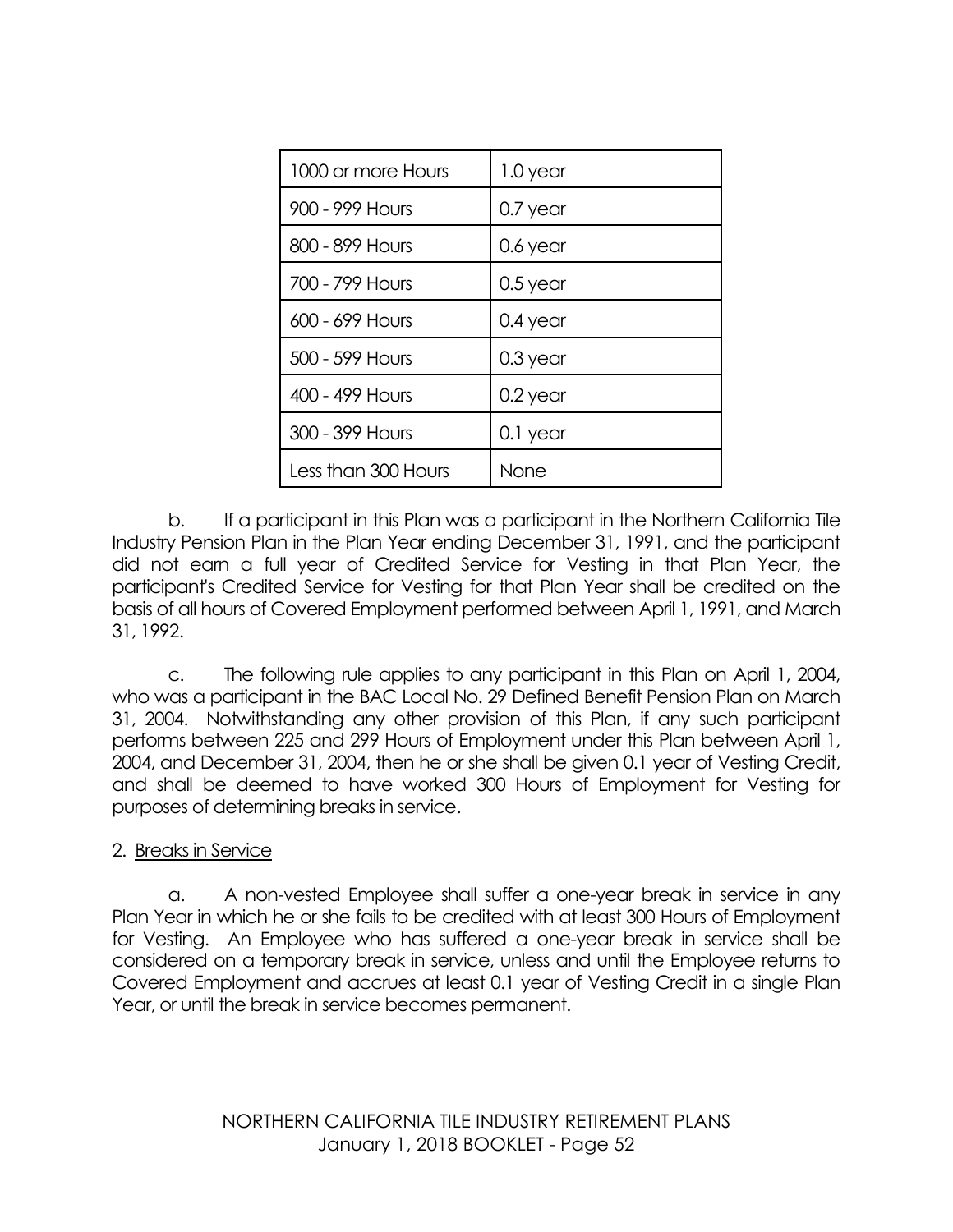b. A non-vested Employee shall suffer a permanent break in service if he or she has a number of consecutive one-year breaks in service equal to the greater of the following:

(1) five years; or

(2) a number of consecutive Plans Years equal to the number of Years of Vesting Credit accrued prior to the break in service.

c. Years of service of an Employee accrued prior to a temporary break in service shall not be counted for any purpose under the Plan, and the Employee shall lose his or her status as an Employee, until the Employee has returned to Covered Employment and accrued 0.1 years of Vesting Credits. Years of service prior to a permanent break in service shall not be taken into account for any purpose under this Plan, unless specifically so provided for a particular purpose.

d. The period during which a break in service would otherwise occur shall be extended for any period of time in which the Employee:

(1) is continuously incapacitated from working in the trade due to disability as defined herein;

(2) is in military service, provided that the member returns to Covered Employment within 120 days after his or her release from military service or after his or her recovery from a service-related disability after his or her release from military service; or

(3) is employed in an industry-related capacity by a public agency (federal, state or local), provided that the Employee returns to Covered Employment within a period of two years after termination of such work.

e. No break in service shall occur during any Plan Year for an Employee who is unable to perform the required minimum hours by reason of pregnancy, birth of a child, adoption of a child, or caring for such child for a period beginning immediately after the birth or placement, when the Employee would otherwise have been working in Covered Employment. Time so credited shall be counted in the Plan Year in which the absence from work begins only when necessary to prevent a break in service in that Plan Year, or otherwise in the Plan Year next following. Time so credited shall be counted only for the purpose of preventing a break in service and not for any other purpose.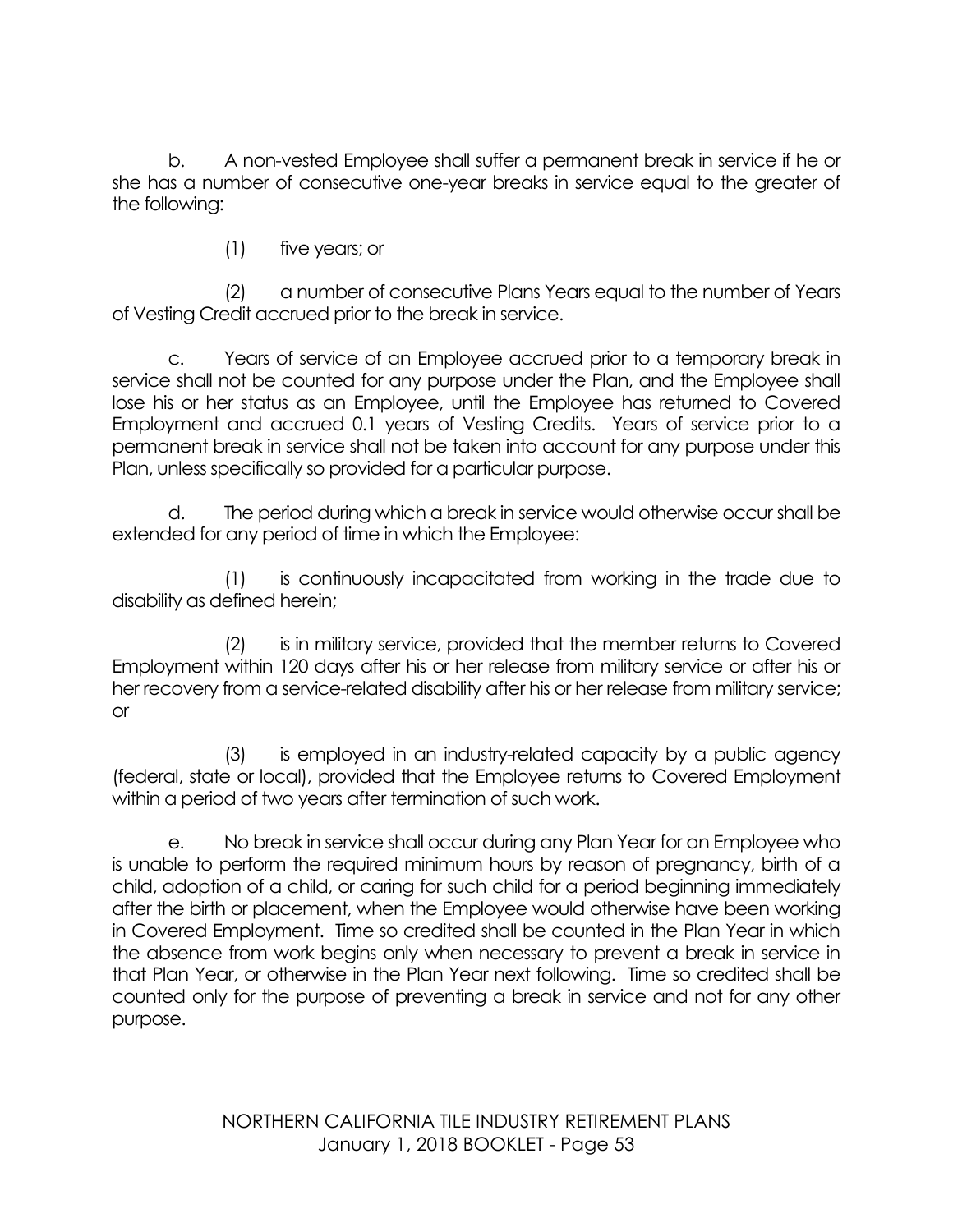f. (1) Effective January 1, 1997, subsection (2) applies to any person who satisfies either of the following tests:

(A) The person was a signatory employer, and had a permanent break in service under this Plan or under Prior Plans; or

(B) The person is or becomes a signatory employer and has suffered or would suffer a permanent break in service without the application of subsection (2).

(2) For any person qualified under subsection (1), no Plan Year, or series of Plan Years, shall be treated as a break in service for the person, if the person satisfies the following requirements:

(A) The person had accrued five years of Vesting Credit before the first Plan Year for which a break in service is waived under this rule; and

(B) The person is an Individual Employer continuously for each Plan Year for which a break in service is waived; and

(C) The person had accrued at least 0.1 year of Credited Service in the Plan Year preceding the first Plan Year in which the person receives a waiver of break in service under this rule, and performed no Industry Service between his or her employment as a covered Employee and his or her becoming an Individual Employer; and

(D) Within one year of the date that the person ceases to be an Individual Employer, the person retires under the Plan, or becomes reemployed as an Employee under the Plan, or registers for work with the Local Union and is actually available for Covered Employment.

(3) Effective January 1, 2009, subsection (4) applies to any person who is or becomes a signatory employer and has suffered or would suffer a permanent break in service without the application of subsection (4).

(4) For any person described in subsection (3), each Plan Year, or series of Plan Years, that would otherwise be treated as a break in service for the person will be waived, if the person satisfies all of the following requirements at the time the person applies for benefits under the Plan: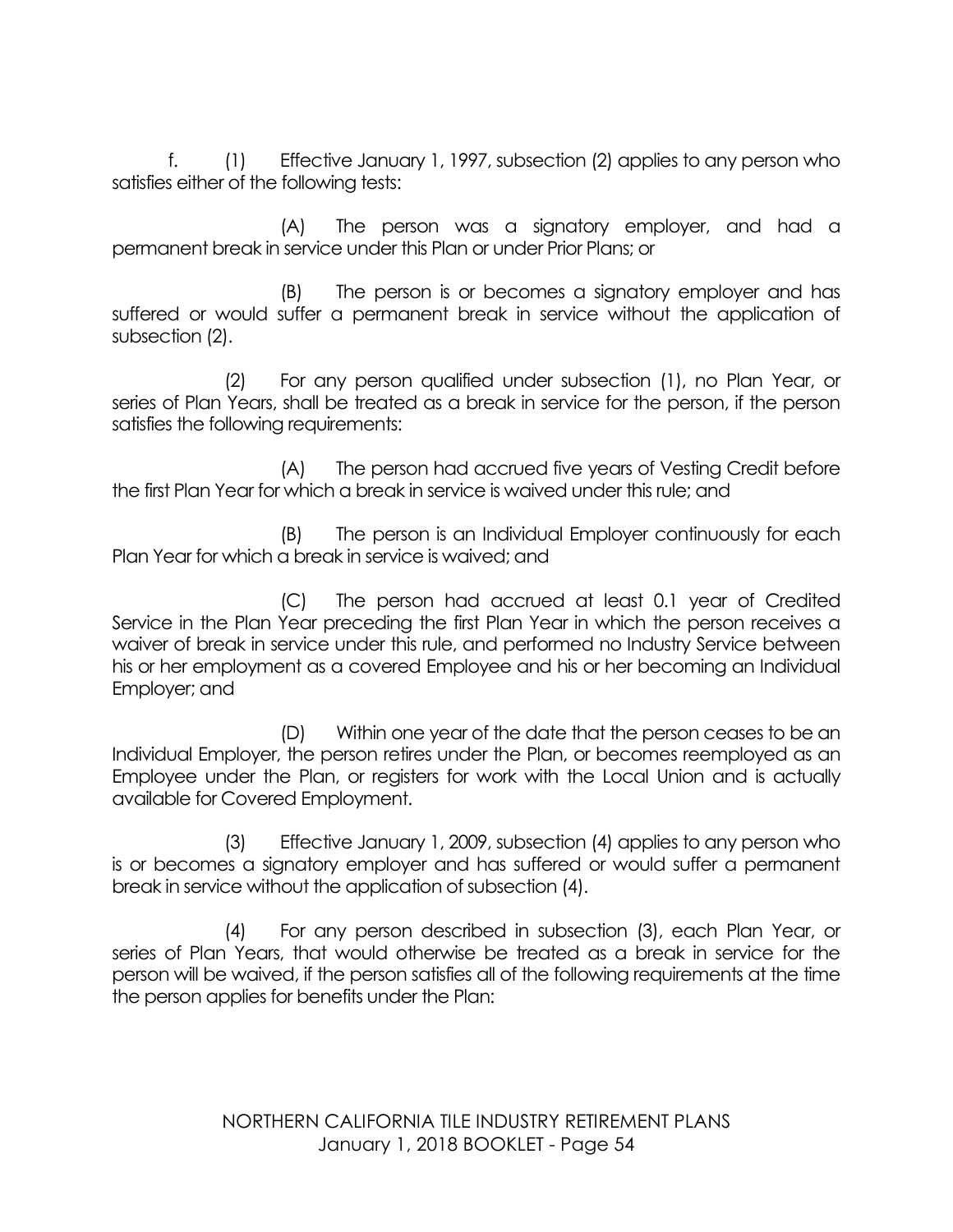(A) The person had accrued five years of Vesting Credit before the first Plan Year for which a break in service is waived under this rule; and

(B) The person was an Individual Employer continuously for each Plan Year for which a break in service is waived; and

(C) The person performed no Industry Service at any time after becoming an Individual Employer, other than as an Individual Employer or as a bargaining unit member; and

(D) The person remained an owner of an Individual Employer for at least five years and the Individual Employer made contributions on behalf of covered employees other than the person to the Northern California Tile Industry Trusts for at least 6,000 hours of Covered Employment; and

(E) All contributions owed by the Individual Employer to the Northern California Tile Industry Trusts were current as of the last month the person was an owner of the Individual Employer; and

(F) Within one year of the date that the person ceased to be an Individual Employer, the person either retired under the Plan, became reemployed as an Employee under the Plan, or registered for work with the Local Union and was actually available for Covered Employment.

### 3. Requirements for Vesting

An Employee's interest in this Plan shall be vested, and the Employee shall have a nonforfeitable right to benefits under this Plan, upon the occurrence of any of the following before a permanent break in service:

a. effective January 1, 1999, accrual of five years of Credited Service for Vesting, if the Employee has satisfied one of the following requirements:

(1) the Employee performed at least 300 hours of Covered Employment in 1998, and at least one hour in 1999; or

(2) the Employee performed at least 300 hours of Covered Employment in 1999 or any Plan Year thereafter.

b. accrual of ten years of Credited Service for Vesting;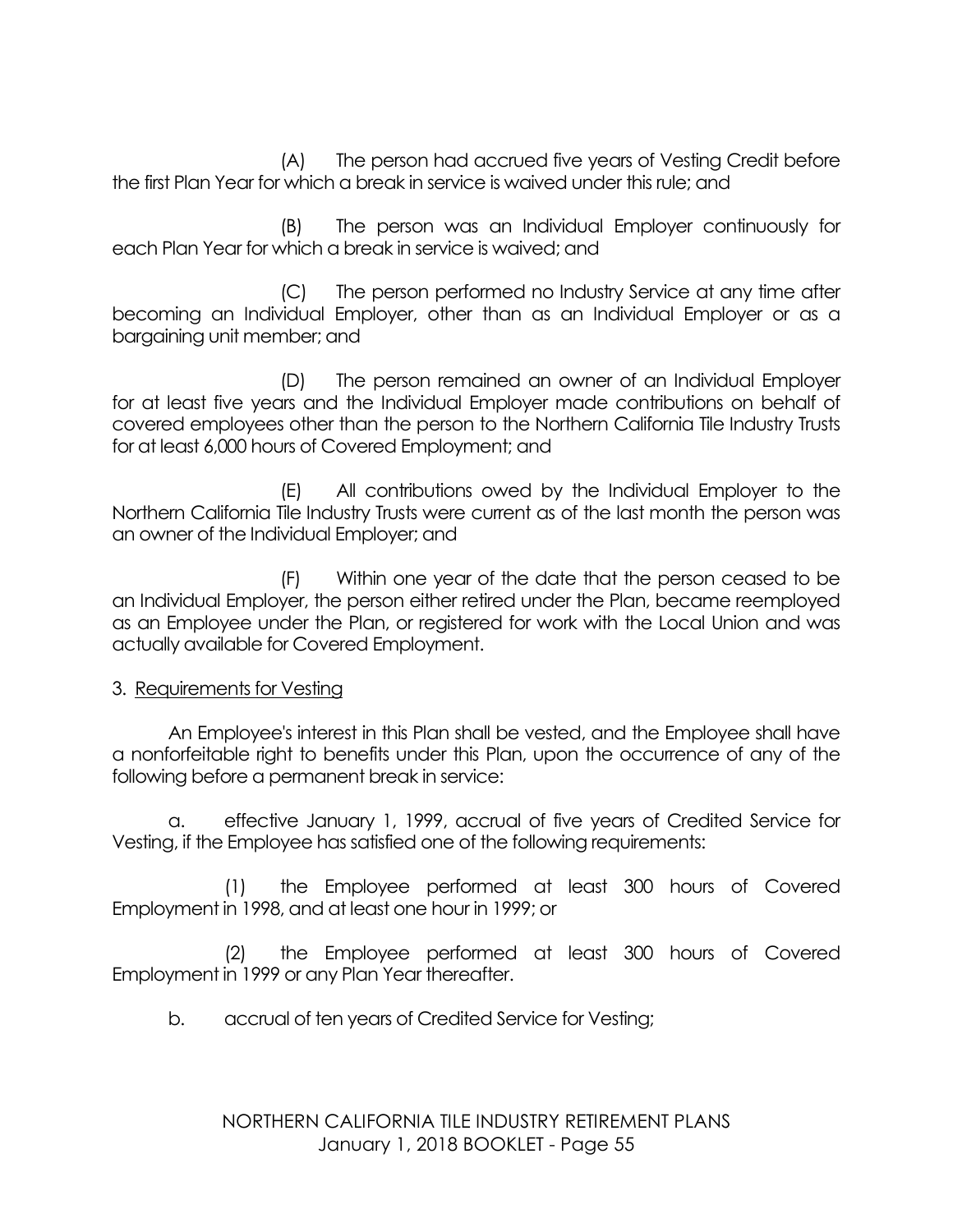c. accrual of five years of Credited Service for Vesting for Covered Employment for an Individual Employer which is a Union or an affiliated organization;

d. attainment of age sixty-five (65) and the fifth (5th) anniversary of the Employee's first employment under this Plan or a Prior Plan without a break in service in effect, regardless of the number of years of Vesting Credits.

# **ARTICLE IV. ACCRUAL OF BENEFIT CREDITS**

# 1. Prior Service Benefit Credit

a. An Employee shall receive Benefit Credits for Credited Service under the Prior Plans in accordance with the terms of those Plans.

b. An Employee shall also receive up to 2 years of Prior Service Benefit Credits for Credited Service under one of the Prior Plans which were not recognized under the other Prior Plan after the Employee changed to covered employment under the other Prior Plan, because of terms of the reciprocity agreement then in effect. These credits shall apply for both Vesting Credit and Benefit Credit purposes.

### 2. Future Service Benefit Credit

a. Each Employee shall receive Future Service Benefit Credit for all Hours of Employment for Benefit Credit in all Plan Years starting January 1, 1992, at the rate of 0.1 Year for the first 300 Hours, plus 0.1 Year for each additional 100 Hours. An Employee shall also receive 0.1 year of Benefit Credit in the Plan Year ending December 31, 2004, if he or she was a participant in the BAC Local 29 Defined Benefit Pension Plan on March 31, 2004, became a participant in this Plan on April 1, 2004, and performed between 225 and 299 Hours of Employment in the Plan Year ending December 31, 2004.

b. Effective January 1, 1992, there shall be no limit to the number of years of Benefit Credits which an Employee may earn under this Section in any calendar year.

c. In addition to credits for Hours of Employment for Benefit Credit, an Employee who is employed by a participating Employer within ninety (90) days of his return from military service shall be credited with the number of hours for which the Employee would have been credited had he continued working for participating Employers during the period of military service. If in the judgment of the Trustees, the number of hours that the returning Employee would have worked during the period of his military service is not reasonably certain, the number of hours credited to the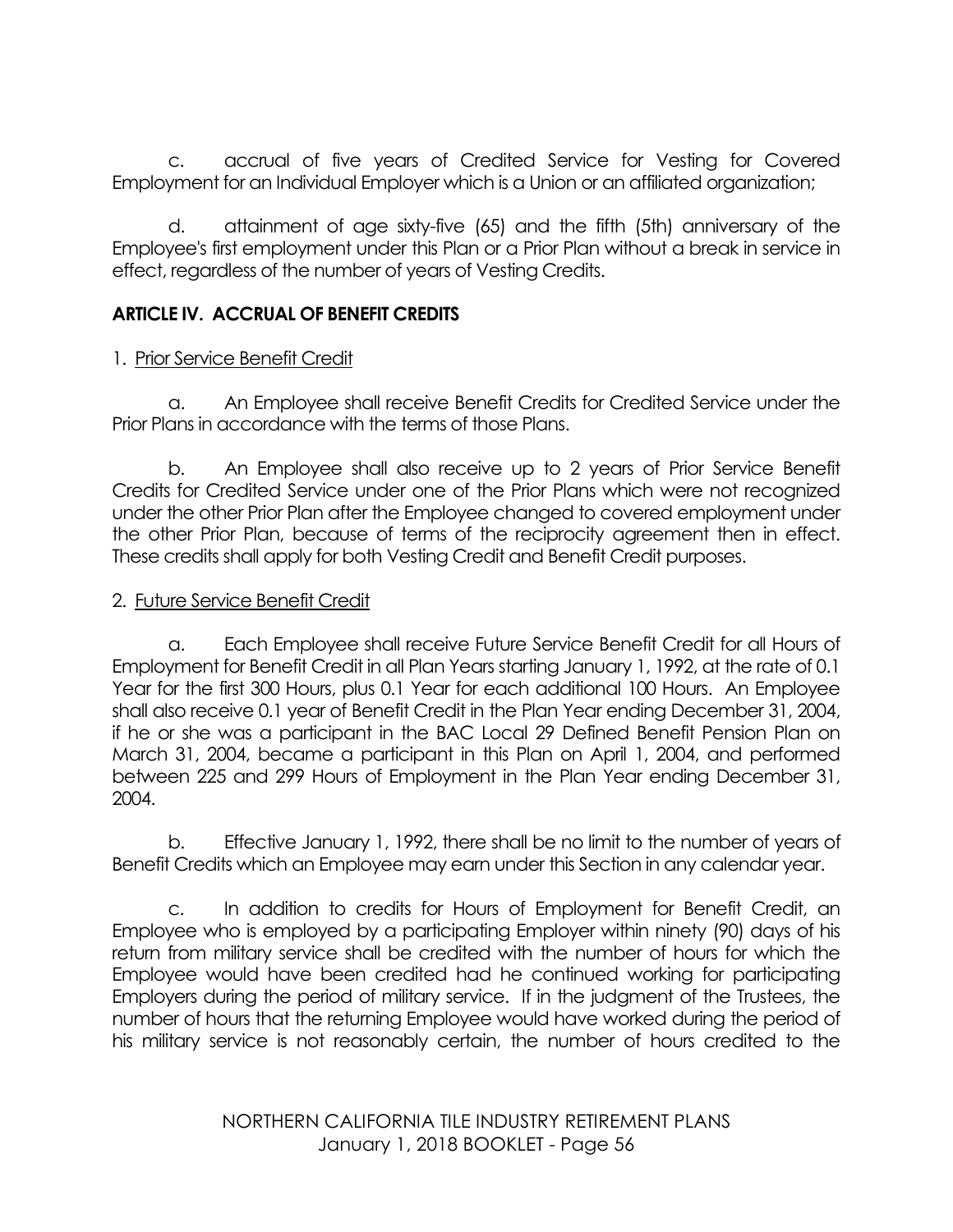Employee during each month of military service shall be equal to the average of the hours worked in the twelve-month period immediately preceding his military service (or, if his total period of Plan participation is less than a year, the average of the period of employment immediately preceding the military service). Such hours shall be counted for both Vesting Credit and Benefit Credit purposes.

# 3. Benefit Credit Earned Under the BAC Local 29 Defined Benefit Pension Plan

Benefit Credits earned under the BAC Local 29 Defined Benefit Pension Plan prior to April 1, 2004 will be valued according to the terms of that plan, at the value they had in that plan prior to April 1, 2004. Benefit Credits earned on or after April 1, 2004 shall be valued as provided under the rules of this Plan.

# **ARTICLE V. ELIGIBILITY FOR BENEFITS**

# 1. Normal Retirement

Each Employee shall have the nonforfeitable right to apply for retirement under this Plan and receive a Normal Retirement Benefit, upon the occurrence of the earliest of the following events, which shall be the Employee's Normal Retirement Age:

a. The Employee attains age 62 with a vested interest in the Plan, and retires from the Tile Industry in the State of California; or

b. The Employee attains age 65 and the fifth anniversary of the year in which the Employee commenced participation in the Plan, regardless of his or her years of credited service, and retires from the Tile Industry in the State of California.

c. The Employee attains age 70½ with a vested interest in the Plan, even if still employed in the Tile Industry in the State of California.

# 2. Early Retirement

a. Reduced Early Retirement: An Employee may elect to retire, and apply for a pension hereunder, upon the attainment of age 55 with at least ten years of Vesting Credits. The amount of the Early Retirement Benefit of an Employee who so elects shall be his or her Normal Retirement Benefit, reduced by 5/12ths of 1% for each month that his or her Annuity Commencement Date precedes his or her 62nd birthday.

b. Unreduced Early Retirement: Effective for retirements after December 31, 1997, an Employee may elect to retire, and apply for a pension hereunder, upon the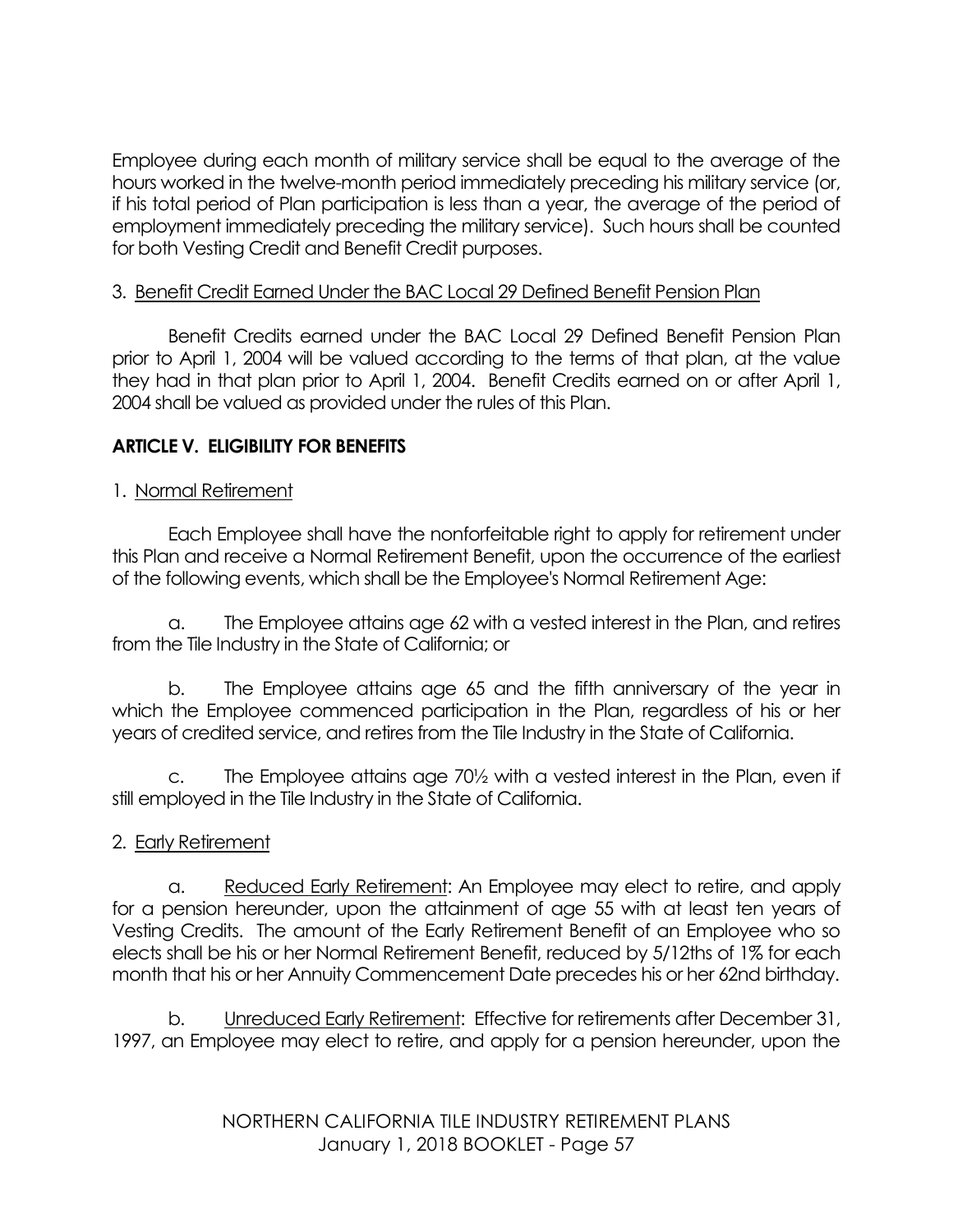attainment of age 61 with at least ten years of Vesting Credit, and effective for retirements after December 31, 1999, upon the attainment of age 60 with at least ten years of Vesting Credit. The amount of the Early Retirement Benefit of an Employee who so elects shall be his or her Normal Retirement Benefit without any reduction because of the Employee's age.

c. Special Unreduced Early Retirement Window: Effective for retirements on or between January 1, 1994, and December 31, 2014, and retirements on or between April 1, 2016, and March 1, 2019, an Employee may elect to retire, and apply for a pension hereunder, if the Employee satisfies the following conditions:

(1) The Employee has attained age 55; and

(2) The sum of the Employee's age at retirement and his or her years of Credited Service for Vesting (counting partial years for both purposes) is at least 85; and

(3) The Employee accrued 3 years of Credited Service for Vesting in the five years preceding retirement, or if the Employee is disabled as defined in Section 3 of this Article, the Employee had accrued 3 years of Credited Service for Vesting in the five plan years preceding the year he or she became so disabled. Effective for retirements on or after September 1, 2011, calendar years 2009, 2010 and 2011 will be disregarded when applying this activity test if the individual has been available for dispatch and was on the out-of-work list and actively seeking employment through the Union's hiring hall for all periods of unemployment from Covered Employment in the twenty-four months immediately preceding retirement, or if not, can otherwise demonstrate availability for Covered Employment. Any Employee seeking to have 2009, 2010 and/or 2011 disregarded when applying the activity test for this benefit must provide the Plan Administration Office with proof that, during the twenty-four months prior to retirement, he or she did not:

(A) perform the type of work covered by a Collective Bargaining Agreement pursuant to which contributions are made to the Fund, for any employer not party to, or bound by, any such agreement unless so employed as part of an organizing drive certified by the Union, or

(B) engage in any activity which constitutes being in business in the Tile Industry for his or her own account without being signatory to a Collective Bargaining Agreement.

Such proof must be in the form of tax returns filed for all tax years during the twenty-four months prior to retirement, including associated Forms W-2 and 1099.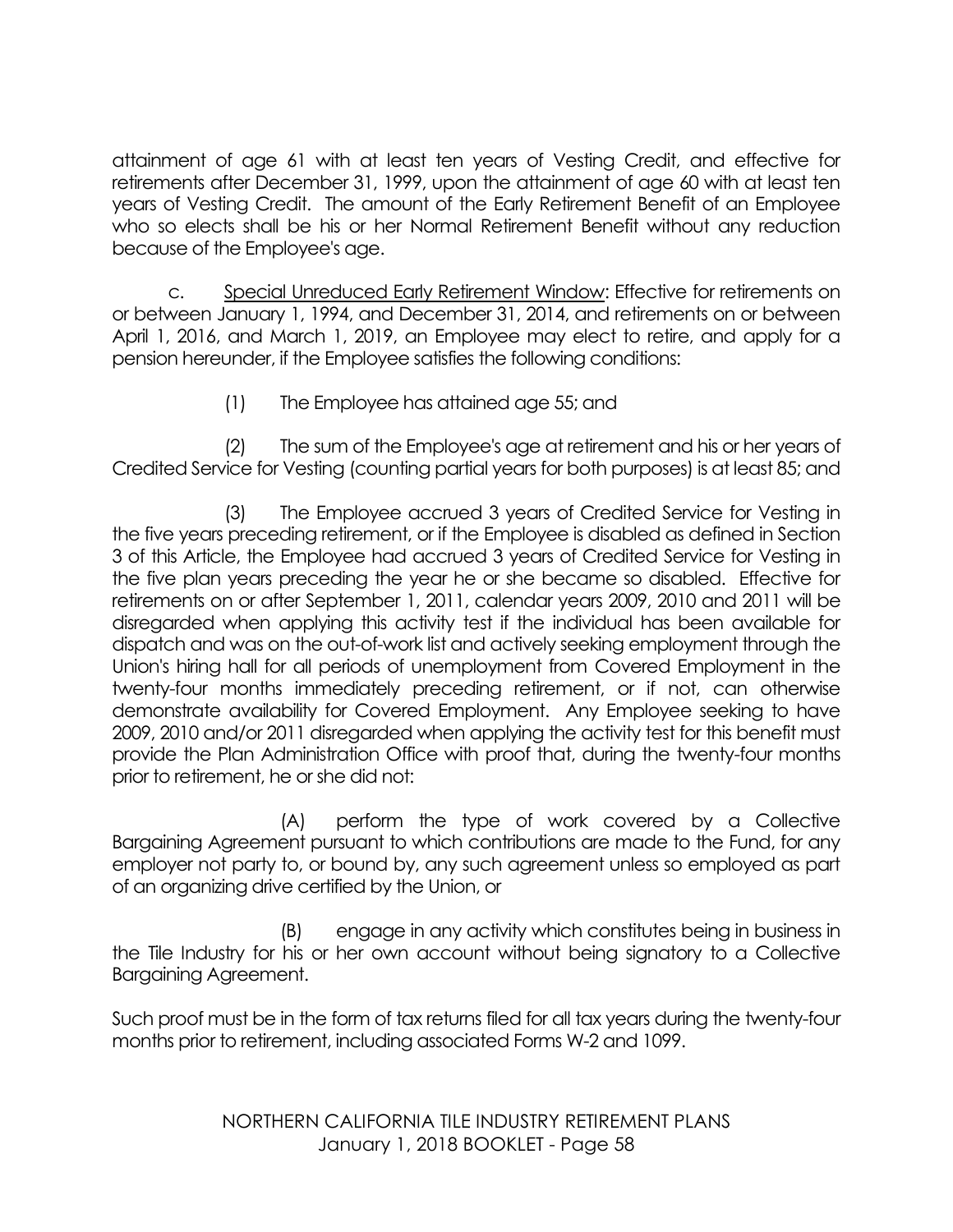If an Employee qualifies for Early Retirement under this subsection c., he or she shall receive his or her Normal Retirement Benefit without any reduction because of the Employee's age.

d. Application Requirement: Benefits under this Section 2 shall commence on the first day of the month following which the Employee has satisfied the conditions for this benefit, and applied for this benefit, whichever is later. If an Employee retires under Section 2.b. or 2.c., above, benefits shall be paid retroactively to the first day of the first month for which the Employee has established to the satisfaction of the Board of Trustees that he or she has met the conditions for such benefits. A separate application is required for each Annuity Commencement Date, as defined in Article I, Section 3.d, for any post-retirement benefit earned during a return to work prior to Normal Retirement Age.

3. Disability Benefits

a. Eligibility for Disability Benefits:

An Employee is eligible to receive Disability Benefits if all of the following conditions are met:

(1) the Employee has at least ten years of Vesting Credit under this Plan; and

(2) (A) the Employee has at least 300 hours of Covered Employment in the Plan Year in which the Employee becomes disabled or in the prior Plan Year; or

(B) the Employee has at least 300 hours of Covered Employment in the12-month period or the 13 to 24-month period prior to the disability date specified in the Social Security Disability benefits award or the award of Supplemental Security Income benefits based on disability; and

(3) (A) for applications received prior to May 8, 2008, the Employee becomes totally and permanently disabled, in the sole and exclusive judgment of the Board of Trustees, from engaging in any further employment of the type covered under a Collective Bargaining Agreement as defined herein; or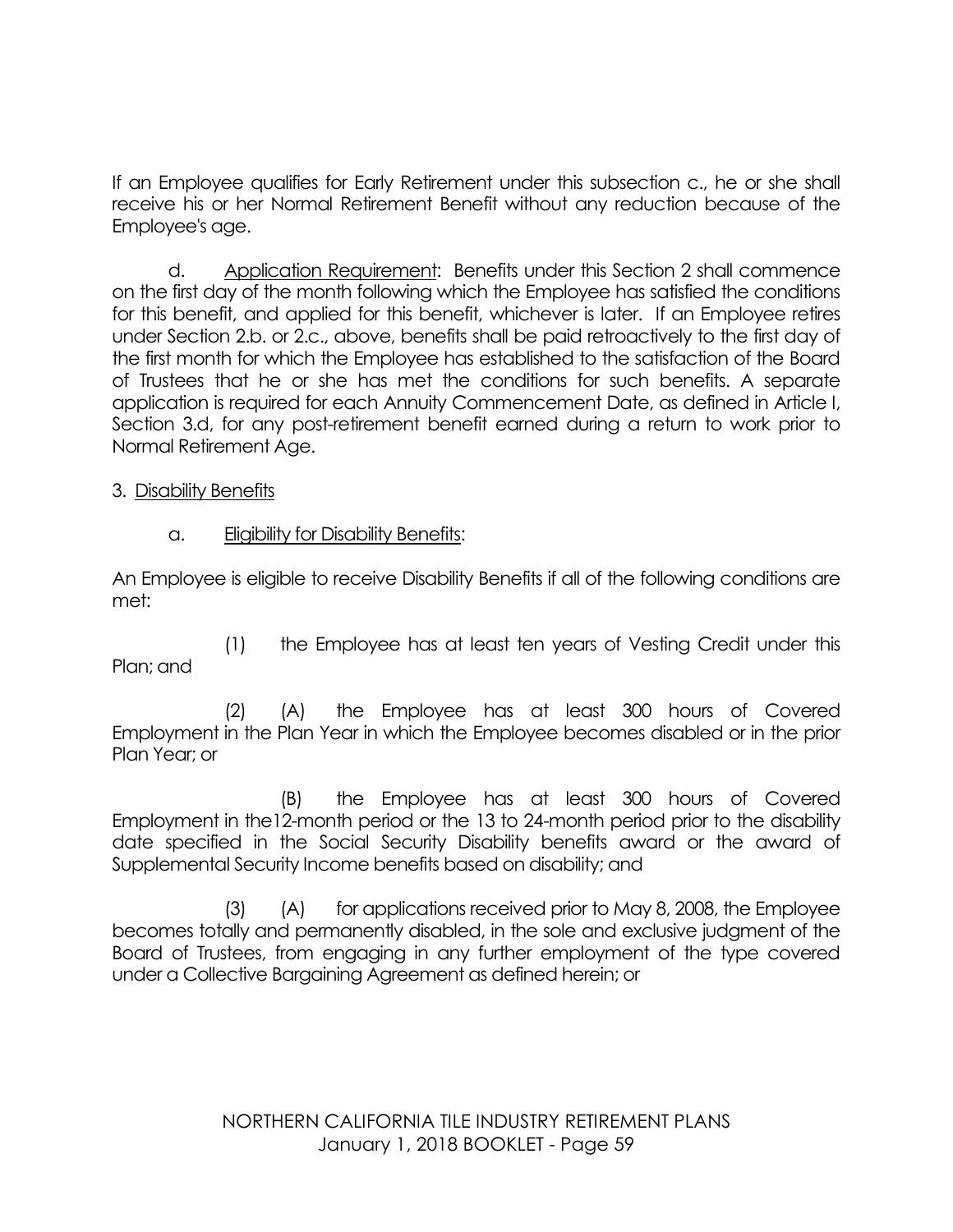(B) for applications received on or after May 8, 2008, the Employee is totally and permanently disabled, as evidenced by an award of Social Security Disability benefits or Supplemental Security Income benefits due to disability.

If an Employee was injured while working in Covered Employment and thereafter received Workers' Compensation disability benefits or State Disability Insurance payments continuously from the date of his or her last Covered Employment to the disability date specified in the Social Security Disability award or the award of Supplemental Security Income based on disability, then the 300 hours required in Section 3.a.(2) above must be worked in the Plan Year of the Employee's injury, or the prior Plan Year.

# b. Commencement of Disability Benefits and Proof of Disability:

(1) For applications received prior to May 8, 2008, to receive Disability Benefits, an Employee must furnish to the Trustees, at his or her own expense, evidence satisfactory to them that he has been so disabled. An award of Social Security Disability shall be considered satisfactory evidence, but in the absence of such an award the Trustees may consider medical and other evidence. The monthly disability benefit shall commence on the first day of the month on or following the first day of both 1) disability, and 2) the acceptance of the evidence of disability by the Trustees. However, effective for qualifying disabilities on or after August 1, 1996, benefits shall be payable retroactively to the following date:

(A) if the Employee has a Social Security Disability award, the disability date specified in the Social Security Disability award; or

(B) if the Employee does not have a Social Security Disability award, the date of onset of disability as determined by the Board of Trustees.

(2) For applications received on or after May 8, 2008, the monthly disability benefit shall be payable retroactively to the disability date specified in the Social Security Disability award or the award of Supplemental Security Income based on disability.

(3) The Trustees may require proof of continued disabled status at reasonable periods after an Employee's Disability Benefits have commenced.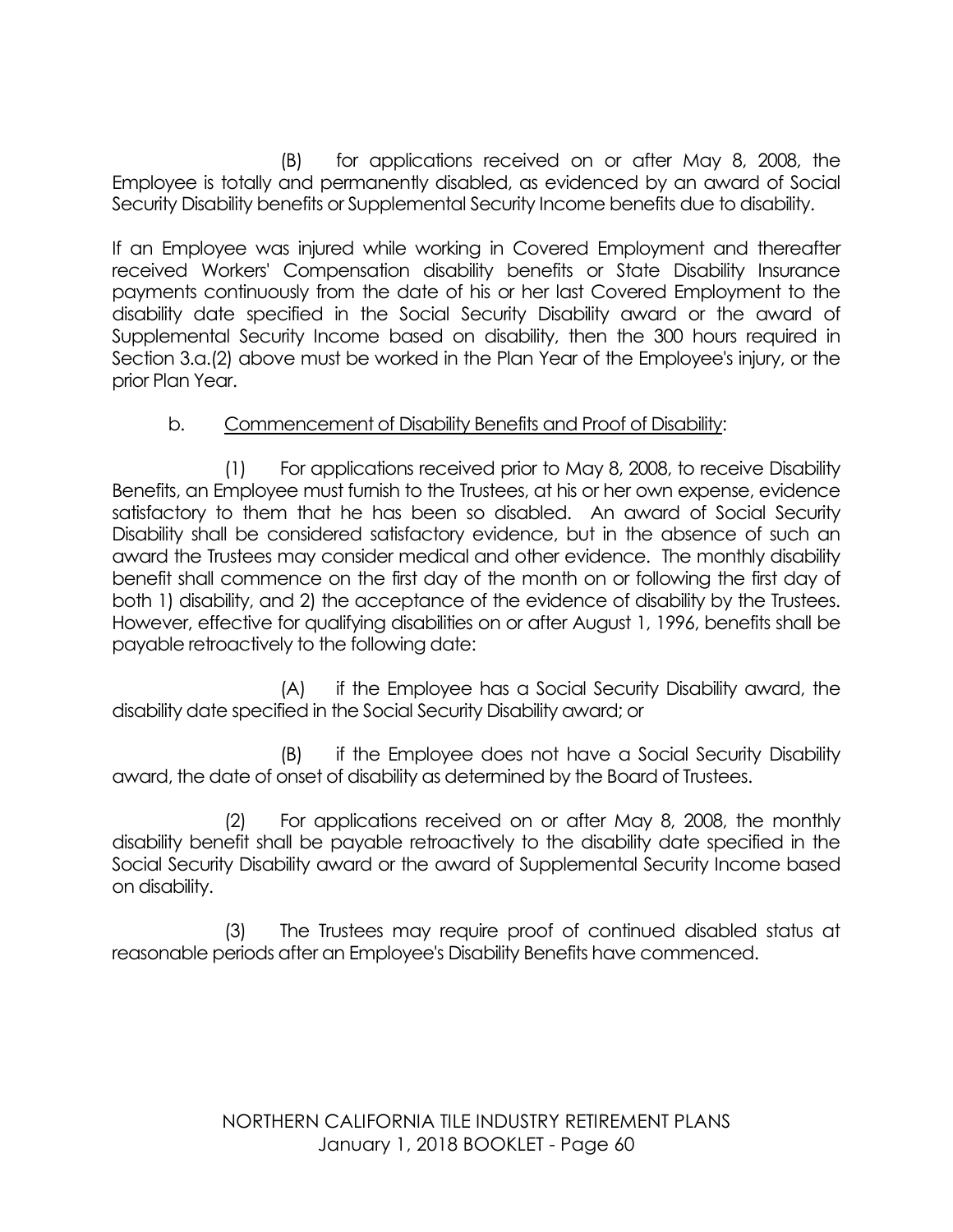# c. Amount and Duration of Benefits:

(1) The amount of an Employee's monthly disability benefit shall be his or her Normal Retirement Benefit without reduction and without any election of survivor benefits. Benefits shall be payable under this Section until the Employee qualifies for, and applies for Early Retirement Benefits, or until the Employee attains his or her Normal Retirement Age. An Employee who is receiving benefits under this subsection shall be notified of his or her right to receive a Normal Retirement Benefit, and of the available forms of benefits, in the same manner as an Employee who is not retired. When an Employee elects an Early or Normal Retirement Benefit, the rules for amount of benefits and election of form of benefits for those types of retirement shall apply. Pre-retirement death benefits, as provided in Article VIII, shall be payable during the time that a former Employee is receiving benefits under this Section, until the Employee commences to receive either an Early or Normal Retirement Benefit.

(2) If an Employee is receiving Disability Benefits, and recovers from his or her disability, the Disability Benefits shall terminate on the first day of the month following the month that the Employee recovers from his or her disability. An Employee who is receiving Disability Benefits and who recovers from his or her disability shall report the same to the Trustees within 15 days of recovery. If the Employee does not report his or her recovery to the Trustees, his or her benefits shall be offset upon retirement in the same manner as provided for suspension of benefits upon reemployment, in Article IX, Section 4.c., until the overpayment of benefits has been recovered by the Plan.

# 4. Effect of Non-Covered Tile Industry Service

If a Participant performs any Non-Covered Tile Industry Service after the later of June 16, 1999, or his or her becoming a participant in this Plan, then the eligibility dates in Sections 1-3 of this Article, and the eligibility of the participant's beneficiary for the Plan Pre-Retirement Death Benefit under Article VIII, shall be adjusted as follows:

a. The participant's Early Retirement eligibility date of Article V, Section 2 shall be delayed by six months for each quarter in which the participant performed one hour or more of Non-Covered Tile Industry Service, except that, effective June 7, 2004, this provision shall not apply to benefits accrued prior to June 16, 1999;

b. The participant shall not be eligible for Disability Retirement Benefits of Article V, Section 3;

c. The participant's beneficiary shall not be eligible for the Plan Pre-Retirement Death Benefit under Article VIII;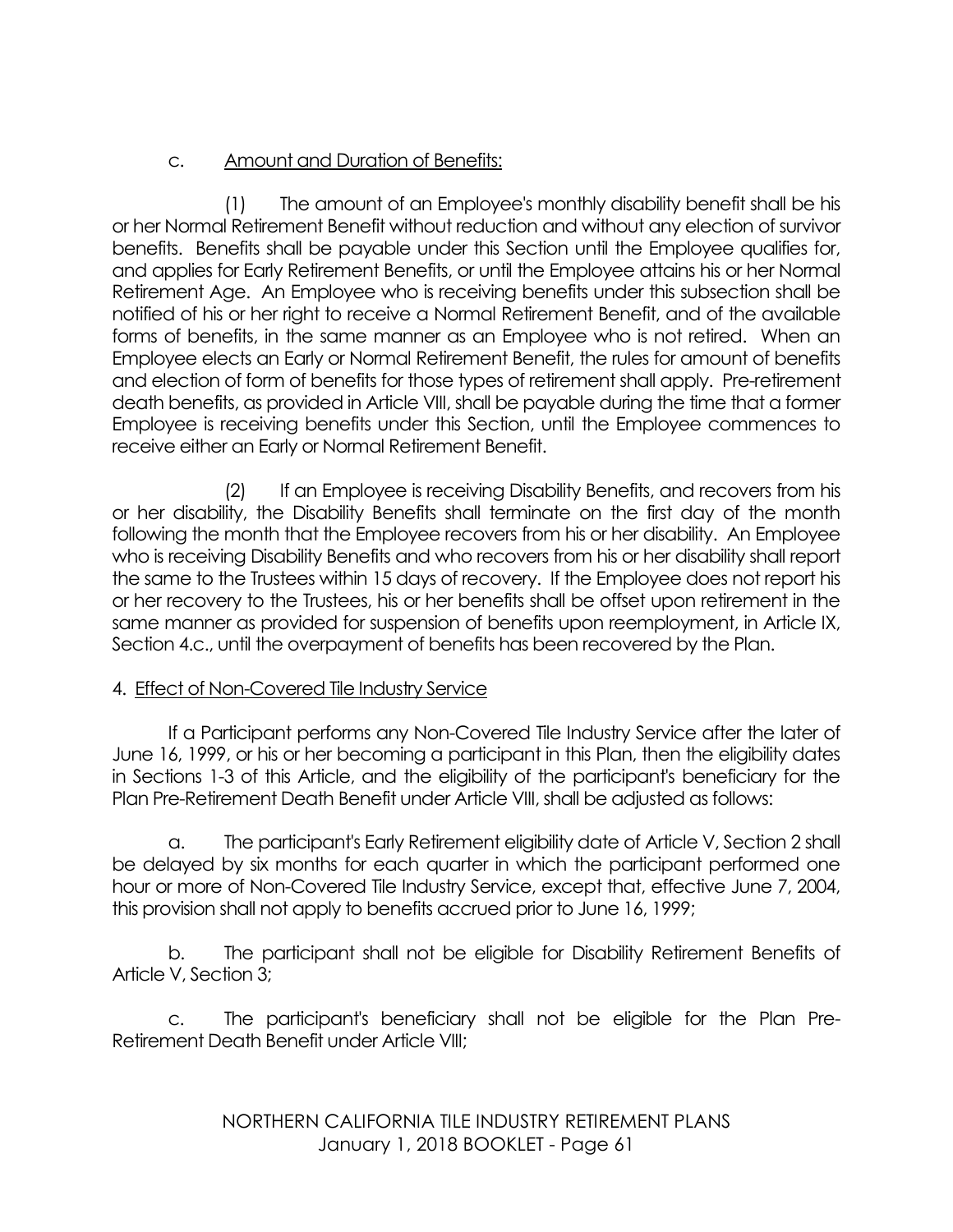d. Notwithstanding the above, if the participant thereafter performs Covered Hours of Employment, the delay period under subsection a. above shall be reduced by six months for every year of Vesting Credit which the participant thereafter earns and, furthermore, he or she will be eligible again for Disability Retirement, and his or her beneficiary shall be eligible again for the Plan Pre-Retirement Death Benefit, if he or she thereafter earns 5 years of Vesting Credit.

# **ARTICLE VI. FORM AND MANNER OF PAYMENT OF BENEFITS**

# 1. Commencement of Benefits

a. Unless an Employee elects otherwise, benefits shall commence for an Employee no later than the 60th day of the Plan Year following the Plan Year in which the Employee qualifies for benefits under this Plan and applies therefor. However, an Employee shall be entitled to benefits on the first day of the month coinciding with, or next following, qualification and application for benefits. If benefits do not commence at that time, they shall be paid retroactively to that date. If an Employee retires under Article V, Section 2.b. or 2.c., benefits shall be paid retroactively to the first day of the first month for which the Employee has established to the satisfaction of the Board of Trustees that he or she has met the conditions for such benefits. Payment of any postretirement benefit earned during a return to work prior to Normal Retirement Age shall commence as of the Annuity Commencement Date, as defined in Article I, Section 3.d, after receipt by the Plan Administration Office of the required application and election form. If the Employee attained Normal Retirement Age prior to the Annuity Commencement Date, as defined in Article I, Section 3.d, such benefits shall be actuarially adjusted for the period from the later of 1) the date of termination of employment or 2) Normal Retirement Age to the Annuity Commencement Date, as defined in Article I, Section 3.d.

b. For Plan Years through December 31, 1996, notwithstanding any other provision of this Plan, benefits shall commence for any Employee who has attained age 70½, and who is entitled to benefits under this Plan, no later than April 1 of the calendar year following the year in which the Employee attains age 70½. On or after January 1, 1997, this provision shall apply to an Employee only if the Employee has separated from service or is an owner of at least 5% of a contributing employer. All other Employees, i.e., those individuals still actively employed, shall have the option of commencing their benefit under Article V. Any benefits accrued by an Employee who has opted not to receive a pension after age 70½ shall be actuarially adjusted in accordance with Internal Revenue Code § 401(a)(9) and any applicable regulations.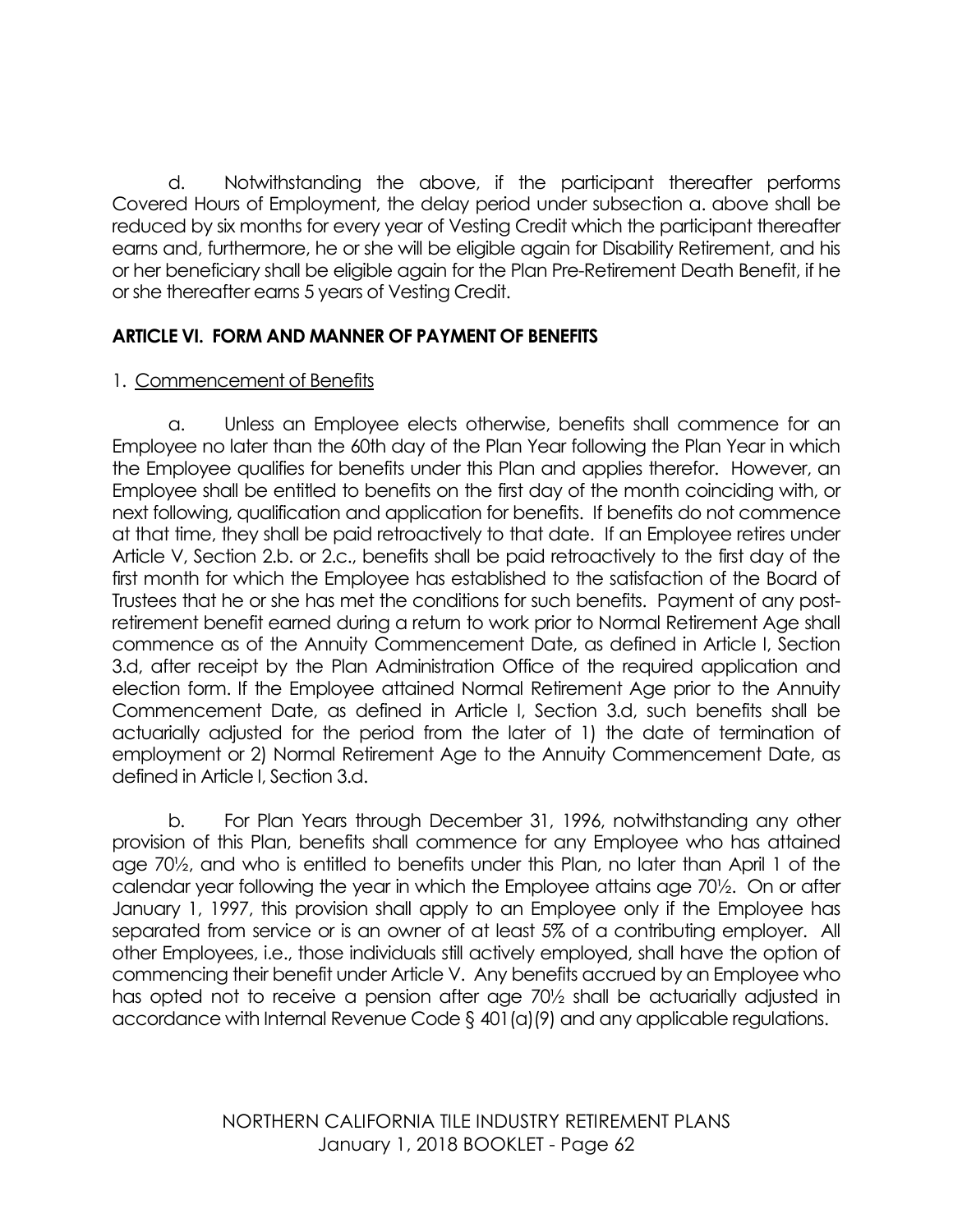c. Notwithstanding any other provision of the Plan, distributions required to be made under this Section shall be made in accordance with the requirements of Internal Revenue Code § 401(a)(9), including the incidental benefit requirement of Code § 401(a)(9)(G), and the Regulations issued thereunder by the Internal Revenue Service, including Treasury Reg. 1.401(a)(9)-2 through 1.401(a)(9)-9.

### 2. Application Requirements

a. Except as required by law, no benefit payments will be made to a participant, beneficiary or alternate payee under the Plan until an application or claim is submitted to the Plan Administration Office. A separate application or claim must be submitted to the Plan Administration Office for each Annuity Commencement Date, as defined in Article I, Section 3.d, for any post-retirement benefit earned during a return to work prior to Normal Retirement Age. All applications for benefits under this Plan and all elections and designations made by participants or beneficiaries under this Plan shall be made in writing to the Plan Administration Office in the form and manner prescribed by the Trustees. Any misrepresentation by an applicant, which affects the eligibility for, or amount of, any benefit payments, shall constitute grounds for the denial, suspension or discontinuance of benefits, in whole or in part, for such applicant, or for the cancellation or recovery of benefit payments made in reliance thereon.

b. The Trustees shall have the right to require submission of all necessary information before any benefit is paid, including records of employment, proofs of date of birth, disability or death, and evidence of existence of marriage. If the payment of a benefit is dependent in any way upon such information, the benefit shall not be payable unless and until the information so required has been furnished. Upon receipt of such information, the Trustees shall determine the eligibility of the applicant for such benefit, and shall notify the applicant of their determination and the amount of any benefit payable.

# 3. Forms of Benefits

The following forms of benefits are available under this Plan, in accordance with the rules described in Article VI, Section 4:

a. Single Life Annuity: monthly benefit payments for the lifetime of the Employee, but if the Employee dies prior to receiving 60 monthly payments, the payments shall continue to the designated beneficiary of the Employee until a total of 60 months of benefits have been paid to the Employee and beneficiary.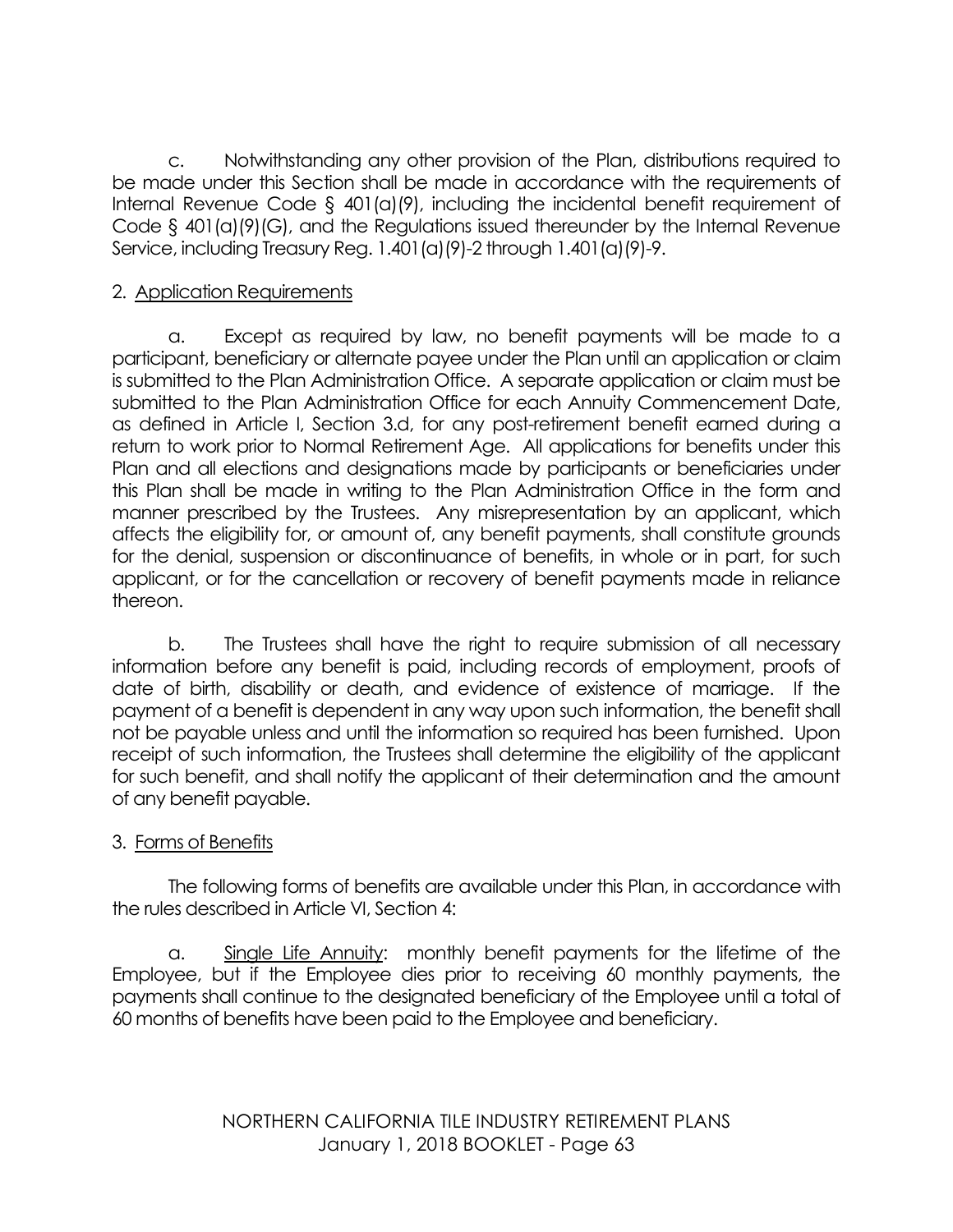b. Qualified Joint and Survivor Annuity: actuarially reduced monthly benefit payments to the Employee for life, followed by monthly benefit payments to the spouse to whom the Employee was married at retirement, payable for life at 50% of the amount paid to the Employee, the whole of which is the actuarial equivalent of a Single Life Annuity for the life of the Employee alone.

c. Optional Joint and Survivor Annuity: actuarially reduced monthly benefit payments to the Employee for life, followed by monthly benefit payments to the spouse to whom the Employee was married at retirement, payable for life at 75% or 100% of the amount paid to the Employee, the whole of which is the actuarial equivalent of a Single Life Annuity for the life of the Employee alone.

d. Contingent Annuitant Benefits: actuarially reduced monthly benefit payments to the Employee for life, followed by monthly benefit payments to a beneficiary designated before retirement, other than the Employee's spouse at retirement, payable for life at 50%, 75% or 100% of the amount paid to the Employee, the whole of which is the actuarial equivalent of a Single Life Annuity for the life of the Employee alone.

e. Pop-Up Option for 50% Survivor Annuity With a Spouse or Domestic Partner: actuarially reduced monthly benefit payments to the Employee for life, followed by monthly benefit payments to the Employee's spouse or Domestic Partner for life, payable for life at 50% of the amount paid the Employee, with the proviso that if the spouse or Domestic Partner predeceases the participant, the benefits paid to the Employee shall revert to the Single Life Annuity. Payments under this option shall be reduced from the amount otherwise payable under the similar 50% survivor option, so that the whole of this benefit shall be the actuarial equivalent of the Single Life Annuity for the life of the Employee alone.

# 4. Conditions for Election of Form of Benefits

a. The normal form of benefit for a participant who is unmarried at the time of retirement shall be a Single Life Annuity as described in Section 3.a. of this Article. An unmarried participant may, by written notice to the Plan Administration Office on forms approved by the Trustees, elect a Contingent Annuitant Benefit, and name any person as beneficiary, provided the benefits paid to the beneficiary under that option would not be less than \$100 per month.

b. The normal form of benefit for a participant who is married at the time of retirement is the Qualified Joint and Survivor Annuity. A married participant may elect any other form of benefit, and designate any person to be beneficiary, provided that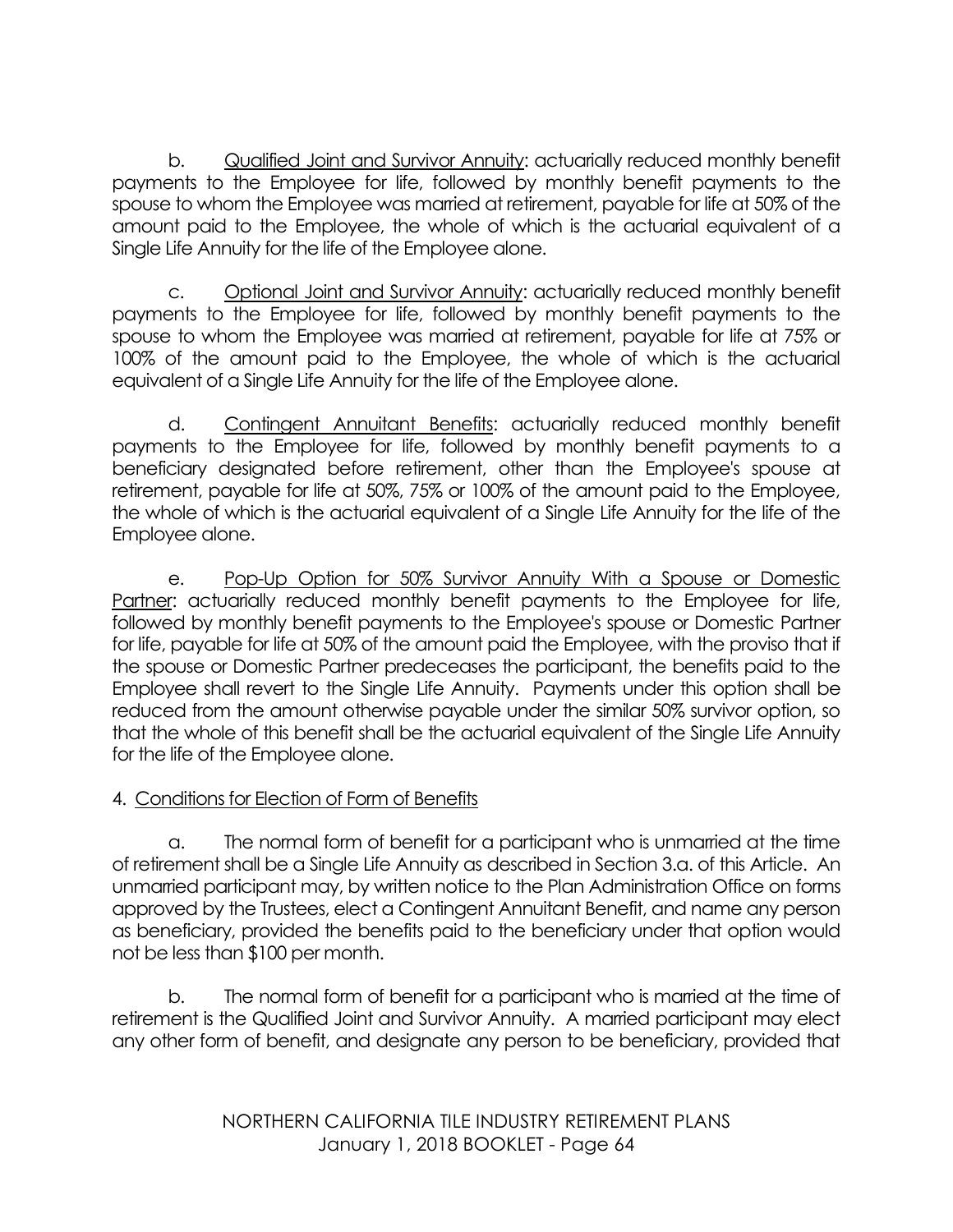the benefits paid to the beneficiary under that option would not be less than \$100 per month, and provided that the participant's spouse has consented to the election and/or designation in accordance with the next subsection. However, if a participant is married less than a year at the time of retirement, the following additional paragraphs apply:

(1) If the participant dies before the participant and spouse are married for twelve months, the benefit payable on behalf of the participant shall be the Single Life Annuity, with the 60-month guarantee to run from the participant's Annuity Commencement Date. The remaining months of the 60 months of guaranteed benefits to be payable to the surviving spouse, if any, or to the other persons named in Section 5 of this Article.

(2) If the marriage of the participant and spouse is dissolved before they are married for twelve months, the benefit payable to the participant shall be the Single Life Annuity, with the 60-month guarantee period to run from the participant's Annuity Commencement Date. At the time of the dissolution, and any time thereafter, the participant may name any person to be the beneficiary for any months of the 60 month guarantee period remaining at his or her death, or if no new designation is made at that time, such benefits shall be paid to the persons named in Section 5 of this Article.

c. The Plan Administration Office shall, within a reasonable period of time prior to a married participant's Annuity Commencement Date, provide the participant and spouse with a full written explanation of the Qualified Joint and Survivor Annuity. Such notification shall include a general description of the material features, and an explanation of the relative values of, the optional forms of benefit available under the Plan, as required under IRC §417(a)(3) and Treasury Reg. 1.417(a)(3)1. A married participant may waive this form of benefit, elect any other option available under this Plan, and designate any person to receive any benefits payable under such option after the participant's death, by giving written notice of the waiver, election, and designation to the Plan Administration Office on forms approved by the Trustees within the 180-day period ending on the Annuity Commencement Date. However, no waiver, election or designation shall be effective unless finally consented to by the participant's spouse, in writing and witnessed by a Plan representative or Notary Public, expressing his or her understanding of the benefit, of the effect of a waiver, and of the right to consent or refuse to consent to the waiver. This requirement of a waiver by the spouse shall not be enforced if it is established to the satisfaction of the Trustees that the participant's spouse cannot be located. A participant or spouse may waive or reinstate this benefit any time until the Annuity Commencement Date, so long as a final waiver of this form of benefit is properly consented to by the spouse.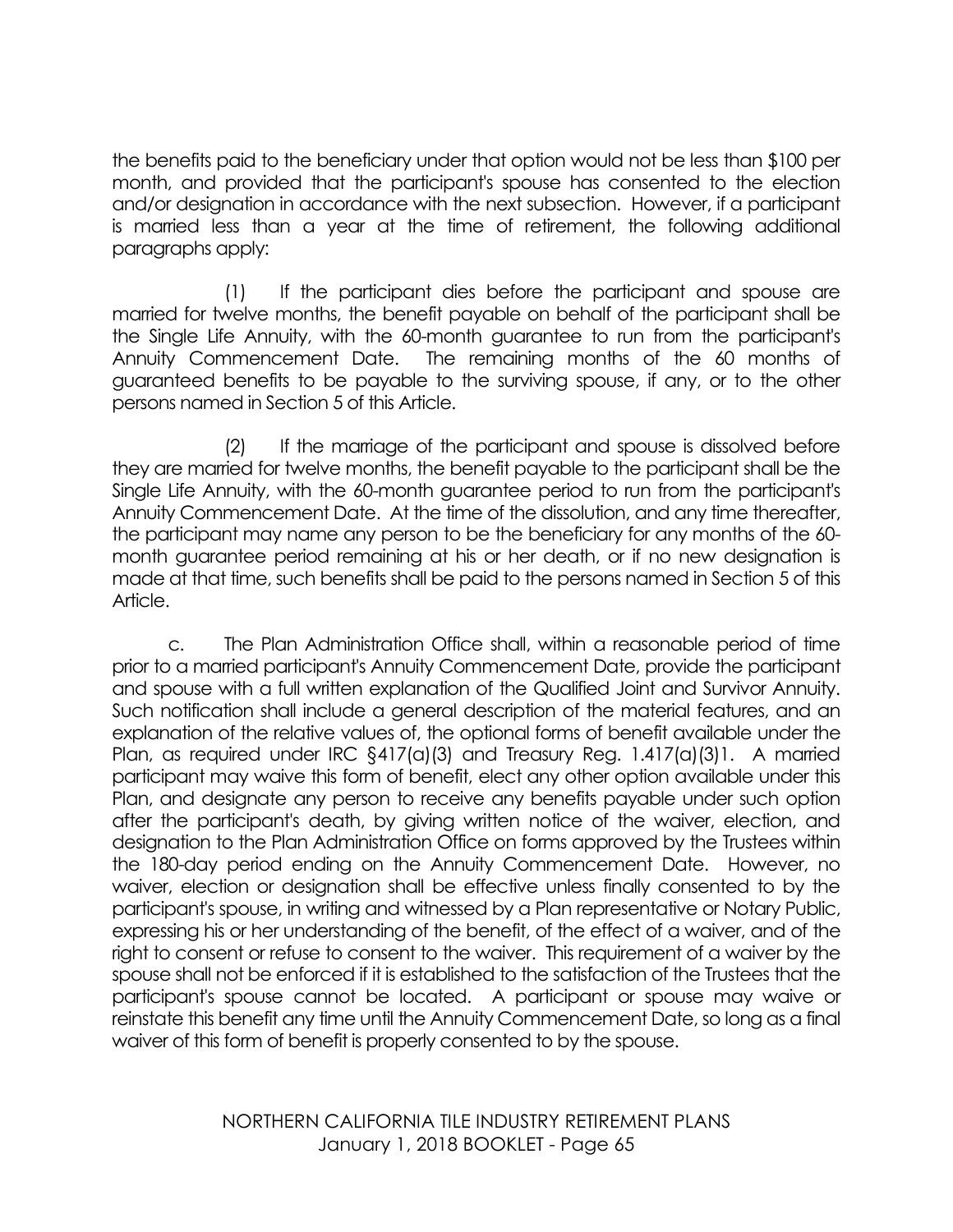d. The Joint and Survivor Annuity shall apply to a participant only in the event that the participant was married at time of retirement. Except as expressly provided above in the rules applicable to participants married less than one year at retirement and the rules of the Pop-Up Option*s* for Spouses and Domestic Partners, the benefits payable under a joint and survivor annuity, or a Contingent Annuitant Benefit, shall not be affected by the subsequent dissolution of the marriage of the participant and spouse, or dissolution of the domestic partnership, or of the death of the spouse or other beneficiary, or revoked or altered in any way after the participant has received and negotiated his or her first check.

e. The rules, conditions and procedures in this Section 4 for electing a form of benefit shall apply to each Annuity Commencement Date, as defined in Article I, Section 3.d, for any post-retirement benefit earned during a return to work prior to Normal Retirement Age.

#### 5. Designation of Beneficiary

An unmarried participant, or a married participant with the proper consent of his or her spouse, may name any person to receive any remaining payments under the 60 month guarantee of the Single Life Annuity, or to be a Contingent Annuitant. An unmarried participant, or a married participant with the proper consent of his or her spouse, may also change the designation of the person to receive remaining payments under the 60 month guarantee of the Single Life Annuity at any time before the participant's death. However, the designation of a participant's spouse for any remaining payments under the Single Life Annuity shall be automatically revoked by the dissolution of their marriage, unless preserved by a Qualified Domestic Relations Order or reinstated by the participant after the dissolution; the designation of a participant's Domestic Partner for any remaining payments under the Single Life Annuity shall be automatically revoked by the dissolution of their domestic partnership, unless reinstated by the participant after the dissolution. If an Employee dies with any payments due under the Single Life Annuity, and there is no valid designation of beneficiary by the Employee on file at the Plan Administration Office, then the remaining payments shall be made to the Employee's spouse or Domestic Partner at death, if any; or then to the Employee's children, if any are living; or then to the Employee's parents, if either is living; or then to the Employee's brother(s) and sister(s), if any are living; or then to the Employee's heirs.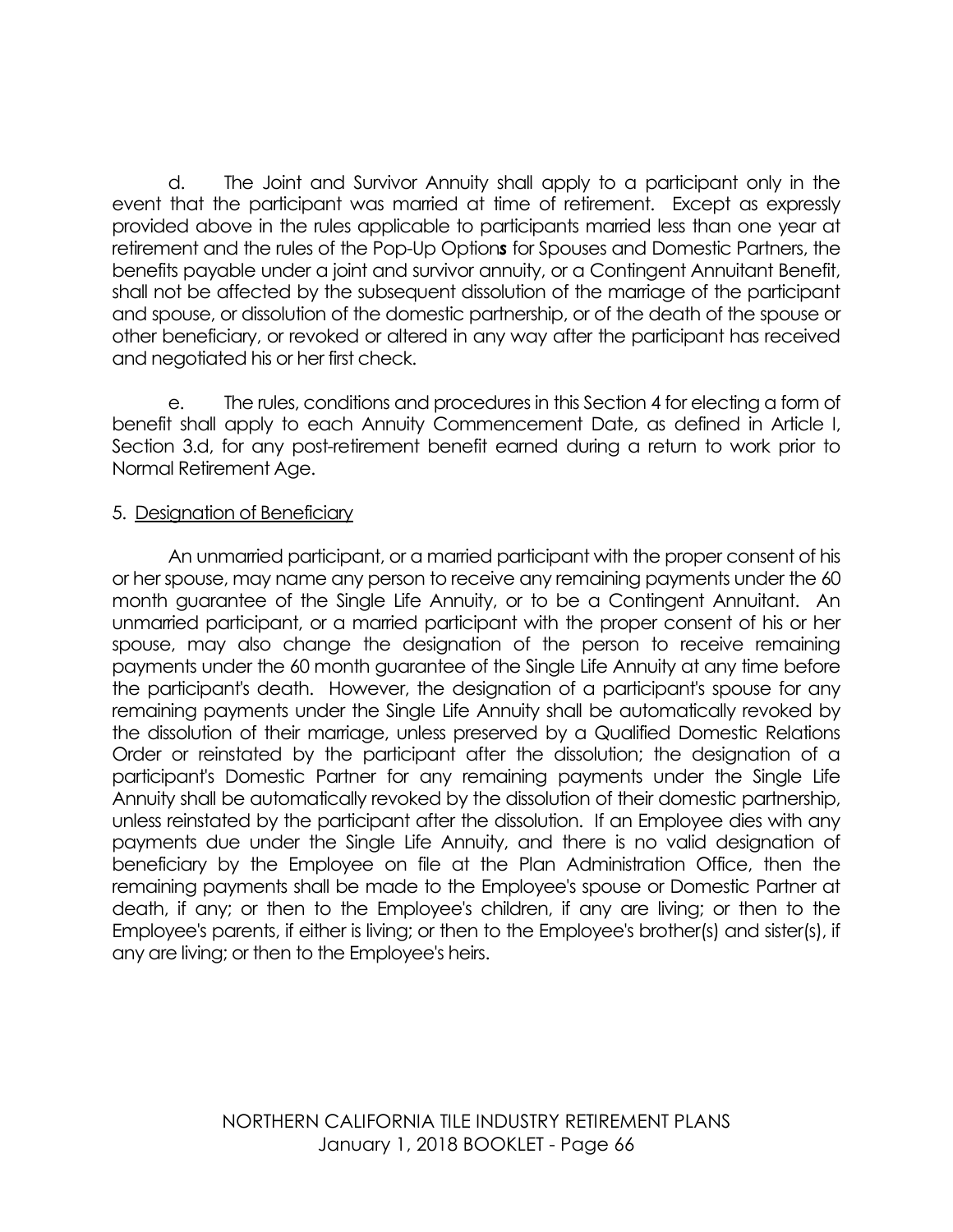# 6. Eligible Rollover Distributions

a. This Section applies to distributions made on or after January 1, 1993, except as otherwise indicated. Notwithstanding any provision of the Plan to the contrary that would otherwise limit a distributee's election under this Section, a distributee may elect, at the time and in the manner prescribed by the plan administrator, to have any portion of an eligible rollover distribution paid directly to an eligible retirement plan specified by the distributee in a direct rollover.

b. Definitions.

(1) Eligible rollover distribution: An eligible rollover distribution is any distribution of all or any portion of the balance to the credit of the distributee, except that an eligible rollover distribution does not include:

(A) any distribution that is one of a series of substantially equal periodic payments (not less frequently than annually) made for the life or life expectancy of the distributee or the joint lives or joint life expectancies of the distributee and the distributee's designated beneficiary; or for a specified period of ten years or more;

(B) any distribution to the extent that such distribution is required under section 401(a)(9) of the Internal Revenue Code; and

(C) the portion of any distribution that is not includible in gross income (determined without regard to the exclusion for net unrealized appreciation with respect to employer securities).

(2) Eligible retirement plan: An eligible retirement plan is an individual retirement account described in section 408(a) of the Internal Revenue Code, an individual retirement annuity described in section 408(b) of the Code, an annuity plan described in section 403(a) of the Code, or a qualified trust described in section 401(a) of the Code, that accepts the distributee's eligible rollover distribution. However, in the case of an eligible rollover distribution to the surviving spouse, an eligible retirement plan is an individual retirement account or individual retirement annuity. For distributions made after December 31, 2001, an eligible retirement plan includes an annuity contract described in section 403(b) of the Code and an eligible plan under section 457(b) of the Code, which is maintained by a state, political subdivision of a state, or any agency or instrumentality of a state or political subdivision of a state and which agrees to account separately for amounts transferred into such plan from this Plan. For distributions made after December 31, 2007, an eligible retirement plan is also

> NORTHERN CALIFORNIA TILE INDUSTRY RETIREMENT PLANS January 1, 2018 BOOKLET - Page 67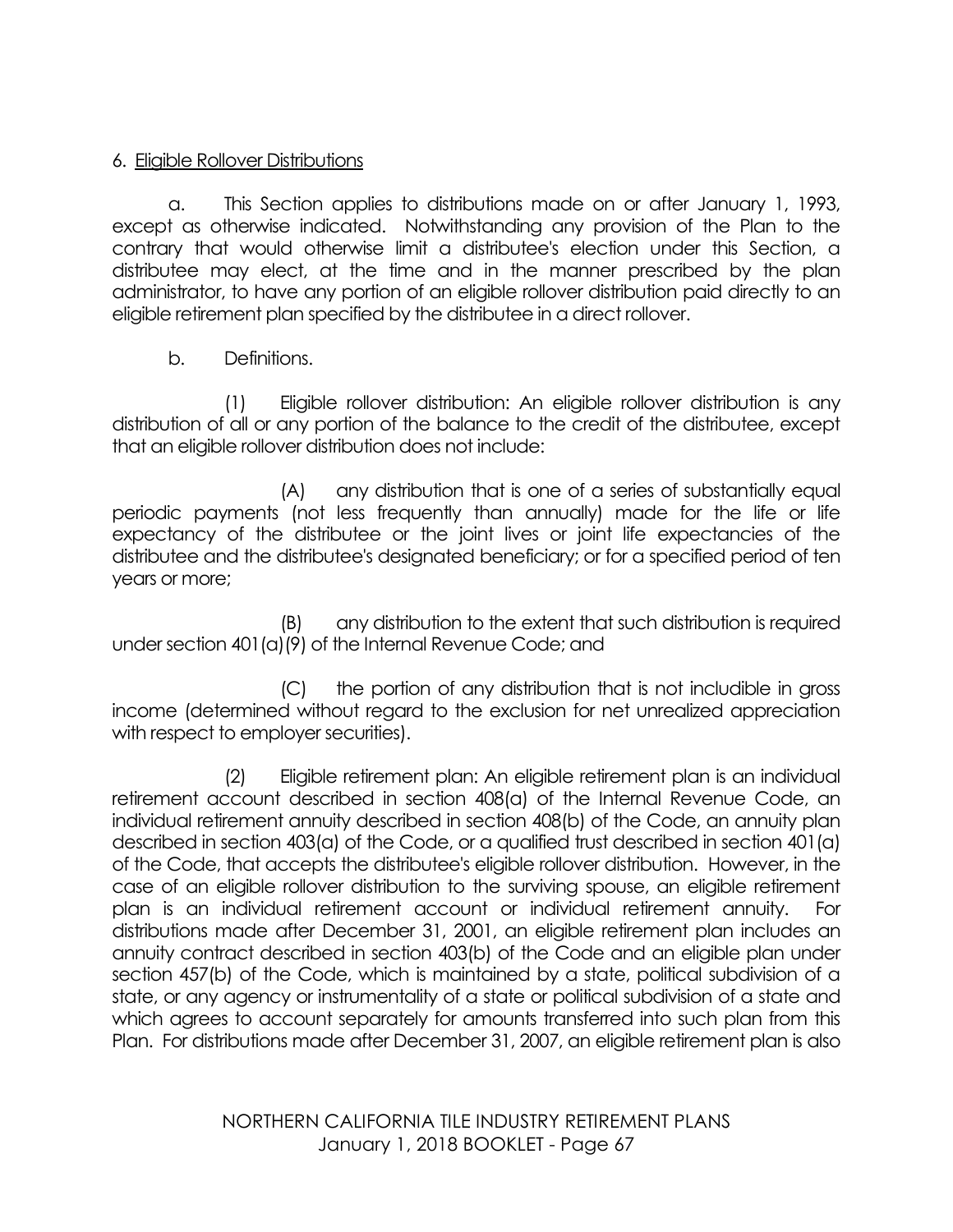a Roth IRA. For distributions made after December 31, 2009, an eligible retirement plan is also an inherited IRA for the benefit of a non-spouse beneficiary.

(3) Distributee: A distributee includes an Employee or former Employee. In addition, the Employee's or former Employee's surviving spouse and the Employee's or former Employee's spouse or former spouse who is the alternate payee under a qualified domestic relations order, as defined in section 414(p) of the Code, are distributees with regard to the interest of the spouse or former spouse. Effective January 1, 2007, a distributee includes a non-spouse beneficiary.

(4) Direct Rollover: A direct rollover is a payment by the plan to the eligible retirement plan specified by the distributee.

# **ARTICLE VII. AMOUNT OF BENEFITS**

1. The amount of benefits described in this Article is the Normal Retirement Benefit, payable as the Single Life Annuity to a former Employee who retires under Normal Retirement. All other forms of benefit are subject to a reduction for Early Retirement, if applicable, or an actuarial reduction, based on the form of the benefit and the ages of the Employee and spouse or contingent beneficiary at the time of retirement.

2. The Normal Retirement Benefit for each Employee who retires after January 1, 1992, shall be equal to the sum of the following:

a. the sum of all benefits which the Employee earned under a Prior Plan; and

b. \$40 per month for each Year of Future Benefit Credit earned by the Employee between January 1, 1992 through December 31, 2002; and

c. \$43 per month for each Year of Future Benefit Credit earned by the Employee between January 1, 2003 through December 31, 2016; and

d. \$57 per month for each Year of Future Benefit Credit earned by the Employee between January 1, 2017 and December 31, 2017; and

e. Effective January 1, 2018 through December 31, 2018, and each subsequent Plan Year, an Employee shall be credited with \$43 per month for each Year of Future Benefit Credit earned during the Plan Year. The \$43 per month for each Year of Future Benefit Credit earned in a Plan Year is subject to increase for each Plan Year starting in 2018 according to application of the formula stated below in this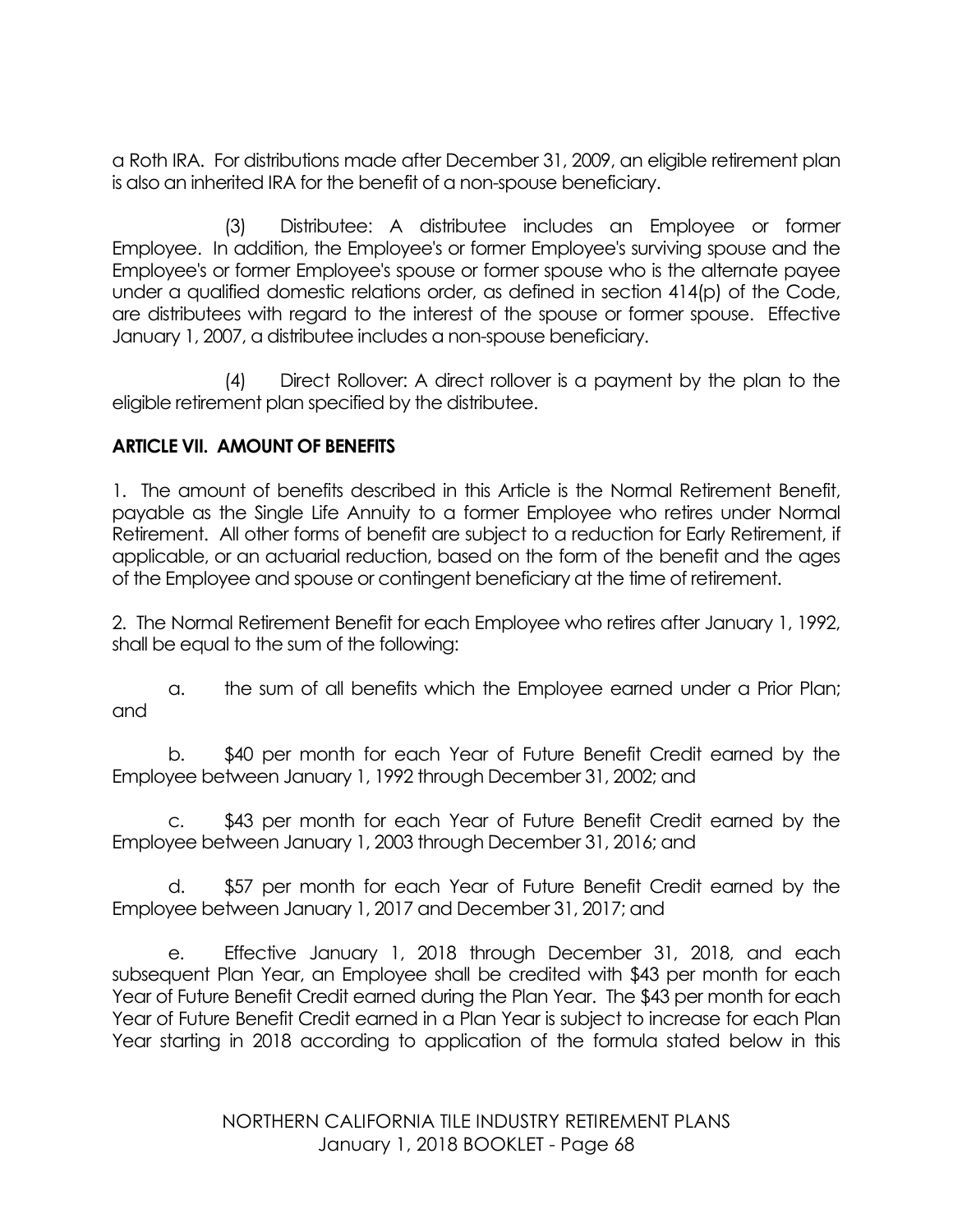subsection e. For the purpose of applying this formula, the Plan Actuary will certify the funded percentage of all Plan liabilities using the market value of Plan assets as of the last day of the prior Plan Year, and using the annual valuation methods and assumptions to determine the liabilities as of the first day of each Plan Year. This certification for the purpose of determining the Future Benefit Credit Amount for each Plan Year shall be issued as part of the annual actuarial valuation for the Plan. The Future Benefit Credit Amount determined for each Plan Year shall apply to all Benefit Credit earned for each Plan Year.

|                | Plan funding level computed annually Monthly amount payable for each         |      |
|----------------|------------------------------------------------------------------------------|------|
|                | using market value of Plan assets as of Year of Future Benefit Credit earned |      |
|                | the last day of the prior Plan Year, and by the Employee in the current Plan |      |
|                | using liabilities as of the first day of the                                 | Year |
|                | current Plan Year valued based on                                            |      |
|                | annual valuation methods<br>and                                              |      |
|                | assumptions                                                                  |      |
|                | $\vert$ 105% or less                                                         | \$43 |
|                | 2   Greater than 105% but less than or equal                                 | \$57 |
|                | to 115%                                                                      |      |
|                | 3   Greater than 115% but less than 130%                                     | \$71 |
| $\overline{4}$ | 130% or greater                                                              | \$85 |

3. Notwithstanding any other provision of this Plan, the annual retirement benefit or other benefit paid to a participant or beneficiary under the Plan shall not be less than the amount required under Internal Revenue Code § 401(a)(9), including the incidental benefit requirement of Code § 401(a)(9)(G), and the Regulations issued thereunder by the Internal Revenue Service, including Treasury Reg. 1.401(a)(9)-2 through 1.401(a)(9)-9, and shall not be more than the amount permitted under Internal Revenue Code § 415(b) and Treas. Reg. § 1.415(b)-1, including all cost-of-living increases permitted under Internal Revenue Code § 415(d) and Treas. Reg. § 1.415(d)-  $1(a)$ .

4. a. Effective January 1, 1993, all Benefit Credits earned before that date by Employees who earned at least 0.1 year of Credited Service in 1992 shall be increased by 20%.

b. Effective January 1, 1993, the monthly benefit which is payable to all participants who retired before that date and who did not earn at least 0.1 year of Credited Service in 1992, or which is payable to the beneficiaries of such participants, shall be increased by the greater of \$50 or 10%.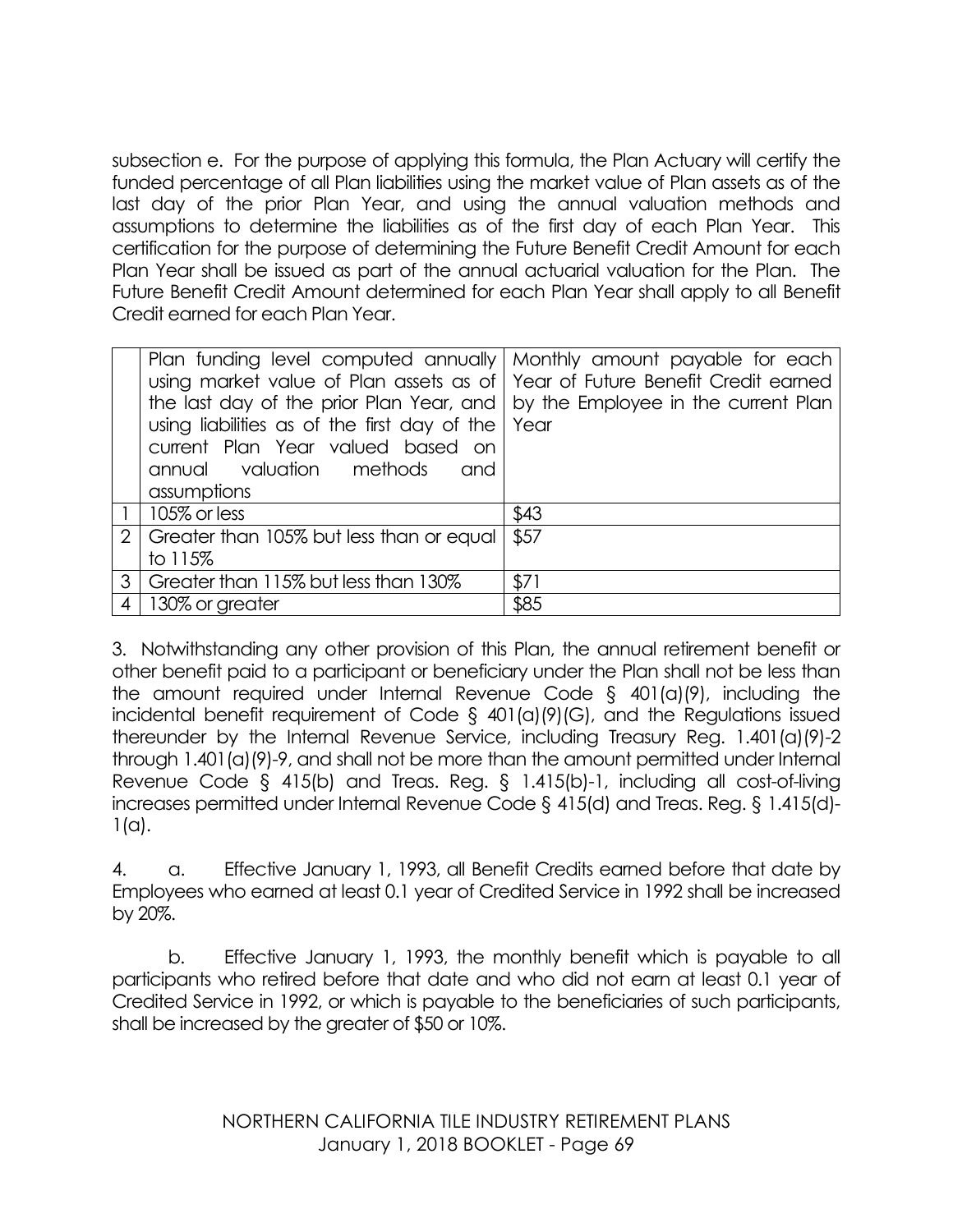5. Effective for monthly payments made on or after August 1, 1996, all Benefit Credits earned before January 1, 1995, by Employees who earned at least 0.1 year of Credited Service in 1994, and who were not retired as of December 31, 1994, shall be increased by 5%.

6. a. Effective for monthly payments made on or after January 1, 1996, the monthly benefits which are payable to all participants who retired before that date, or to the beneficiaries of such participants, shall be increased by 5%.

b. Effective for monthly payments made on or after January 1, 1996, all Benefit Credits earned before that date by Employees who earned at least 0.1 year of Credited Service in 1995, and who were not retired as of December 31, 1995, shall be increased by 10%.

7. a. Effective for monthly payments made on or after January 1, 1997, the monthly benefits which are payable to all participants who retired before that date, or to the beneficiaries of such participants, shall be increased by 10%.

b. Effective for monthly payments made on or after January 1, 1997, all Benefit Credits earned before that date by Employees who earned at least 0.1 year of Credited Service in 1996, and who were not retired as of December 31, 1996, shall be increased by 20%.

8. a. Effective for monthly payments made on or after December 31, 1997, the monthly benefits which are payable to all participants who retired before that date, or to the beneficiaries of such participants, shall be increased by 5%.

b. Effective for monthly payments made on or after December 31, 1997, all Benefit Credits earned before that date by Employees who earned at least 0.1 year of Credited Service in 1997, and who were not retired as of December 31, 1997, shall be increased by 10%.

9. a. Effective for monthly payments made on or after December 31, 1998, the monthly benefits which are payable to all participants who retired before that date, or to the beneficiaries of such participants, shall be increased by 5%.

b. Effective for monthly payments made on or after December 31, 1998, all Benefit Credits earned before that date by Employees who earned at least 0.1 year of Credited Service in 1998, and who were not retired as of December 31, 1998, shall be increased by 10%.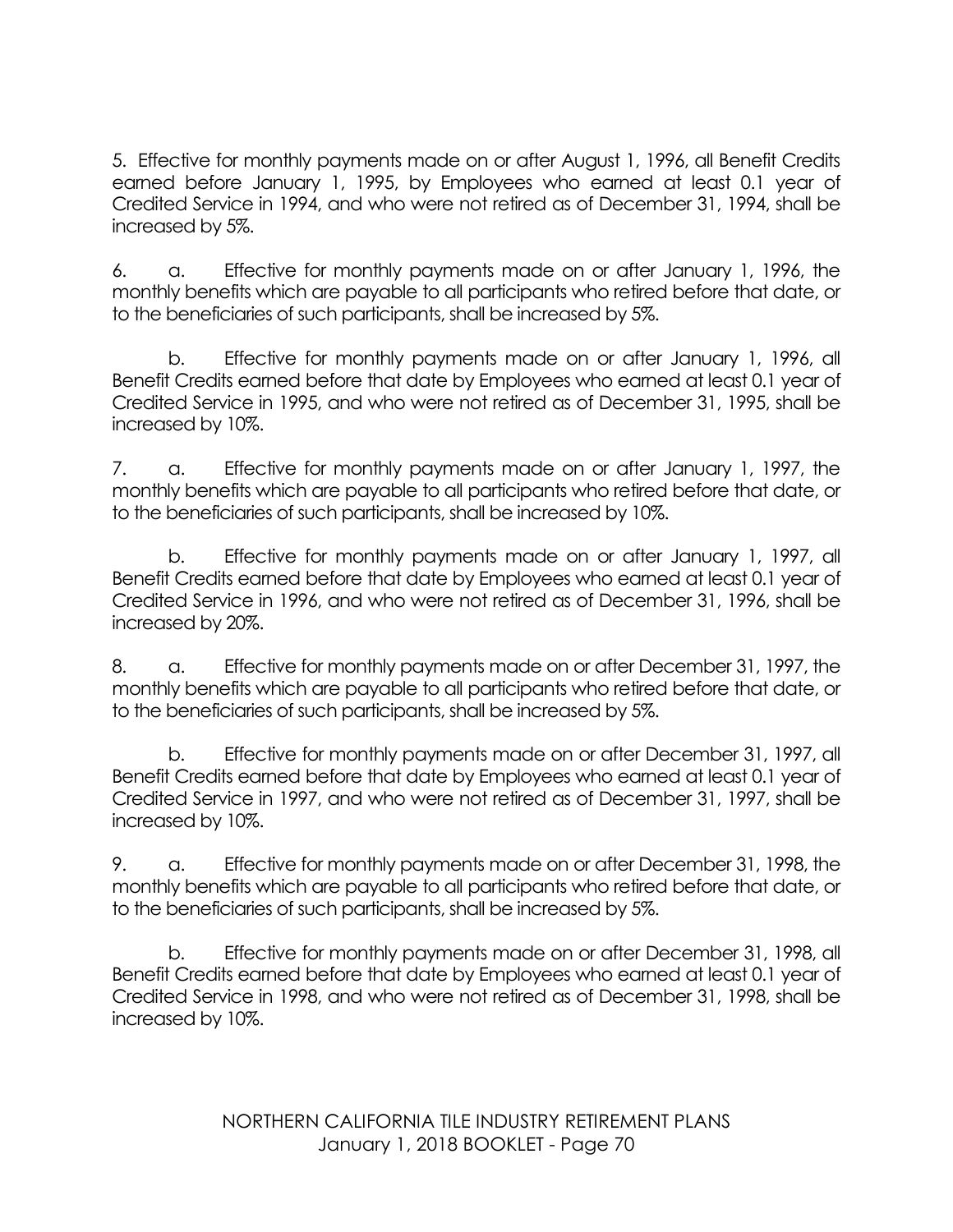10. Effective for monthly payments made on or after January 1, 2000, all Benefit Credits earned before that date by Employees who earned at least 0.1 year of Credited Service in 1999, shall be increased by 4%.

11. Effective for monthly payments made on or after December 31, 2000, all Benefit Credits earned before that date by Employees who earned at least 0.1 year of Credited Service in 2000, and who were not retired as of December 31, 2000, shall be increased by 5.5%.

12. a. Effective for monthly payments made on or after January 1, 2008, the monthly benefits which are payable to all participants who retired before that date, or to the beneficiaries of such participants, shall be increased by 2.5%.

b. Effective for monthly payments made on or after January 1, 2008, all Benefit Credits earned before that date by Employees who earned at least 0.1 year of Credited Service in 2007, and who were not yet retired as of December 31, 2007, shall be increased by 2.5%.

13. In addition to the amounts provided herein, the Board of Trustees may, from time to time, provide for the payment of additional benefits to retirees on a one-time basis, subject to any limitations in the collective bargaining agreement or Trust Agreement, but otherwise at their exclusive discretion, with the Minutes of such actions deemed a part of this Plan.

The increases contained in Sections 4-12 above which apply to the Normal Retirement Benefit of Employees not yet retired are summarized in the following table:

| <b>Effective</b><br><b>Date</b> | <b>Benefit Credits</b><br><b>Subject to Increase</b> | <b>Qualifying Employees</b>                                                                           | Amount of<br><b>Increase</b> |
|---------------------------------|------------------------------------------------------|-------------------------------------------------------------------------------------------------------|------------------------------|
| 1/1/1993                        | All Benefit Credits<br>earned before<br>1/1/1993     | Employees who earned 0.1<br>year of Credited Service in<br>1992                                       | 20%                          |
| 8/1/1996                        | All Benefit Credits<br>earned before<br>1/1/1995     | Employees who earned 0.1<br>year of Credited Service in<br>1994 and were not retired on<br>12/31/1994 | - 5%                         |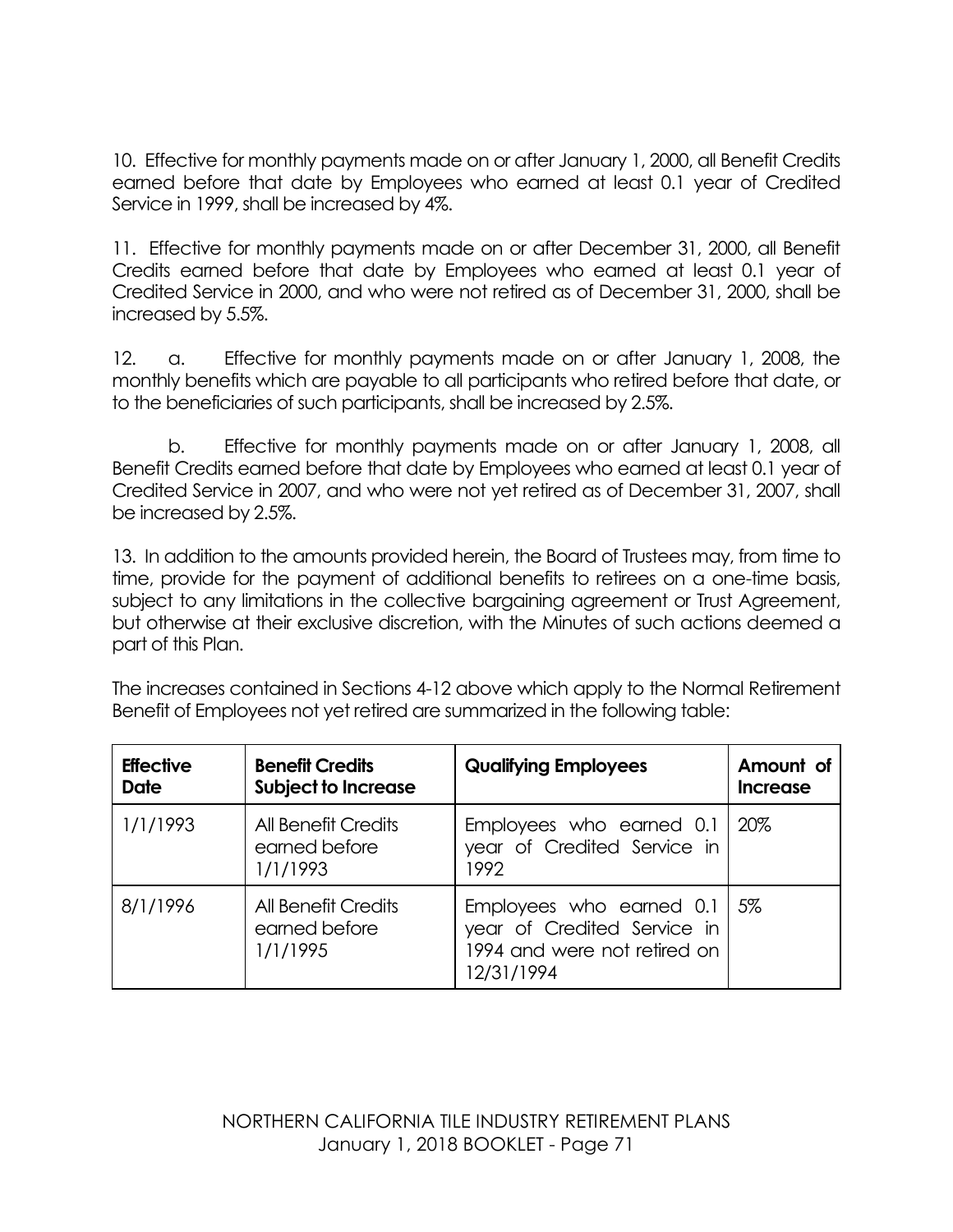| 1/1/1996   | <b>All Benefit Credits</b><br>earned before<br>1/1/1996   | Employees who earned 0.1<br>year of Credited Service in<br>1995 and were not retired on<br>12/31/1995 | 10%  |
|------------|-----------------------------------------------------------|-------------------------------------------------------------------------------------------------------|------|
| 1/1/1997   | <b>All Benefit Credits</b><br>earned before<br>1/1/1997   | Employees who earned 0.1<br>year of Credited Service in<br>1996 and were not retired on<br>12/31/1996 | 20%  |
| 12/31/1997 | <b>All Benefit Credits</b><br>earned before<br>12/31/1997 | Employees who earned 0.1<br>year of Credited Service in<br>1997 and were not retired on<br>12/31/1997 | 10%  |
| 12/31/1998 | <b>All Benefit Credits</b><br>earned before<br>12/31/1998 | Employees who earned 0.1<br>year of Credited Service in<br>1998 and were not retired on<br>12/31/1998 | 10%  |
| 1/1/2000   | <b>All Benefit Credits</b><br>earned before<br>1/1/2000   | Employees who earned 0.1<br>year of Credited Service in<br>1999                                       | 4%   |
| 12/31/2000 | <b>All Benefit Credits</b><br>earned before<br>12/31/2000 | Employees who earned 0.1<br>year of Credited Service in<br>2000 and were not retired on<br>12/31/2000 | 5.5% |
| 1/1/2008   | <b>All Benefit Credits</b><br>earned before<br>1/1/2008   | Employees who earned 0.1<br>year of Credited Service in<br>2007 and were not retired on<br>12/31/2007 | 2.5% |

The increases contained in Sections 4-12 above which apply to the monthly benefit payable to retired participants, or to the beneficiaries of such participants, are summarized in the following table: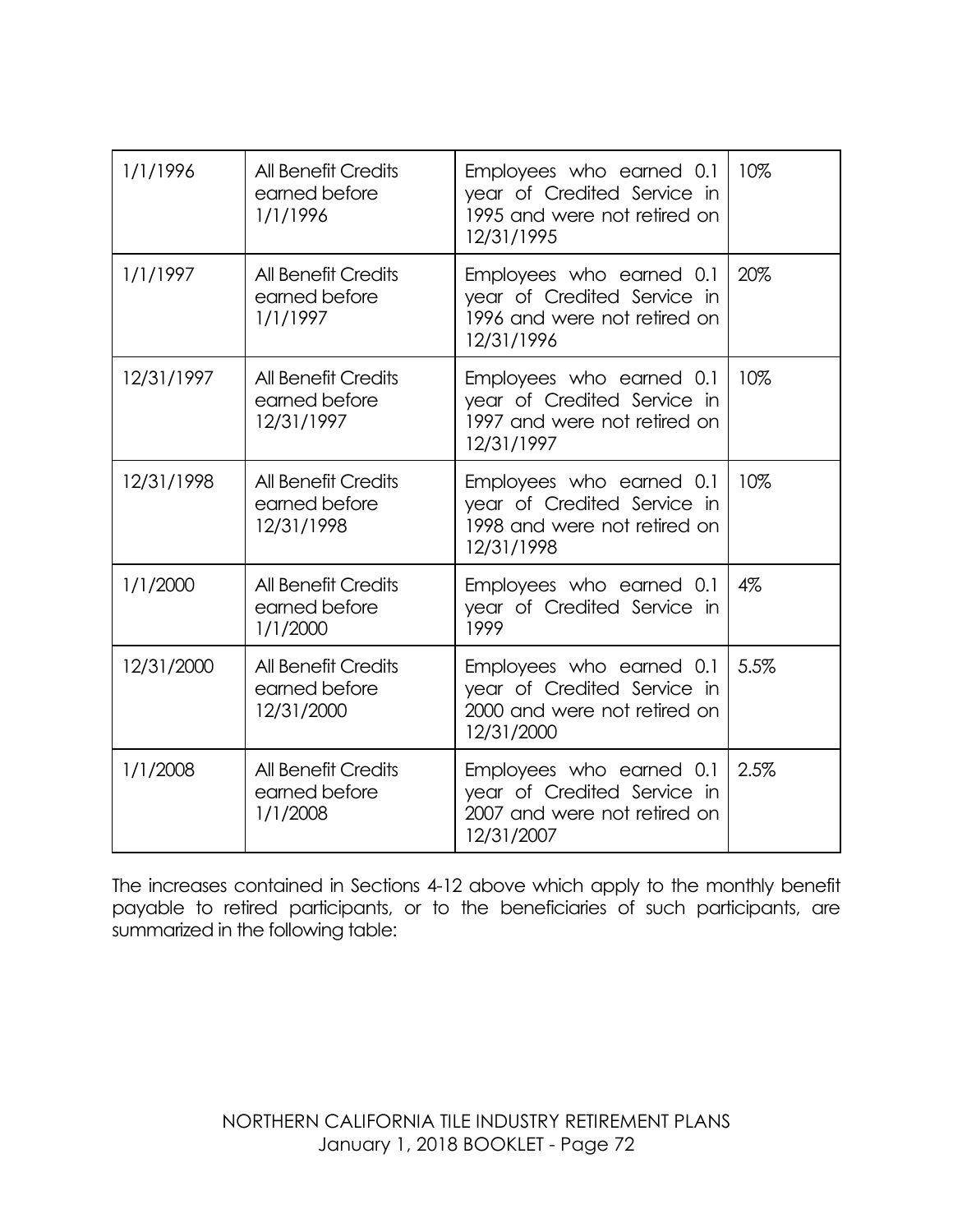| <b>Effective Date</b> | <b>Qualifying Retired Employees</b>                                                        | Amount of<br><b>Increase</b> |
|-----------------------|--------------------------------------------------------------------------------------------|------------------------------|
| 1/1/1993              | Employees retired before 1/1/1993 who did<br>not earn 0.1 year of Credited Service in 1992 | greater of \$50 or<br>10%    |
| 1/1/1996              | Employees retired before 1/1/1996                                                          | 5%                           |
| 1/1/1997              | Employees retired before 1/1/1997                                                          | 10%                          |
| 12/31/1997            | Employees retired before 12/31/1997                                                        | 5%                           |
| 12/31/1998            | Employees retired before 12/31/1998                                                        | 5%                           |
| 1/1/2008              | Employees retired before 1/1/2008                                                          | 2.5%                         |

## **ARTICLE VIII. PRE-RETIREMENT DEATH BENEFITS**

#### 1. Qualified Pre-Retirement Survivor Annuity

a. In the event of the death prior to retirement of an Employee who has a vested interest in the Plan, and who is married for at least one year at the time of death, the 50% Survivor Annuity provided in Article VI, Section 3.b. shall be payable in favor of the Employee's spouse. Benefits shall be computed as of the date of the Employee's death. Benefits shall commence, upon application of the Employee's spouse after the Employee would have attained age 55, but in no event after the Employee, if living, would have attained age 70½. If benefits commence under this subsection before the Employee would have attained his or her Normal Retirement Age, the amount of benefits shall be reduced under the rules applicable to Early Retirements.

b. A surviving spouse may, at his or her option, elect the Plan Pre-Retirement Death Benefit instead of the Qualified Pre-Retirement Survivor Annuity.

#### 2. Pre-Retirement Survivor Annuity for Domestic Partners

a. In the event of the death prior to retirement of an Employee who has a vested interest in the Plan, and who has a Domestic Partner, the 50% Contingent Annuitant Benefit in Article VI, Section 3.d. shall be payable in favor of the Employee's Domestic Partner. Benefits shall be computed as of the date of the Employee's death. Benefits shall commence, upon application of the Employee's Domestic Partner after the Employee would have attained age 55, but in no event after the Employee, if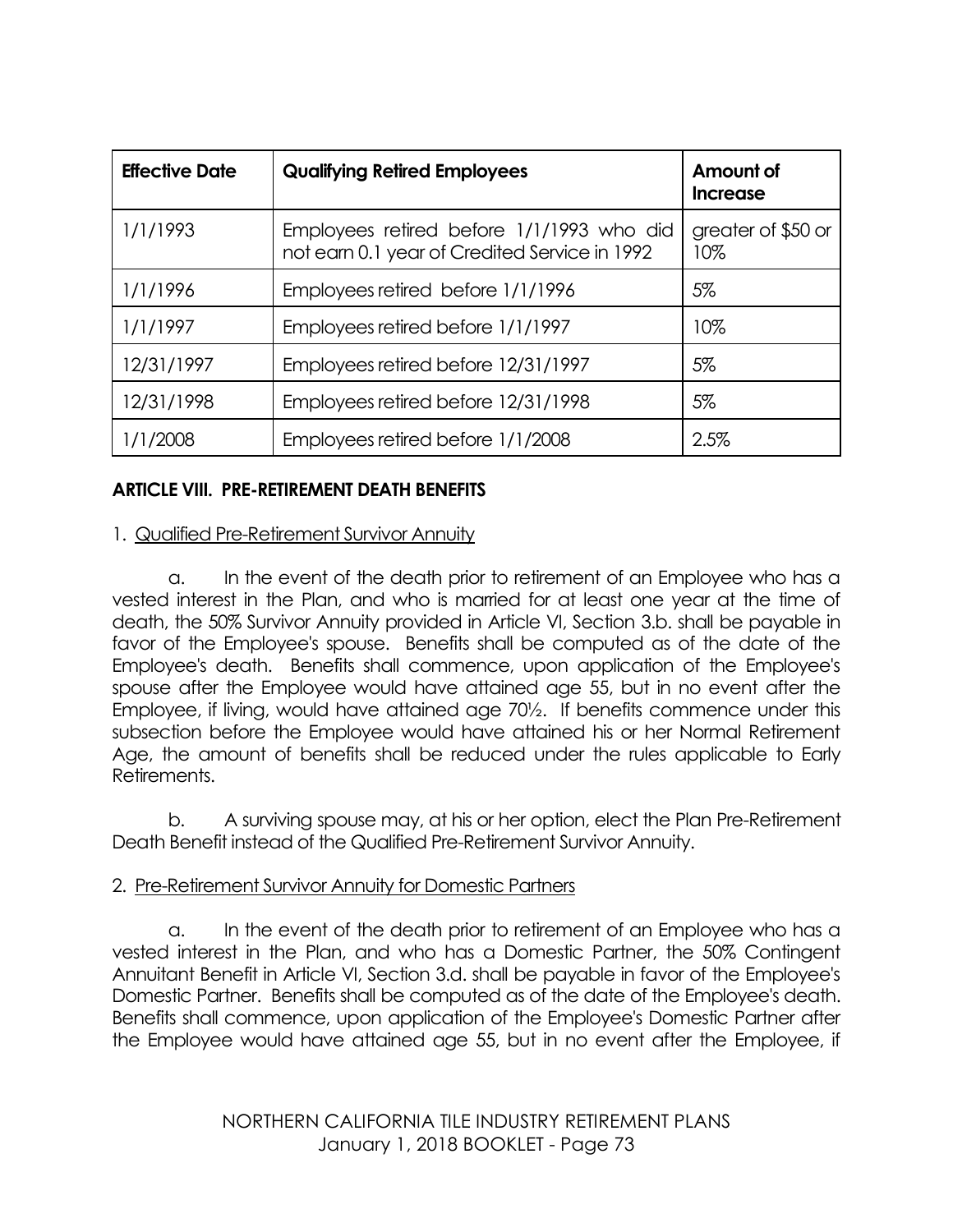living, would have attained age 70½. If benefits commence under this subsection before the Employee would have attained his or her Normal Retirement Age, the amount of benefits shall be reduced under the rules applicable to Early Retirements.

b. A surviving Domestic Partner may, at his or her option, elect the Plan Pre-Retirement Death Benefit instead of the Pre-Retirement Survivor Annuity for Domestic Partners.

# 3. Plan Pre-Retirement Death Benefit

a. In the event of the death of a vested Employee for whom the Qualified Pre-Retirement Survivor Annuity shall not be paid, the Plan shall pay 60 months of benefits to the Employee's surviving spouse or Domestic Partner, if any; or to the child(ren) of the Employee. This benefit shall commence upon application of the beneficiary(s), at any time after the Employee's death. The amount of the monthly benefit is the same amount that the Employee would have received at Normal Retirement Age as a Single Life Annuity.

b. In the event of the death on or after January 1, 1998 of a non-vested Employee who earned at least 0.1 year of Credited Service in either the Plan Year of his or her death or the prior Plan Year, the Plan shall pay a lump sum benefit of \$1,000 per year of Vesting Credit, up to a maximum of \$5,000. This benefit shall be payable to the surviving spouse or Domestic Partner, if any; or to the children of the Employee, upon application of the beneficiary(s).

# **ARTICLE IX. SUSPENSION OF BENEFITS**

# 1. After Normal Retirement Age

a. The benefits of any Employee on retirement after attainment of age sixtytwo (62) shall be suspended during any month in which he or she was employed for forty hours or more in Industry Service in the Tile Industry anywhere in the State of California, whether as an employee or in a managerial, supervisory, proprietary or any other capacity for a participating or non-participating employer or as a self-employed person, unless the Employee began receiving benefits after age 70½ under the provisions of the Plan and is continuing to work for an Individual Employer of this Plan, or except as provided in subsection d., below.

b. The Employee shall give notice in writing to the Plan Administration Office prior to acceptance of such employment, of his or her intent to be so employed giving the name of the employer, the address of the job site and the probable length of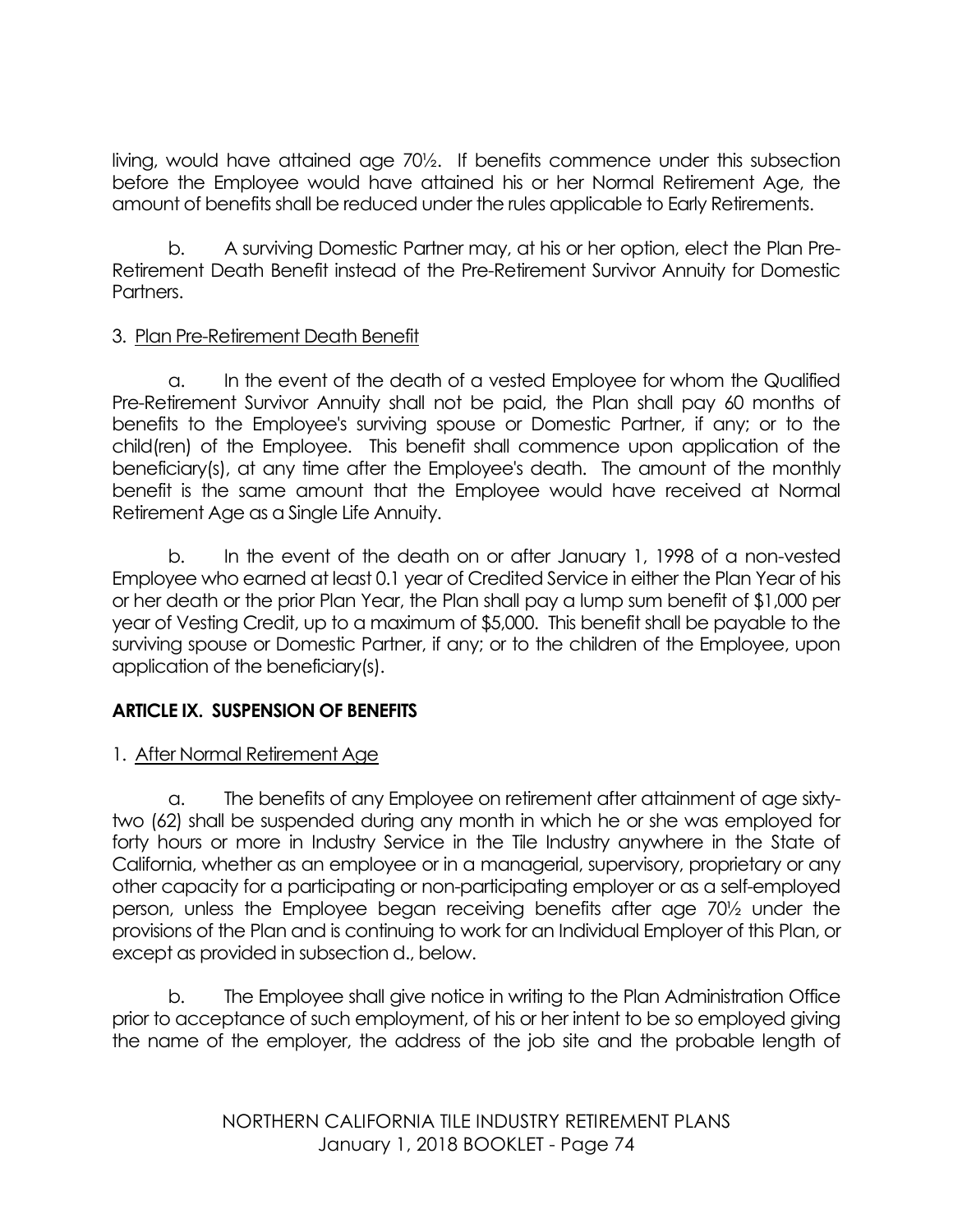employment. In the event of his or her failure to do so it shall be presumed that in any month in which it is found that he or she accepted such employment, he or she worked forty or more hours, and that if employed on a construction site, he or she was so employed for forty or more hours in each month his or her employer was performing that work at the construction site.

c. The Employee shall give notice to the Plan Administration Office when he or she ceases such employment at which time the benefit payments shall be resumed as of the first day of the third calendar month following the month in which he or she was last so employed or following the month in which he or she gives the required notice, whichever is later.

d. The provisions of this Section 1 with respect to loss of benefits shall not apply to any disability retiree who returns, or attempts to return, to active employment after recovery from disability as part of a rehabilitation program or due to a temporary recovery. Disability Benefits of any such retiree shall be suspended while he or she is so employed, but shall recommence upon application and proof of recurrent disability.

# 2. Before Normal Retirement Age

a. Except as provided in subsections b., c. and d., below, the benefits of any Employee on retirement prior to attainment of age sixty-two (62) who accepts any employment in Industry Service in the Tile Industry, whether within or without the state of California, shall be suspended and shall not again be resumed until the Employee is again retired after attainment of age sixty-two (62). At that time, the benefits then payable to him or her shall be his or her full normal pension benefits or actuarial equivalent. Payment of any post-retirement benefit earned during a return to work prior to Normal Retirement Age shall commence as of the Annuity Commencement Date, as defined in Article I, Section 3.d, after receipt by the Plan Administration Office of the required application and election form. If the Employee attained Normal Retirement Age prior to the Annuity Commencement Date, as defined in Article I, Section 3.d, such benefits shall be actuarially adjusted for the period from the later of 1) the date of termination of employment or 2) Normal Retirement Age to the Annuity Commencement Date, as defined in Article I, Section 3.d.

b. Effective June 7, 2004, benefits of Tile Layers accrued prior to the adoption of the Prior Plan known as the Northern California Tile Industry Pension Plan as revised December 31, 1983, will be subject to the prior rule in effect regarding suspension of benefits, and will only be suspendible in a month in which the retired Employee works forty (40) hours or more in the Tile Industry anywhere in the state of California. Benefits which were accrued on December 31, 1983, and which were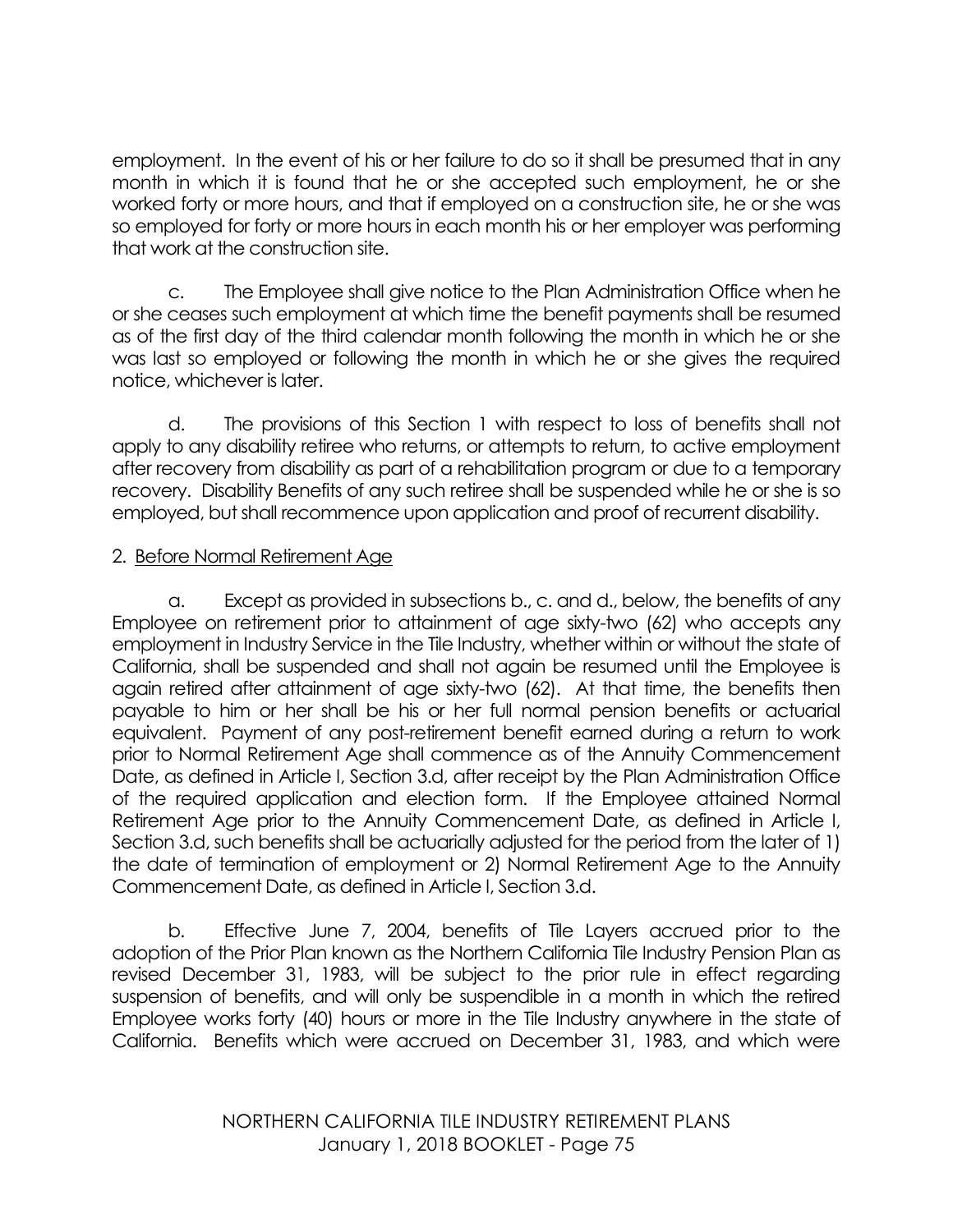suspended under the rule in effect after December 31, 1983, will be paid retroactively to June 1, 2004, with applicable interest.

c. The provisions of this Section 2, with respect to loss of benefits or the loss of the right to retire before attainment of age sixty-two (62), shall not apply to any disability retiree who returns, or attempts to return, to active employment after recovery from disability as part of a rehabilitation program or due to a temporary recovery. Disability Benefits of any such retiree shall be suspended while he or she is so employed, but shall recommence upon application and proof of recurrent disability.

d. When the Business Manager of the Union has certified to the Board of Trustees that there is a shortage of qualified tile layers, tile finishers, or other allied trade generally in any classification covered by the Collective Bargaining Contracts of the Local Union, the provisions of this Section 2 shall not apply to any retiree who is duly dispatched for employment through the employment office of the Local Union, provided the retiree returns to retirement status immediately upon notification by the Trustees that such shortage no longer exists. The retirement benefits of any such retiree accepting employment in accordance herewith shall be suspended as of the first day of the month following the month in which he is so employed and shall be resumed upon termination of employment and notification of the Plan Administration Office. Payment of any post-retirement benefit earned during a return to work prior to Normal Retirement Age shall commence as of the Annuity Commencement Date, as defined in Article I, Section 3.d, after receipt by the Plan Administration Office of the required application and election form. If the Employee attained Normal Retirement Age prior to the Annuity Commencement Date, as defined in Article I, Section 3.d., such benefits shall be actuarially adjusted for the period the later of 1) the date of termination of employment or 2) Normal Retirement Age to the Annuity Commencement Date, as defined in Article I, Section 3.d.

#### 3. Employment as Apprentice Instructor

For purposes of these suspension rules, employment as a teacher in an apprenticeship training program funded, either directly or indirectly, by an apprenticeship training trust fund affiliated with the Local Union, shall not be deemed employment in Industry Service, and benefits shall not be suspended for any retiree so employed.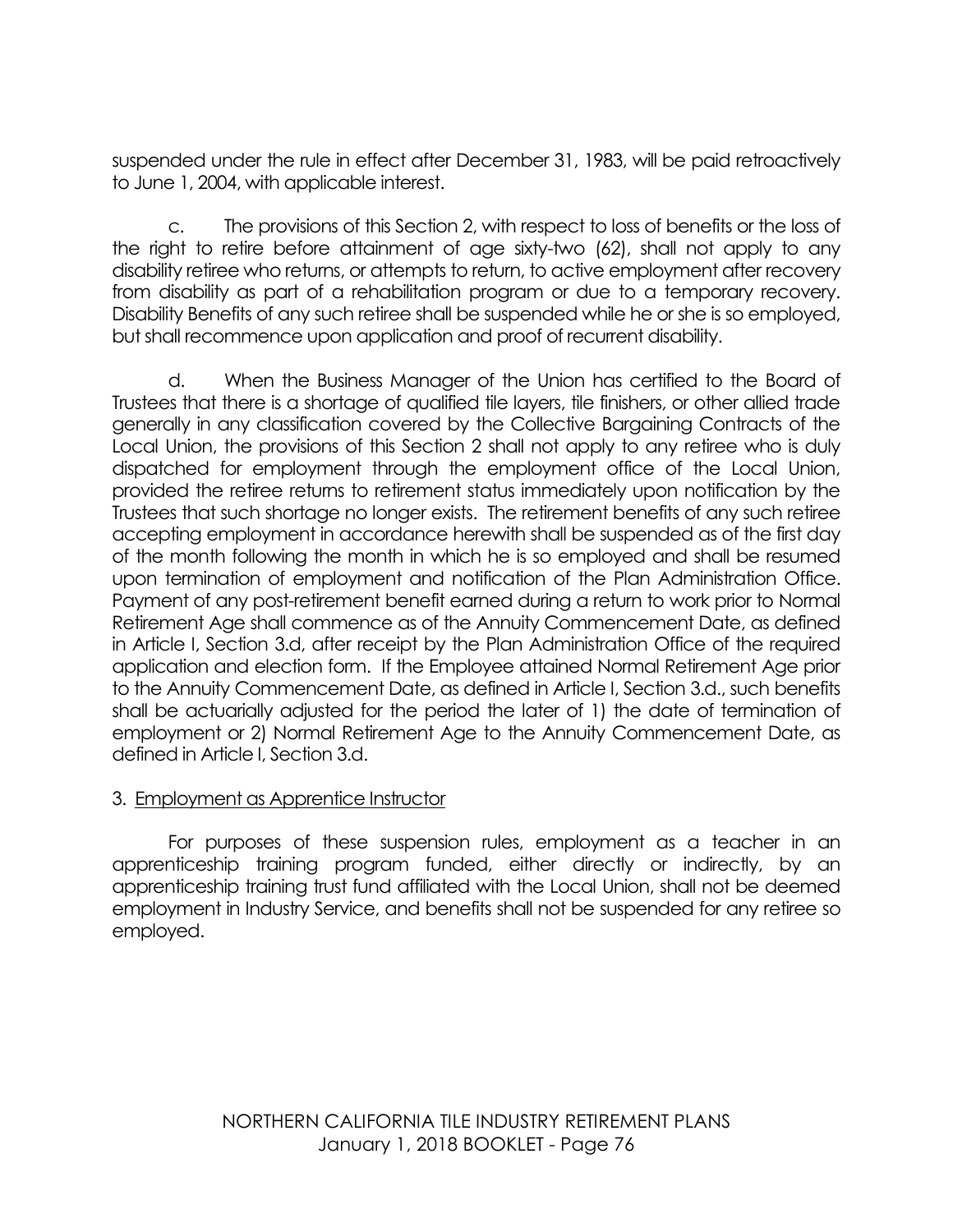# 4. General Suspension Rules

a. An Employee may, prior to acceptance of any employment, request a determination by the Plan Administration Office as to whether any intended employment will result in suspension of his or her benefits as herein provided.

b. The Plan may at reasonable intervals request from any retired Employee reasonable information to verify that he or she is not employed, or if employed not on work of the sort described in Sections 1 and 2 of this Article, and may withhold benefit payments until he or she has complied. Such information may include W-2 forms and any other reasonable, pertinent information.

c. Any payments made by the Plan during such periods in which an Employee's benefits should have been suspended shall be deducted from further benefit payments, but not in excess of twenty-five percent (25%) of any one monthly payment. Upon resumption of payments, the Plan must include with the initial payment, any amounts held in abeyance during the cessation of employment and the resumption less any amounts subject to offset.

d. In the event of a dispute as to the application of any of the provisions of this Article, an Employee may, within sixty (60) days of notification of any ruling by the Plan Administration Office or the Board of Trustees, appeal from the same in accordance with the provisions of Article X hereof, including without limitation the right to rebut any presumptions arising under this Article.

# **ARTICLE X. APPEALS**

1. No Employee, beneficiary, or alternate payee named in a domestic relations order, or any other person shall have any right or claim to benefits under this Plan or the Prior Plans except as specified in the rules of this Plan. The Board of Trustees shall have full discretionary authority to interpret Plan language and to decide all claims or disputes regarding right, type, amount, duration of benefits, or claim to any payment from this Plan. The procedures specified in this Article shall be the sole and exclusive procedures available to any such individual who is dissatisfied with an eligibility determination or benefit award, or who is adversely affected by any action of the Trustees, the Plan Administrator or any other Plan fiduciary. The provisions of this Section shall apply to and include any claim to benefits from this Plan or the Prior Plans, regardless of when the act or omission occurred upon which the claim is based.

2. Any person whose claim for benefits is wholly or partially denied, shall be notified in writing by the Administrator. The notice shall tell the claimant the reason for the denial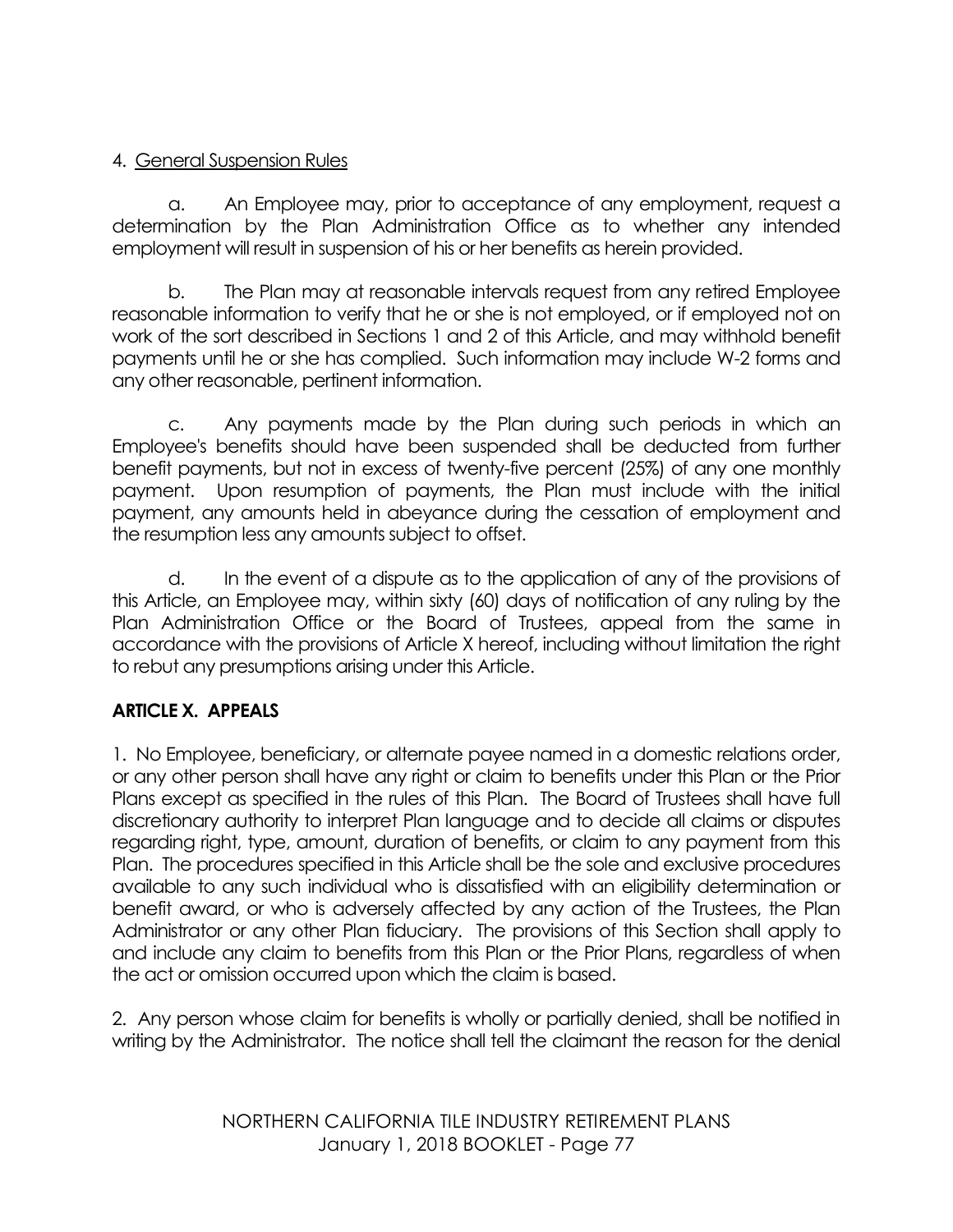and the section of the Trust or Plan on which the denial is based. If applicable, the notice shall request any additional information needed together with an explanation as to why the additional information is necessary. The notice will also explain the right to appeal the denial of the claim.

3. The claimant may then file an appeal in writing. This appeal shall be filed with the Plan Administrator not more than 60 days after the claimant has received written notice of the denial of his or her claim. Failure to file an appeal within 60 days will be a complete waiver of the claimant's right to appeal, and the initial decision of the Plan Administration Office or Trustees will be final and binding. Such a failure shall not, however, preclude the claimant from establishing eligibility for benefits at a later date based on additional information and evidence which was not available to the claimant at the time of the initial decision.

4. The written appeal shall state in clear words, each reason why the claimant feels that the denial was in error. Documents supporting the appeal should be sent at the same time. The claimant may examine any documents in possession of the Trust or Trustees which are pertinent and relevant to the appeal.

5. After receipt of a timely filed appeal, the Administrator shall place the matter on the agenda of the next meeting of the Board of Trustees, or if sufficient time is not allowed thereby, the next meeting thereafter, and shall notify the grievant of the date of the meeting. The grievant may submit written material in support of his or her grievance.

6. After receipt of the appeal, the Trustees or its committee shall decide the matter as soon as possible but in no event more than 120 days from receipt of the appeal.

7. The decision of the Board of Trustees or its committee shall be in writing, and shall state the specific reasons for the decision with specific references to the Trust or Plan on which the decision is based. The decision of the Board of Trustees shall be final and binding on all parties, including the grievant and any person claiming under the grievant.

8. Claims and appeals for Disability Benefits received on or after January 1, 2002, but prior to May 8, 2008, shall be governed by the "Special Claims and Appeals Procedures for Disability Benefits," set out in Section 9, below.

9. Special Claims and Appeals Procedures for Disability Benefits.

These special claims and appeals procedures shall apply to all claims for Disability Benefits received on or after January 1, 2002, but prior to May 8, 2008.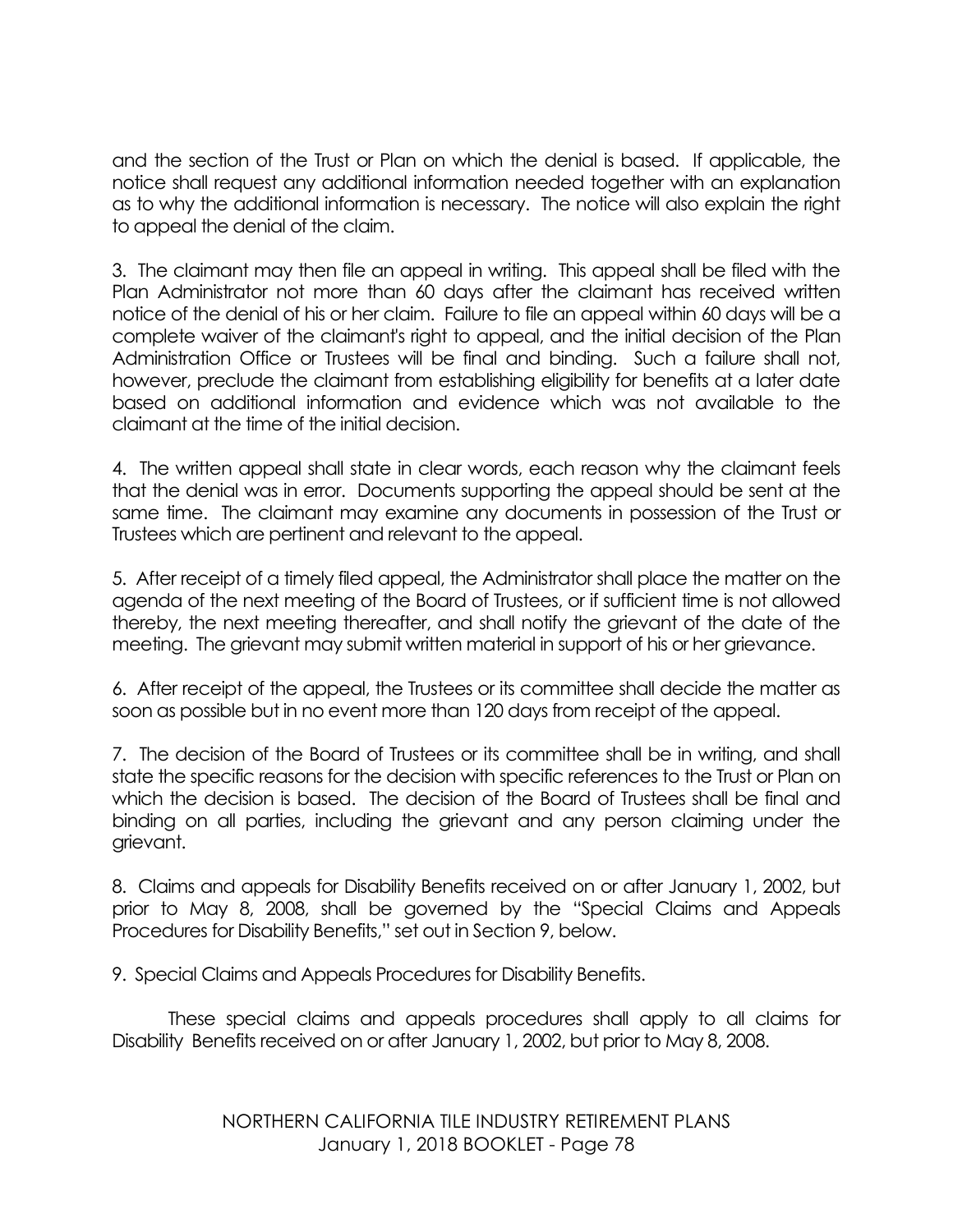# a. Filing a Claim for Disability Benefits

(1) To file a claim for Disability Benefits, the participant must submit a completed application form, with proof of disability, to the Plan Administration Office. Along with the claim form, the claimant may submit written comments, documents, records or other information relating to his or her claim. The Plan will provide access to and/or copies of all documents, records and other information relevant to the claim, upon request and free of charge. An authorized representative may act on behalf of the claimant in filing a claim for Disability Benefits under this Plan.

# b. Notification Rules If The Claim For Benefits is Denied

(1) Time Limits and Requests for Additional Information. If a claim for Disability Benefits is denied, the Plan will notify the claimant as soon as reasonably possible, but no later than 45 days after the Plan received the claim. That time period may be extended for up to two additional 30-day periods, but only due to matters beyond the Plan's control. If the Plan needs a 30-day extension, it will notify the claimant, within 45 days of receiving the claim, of the following:

- (A) the reason for the delay,
- (B) the expected date of decision,
- (C) the basis on which the decision will be made,
- (D) any unresolved issues preventing a decision now, and
- (E) any additional information the Plan needs to make the

#### decision.

The claimant will then have up to 45 days to provide the specified information. The Plan's response period will be extended by any additional time it takes for the claimant to provide the requested information.

(2) Contents of Notice. The Plan will provide the claimant with written notice if his or her claim for Disability Benefits is denied. The notice will include the following information:

(A) a statement of the specific reason(s) for the denial;

(B) reference to the specific Plan provision(s) on which the denial was based;

(C) if the Plan's decision relied upon an internal Plan rule, guideline, protocol or similar criterion, either the specific rule, or a statement that the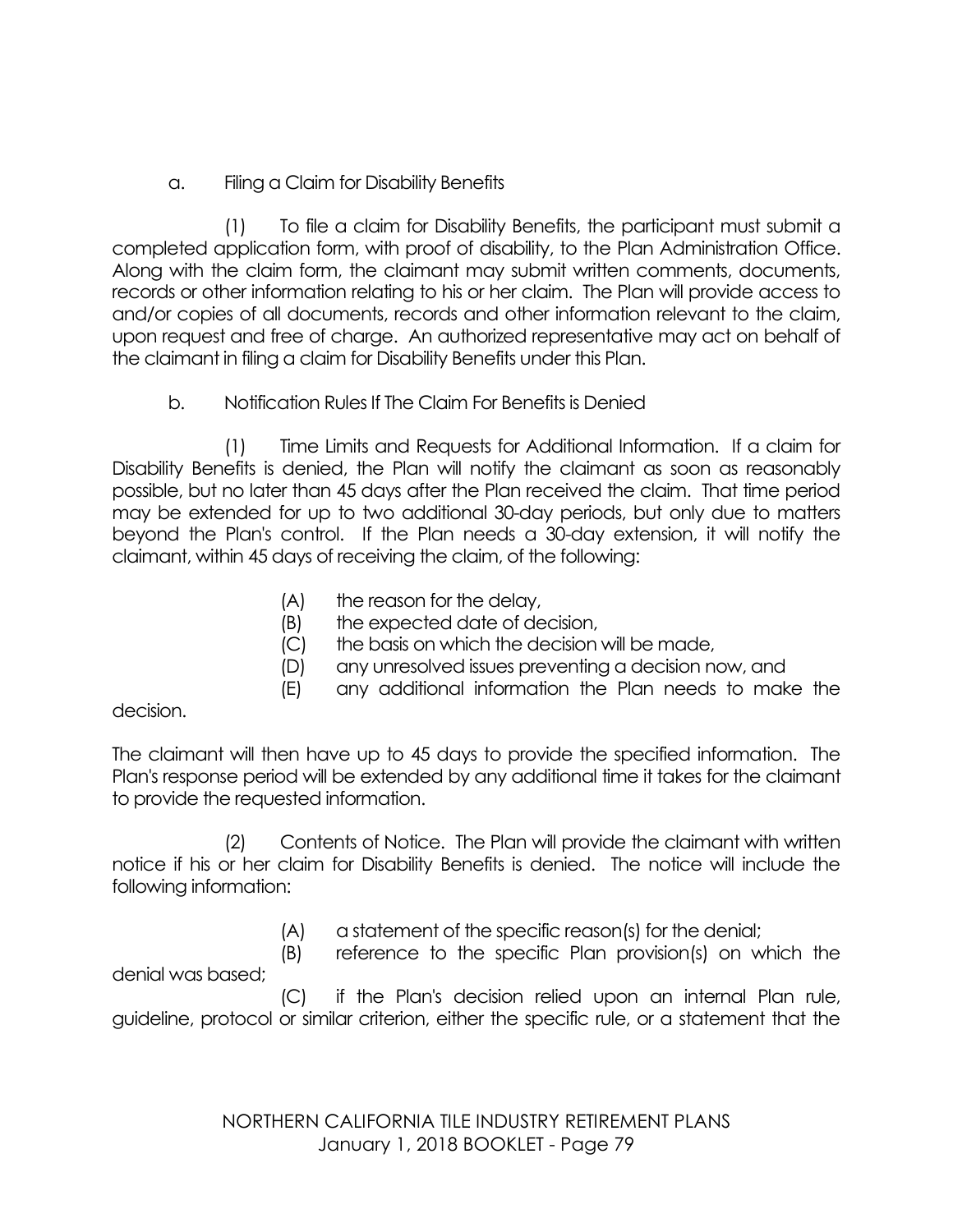specific rule was relied upon and that a copy of such rule will be provided free of charge upon request;

(D) a description of any additional information or documents that the claimant will need to submit if he or she wants the claim to be reconsidered, and an explanation of why that information is necessary;

(E) a description of the Plan's appeal procedures. These will be found in a document separate from the Notice, and must be followed in appealing the denial of benefits; and

(F) a statement of the claimant's right to bring a civil action under ERISA § 502(a), if the appeal is unsuccessful.

c. Appeal Procedures

(1) If a claim for Disability Benefits has been denied, the claimant may appeal the denial to the Board of Trustees. Appeals must be in writing, and state in detail the matter or matters involved. To submit an appeal, the claimant must send a letter with any documents and information that he or she wants the Board to consider, to:

Northern California Tile Industry Pension Trust Fund c/o BeneSys Administrators 7180 Koll Center Parkway, Suite 200 Pleasanton, CA 94566

Claimants must submit their appeals within 180 days of receiving a denial of benefits. If a claimant does not submit an appeal within 180 days of receiving a denial, he or she will be deemed to have waived any objection to the denial. Failure to submit an appeal within 180 days shall not, however, preclude the claimant from establishing eligibility for benefits at a later date based on additional information and evidence which was not available to the claimant at the time of the initial decision.

(2) After receipt of a timely filed appeal, the Administrator shall place the matter on the agenda of a meeting of the Board of Trustees, and shall notify the claimant of the time and place of the meeting. The claimant may appear in person and/or by his or her representative and may submit written material or oral testimony in support of his or her appeal.

(3) The Board of Trustees has full discretionary authority to decide upon Plan benefits, to interpret the Plan language conclusively and to make a final determination of the rights of any participant, beneficiary, assignee, or other person with respect to Plan benefits.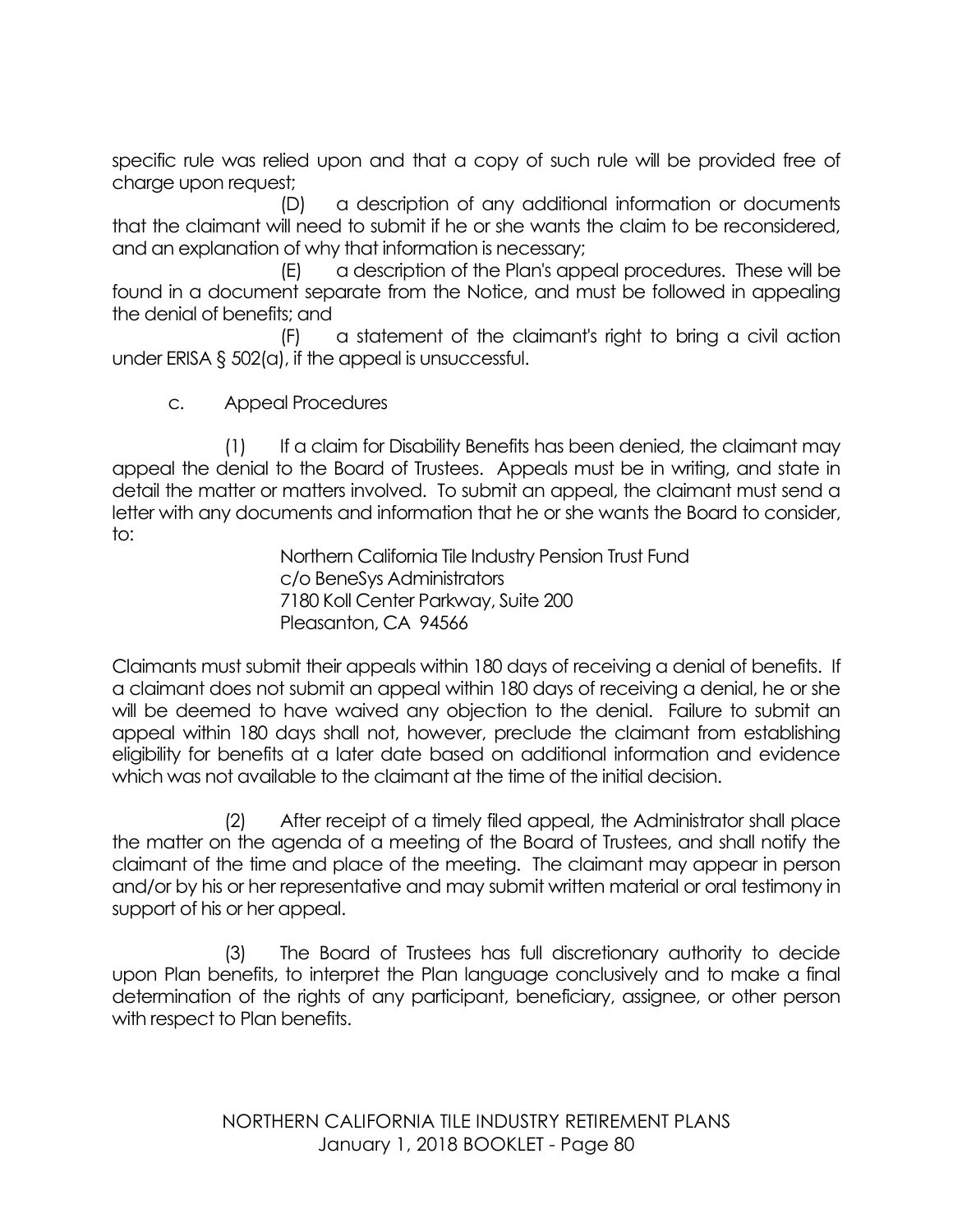(4) Standard for Review. In deciding the appeal, the Board of Trustees will take into account everything that the claimant submitted, even material that was submitted or considered in the initial benefit determination. The Board of Trustees will not give deference to the initial determination. Neither a person who made the initial determination nor such a person's subordinate will take part in the decision on appeal.

(5) In deciding an appeal that is based in whole or in part on a medical judgment, the Board of Trustees will consult with a health care professional who has appropriate training and experience in the field of medicine involved in the medical judgment. Upon request, the Board of Trustees will identify to the claimant any medical or vocational experts whose advice was obtained by the Plan in connection with the decision, whether or not the advice was relied upon in making the decision. The health care professional consulted on appeal will not be an individual who was consulted in connection with the initial benefit denial, or such a person's subordinate.

d. Notification of the Board's Decision on Appeal

(1) Time Limits. The Board of Trustees will render a decision on appeal at the meeting immediately following the filing of the appeal, unless the appeal is filed within 30 days of the meeting, in which case the decision may be made at the second meeting following the appeal.

(2) If special circumstances require further extension, the decision will be made no later than the third meeting following the filing of the appeal. In such cases, the Plan will notify the claimant in writing of the extension, describing the special circumstances and the date the determination will be made, before the extension begins.

(3) The Plan will notify the claimant of the decision as soon as possible, but no later than 5 days after the decision is made. The Plan's response period will be extended by any additional time it takes for the claimant to provide the requested information.

(4) Contents of Notice. The Plan will send the claimant written notice of the Board of Trustees' decision on appeal. If the appeal has been denied, the notice will include the following information:

(A) the specific reason(s) for the denial;

(B) reference to the specific Plan provision(s) on which the denial is based;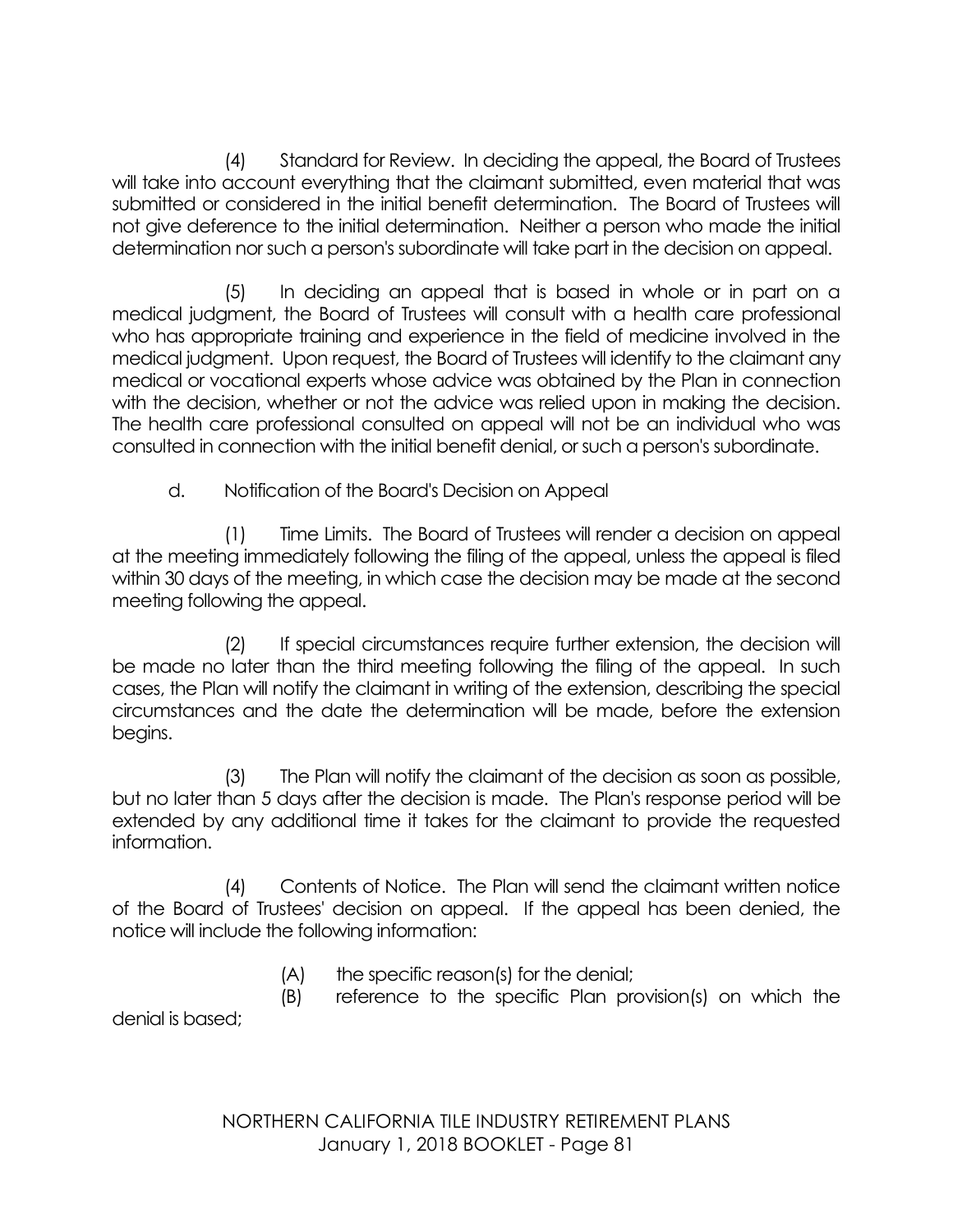(C) if the decision relied upon an internal Plan rule, guideline, protocol or similar criterion, either the specific rule, or a statement that the specific rule was relied upon and that a copy of such rule will be provided free of charge upon request;

(D) a statement that the claimant may view and receive copies of documents, records or other information relevant to the claim, upon request and free of charge; and

(E) a description of any further appeal procedures, and the claimant's right to receive information about the procedures, and the claimant's right to bring a civil action under ERISA § 502(a).

(5) The procedures specified in this Section shall be the sole and exclusive procedures available to any such individual who is dissatisfied with an eligibility determination or benefit award, or who is adversely affected by any action of the Trustees, the Plan Administration Office or any other Plan fiduciary. The Board of Trustees shall have full discretionary authority to interpret Plan language and to decide all claims or disputes regarding right, type, amount or duration of benefits, or claim to any payment from this Trust. The decision of the Board of Trustees on any matter within its discretion shall be final and binding on all parties.

10. A civil action arising from the denial of benefits must be filed within one year from the date on which the Board of Trustees provides notice that the claimant's appeal has been denied, regardless of any state or federal statutes establishing provisions relating to limitations of actions.

11. Waiver of Class, Collective and Representative Actions. By participating in the Plan, Participants waive, to the fullest extent permitted by law, whether or not in court, any right to commence, be a party in any way, or be an actual or putative class member of any class, collective, or representative action arising out of or relating to any dispute, claim or controversy relating to the Plan, and Participants agree that any dispute, claim or controversy may only be initiated or maintained and decided on an individual basis.

#### **ARTICLE XI. RECIPROCITY AND PAYMENT OF PRO RATA RETIREMENT BENEFITS**

1. The Trustees may, in their sole discretion, enter into, maintain, or terminate reciprocity agreements for eligibility purposes with the Trustees or similar governing body of other retirement trusts covering workers in the Tile Industry. Each such reciprocity agreement shall be individually and specifically approved by the Trustees upon such facts after such investigation and upon such terms and conditions as they shall determine to be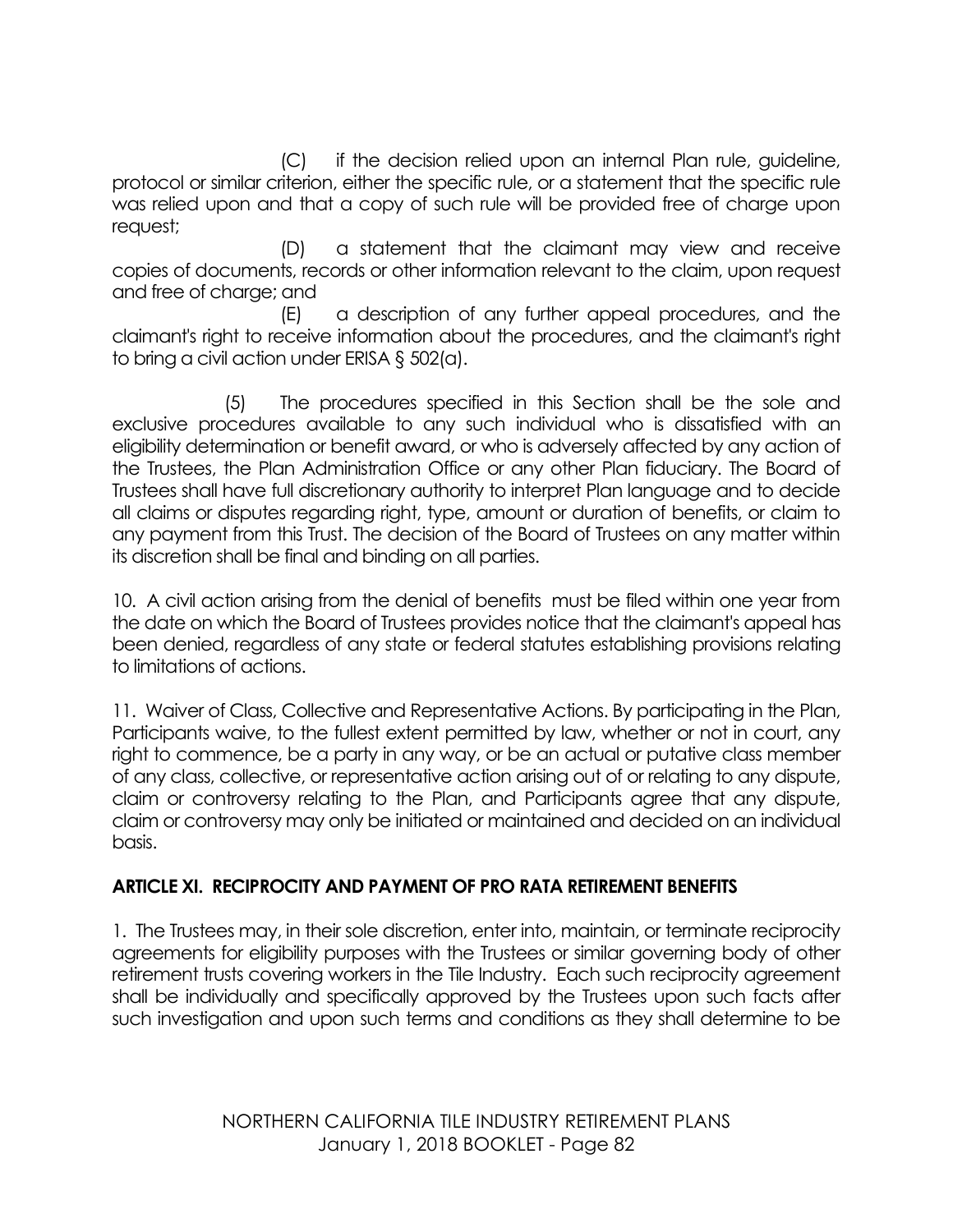desirable and actuarially acceptable. Each such trust so approved shall be known as a Related Plan.

2. For participants who are active on or after the effective date of this Plan in accordance with rules established by the Trustees, Pro Rata retirement benefits shall be provided under this Fund, upon completion and filing of an application addressed to the Trustees upon a form provided by the Plan Administration Office, to Employees, upon their Retirement Effective Date, who would not otherwise qualify for retirement benefits when their years of employment without a break in service have been divided between the jurisdiction of this Fund and the jurisdiction of one or more other pension funds approved by the Trustees and known as a Related Plan.

3. To receive credit for all combined Credited Benefit Service earned or accrued under two (2) or more Related Plans, the Employee must meet the requirements of the Fund having the most stringent rules using the combined years of service of the Related Plans without a break in service.

4. The amount of Pro Rata benefit payable from this Fund to an Employee qualifying under this Article shall be determined under the formula set out in Article VII, except that:

a. No Pro Rata benefit shall be payable for any credited Benefit Service earned under any other Plan.

b. No Pro Rata benefit shall be payable unless the Employee has earned two (2) or more years of Credited Benefit Service under this Plan.

c. Each Related Plan shall pay its benefits, if any, based solely on credits earned under that Plan.

d. Entitlement to Pro Rata retirement benefits may be lost, and regained as provided in Article III, Section 2 and Article IX hereof.

5. The Trustees may also, in their sole discretion, enter into, maintain or terminate reciprocity agreements under the Western States Brick and Tile Pension Reciprocity Agreement whereby whenever an eligible Employee works in the jurisdiction of a participating trust which is other than this Trust and contributions are made on his behalf to such participating trust, such contributions shall be transferred, upon the written request of such Employee to this Trust, and such Employee shall receive credited benefit service by this Trust for the transferred contributions.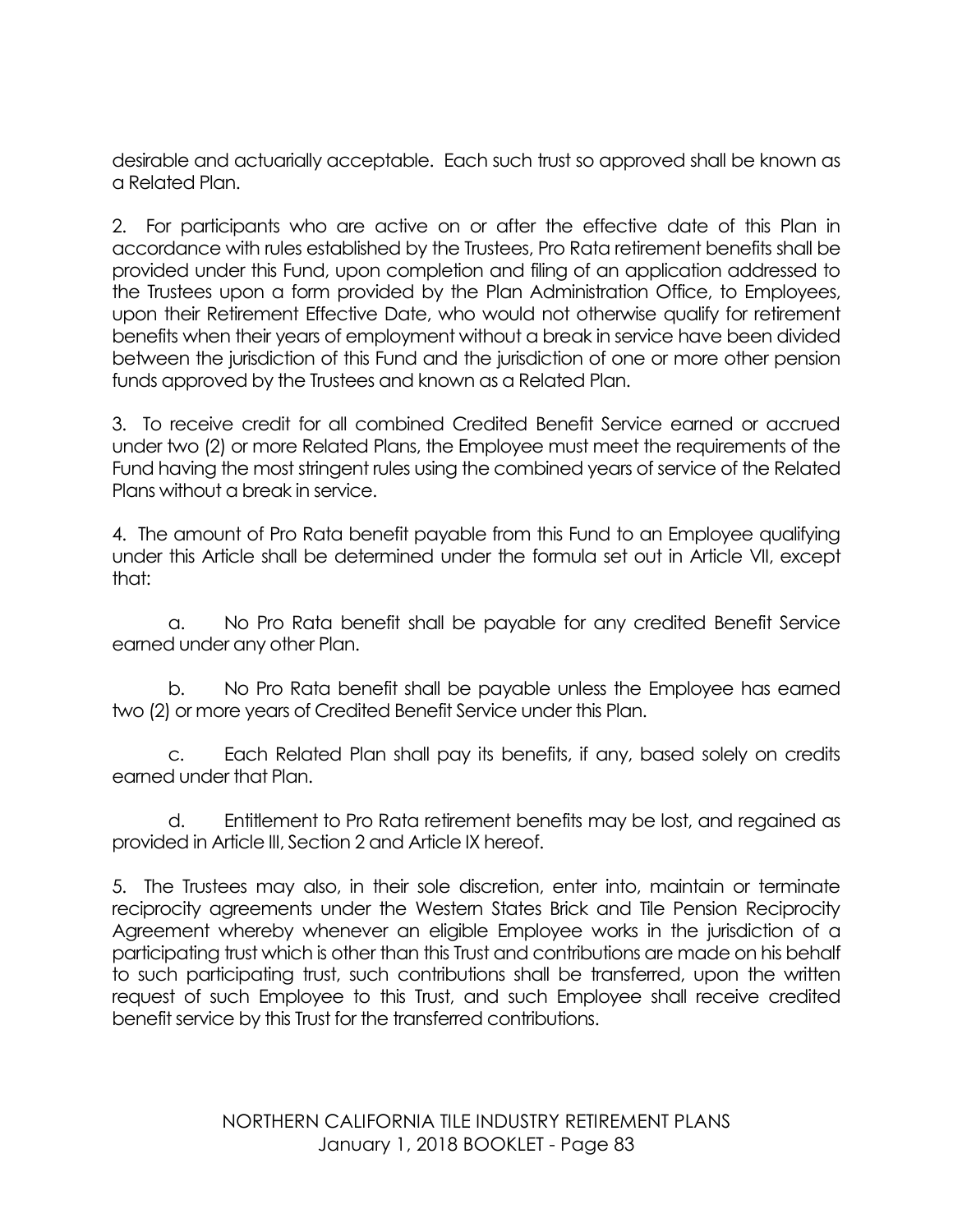## **ARTICLE XII. MISCELLANEOUS RULES**

### 1. Cash-Out of Benefits

a. Whenever an Employee has terminated participation in the Plan, the Trustees may order distribution of his or her entire non-forfeitable benefit in the Plan with or without his or her consent, if not in excess of \$1,000 in actuarial equivalent value. Similarly, a qualified Joint and Survivor benefit or pre-retirement annuity may be distributed with or without the consent of the Employee, spouse or contingent annuitant, if \$1,000 or less in value.

b. If the Plan Pre-Retirement Death Benefit is payable to two or more eligible beneficiaries and the present value of each beneficiary's share is less than \$1,000, the Trustees may order distribution of the present value of each beneficiary's share of the Plan Pre-Retirement Death Benefit in a lump sum, with or without the consent of the beneficiaries.

c. The present value of an Employee's or beneficiary's benefit under this Section 1 shall be calculated using the applicable interest rate under Internal Revenue Code § 417(e)(3)(C) and the applicable mortality table shall be the table prescribed by Secretary of the Treasury under Internal Revenue Code § 417(e)(3)(B).

#### 2. Qualified Domestic Relations Orders

a. The benefits provided by this Plan are subject to any qualified domestic relations order which creates or recognizes the existence of an alternate payee's right to, or assigns to an alternate payee the right to, receive all or a portion of the benefits payable with respect to a participant under the Plan. It includes any judgment, decree or order (including approval of a property settlement agreement) which relates to the provision of child support, alimony or marital property rights to a spouse, child or other dependent of a participant and is made pursuant to a State Domestic Relations Law (including a community property law).

b. In the event that the Plan should be served with an order, it shall promptly notify the participant and any other alternate payee of the order and of the Plan Administrator's procedures for determining the qualified or unqualified status of the order.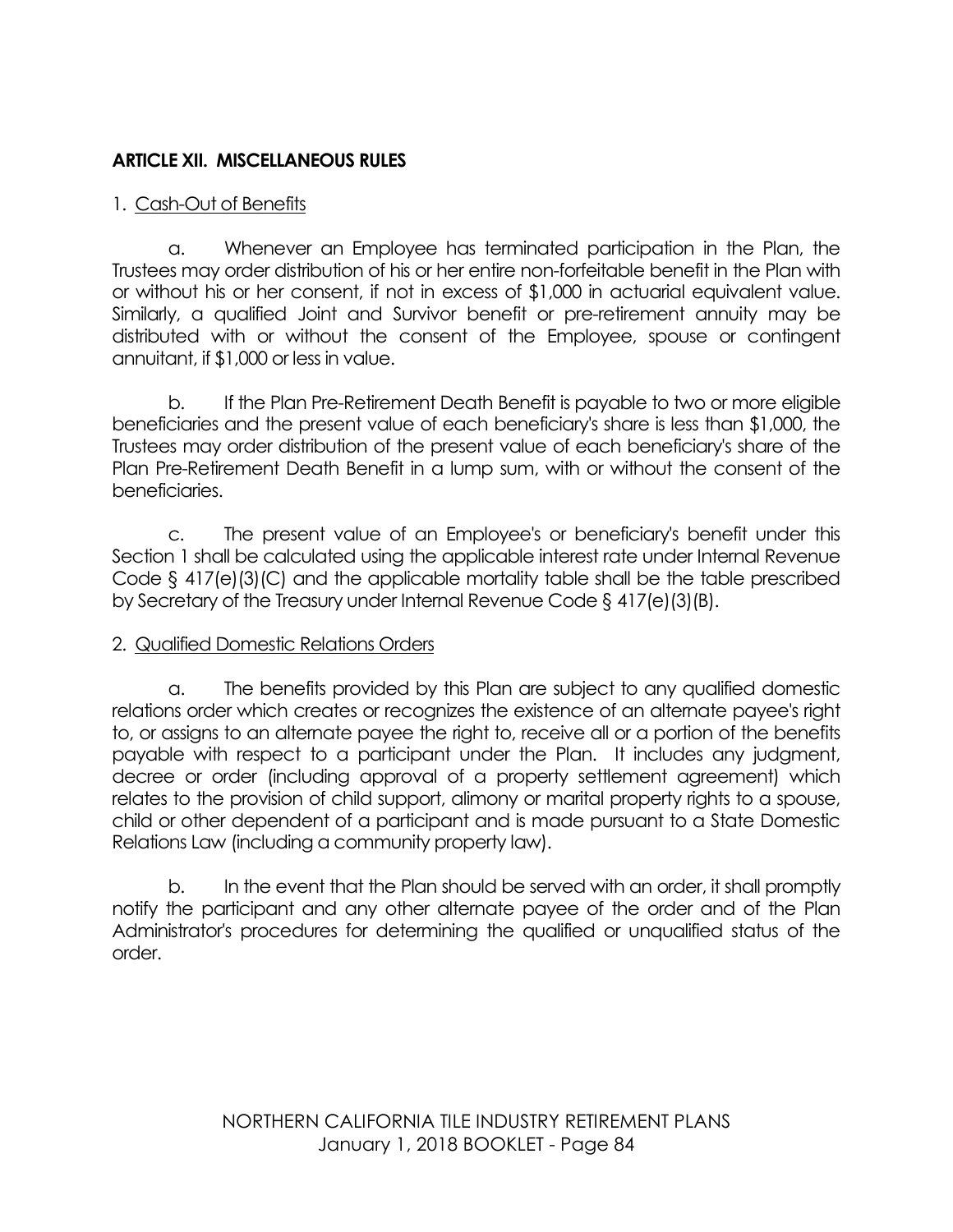## 3. Assignment of Benefits

Benefits under this Plan may not be assigned or alienated except as provided under a Qualified Domestic Relations Order.

#### 4. Correction of Erroneous or Fraudulent Reports

The eligibility record of any person, improperly made eligible by erroneous or fraudulent reporting by an employer of fictitious hours not worked, or hours worked but not required to be reported under the Collective Bargaining Agreement, shall be corrected retroactively to reflect the facts. The Trustees shall deny to any person and his or her beneficiaries any present or prospective benefits for which that person is not eligible on the basis of the facts, and the Trustees may recover from any person the cost of any benefits already provided erroneously.

#### 5. Rights of Participants

Nothing herein contained shall be deemed to give any participant the right to be retained in the service of an employer or to interfere with the right of an employer to discharge such participant at any time, nor shall it be deemed to give an employer the right to require the participant to remain in its service, nor shall it interfere with the participant's right to terminate his service at any time.

#### 6. Effect of Incompetence of a Participant or Beneficiary

In the event of the legally determined incompetency of any person otherwise entitled to benefits under this Plan, the Trustees shall have discretion to pay any benefits due such incompetent to the legal guardian, husband, wife, parent or child, as in their discretion seems just, equitable and proper.

#### **ARTICLE XIII. AMENDMENT AND TERMINATION OF THE PLAN**

#### 1. Amendment of the Plan

a. It is intended that this Pension Plan shall constitute a qualified Pension Plan meeting the requirements of the applicable provisions of the United States Internal Revenue Code and federal tax laws, as now in effect or hereafter amended or adopted, and the regulations issued thereunder, and thereby insure that employer contributions will be deductible as an item of expense by the employer for income tax purposes.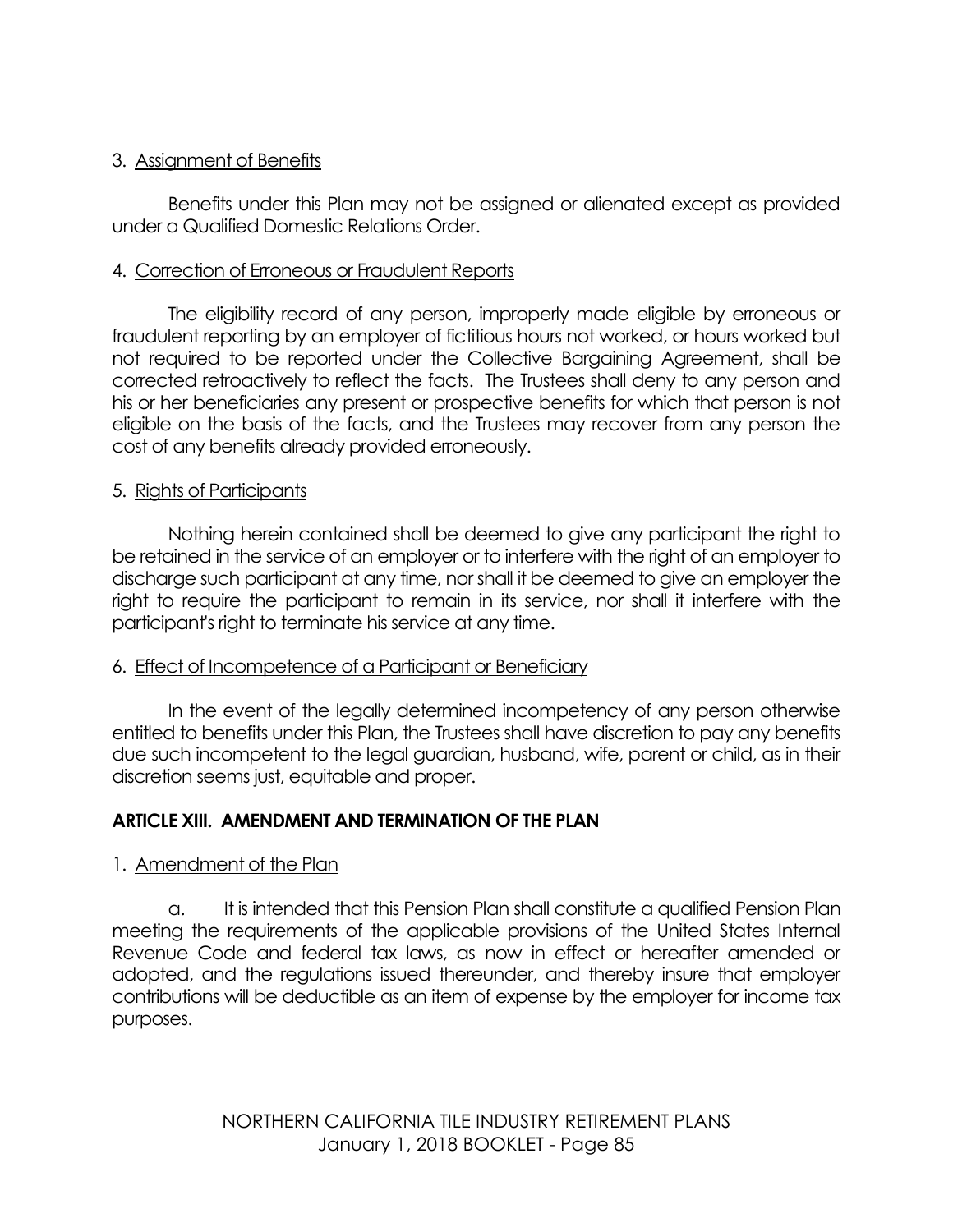b. Subject to the terms and conditions of this Plan, the Trust Agreement and any applicable laws or regulations, the Trustees may at any time or times amend or modify the Plan, retroactively or otherwise, in any respect consistent with the intent of the Plan, and shall amend the Plan as necessary as to conform with the applicable requirements of the Labor-Management Relations Act of 1947, as amended, the Employee Retirement Income Security Act of 1974, as amended, and the Internal Revenue Code of 1986, as amended, and any other applicable law, federal, state or local.

c. In the event payment is required to be made under a Collective Bargaining Agreement into this Fund with respect to classifications of employees other than those now covered, or with respect to a new group of employees performing work of the type already covered under a Collective Bargaining Agreement, the provisions of this Plan shall, if necessary, be amended as they apply to such newly covered employees so as to make the Plan actuarially acceptable as to all Covered Employees.

d. Notwithstanding the foregoing, no amendment shall contravene, amend or add to the terms of any collective bargaining agreement then in effect between any employer and any union, or change the obligations of the parties in such collective bargaining agreements; nor shall any amendment permit any part of the assets of the Fund to be used for, or diverted to, purposes other than for the exclusive benefit of participants or retired participants or their beneficiaries, or to revert to any employer or union; nor shall such amendment or amendments, except to the extent required to permit the Plan to meet the applicable legal, funding or actuarial requirements, reduce the accrued benefits of the participants, retired participants, or their beneficiaries.

# 2. Pension on Termination, Merger or Consolidation of the Plan

a. In the event of a termination or partial termination of this Plan, the benefits of the employees and beneficiaries of the Plan shall be nonforfeitable to the extent funded, and the Fund as then constituted shall be operated in accordance with Section 4041A of ERISA.

b. Subject only to the extent determined by the Pension Benefit Guaranty Corporation, the following shall apply: In the case of any merger or consolidation of this Plan with any other plan, or transfer in whole or in part of the assets and liabilities of the Trust Fund to any other Trust Fund, after September 2, 1974, each participant shall (if the Plan then terminated) receive a benefit immediately after the merger, consolidation or transfer which is at least equal to the benefit he would be entitled to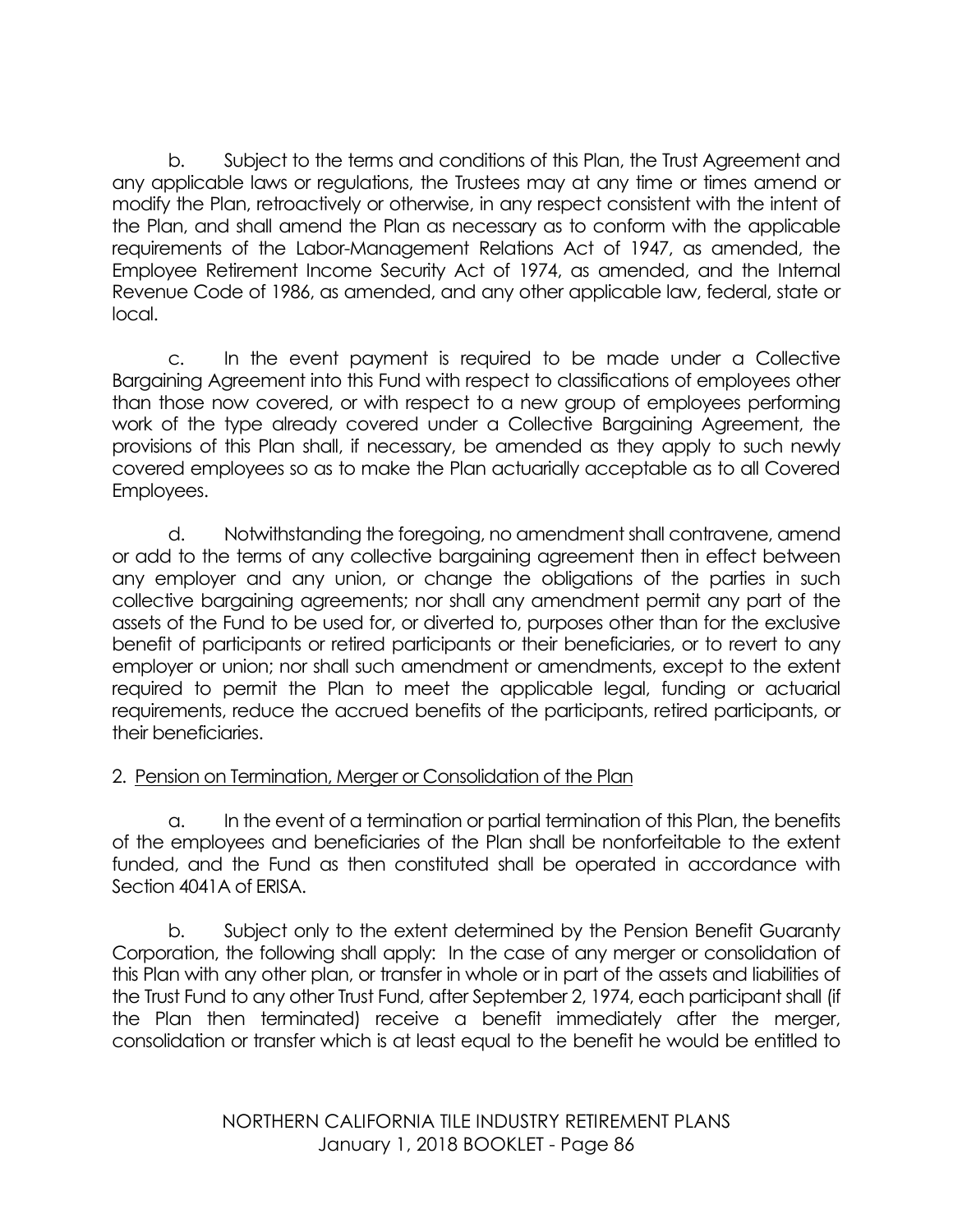receive immediately before such merger, consolidation or transfer as if this Plan had terminated.

> NORTHERN CALIFORNIA TILE INDUSTRY RETIREMENT PLANS January 1, 2018 BOOKLET - Page 87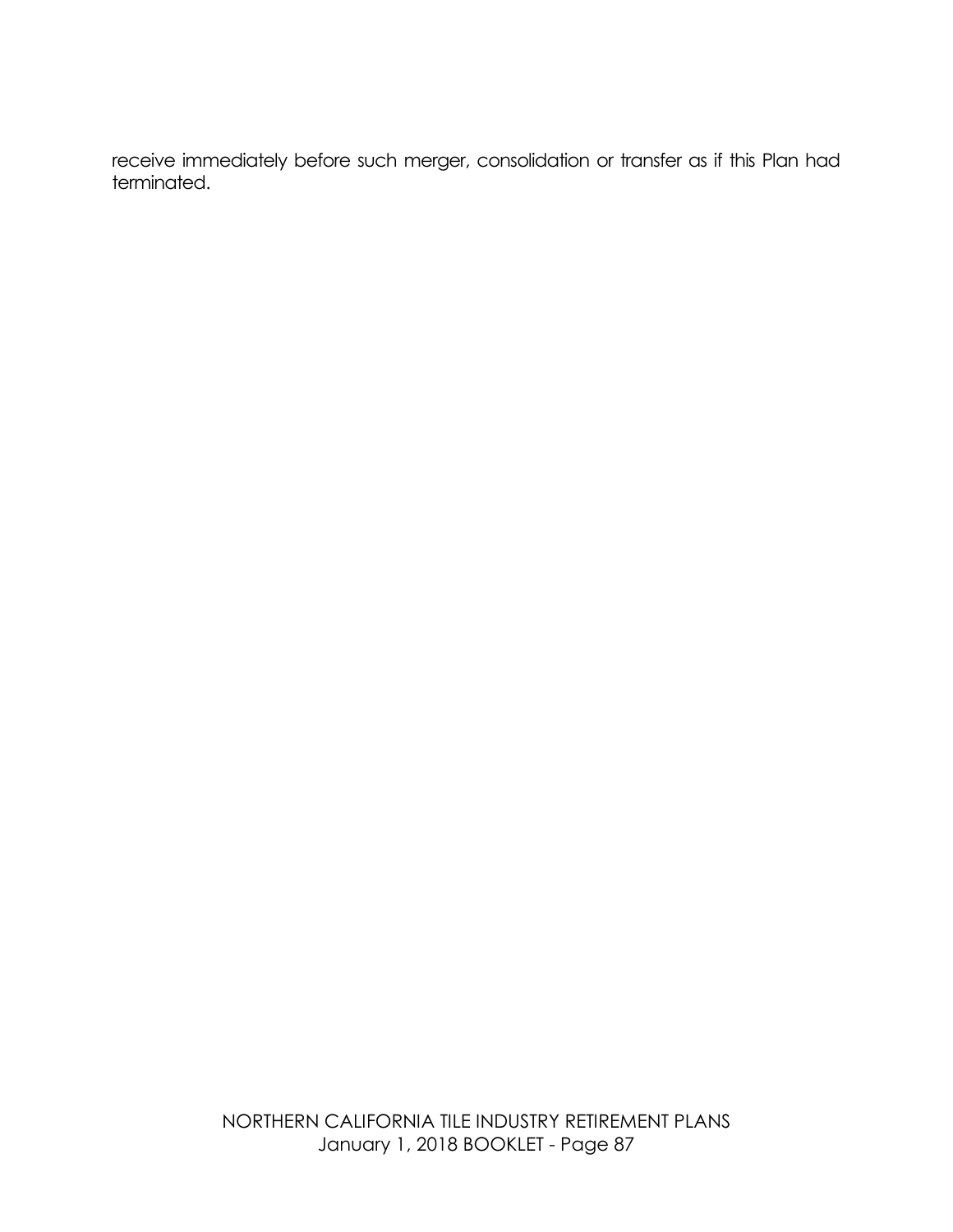## SURVIVOR ANNUITY OPTION FACTORS (Applies to Joint and Survivor and Contingent Annuitant Benefits)

| <b>Beneficiary's Age</b><br>In Relation To<br>Retiree's Age                                                                             | 50% Joint<br>Option                                                          | 50% Pop-Up<br>Option                                                         | 75% Joint<br><b>Option</b>                                                   | 100% Joint<br><b>Option</b>                                                  |
|-----------------------------------------------------------------------------------------------------------------------------------------|------------------------------------------------------------------------------|------------------------------------------------------------------------------|------------------------------------------------------------------------------|------------------------------------------------------------------------------|
| Each additional<br>year older                                                                                                           | $+.005$                                                                      | $+.005$                                                                      | $+.007$                                                                      | $+0.008$                                                                     |
| $+10$ years<br>+ 9 years<br>$+ 8$ years<br>+ 7 years<br>$+$ 6 years<br>$+5$ years<br>$+$ 4 years<br>+ 3 years<br>$+2$ years<br>+ 1 year | .930<br>.925<br>.920<br>.915<br>.910<br>.905<br>.900<br>.895<br>.890<br>.885 | .910<br>.905<br>.900<br>.895<br>.890<br>.885<br>.880<br>.875<br>.870<br>.865 | .899<br>.892<br>.885<br>.878<br>.871<br>.864<br>.857<br>.850<br>.844<br>.837 | .869<br>.860<br>.852<br>.843<br>.835<br>.826<br>.818<br>.810<br>.802<br>.794 |
| Same age                                                                                                                                | .880                                                                         | .860                                                                         | .830                                                                         | .786                                                                         |
| - 1 year<br>- 2 years<br>- 3 years<br>- 4 years<br>- 5 years<br>- 6 years<br>- 7 years<br>- 8 years<br>- 9 years<br>- 10 years          | .875<br>.870<br>.865<br>.860<br>.855<br>.850<br>.845<br>.840<br>.835<br>.830 | .855<br>.850<br>.845<br>.840<br>.835<br>.830<br>.825<br>.820<br>.815<br>.810 | .824<br>.817<br>.810<br>.804<br>.797<br>.791<br>.784<br>.778<br>.771<br>.765 | .778<br>.770<br>.762<br>.754<br>.747<br>.739<br>.732<br>.724<br>.717<br>.709 |
| Each additional<br>year younger                                                                                                         | $-.005$                                                                      | $-.005$                                                                      | $-.007$                                                                      | $-.008$                                                                      |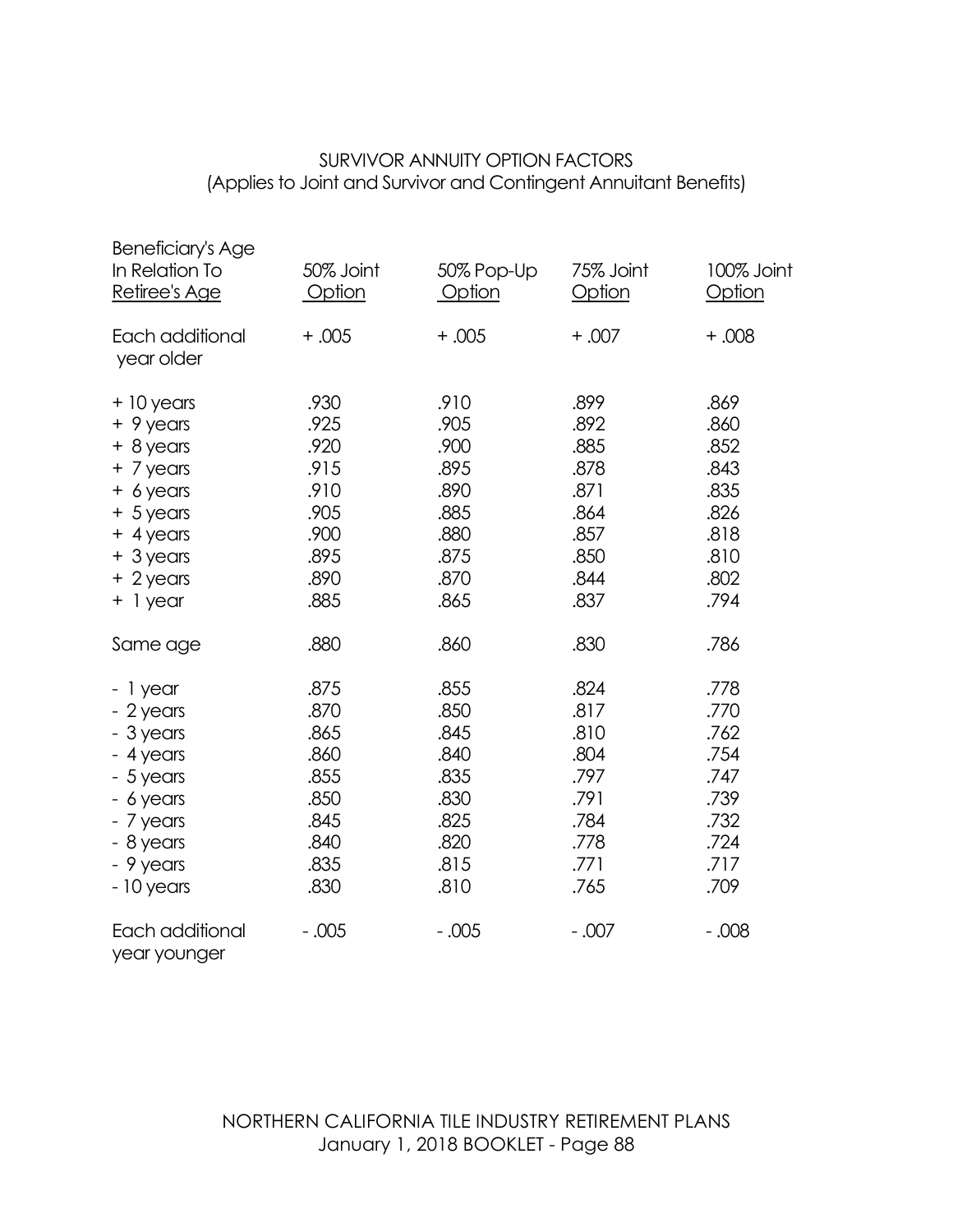## **APPENDIX B**

#### **NORTHERN CALIFORNIA TILE INDUSTRY DEFINED CONTRIBUTION PLAN (As Revised April 1, 2015 + Amendments 1-4)**

#### **ARTICLE I. EFFECTIVE DATE**

Section 1. This Defined Contribution Plan shall be effective March 1, 1981. This restated Plan shall be effective April 1, 2015.

Section 2. The Plan Year shall be from January 1 to December 31.

Section 3. Except as otherwise specifically provided herein, words that are defined in the Northern California Tile Industry Pension Trust Fund Trust Agreement shall have the meaning given therein.

#### **ARTICLE II. CONTRIBUTIONS**

Section 1. The Plan shall consist entirely of contributions required to be made by Employers in accordance with any Collective Bargaining Agreement with Bricklayers and Allied Crafts Local Union No. 3, I. U. of B.A.C., and its successors (hereinafter the Union), together with any interest earnings or other increments realized thereon.

Section 2. No Employee contributions are required or are permitted.

Section 3. The entire cost of administering the Plan shall be paid out of the assets of the Plan.

Section 4. (a) This Plan shall provide benefits for Employees who are employed under a Collective Bargaining Agreement which provides for employer contributions to be made to this Plan. An Employee who is employed under a Collective Bargaining Agreement shall not have contributions made on his or her behalf, or accrue benefits under the Plan, unless the Collective Bargaining Agreement specifically provides for contributions to this Plan on his or her behalf. The Plan shall also provide benefits to Employees of the Union or affiliated organization approved by the Board of Trustees, for whom the Union or other organization has agreed to make contributions to this Plan, pursuant to a subscription agreement satisfactory to the Board of Trustees.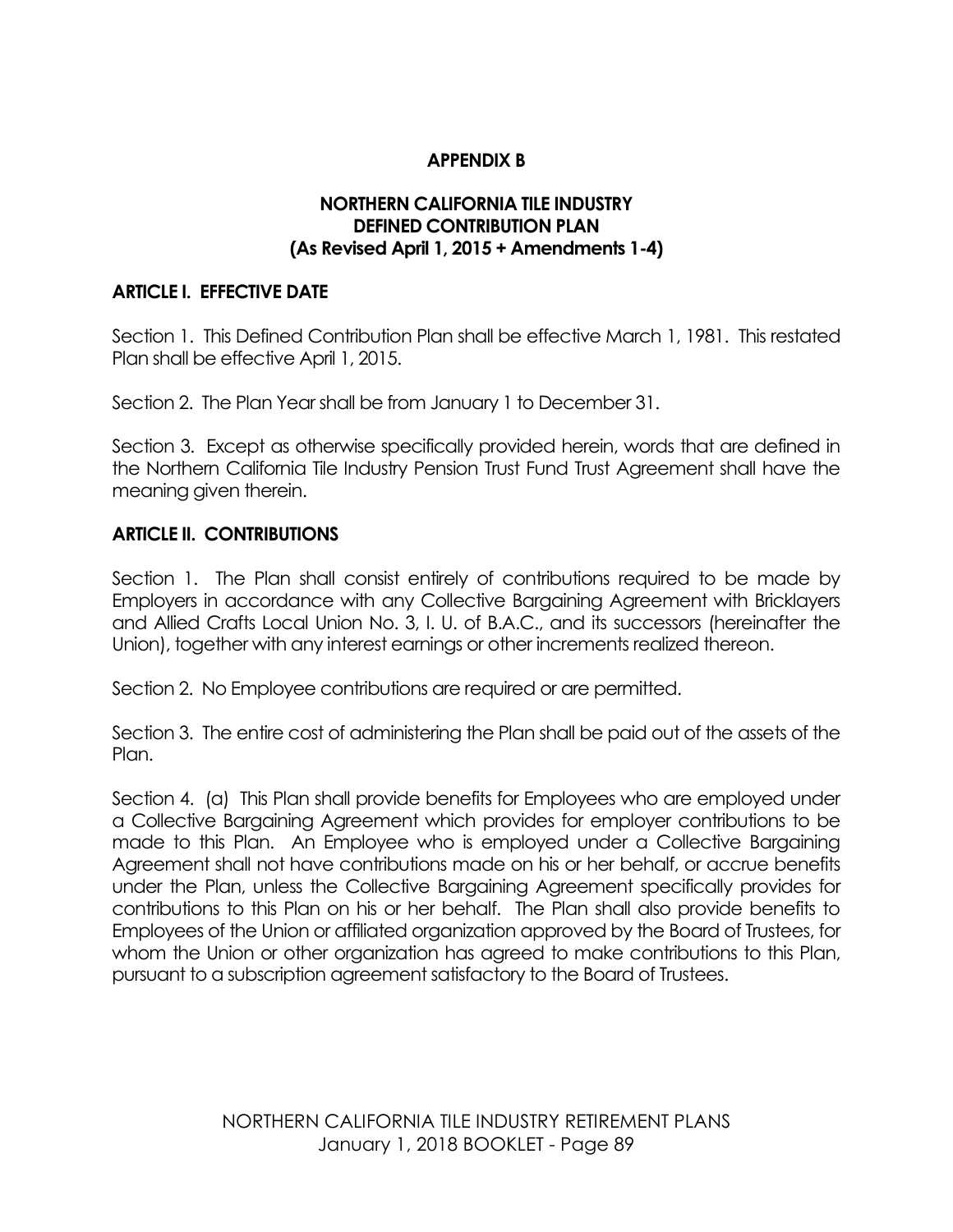(b) Notwithstanding subsection (a), the term Employee includes a shareholderemployee of an incorporated contributing employer only if the shareholder-employee satisfies all of the following conditions:

(i) the shareholder-employee performs some bargaining unit work;

(ii) the shareholder-employee and the spouse of the shareholderemployee each own less than 50% of the total stock of the contributing employer;

(iii) the contributing employer has at least one shareholder who is not participating in the pension plan and performs some management work;

(iv) if the shareholder-employee's spouse is also a shareholder, and their combined shares equal or exceed 50% of total share ownership, the shareholderemployee has submitted a written statement signed by both spouses that the shares are held as separate property, and not as community property; and

(v) the shareholder-employee has not actually been excluded from the statutory definition of employee in a proceeding of the National Labor Relations Board.

Section 5. Contributions made by an Employer for Employees not subject to a Collective Bargaining Agreement shall not be accepted if the contributions discriminate in favor of highly compensated employees, within the meaning of the Internal Revenue Code and the Regulations issued thereunder.

# **ARTICLE III. ACCOUNTING**

Section 1. No Employee or beneficiary shall have any rights or interest in any specific assets in the Plan except as expressly set forth in this Plan. The Trustees shall establish separate accounting records for each Employee, which shall hereinafter be referred to as the Employees' accounts.

Section 2. (a) The income, profits, losses, and expenses of the Plan shall be credited or debited, as the case may be, to the Employees' accounts at such time or times as shall be deemed by the Trustees to be necessary or appropriate. Each date as of which the Employees' accounts are evaluated and adjusted shall be deemed a valuation date for purposes of this Plan. This Plan shall be evaluated, and the Employees' accounts adjusted at least annually, as of the end of the Plan's fiscal year and, effective with the third quarter 2008, on a quarterly basis. Non-hardship distributions will be based on the valuation date at the end of the quarter in which an application is submitted. In evaluating securities held for the Plan, the Trustees shall use the fair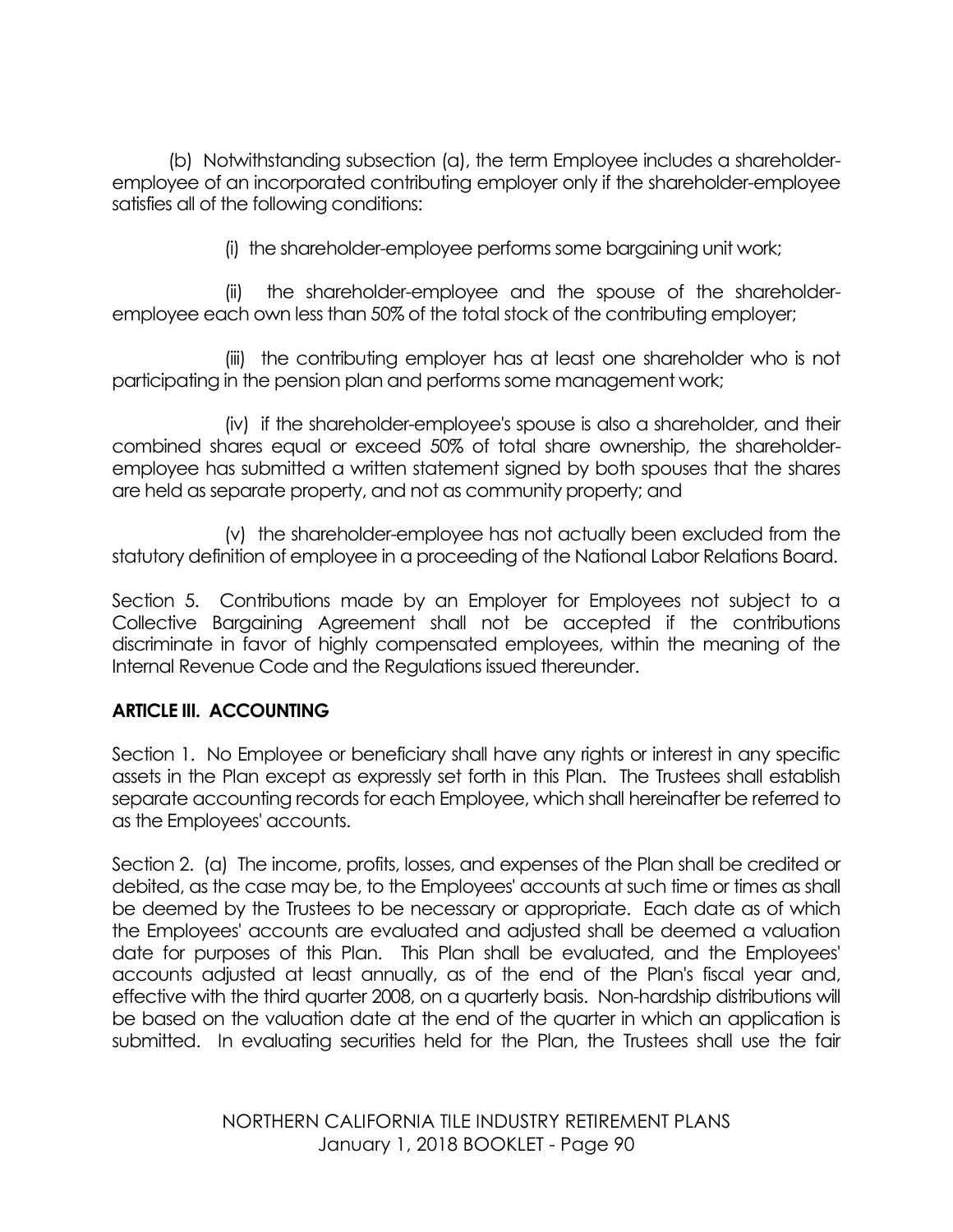market value on the valuation date. All adjustments pursuant to this Section shall be made in a uniform and non-discriminatory manner.

(b) The method for valuation of the Employees' accounts shall be as follows. An unadjusted balance for each Employee shall be determined by adding the previous adjusted balance and the contributions made on the Employee's behalf during the period of the valuation, and subtracting: i) any deductions from the Employee's account through the last day of the period of the valuation, and ii) a charge for Plan expenses. The charge for Plan expenses shall be \$6.25 per quarter. An earnings (or loss) factor shall be determined by dividing the net value of the Plan's assets as of the valuation date (including all income, gains, losses, and expenses in excess of the sum of the expense charges) by the prior net value. Each Employee's adjusted balance shall be the product of the unadjusted balance times the earnings or loss factor. Account values will be determined using the Plan's unaudited financial statements at the end of the quarter in which an application is submitted.

(c) In addition to the amounts provided above, an Employee who performs qualifying military service under the Uniformed Services Employment and Reemployment Rights Act of 1994 (38 U.S.C. § 4301, et seq.), and meets the other requirements of that act for additional benefits under the Plan, shall be credited with an amount equal to the contributions which would have been made on the Employee's behalf during that military service. Such benefits shall not be the liability of any Employer, but shall be charged as an administrative expense of the Plan as a whole.

Section 3. All Employees' accounts shall be 100% vested. Any Employee who was a non-vested participant in the BAC Local No. 29 Defined Contribution Pension Plan on March 31, 2004, and who had not incurred a permanent break in service on or before March 31, 2004 under the terms of the BAC Local No. 29 Defined Contribution Pension Plan, shall be 100% vested as of April 1, 2004.

Section 4. (a) The total annual additions made to each Employee's Account for any Plan Year shall not exceed the lesser of \$40,000 or 100% of the Employee's compensation, or such other amount as set forth under Internal Revenue Code section 415.

(b) Compensation for purposes of IRC Section 415 includes wages within the meaning of IRC Section 3401(a) plus amounts that would be included in wages but for an election under IRC Sections 125(a), 132(f)(4), 402(e)(3), 402(h)(1)(B), 402(k) or 457(b), pursuant to Treas. Reg. § 1.415(c)-2(d)(3).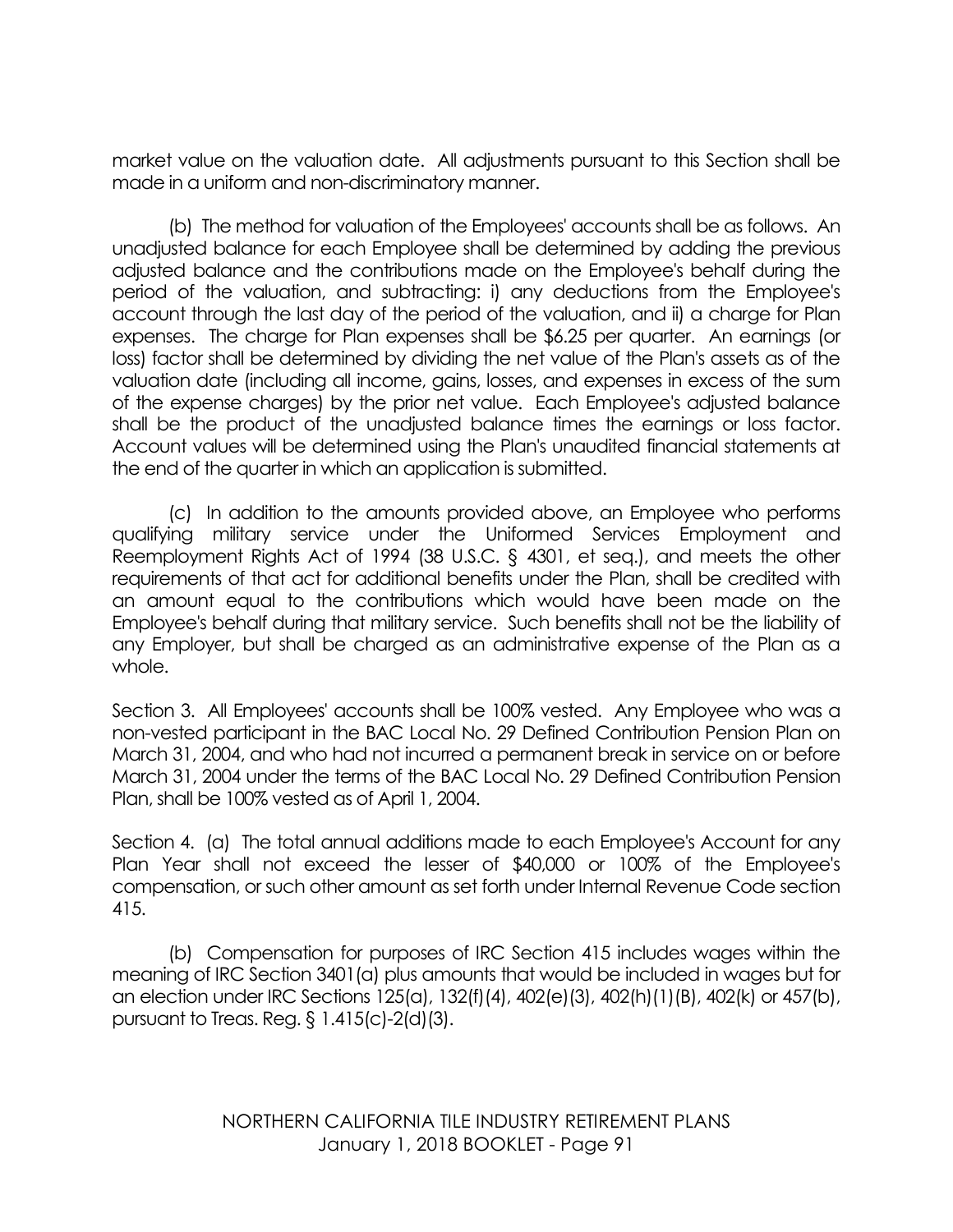(c) For limitation years beginning before July 1, 2007, if the annual additions to any Employee's account exceed the amount provided in subsection (a) above, the excess amounts shall be used to reduce employer contributions for the next Plan Year (and succeeding years if necessary) if the Employee is a participant at the end of that Plan Year, or if the Employee is not a participant at that time, then held in a suspense account for that Plan Year and allocated to the remaining participants in the next Plan Year.

#### **ARTICLE IV. DISTRIBUTION OF BENEFITS**

Section 1. Distributions on Retirement: Employees shall be entitled to distribution of their individual accounts at the following times:

(a) upon retirement under the Northern California Tile Industry Defined Benefit Plan, whether eligible for Early Retirement Benefits, Normal Retirement Benefits, or Disability Benefits;

(b) if the Employee is totally and permanently disabled, as evidenced by an award of Social Security Disability benefits or Supplemental Security Income benefits due to disability; or

(c) the latest of the date the Employee attains age 65, the tenth anniversary of the Employee's first participation in this Plan, and the Employee's termination of employment in the Tile Industry, as defined in the Defined Benefit Plan.

Section 2. Other Distribution Dates:

(a) (i) An Employee shall be entitled, upon application, to distribution of any amount in his or her account in the event that, for a period of three Plan Years, he or she has not been employed in work of a type covered under the collective bargaining agreements of BAC Local 3 for which contributions are, or have been, made to this Plan. Such distribution shall be made on April 1 of the calendar year following the period of three Plan Years in which no contributions were made.

(ii) Effective April 1, 1993, the following rule shall apply to Employees who were already Plan participants before that date, and who had no payments made to this Plan for Covered Employment as a Tile Finisher on or after that date: If the Employee would have been eligible for a distribution under subsection (a)(i) of this Section 2 except that payments were made to this Plan for less than 100 hours of Covered Employment as a Tile Layer in the three years preceding the application for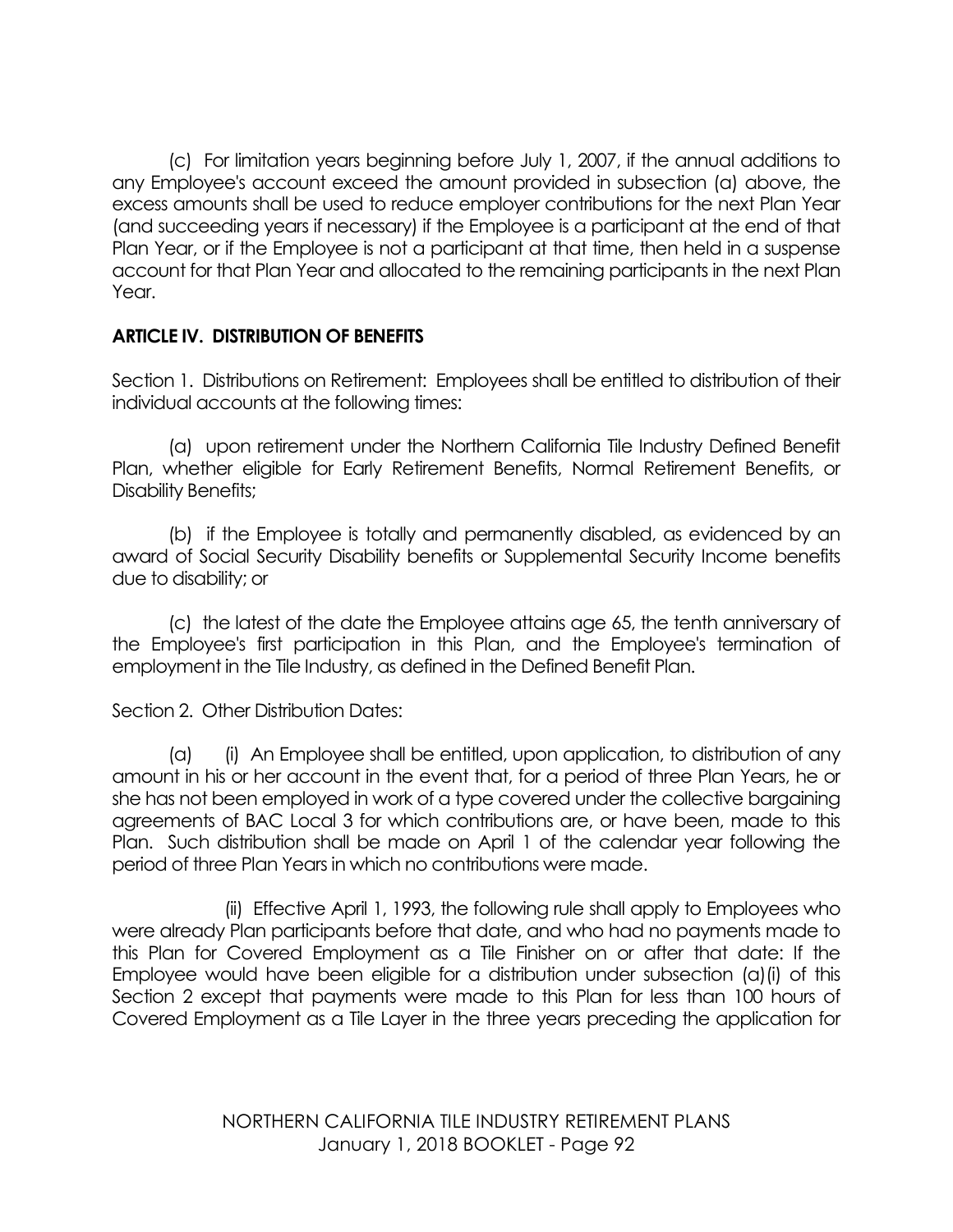distribution, then the payments for hours of employment as a Tile Layer shall be disregarded in determining eligibility for a distribution under Section 2(a)(i).

(b) An Employee shall be entitled, upon application, to distribution of any amount in his or her account on April 1 of the calendar year following the year in which the Employee attains age 70½, regardless of whether or not the Employee actually retires.

(c) If an Employee had an active account in the BAC Local 12 Defined Contribution Plan on December 31, 1997, he or she shall be entitled, upon application, to distribution of his or her account balance in that Plan as in effect on that date plus a reasonable estimate of earnings thereon, upon the Employee's separation from service. For purpose of this provision, an Employee shall be deemed to have separated from service if he or she has ceased to be employed in Industry Service, as defined in the Northern California Tile Industry Defined Benefit Plan, he or she is not registered for employment at BAC Local 3, and he or she has presented evidence satisfactory to the Board of Trustees that the failure to be so employed is not due to seasonal work variations.

(d) The Trustees may distribute the account of any Employee, without application, if the Employee is eligible for a distribution and the full value of the Employee's account is less than, and has never exceeded, \$1,000.

(e) If an Employee had a non-forfeited account in the BAC Local No. 29 Defined Contribution Pension Plan on March 31, 2004, he or she shall be entitled, upon application, to distribution of his or her account balance in that plan as in effect on that date, plus investment earnings through the last preceding valuation date, upon attainment of age 62 and separation from service, or at such other time as he or she would be eligible for a distribution under the terms of this Plan.

(f) (i) An Employee shall be entitled, upon application and demonstration of financial hardship, to withdraw up to 60% of his or her vested interest in funds that have been in the account for at least two years, providing that the Employee may not withdraw more than \$10,000 net per hardship distribution. The amount requested for a hardship distribution from the Plan may not exceed the amount required to relieve the financial need. The hardship will be determined by the Trustees in accordance with applicable Treasury Regulations. Unless otherwise prescribed in the Regulations, "financial hardship" means an Employee's immediate and heavy financial need that cannot be met from other reasonably available resources and is caused by one or more of the following: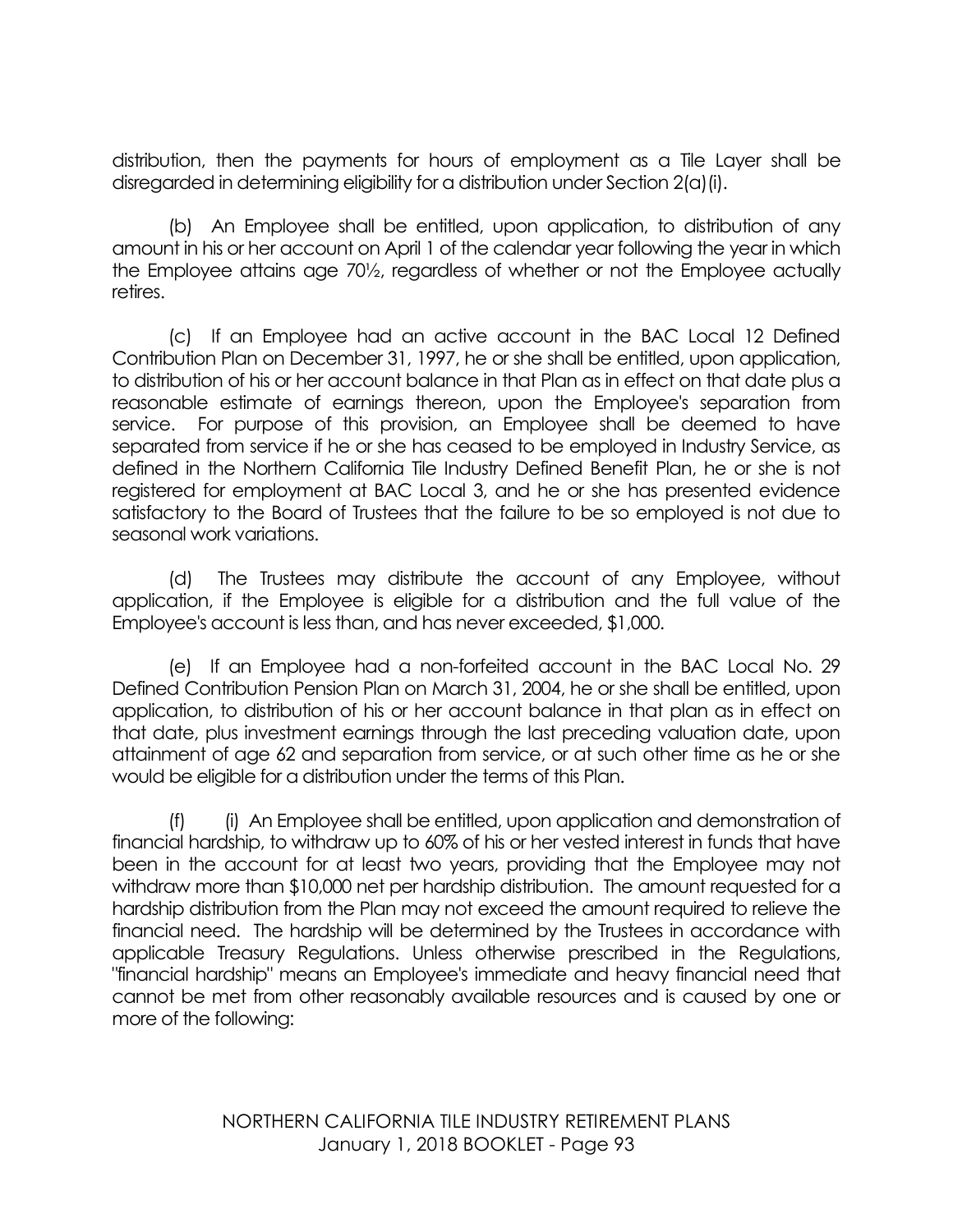1) Medical expenses as defined in section 213(d) of the Code of the Employee or the Employee's Eligible Spouse, Domestic Partner, or dependents not covered or paid for through insurance or any other third party;

2) Financing the cost of education beyond the secondary level for the Employee, his or her Eligible Spouse or Domestic Partner, or one or more of his or her dependents;

3) The cost of preventing eviction or foreclosure on the Employee's principal residence;

4) The cost of any other demonstrated bill which causes the Employee, the Employee's Spouse, Domestic Partner or dependents present or impending want or privation;

5) Burial or funeral expenses for the Employee's Eligible Spouse, Domestic Partner or dependent.

A participant making an application under this Section has the burden of presenting to the Trustees written proof of such financial need so that the application for hardship withdrawal can be considered.

(ii) A participant who is below the age of 59½ on the date of his or her application may not take more than one hardship distribution per calendar year.

(iii) Effective May 21, 2015, a participant who is age 59½ or older on the date of his or her application may apply for a second hardship distribution in the same calendar year, provided that the second distribution must meet the requirements of subsection (i) above and may not exceed \$10,000. An administrative fee of \$125 shall be charged for a second hardship application made during the 2015 Plan Year, and said fee shall be increased by 3% per annum in each Plan Year thereafter.

Section 3. Suspension of Benefits: If a retired Employee returns to employment in Industry Service (as defined in the Northern California Tile Industry Defined Benefit Plan) in any capacity within the State of California, and the Employee had elected installment payments as his or her form of benefit, those payments shall be suspended, as provided in the Defined Benefit Plan.

Section 4. Pre-Retirement Death Benefits: If an Employee dies before retirement, the Employee's account shall be payable to the Employee's Eligible Spouse or Domestic Partner, unless the Employee and Eligible Spouse have previously designated another

> NORTHERN CALIFORNIA TILE INDUSTRY RETIREMENT PLANS January 1, 2018 BOOKLET - Page 94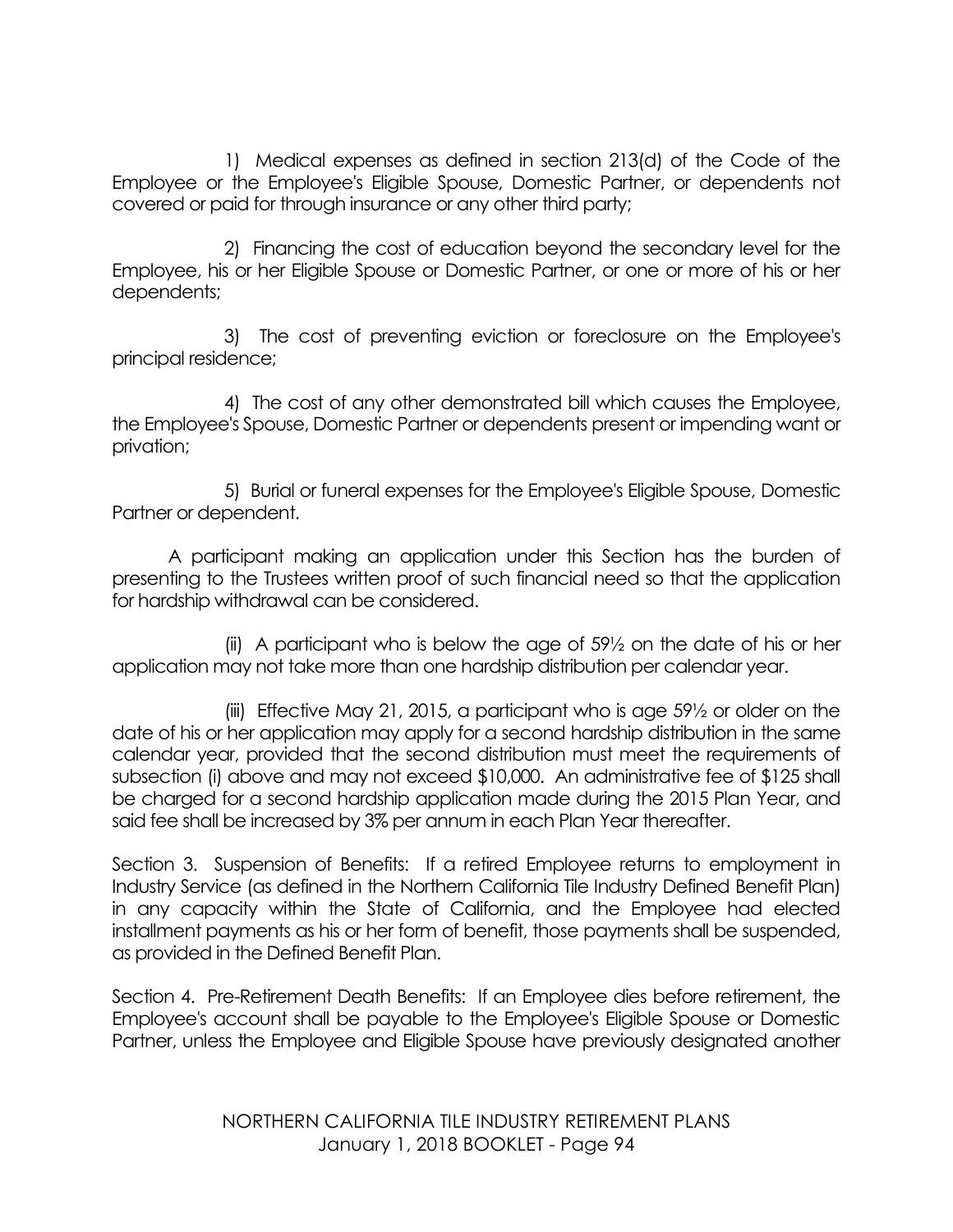person or persons in accordance with Section 2 of Article V. If there is no Eligible Spouse or Domestic Partner at the time of the Employee's death, the Employee's benefits shall be paid to the beneficiary designated in accordance with Section 2 of Article V.

Section 5. Mandatory Distribution of Accounts: An Employee who is eligible for a distribution may elect to retain his or her interest in the general assets of the Plan, in which event his or her account shall continue to share allocation of the net appreciation or depreciation and net income or loss, as provided in Article III. Proceeds of the account shall be distributed to the Employee or beneficiary upon application thereafter in accordance with the provisions of this Article. However, notwithstanding anything herein to the contrary, benefits shall commence to be distributed to any Employee who is separated from service or a 5% or more owner of a contributing Employer, or to any beneficiary, not later than the April 1 of the calendar year following the year in which the Employee attains (or would have attained) age 70½, whether or not a request for distribution has been made in such year, and shall be made in amounts no less than those required under Internal Revenue Code § 401(a)(9) and the Regulations promulgated thereunder.

Section 6. Forfeiture of Accounts: In the event that an Employee, upon becoming eligible for distribution of his or her account as provided above, should fail to make application therefore, the Trustees may, at their exclusive discretion, notify him or her in writing at his or her last known address advising him or her of the right to a distribution. Any account which remains unclaimed for five (5) years after such notification or attempted notification, and any account of less than \$500 which remains unclaimed for two (2) years after such notification or attempted notification, shall be forfeited to the Plan and applied to the expenses of administration of the Plan. In the event an Employee's rights to benefits are forfeited, and thereafter said Employee makes a written request for his or her account, it shall be disbursed to him or her.

#### **ARTICLE V. METHOD OF DISTRIBUTION**

Section 1. (a) (i) Except as provided in subsection (v) below, payment of benefits upon retirement to an Employee who does not have an Eligible Spouse or Domestic Partner shall be made by the purchase of an immediate life annuity, unless the Employee elects payment in the form of a lump sum or equal monthly installments over a period of not more than the lesser of the life expectancy of the Employee or 15 years.

(ii) Except as provided in subsection (v) below, payment of benefits upon retirement to an Employee who has an Eligible Spouse shall be made by the purchase of an immediate 50% contingent annuity ("Qualified Joint and Survivor Annuity"),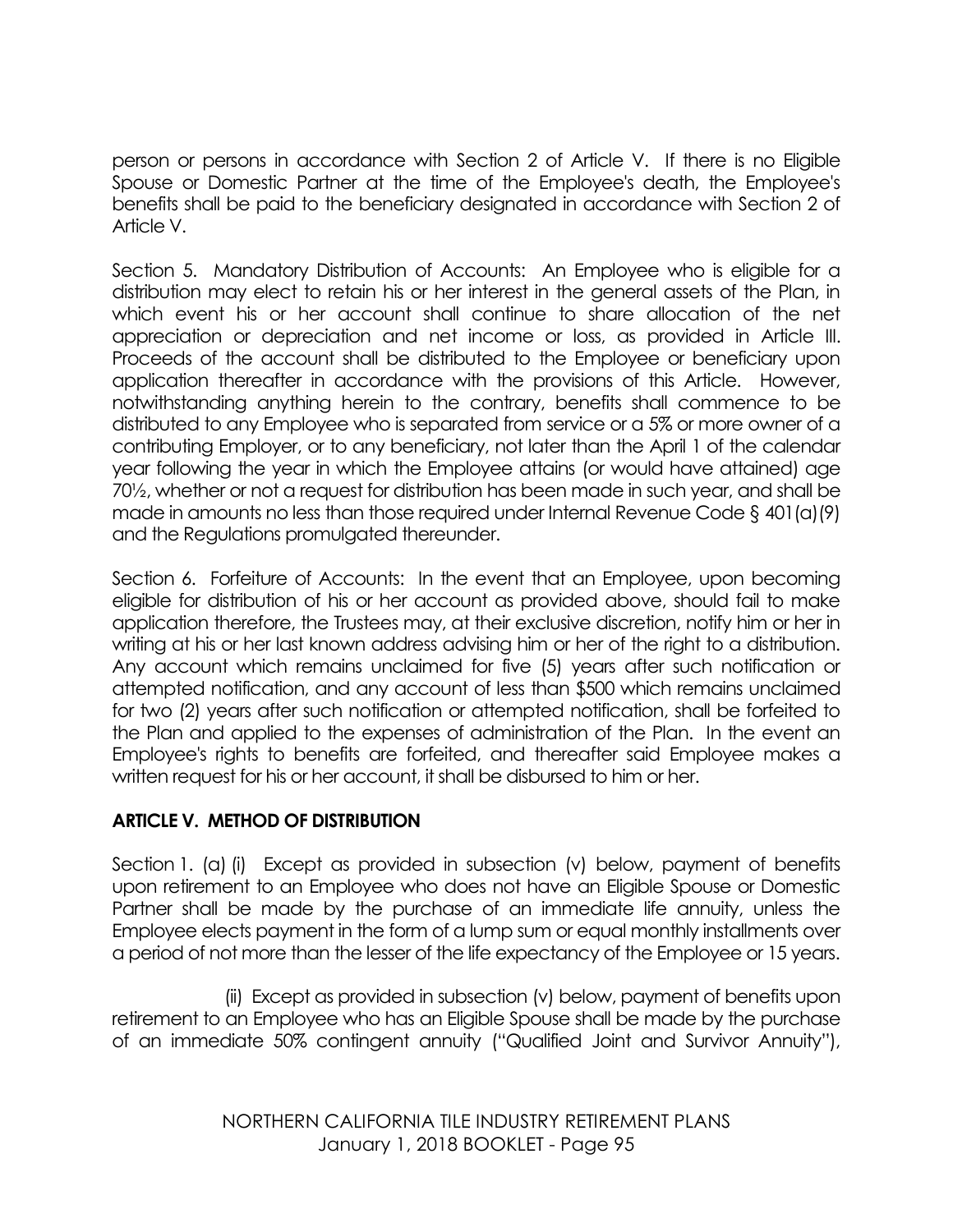where the Eligible Spouse is named as the contingent annuitant, unless the Employee and Eligible Spouse elect payment in the following forms:

1) a lump sum;

2) equal monthly installments over a period of not more than the lesser of 15 years or the life expectancies of the Employee and the designated beneficiary;

3) a single life annuity for the life of the Employee;

4) an immediate 75% contingent annuity, where the Eligible Spouse is named as the contingent annuitant ("Qualified Optional Survivor Annuity"); or

5) an immediate 50% contingent annuity, with a person other than the Eligible Spouse as the contingent annuitant.

(iii) The Employee and Eligible Spouse may make or revoke such an election on forms provided by the Trust Fund Office within the 180 days prior to the payment of benefits under Article IV, Section 1. The Employee and Eligible Spouse shall be supplied with written information concerning the 50% and the 75% contingent annuities, and the effect of electing another form of benefit in lieu of the 50% contingent annuity, and of their rights to waive or to revoke a waiver of the 50% contingent annuity, and to consent or not to consent to such waiver. No benefits shall be paid in the form of a lump sum, equal monthly installments, or a single life annuity, to an Employee with an Eligible Spouse, and no person other than the Eligible Spouse may be designated as beneficiary, unless the Eligible Spouse has consented in writing to the election of that form of benefit, and to the election of another person to be beneficiary, if applicable, acknowledging the effect of such election and/or designation; and unless the Eligible Spouse's signature is witnessed by a notary public or a plan representative.

(iv) An Employee who has a Domestic Partner may elect payment in the following forms:

1) a lump sum;

2) equal monthly installments over a period of not more than the lesser of 15 years or the life expectancies of the Employee and the Domestic Partner;

3) a single life annuity for the life of the Employee;

NORTHERN CALIFORNIA TILE INDUSTRY RETIREMENT PLANS January 1, 2018 BOOKLET - Page 96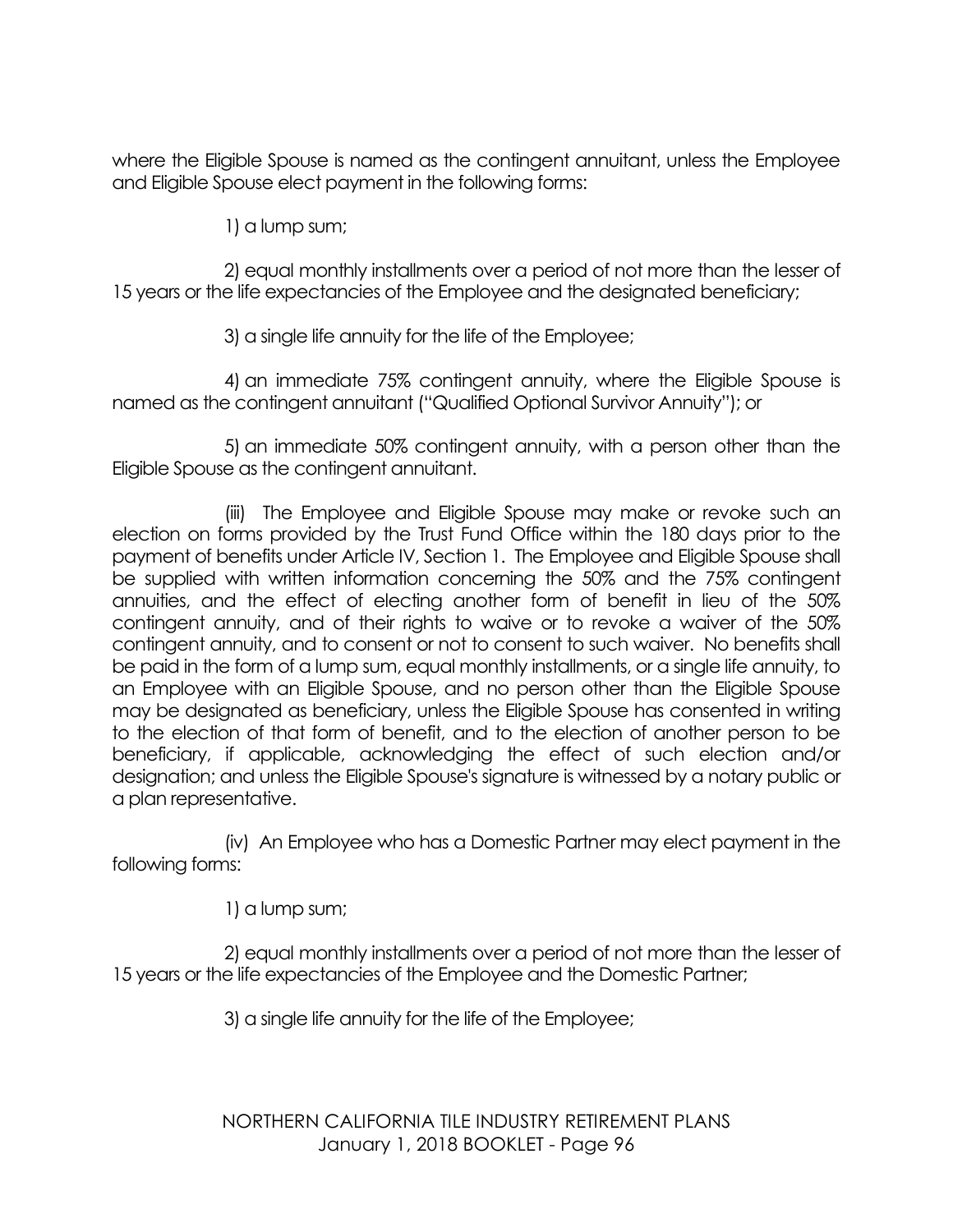4) an immediate 50% contingent annuity, where the Domestic Partner is named as the contingent annuitant;

5) an immediate 75% contingent annuity, where the Domestic Partner is named as the contingent annuitant;

6) an immediate 50% contingent annuity, with a person other than the Domestic Partner as the contingent annuitant.

(v) At his or her initial distribution date, an Employee may elect to receive a partial lump sum, installment benefits, or both. Any time thereafter, but no more often than monthly, the Employee may elect to receive a total lump sum distribution or a partial lump sum distribution, or to increase or decrease his installment benefit amount within the limitations of Section 1(a)(ii)(2). Any election of a partial lump sum payment which is not immediately followed by installment payments shall be deemed to include an election of installment payments which complies with Section 5 of Article IV. Any election of both a lump sum distribution and installments, of an additional lump sum distribution, or of a change in installments is subject to payment of an administrative fee in such amounts as are determined by the Board of Trustees. Until further action of the Board of Trustees, there shall be no charge to any member to make one election in a Plan Year either to receive one lump sum or to change installment benefit amount, and a \$50 charge for each additional election in a Plan Year to receive a lump sum or to change installment benefit amount.

(b) If an Employee dies after retirement, and the Employee had an Eligible Spouse or Domestic Partner at retirement, and together they had properly elected monthly installments, the Eligible Spouse or Domestic Partner, if surviving the Employee, may elect to receive the remaining installments, or to receive a lump sum payment or an immediate life annuity. If there is no surviving Eligible Spouse or Domestic Partner, the remaining benefits shall be paid in the form of a lump sum benefit to the beneficiary designated in accordance with Section 2 of this Article.

(c) Payment of pre-retirement death benefits to an Eligible Spouse or Domestic Partner shall be in the form of a lump sum payment to the Employee's Eligible Spouse or Domestic Partner, payable immediately, unless the Eligible Spouse or Domestic Partner elects installments over the lesser of his or her life expectancy or 15 years, under the same conditions applicable to Employees under subsection (a)(v) of this Section. Payment of pre-retirement death benefits to any other beneficiary(ies) shall be made only in the form of a lump sum.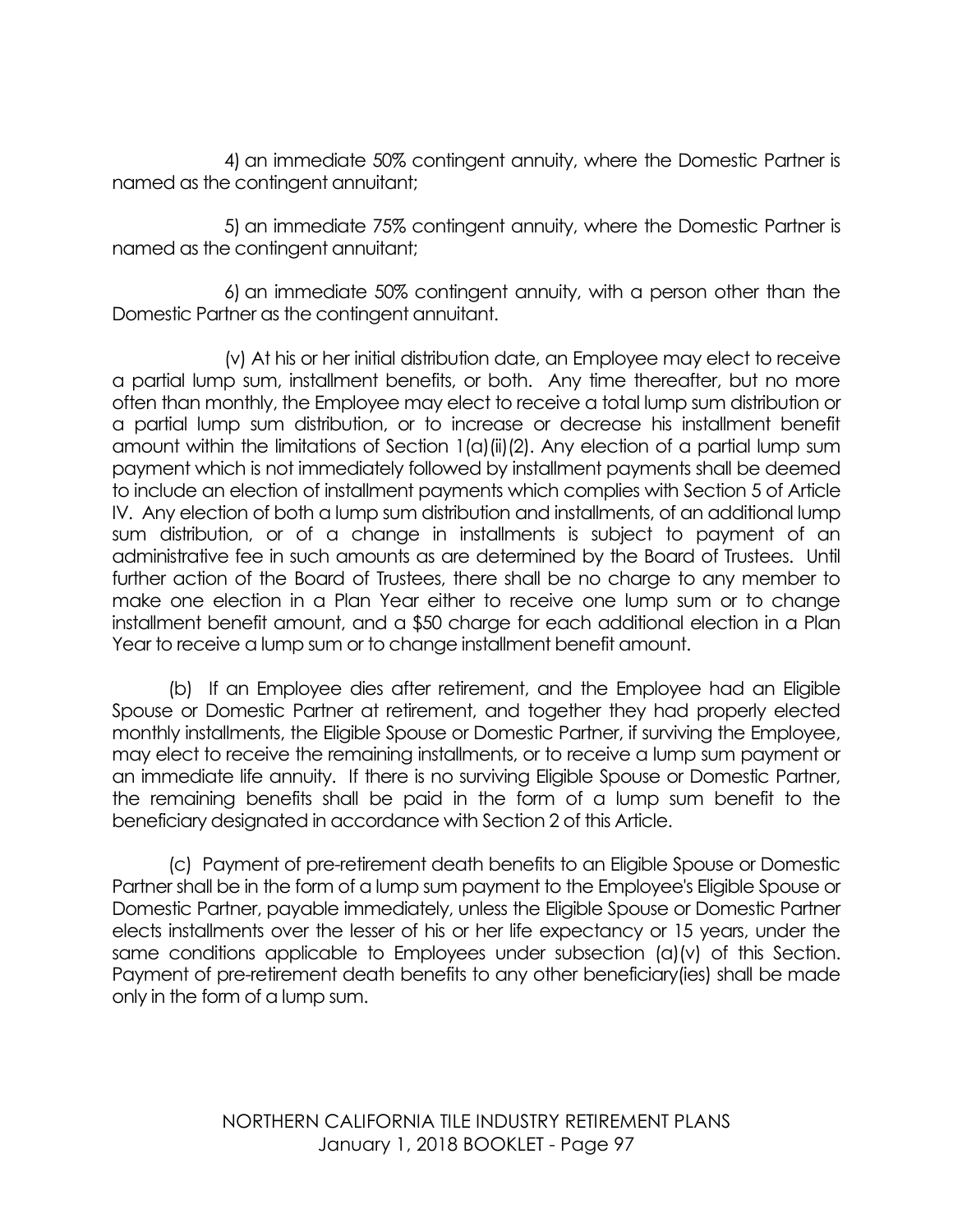(d) Any payment made in the form of an immediate annuity shall be made by purchase of a single-premium non-transferable annuity contract from a licensed life insurance company.

(e) (i) In addition to the forms of benefit provided above, if an Employee had an active account in the BAC Local 12 Defined Contribution Plan on December 31, 1997, then with respect to his or her account balance in that Plan on that date, he or she may elect to receive benefits in any of the forms of benefit provided in that Plan on that date, subject to his or her Eligible Spouse's consent rights.

(ii) Notwithstanding subsection (i), if, after January 1, 1998, the law is changed so that this Plan is no longer required to allow the election of all forms of benefits provided under the BAC Local 12 Defined Contribution Plan, then the forms of benefit provided under that plan shall be available only to the extent required by such new law. This subsection (ii) shall be effective for any new applicable law on the first day that any such law takes effect for this Plan.

(f) If any person will be receiving a total lump sum distribution, that distribution shall consist of the Employee's previous adjusted balance, plus any contributions made to date, less any distributions. No income, gains, losses or expenses shall be credited or debited to the Employee's account unless the person elects to defer receipt of the distribution until the end of the Plan Year. If a person so elects, he or she shall receive the distribution described above shortly after the end of the Plan Year, and the income or gains, less losses and expenses, shortly after the annual audit of the Plan is completed.

Section 2. Designation of a beneficiary or beneficiaries under the Plan shall be governed by the following rules:

(a) Each Employee or Former Employee may from time to time designate any person or persons as his or her beneficiary to whom his or her Plan benefits would be paid if he or she were to die before receipt of all such benefits. However, such designation shall not apply to payment of pre-retirement death benefits of a married Employee, which shall be payable only to the Employee's Eligible Spouse, unless the Eligible Spouse has consented to such designation in a manner consistent with Section 1(a)(iii) of this Article. Each beneficiary designation shall be on a form prescribed by the Board of Trustees, and shall be effective only when filed with the Plan Office during the Employee's lifetime.

(b) Notwithstanding any other provision of this Plan: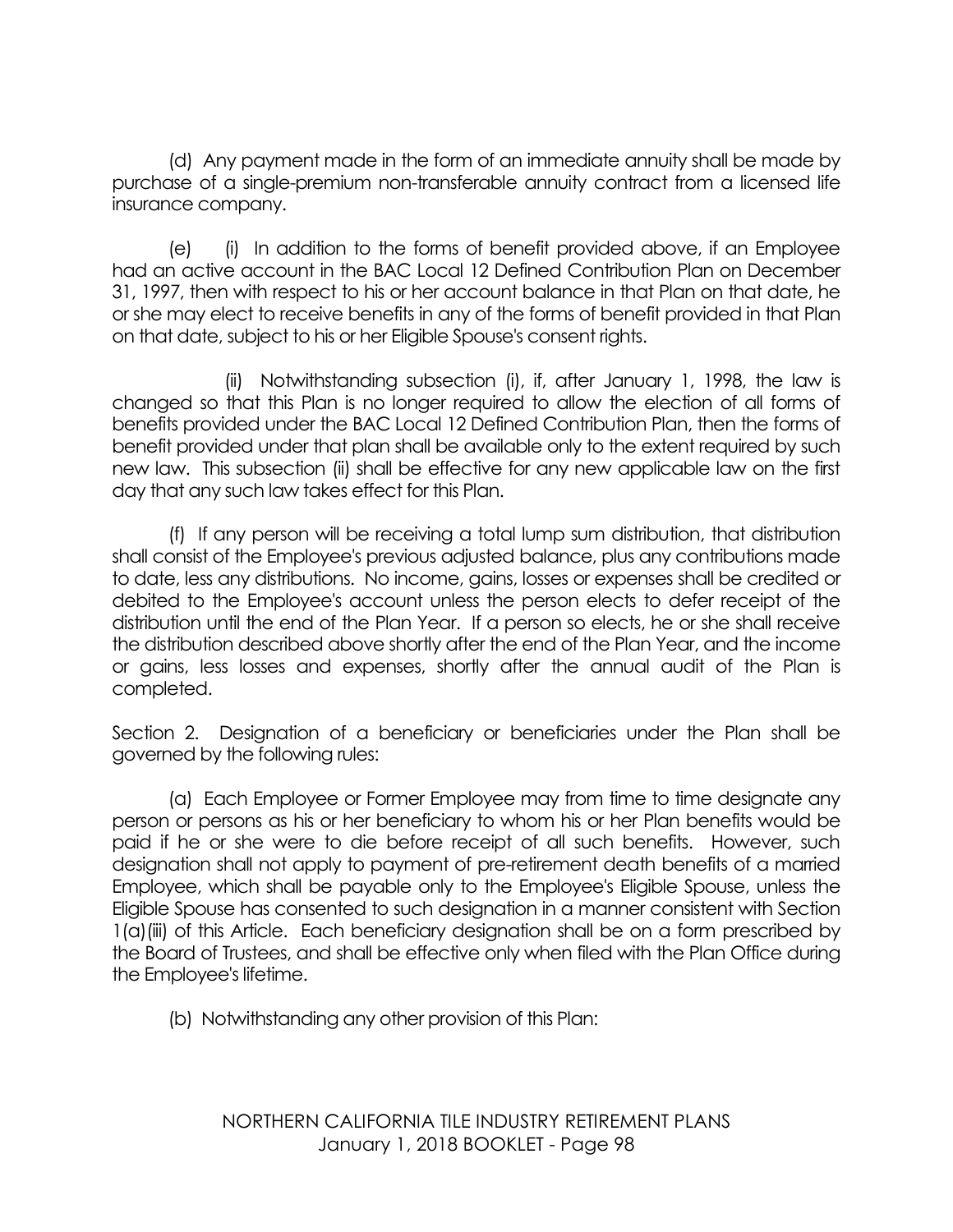(i) A married Employee may elect a form of benefit other than the 50% contingent annuity for the benefit of the Employee's Eligible Spouse, and/or designate a beneficiary other than his or her Eligible Spouse without spousal consent only if it is established to the satisfaction of the Board of Trustees that spousal consent cannot be obtained because there is no Eligible Spouse, because the Eligible Spouse cannot be located, or because of such other circumstances as may be prescribed in regulations issued by the Secretary of the Treasury; and

(ii) The designation of any person other than a spouse is deemed revoked if the Employee becomes married thereafter, and shall not be become effective again if that marriage is dissolved; and

(iii) Any designation of a spouse as beneficiary shall be deemed revoked if the marriage of the Employee and spouse is dissolved, unless such designation is preserved in a Qualified Domestic Relations Order, or reinstated by the Employee after the dissolution; any designation of a Domestic Partner as beneficiary shall be deemed revoked if the domestic partnership is dissolved, unless such designation is reinstated by the Employee after the dissolution.

(c) If any Employee or former Employee has no beneficiary designated in the manner provided above, or if the designated beneficiary dies before complete distribution of the Employee's benefits, such Employee's benefits shall be paid in accordance with the following order of priority:

- (i) to the Employee's Eligible Spouse or Domestic Partner, or
- (ii) to the Employee's children, in equal parts, or
- (iii) to the Employee's father and/or mother, if either living, or
- (iv) to the Employee's sisters and/or brothers, if living, or
- (v) to the Employee's estate.

Section 3. For the purpose of this Article, Eligible Spouse means the spouse to whom the Employee was legally married on the date benefit payments under the Plan commenced, or in the case of death before retirement, the spouse to whom the Employee was legally married on the date of his or her death. Eligible Spouse also means a former spouse who is designated a surviving spouse in a qualified domestic relations order ("QDRO"), to the extent provided in the QDRO.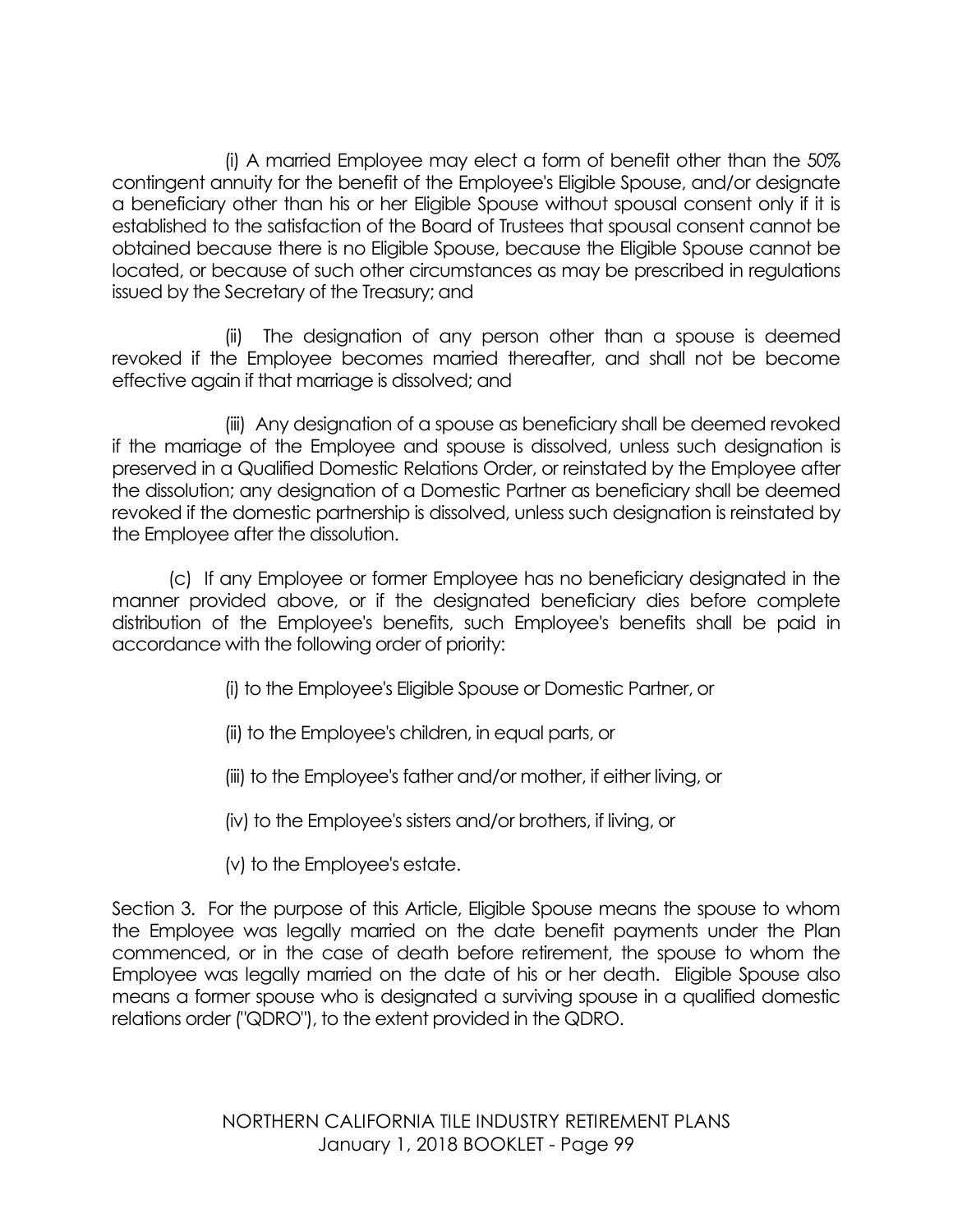Section 4. (a) This Section applies to distributions made on or after January 1, 1993, except as otherwise indicated. Notwithstanding any provision of the Plan to the contrary that would otherwise limit a distributee's election under this Section, a distributee may elect, at the time and in the manner prescribed by the plan administrator, to have any portion of an eligible rollover distribution paid directly to an eligible retirement plan specified by the distributee in a direct rollover.

(b) Definitions.

(i) Eligible rollover distribution: An eligible rollover distribution is any distribution of all or any portion of the balance to the credit of the distributee, except that an eligible rollover distribution does not include:

1) any distribution that is one of a series of substantially equal periodic payments (not less frequently than annually) made for the life or life expectancy of the distributee or the joint lives or joint life expectancies of the distributee and the distributee's designated beneficiary; or for a specified period of ten years or more;

2) any distribution to the extent that such distribution is required under section 401(a)(9) of the Internal Revenue Code;

3) the portion of any distribution that is not includible in gross income (determined without regard to the exclusion for net unrealized appreciation with respect to employer securities); and

4) any hardship distribution.

(ii) Eligible retirement plan: An eligible retirement plan is an individual retirement account described in section 408(a) of the Internal Revenue Code, an individual retirement annuity described in section 408(b) of the Code, an annuity plan described in section 403(a) of the Code, or a qualified trust described in section 401(a) of the Code, that accepts the distributee's eligible rollover distribution. For distributions made after December 31, 2001, an eligible retirement plan also shall include an annuity contract described in section 403(b) of the Code and an eligible plan under section 457(b) of the Code, which is maintained by a state, political subdivision of a state, or any agency or instrumentality of a state or political subdivision of a state and which agrees to account separately for amounts transferred into such plan from this Plan. However, in the case of an eligible rollover distribution to the surviving spouse, an eligible retirement plan is an individual retirement account or individual retirement annuity. For distributions made after December 31, 2007, an eligible retirement plan is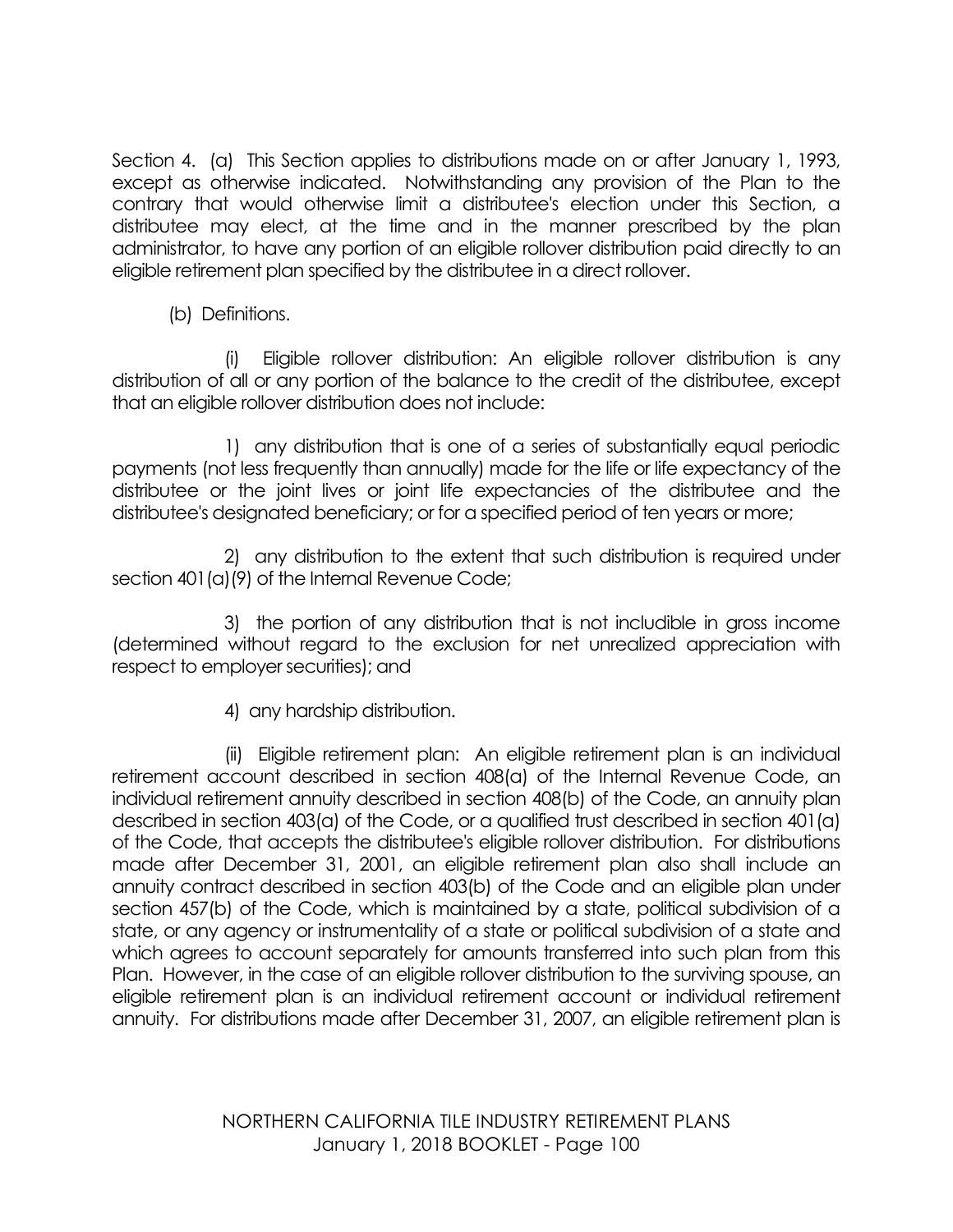also a Roth IRA. For distributions made after December 31, 2009, an eligible retirement plan is also an inherited IRA for the benefit of a non-spouse beneficiary.

(iii) Distributee: A distributee includes an Employee or former Employee. In addition, the Employee's or former Employee's surviving spouse and the Employee's or former Employee's spouse or former spouse who is the alternate payee under a qualified domestic relations order, as defined in section 414(p) of the Code, are distributees with regard to the interest of the spouse or former spouse. Effective January 1, 2007, a distributee includes a non-spouse beneficiary.

(iv) Direct Rollover: A direct rollover is a payment by the plan to the eligible retirement plan specified by the distributee.

## **ARTICLE VI. QUALIFIED DOMESTIC RELATIONS ORDERS**

Section 1. The benefits provided by this Plan are subject to any qualified domestic relations order which creates or recognizes the existence of an alternate payee's right to, or assigns to an alternate payee the right to, receive all or a portion of the benefits payable with respect to a participant under the Plan. It includes any judgment, decree or order (including approval of a property settlement agreement) which relates to the provision of child support, alimony payments, or marital property rights to a spouse, child or other dependent of a participant and is made pursuant to a State Domestic Relations Law (including a community property law).

Section 2. In the event that the Plan should be served with a domestic relations order, it shall promptly notify the participant and any other alternate payee of the order and of the Plan Administrator's procedures for determining the qualified or unqualified status of the order.

Section 3. The Plan may make a lump sum distribution to an alternate payee who is a former spouse, prior to the participant's earliest distribution date, of the benefits awarded to the former spouse in a Qualified Domestic Relations Order, provided the Order has been served on the Plan, together with a notice of entry of judgment of dissolution of the marriage.

#### **ARTICLE VII. MISCELLANEOUS PROVISIONS**

Section 1. No merger of the Plan, or transfer of its assets, shall be permitted which would result in any Employee receiving a benefit immediately after the merger or transfer which would be less than the benefit to which he or she would have been entitled if the Plan had terminated immediately prior thereto.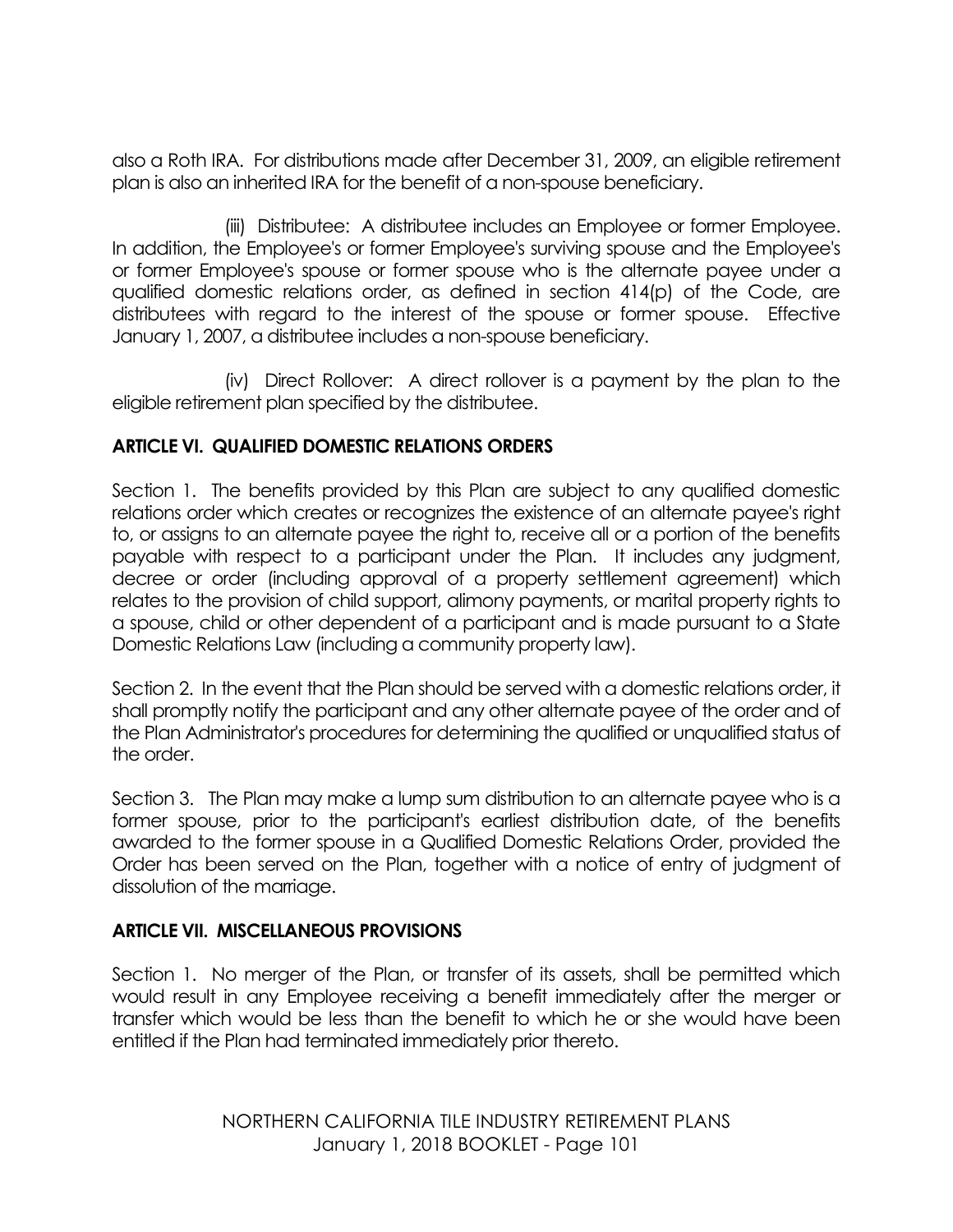Section 2. To the extent required by law, none of the benefits, payments, proceeds, or distributions under this Plan shall be subject to the claim of any creditor of an Employee or of any beneficiary hereunder or to any legal process by any creditor of any Employee, or of a beneficiary; and no Employee or beneficiary shall have any right to alienate, commute, anticipate, or assign any of the benefits, payments, proceeds, or distributions under this Plan except to the extent otherwise provided by a qualified domestic relations order.

Section 3. All assets of the Plan, including investment income, shall be retained for the exclusive benefit of participants, retirees, and beneficiaries and shall be used to pay benefits to such persons or to pay administrative expenses of the Plan and shall not revert to or inure to the benefit of any Employer.

Section 4. No participant, beneficiary, or other person shall have any right or claim to benefits under this Plan other than as specified in the Plan. Any dispute as to eligibility, type, amount or duration of benefits, or any right or claim to payments from the Fund, shall be resolved by the Trustees under and pursuant to the Plan and the Trust Agreement. If any person is aggrieved by an adverse action of the Plan Administration Office or other agent of the Board of Trustees concerning any provision of the Plan, he or she must appeal the decision to the Trustees in writing within 60 days of notification of the adverse action, or his or her objections will be deemed waived. The Board of Trustees shall have full discretionary authority to decide all matters concerning the Plan, and its decision on any dispute, right or claim arising under the Plan shall be final and binding on all parties. A civil action arising from the denial of benefits must be filed within one year from the date on which the Board of Trustees provides notice that the claimant's appeal has been denied, regardless of any state or federal statutes establishing provisions relating to limitations of actions.

Section 5. Waiver of Class, Collective and Representative Actions. By participating in the Plan, Participants waive, to the fullest extent permitted by law, whether or not in court, any right to commence, be a party in any way, or be an actual or putative class member of any class, collective, or representative action arising out of or relating to any dispute, claim or controversy relating to the Plan, and Participants agree that any dispute, claim or controversy may only be initiated or maintained and decided on an individual basis.